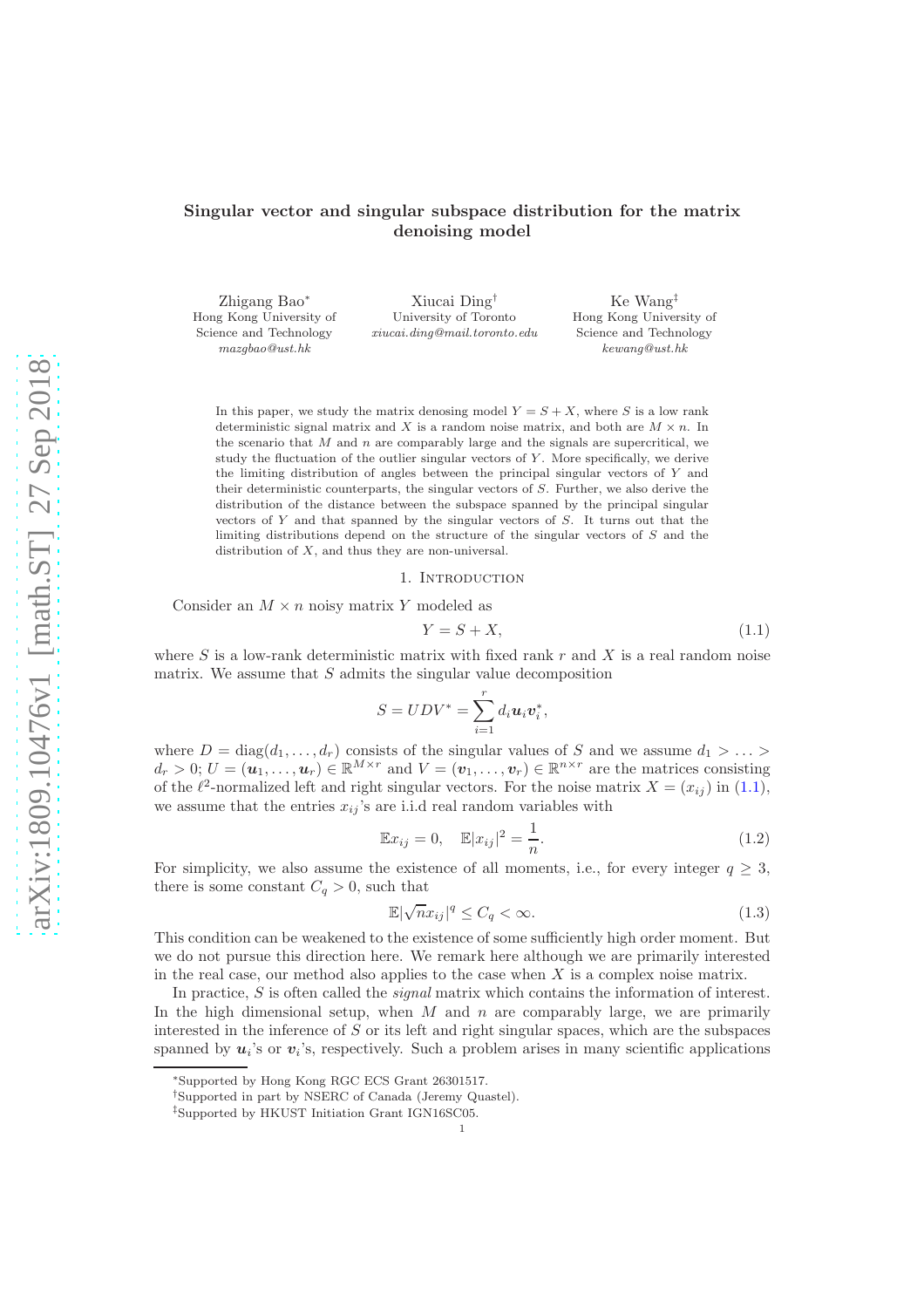2

such as sparse PCA [\[57](#page-50-0), [63](#page-51-0)], matrix denoising [\[23,](#page-49-0) [24](#page-49-1)], multiple signal classification (MUSIC) [\[32,](#page-49-2) [61](#page-50-1)],  $\mathbb{Z}_2$  synchronization [\[54,](#page-50-2) [55](#page-50-3)] and multidimensional scaling [\[27](#page-49-3), [51\]](#page-50-4). We call the model in [\(1.1\)](#page-0-0) the matrix denoising model, which is also often referred to as the signal-plus-noise model in the literature. We refer to subsection [1.2](#page-2-0) for more introduction on the application aspects.

We denote the singular value decomposition of  $Y$  by

$$
Y = \widehat{U}\Lambda \widehat{V}^* = \sum_{i=1}^{M \wedge n} \sqrt{\mu}_i \widehat{\mathbf{u}}_i \widehat{\mathbf{v}}_i^*,
$$
\n(1.4)

where  $\Lambda = \text{diag}(\sqrt{\mu}_1, \dots, \sqrt{\mu}_{M \wedge n}), \ \hat{U} = (\hat{u}_1, \dots, \hat{u}_{M \wedge n})$  and  $\hat{V} = (\hat{v}_1, \dots, \hat{v}_{M \wedge n}).$  Here  $\mu_1 \geq \cdots \geq \mu_{M \wedge n}$ , and  $\hat{u}_i$ 's and  $\hat{v}_i$ 's are the  $\ell^2$ -normalized sample singular vectors.

In this paper, we are interested in the distributions of the principal left and right singular vectors of  $Y$  and the subspaces spanned by them. The natural estimators for  $U$  and  $V$  are

$$
\widehat{U}_r = (\widehat{\boldsymbol{u}}_1, \ldots, \widehat{\boldsymbol{u}}_r) \text{ and } \widehat{V}_r = (\widehat{\boldsymbol{v}}_1, \ldots, \widehat{\boldsymbol{v}}_r),
$$

respectively, namely, the matrices consisting of the first r left and right singular vectors of Y, respectively. To measure the distance between  $\hat{U}_r$  and U (or  $\hat{V}_r$  and V), we consider the following matrix of the cosine principal angles between two subspaces (see [\[31,](#page-49-4) Section 6.4.3] for instance):

$$
\cos\Theta(\widehat{V}_r, V) = \text{diag}(\sigma_1^V, \dots, \sigma_r^V), \qquad \cos\Theta(\widehat{U}_r, U) = \text{diag}(\sigma_1^U, \dots, \sigma_r^U),
$$

where  $\sigma_i^V$ 's and  $\sigma_i^U$ 's are the singular values of the matrices  $\hat{V}_r^*V$  and  $\hat{U}_r^*U$ , respectively. Therefore, an appropriate measure of the distance between the subspaces is  $L := ||\cos\Theta(U, \hat{U}_r)||_F^2$ for the left singular subspace or  $R := ||\cos \Theta(V, \hat{V}_r)||_F^2$  for the right singular subspace, where  $\| \cdot \|_F^2$  stands for the Frobenius norm. Note that L and R can also be written as

<span id="page-1-0"></span>
$$
L := \sum_{i,j=1}^{r} |\langle \hat{u}_i, u_j \rangle|^2 = \frac{1}{2} \Big( 2r - ||\hat{U}_r \hat{U}_r^* - U U^*||_F^2 \Big),
$$
  
\n
$$
R := \sum_{i,j=1}^{r} |\langle \hat{v}_i, v_j \rangle|^2 = \frac{1}{2} \Big( 2r - ||\hat{V}_r \hat{V}_r^* - V V^*||_F^2 \Big).
$$
\n(1.5)

In this paper, we are interested in the following high-dimensional regime: for some small constant  $\tau \in (0, 1)$  we have

<span id="page-1-1"></span>
$$
M \equiv M(n), \qquad y \equiv y_n := \frac{M}{n} \to c \in [\tau, \tau^{-1}], \quad \text{as } n \to \infty.
$$
 (1.6)

Our main results are on the limiting distributions of individual  $|\langle \hat{u}_i, u_i \rangle|^2$  (resp.  $|\langle \hat{v}_i, v_i \rangle|^2$ ) and L (resp. R) when the signal strength,  $d_i$ 's, are supercritical (c.f. Assumption [2.1\)](#page-4-0). They are stated in Theorems [2.3,](#page-5-0) [2.8,](#page-6-0) [2.9](#page-6-1) and [2.10,](#page-7-0) after necessary notations are introduced. In the rest of this section, we review some related literature from both theoretical and applied perspectives.

1.1. On finite rank deformation of random matrices. From the theoretical perspective, our model in [\(1.1\)](#page-0-0) is in the category of the fixed-rank deformation of the random matrix models in the Random Matrix Theory, which also includes the deformed Wigner matrix and the spiked sample covariance matrix as typical examples. There are a vast of work devoted to this topic and the primary interest is to investigate the limiting behavior of the extreme eigenvalues and the associated eigenvectors of the deformed models. Since the seminal work of Baik, Ben Arous and Péché  $[4]$ , it is now well-understood that the extreme eigenvalues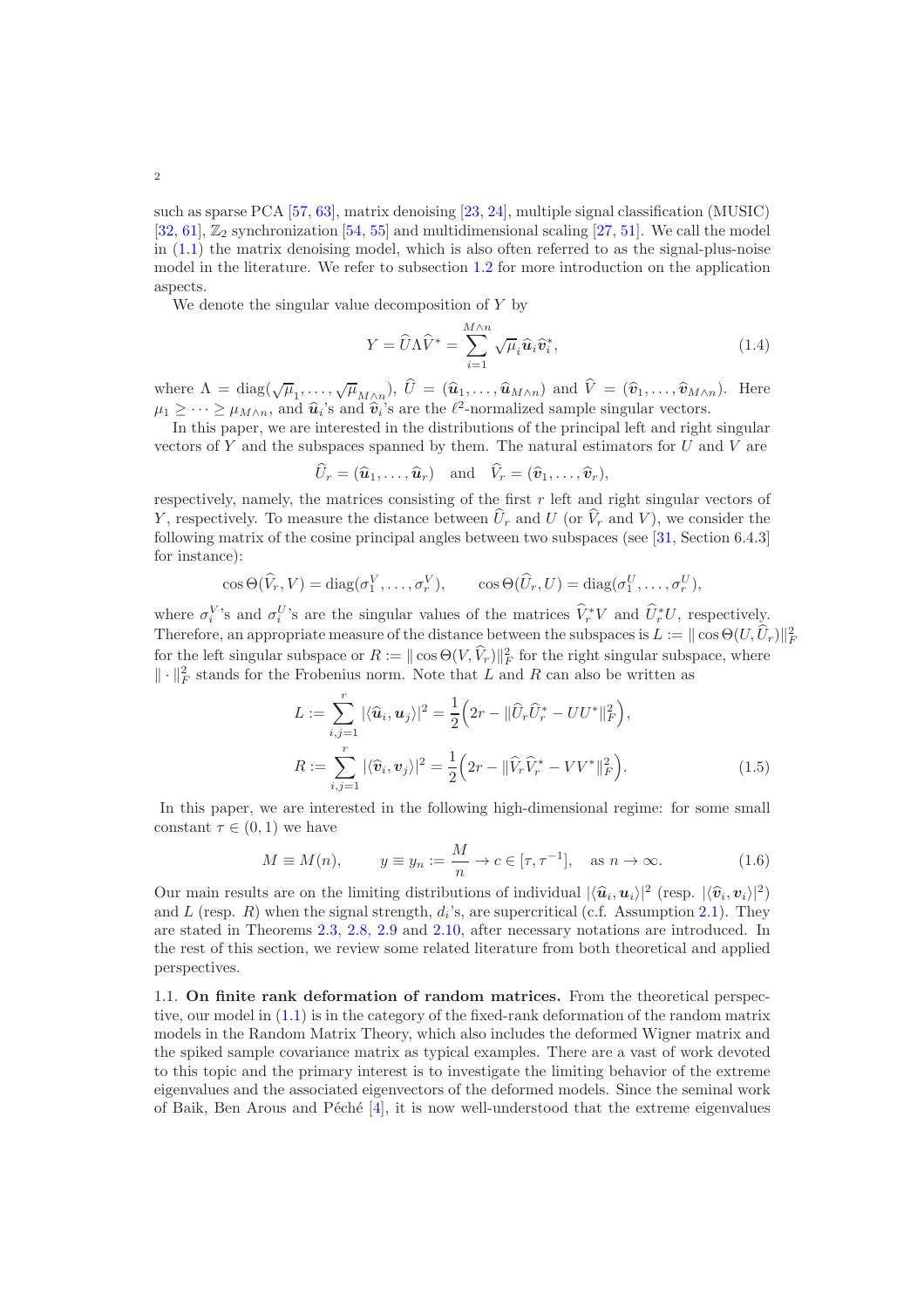undergo a so-called BBP transition along with the change of the strength of the deformation. Roughly speaking, there is a critical value such that the extreme eigenvalue of the deformed matrix will stick to the right end point of the limiting spectral distribution of the undeformed random matrix if the strength of the deformation is less than or equal to the critical value, and will otherwise jump out of the support of the limiting spectral distribution. In the latter case, we call the extreme eigenvalue as an outlier, and the associated eigenvector as an outlier eigenvector. Moreover, the fluctuation of the extreme eigenvalues in different regimes (subcritical, critical and supercritical) are also identified in [\[4\]](#page-48-0) for the complex spiked covariance matrix. We also refer to  $[5, 10, 11, 3, 19, 23, 36, 49]$  $[5, 10, 11, 3, 19, 23, 36, 49]$  $[5, 10, 11, 3, 19, 23, 36, 49]$  $[5, 10, 11, 3, 19, 23, 36, 49]$  $[5, 10, 11, 3, 19, 23, 36, 49]$  $[5, 10, 11, 3, 19, 23, 36, 49]$  $[5, 10, 11, 3, 19, 23, 36, 49]$  $[5, 10, 11, 3, 19, 23, 36, 49]$  $[5, 10, 11, 3, 19, 23, 36, 49]$  $[5, 10, 11, 3, 19, 23, 36, 49]$  $[5, 10, 11, 3, 19, 23, 36, 49]$  $[5, 10, 11, 3, 19, 23, 36, 49]$  $[5, 10, 11, 3, 19, 23, 36, 49]$  $[5, 10, 11, 3, 19, 23, 36, 49]$  and the reference therein for the first-order limit of the extreme eigenvalue of various fixed-rank deformation models. The fluctuation of the extreme eigenvalues of various models have been considered in [\[2,](#page-48-2) [3,](#page-48-1) [7,](#page-49-9) [8,](#page-49-10) [9](#page-49-11), [21](#page-49-12), [22](#page-49-13), [25](#page-49-14), [14,](#page-49-15) [15,](#page-49-16) [36,](#page-50-5) [49,](#page-50-6) [30,](#page-49-17) [50,](#page-50-7) [53,](#page-50-8) [38\]](#page-50-9). Especially, the fluctuations of the outliers are shown to be non-universal for the deformed Wigner matrices, first in [\[21](#page-49-12)] under certain special assumptions on the structure of the deformation and the distribution of the matrix entries, and then in [\[36\]](#page-50-5) in full generality.

The study on the behavior of the extreme eigenvectors has been mainly focused on the level of the first order limit [\[10,](#page-49-6) [11](#page-49-7), [18](#page-49-18), [23](#page-49-0), [49\]](#page-50-6). In parallel to the results of the extreme eigenvalues, it is known that the eigenvectors are delocalized in the subcritical case and have a bias on the direction of the deformation in the supercritical case. It is recently observed in [\[13](#page-49-19)] that a deformation close to the critical regime will cause a bias even for the non-outlier eigenvectors. On the level of the fluctuation, the limiting behavior of the extreme eigenvectors has not been fully studied yet. By establishing a general universality result of the eigenvectors of the sample covariance matrix in the null case, the authors of [\[13\]](#page-49-19) are able to show that the law of the eigenvectors of the spiked covariance matrices are asymptotically Gaussian in the subcritical regime. More specifically, the generalized components of the eigenvectors are  $\chi^2$  distributed. In the supercritical regime, under some special assumptions on the structure of the deformation and the distribution of the random matrix entries, it is shown in [\[20\]](#page-49-20) that the eigenvector distribution of a generalized deformed Wigner matrix model is non-universal in the supercritical regime. In the current work, we aim at establishing the non-unversality for the outlier singular vectors for the matrix denosing model under fully general assumptions on the structure of the deformation S and the distribution of the random matrix  $X$ . This can be regarded as an eigenvector counterpart of the result on the outlying eigenvalue distribution in [\[36\]](#page-50-5).

<span id="page-2-0"></span>1.2. On singular subspace inference. From the applied perspective, our model [\(1.1\)](#page-0-0) appears prominently in the study of signal processing [\[34](#page-50-10), [47\]](#page-50-11), machine learning [\[58,](#page-50-12) [60](#page-50-13)] and statistics  $[16, 17, 24, 29]$  $[16, 17, 24, 29]$  $[16, 17, 24, 29]$  $[16, 17, 24, 29]$  $[16, 17, 24, 29]$  $[16, 17, 24, 29]$  $[16, 17, 24, 29]$ . For instance, in the study of image denoising, S is treated as the true image  $[44]$  and in the problem of classification, S contains the the underlying true mean vectors of samples [\[16\]](#page-49-21). In both situations, we need to understand the asymptotics of the singular vectors and subspace of  $S$ , given the observation Y. In addition, the statistics  $R$ and  $L$  defined in  $(1.5)$  can be used for the inference of the structure of the singular subspace of S. In the high dimensional regime  $(1.6)$ , to the best of our knowledge, the distributions of R and L have not been studied yet in the literature.

In the situation when M is fixed, the sample eigenvectors of  $XX^*$  are normally distributed  $[1]$ . When M diverges with n, many interesting results have been proposed under various assumptions. One line of the work is to derive the perturbation bounds for the perturbed singular vectors based on Davis-Kahan's theorem. For instance, in [\[48\]](#page-50-15), the authors improve the perturbation bounds of Davis-Kahan theorem to be nearly optimal. In [\[16\]](#page-49-21), the authors study similar problems and their related statistical applications. Most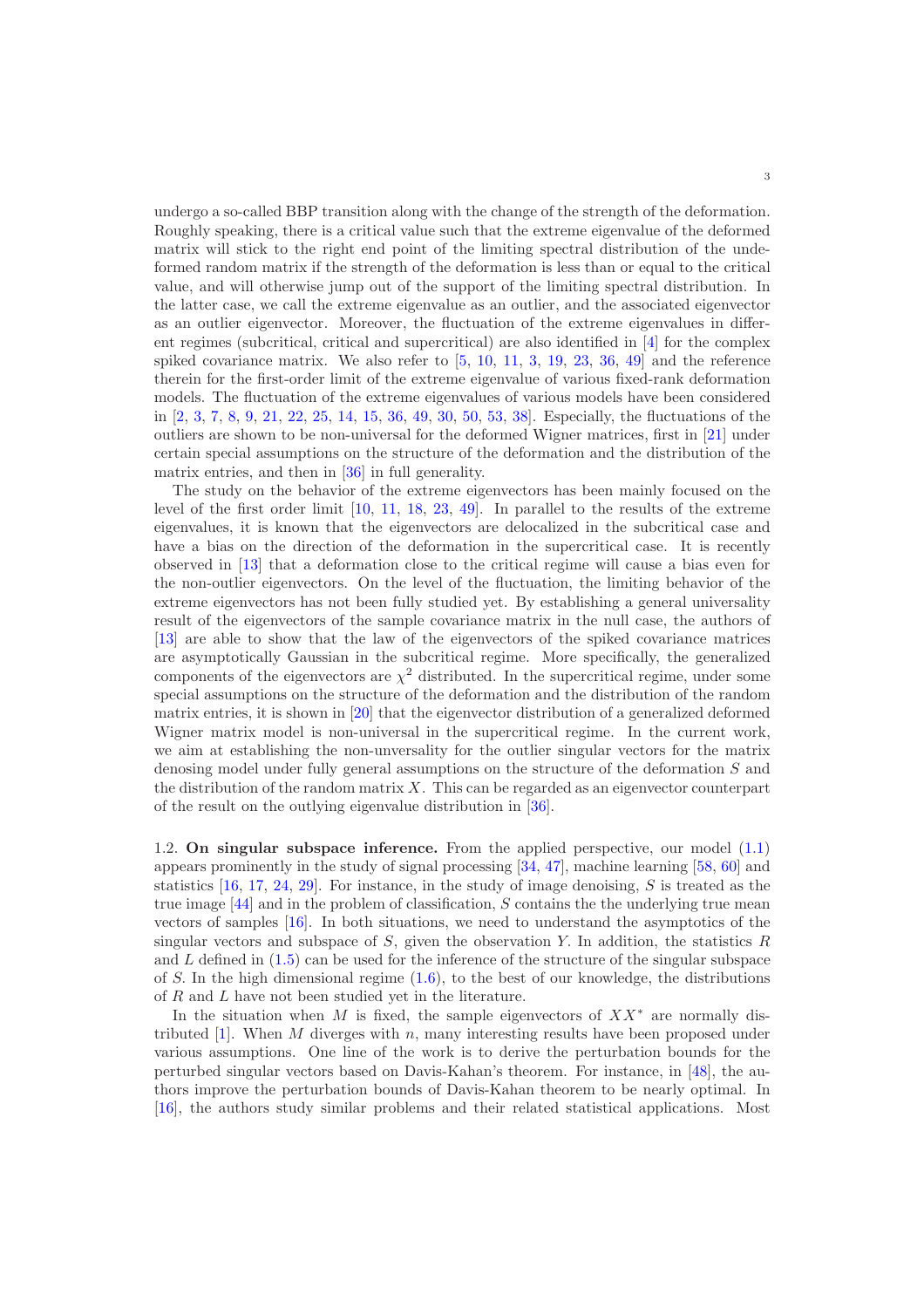recently, in the papers [\[28,](#page-49-24) [29,](#page-49-23) [62\]](#page-50-16), the authors derive the  $\ell^{\infty}$  pertubation bounds assuming that the population vectors were delocalized (i.e. incoherent). The other line of the work is to study the asymptotic normality of the spectral projection under various regularity conditions. In such cases, the singular vectors of  $S$  can be estimated using those of  $Y$  and some Gaussian approximation technique can be employed. Considering the Gaussian data samples  $x_i \simeq \mathcal{N}(0, \Sigma), i = 1, 2, \cdots, n$  and  $X = (x_i)$ , under the assumption that the order of  $\frac{\text{Tr}\Sigma}{\|\Sigma\|}$  is much smaller than n, in [\[39](#page-50-17), [40,](#page-50-18) [41\]](#page-50-19), the authors prove that the eigenvectors of  $XX^*$  are asymptotically normally distributed, whose variance depends the eigenvectors of Σ. Furthermore, in [\[59\]](#page-50-20), assuming that m such random matrices  $X_i, i = 1, 2, \dots, m$  are available, the author shows that the singular vectors of S can be estimated via trace regression using matrix nuclear norm penalized least squares estimation (NNPLS). Under the assumption that  $r^4 K \log^3 m = o(m)$ ,  $K = \max\{M, n\}$ , the author shows that the principal angles of the subspace estimated using NNPLS are asymptotically normal. In [\[33](#page-49-25)], for  $n$ i.i.d sub-Gaussian samples  $x_i$  with population covariance matrix  $\Sigma$ , the authors estimate the first loading factor  $\beta_1$  of  $\Sigma$  using a Lasso type de-biased estimator. Under the assumption that  $M \gg n$  and  $\beta_1$  is sparse, i.e  $|\beta_1|_0 = o(\sqrt{n}/\log M)$ , the authors prove that the Lasso type de-biased estimator is asymptotically normal.

### <span id="page-3-2"></span>2. Main results and methodology

In this section, we state our main results, and briefly summarize our proof strategy.

2.1. **Notations.** For a positive integer n, we denote by [n] the set  $\{1, \dots, n\}$ . Let  $\mathbb{C}^+$  be the complex upper-half plane. Further, we define the following linearization for our model

<span id="page-3-0"></span>
$$
\mathcal{Y}(z) := \mathcal{UD}(z)\mathcal{U}^* + H(z), \qquad z = E + i\eta \in \mathbb{C}^+, \tag{2.1}
$$

where

$$
\mathcal{U} := \begin{pmatrix} U \\ V \end{pmatrix}, \quad \mathcal{D}(z) := \sqrt{z} \begin{pmatrix} D \\ D \end{pmatrix}, \quad H(z) := \sqrt{z} \begin{pmatrix} X \\ X^* \end{pmatrix}.
$$
 (2.2)

In the sequel, we will often omit z and simply write  $\mathcal{Y} \equiv \mathcal{Y}(z), \mathcal{D} \equiv \mathcal{D}(z)$  and  $H \equiv H(z)$ when there is no confusion.

We denote the empirical spectral distributions (ESD) of the matrices  $XX^*$  and  $X^*X$  by

$$
F_1(x) := \frac{1}{M} \sum_{i=1}^M \mathbf{1}_{\{\lambda_i(XX^*) \le x\}}, \qquad F_2(x) := \frac{1}{n} \sum_{i=1}^n \mathbf{1}_{\{\lambda_i(X^*X) \le x\}}.
$$

 $F_1(x)$  and  $F_2(x)$  are known to satisfy the Marchenko-Pastur (MP) law [\[46](#page-50-21)]. More precisely, almost surely,  $F_1(x)$  converges weakly to a non-random limit  $F_{1y}(x)$  which has a density function given by

$$
\rho_1(x) := \begin{cases} \frac{1}{2\pi xy} \sqrt{(\lambda_+ - x)(x - \lambda_-)}, & \text{if } \lambda_- \le x \le \lambda_+, \\ 0, & \text{otherwise}, \end{cases}
$$

and has a point mass  $1-1/y$  at the origin if  $y > 1$ , where  $\lambda_{+} = (1+\sqrt{y})^2$  and  $\lambda_{-} = (1-\sqrt{y})^2$ . Furthermore, the Stieltjes's transform of  $F_{1y}$  is given by

<span id="page-3-1"></span>
$$
m_1(z) := \int \frac{1}{x - z} dF_{1y}(x) = \frac{1 - y - z + i\sqrt{(\lambda_+ - z)(z - \lambda_-)}}{2zy} \quad \text{for } z \in \mathbb{C}^+, \tag{2.3}
$$

where the square root denotes the complex square root with a branch cut on the negative real axis. Similarly, almost surely,  $F_2(x)$  converges weakly to a non-random limit  $F_{2y}(x)$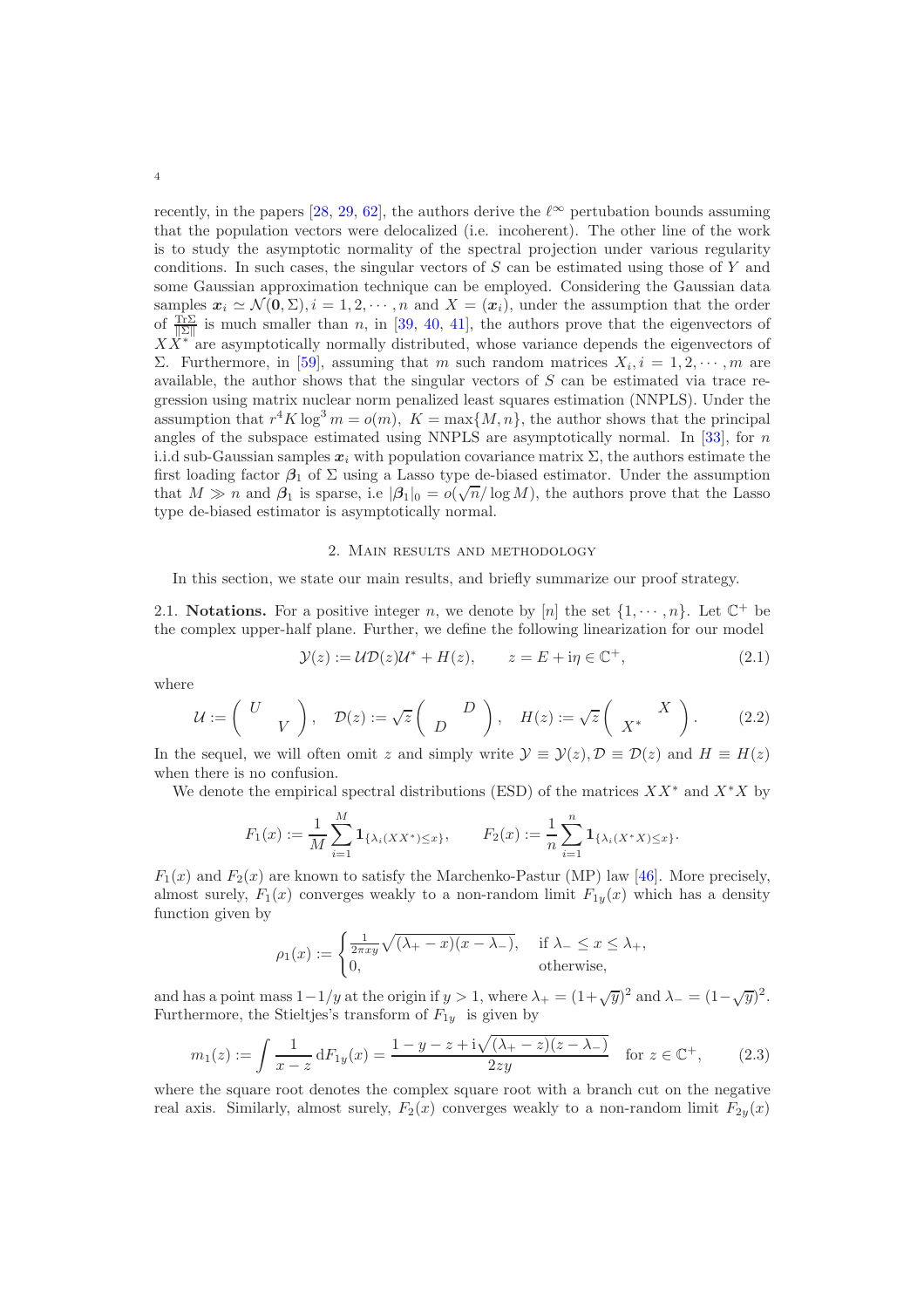which has a density function given by

$$
\rho_2(x) := \begin{cases} \frac{1}{2\pi x} \sqrt{(\lambda_+ - x)(x - \lambda_-)}, & \text{if } \lambda_- \le x \le \lambda_+, \\ 0, & \text{otherwise}, \end{cases}
$$

and a point mass  $1 - y$  at the origin if  $y < 1$ . The corresponding Stieltjes's transform is

<span id="page-4-1"></span>
$$
m_2(z) := \int \frac{1}{x - z} dF_{2y}(x) = \frac{y - 1 - z + i\sqrt{(\lambda_+ - z)(z - \lambda_-)}}{2z}.
$$
 (2.4)

In this paper, the singular values of S are assumed to satisfy the *supercritical* condition.

<span id="page-4-0"></span>**Assumption 2.1** (Supercritical condition). There exists a constant  $\delta > 0$ , such that

$$
d_1 > d_2 > \dots > d_r \ge y^{1/4} + \delta,
$$
  $\min_{1 \le j \ne i \le r} |d_i - d_j| \ge \delta.$ 

Remark 2.2. The first inequality above ensures that the first  $r$  singular values of  $Y$  are outliers. The second inequality guarantees that the outliers of  $Y$  are well separated from each other. Both conditions can be weakened. For instance, we do allow the existence of the subcritical and critical  $d_i$ 's if we only focus on the outlier singular vectors of Y. Also, the separation of  $d_i$ 's by an order 1 distance  $\delta$  is not necessary. In [\[13\]](#page-49-19), a much weaker separation of order  $n^{-1/2+\epsilon}$  is enough for the discussion of the eigenvalues. But we do not pursue these directions in the current paper.

To state our results, we need more notations. First, we define

<span id="page-4-2"></span>
$$
p(d) := \frac{(d^2 + 1)(d^2 + y)}{d^2}.
$$
\n(2.5)

For each  $i \in [r]$ , we will write  $p_i \equiv p(d_i)$  for short. In [\[23,](#page-49-0) Theorem 3.4], it has been shown that  $p_i$  is the limit of  $\mu_i$ . Further, we set

<span id="page-4-3"></span>
$$
a_1(d) := \frac{d^4 - y}{d^2(d^2 + y)} \quad \text{and} \quad a_2(d) := \frac{d^4 - y}{d^2(d^2 + 1)}.
$$
 (2.6)

It has been proved in [\[23\]](#page-49-0) that  $a_1(d_i)$  and  $a_2(d_i)$  are the limits of  $|\langle u_i, \hat{u}_i \rangle|^2$  and  $|\langle v_i, \hat{v}_i \rangle|^2$ respectively (see Lemma [3.9](#page-13-0) below). We also denote by  $\kappa_l$  the *l*th cumulant of the random variables  $\sqrt{n}x_{ij}$ .

2.2. Main results. In this section, we state our main results.

For a vector  $\mathbf{w} = (w(1), \ldots, w(m))^T$  and  $l \in \mathbb{N}$ , we introduce the notation

<span id="page-4-4"></span>
$$
s_l(\boldsymbol{w}) := \sum_{i=1}^m w(i)^l.
$$

Set

$$
\theta(d) := \frac{d^4 + 2yd^2 + y}{d^3(d^2 + 1)^2}, \qquad \psi(d) := \frac{d^6 - 3yd^2 - 2y}{d^3(d^2 + 1)^2},\tag{2.7}
$$

and

$$
\mathcal{V}^{E}(d) := \frac{2}{d^{4} - y} \left( 2y(y+1)\theta(d)^{2} - \frac{y(y-1)(5y+1)}{d(d^{2} + 1)^{2}} \theta(d) + \frac{(d^{4} + y)(d^{2} + y)^{2}}{d^{3}(d^{2} + 1)^{2}} \psi(d) + \frac{2y^{2}(y-1)^{2}}{d^{2}(d^{2} + 1)^{4}} \right).
$$

For the right singular vectors, we have the following theorem.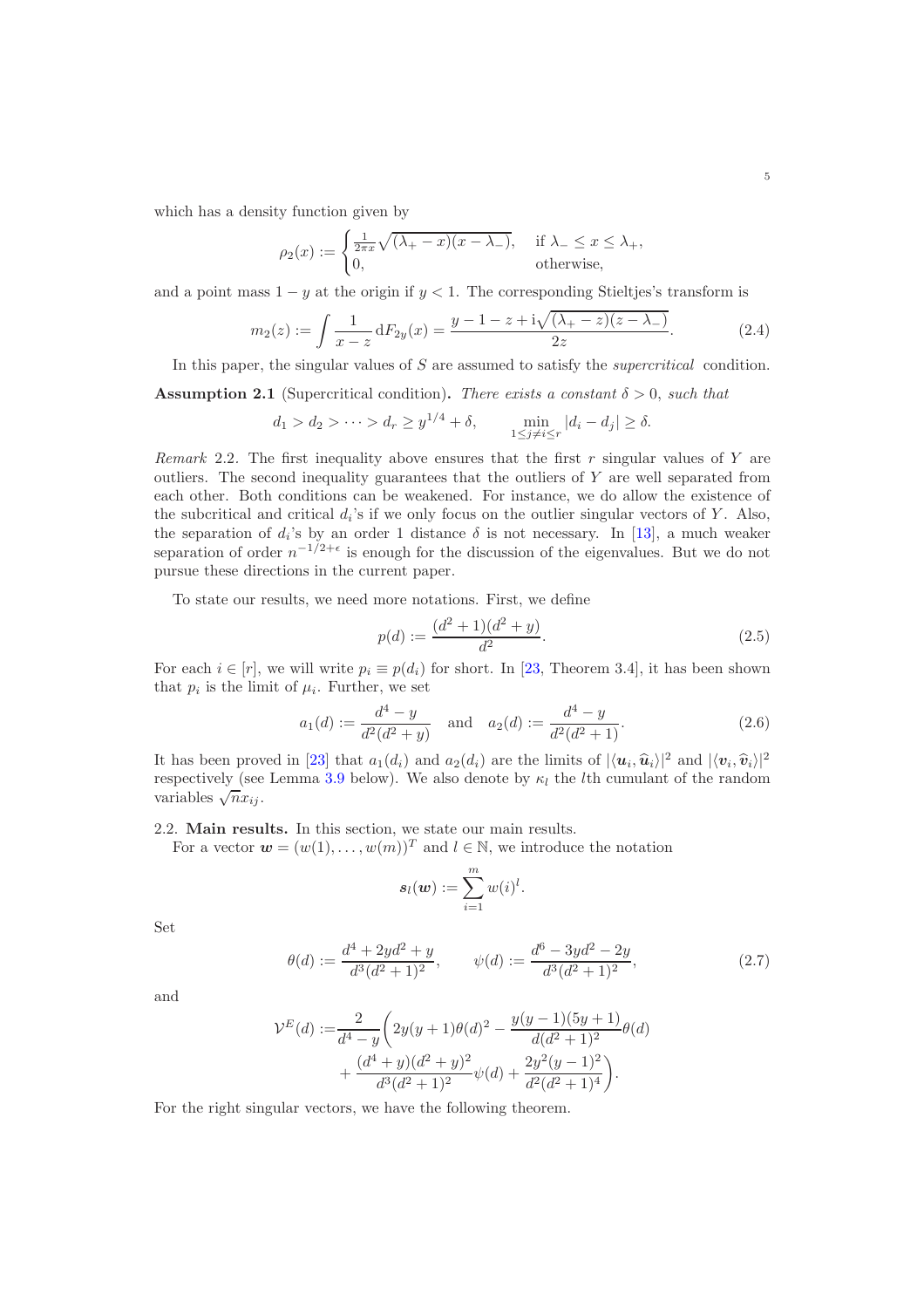<span id="page-5-0"></span>**Theorem 2.3** (Right singular vectors). Assume  $(1.2)$ ,  $(1.3)$ ,  $(1.6)$  and Assumption [2.1](#page-4-0) hold. For  $i \in [r]$ , define the random variable

<span id="page-5-2"></span>
$$
\Delta_i := -2\sqrt{n}\theta(d_i)\mathbf{u}_i^* X \mathbf{v}_i - \frac{2\psi(d_i)}{d_i^2} \left(\frac{\kappa_3}{n} \mathbf{s}_1(\mathbf{u}_i)\mathbf{s}_1(\mathbf{v}_i)\right),\tag{2.8}
$$

and let  $\mathcal{Z}_i$  be a random variable, independent of  $\Delta_i$ , with law  $\mathcal{Z}_i \sim \mathcal{N}(0, \mathcal{V}_i)$ , where

$$
\mathcal{V}_i := \mathcal{V}^E(d_i) - \frac{4}{d_i} \theta(d_i) \psi(d_i) \left( \frac{\kappa_3}{\sqrt{n}} s_3(\boldsymbol{u}_i) s_1(\boldsymbol{v}_i) \right) + \frac{4}{d_i} \theta(d_i)^2 \left( \frac{\kappa_3}{\sqrt{n}} s_1(\boldsymbol{u}_i) s_3(\boldsymbol{v}_i) \right) + \frac{\psi(d_i)^2}{d_i^2} \kappa_4 s_4(\boldsymbol{u}_i) + \frac{y \theta(d_i)^2}{d_i^2} \kappa_4 s_4(\boldsymbol{v}_i).
$$

Then for any  $i \in [r]$  and for any bounded continuous function f, we have that

$$
\lim_{n\to\infty}\left(\mathbb{E} f\left(\sqrt{n}\left(|\langle v_i,\widehat{v}_i\rangle|^2 - a_2(d_i)\right)\right) - \mathbb{E} f(\Delta_i + \mathcal{Z}_i)\right) = 0.
$$

Remark 2.4. In [\[36](#page-50-5)], the authors obtain the non-universality for the limiting distributions of the outliers (outlying eigenvalues) of the deformed Wigner matrices. The limiting distributions admit similar forms as the limiting distributing for the outlier singular vectors for our models. One might notice that the third and the fourth cumulants of the entries of the Wigner matrices are allowed to be different in [\[36\]](#page-50-5). An extension along this direction is also straightforward for our result.

We discuss a few special cases of interest. For simplicity, we assume that  $S$  has rank  $r = 1$  and drop all the subindices.

Remark 2.5. If the entries of  $\sqrt{n}X$  are standard Gaussian random variables (i.e.  $\kappa_3 = \kappa_4 =$ 0), then  $\Delta \simeq \mathcal{N}(0, 4\theta(d)^2)$  and thus  $\Delta + \mathcal{Z}$  is asymptotically distributed as

$$
\mathcal{N}\left(0, 4\theta(d)^2 + \mathcal{V}^E(d)\right)
$$

Remark 2.6. If both u and v are delocalized in the sense that  $||u||_{\infty} = o(1)$  and  $||v||_{\infty} = o(1)$ , then  $s_l(u) = o(1)$  and  $s_l(v) = o(1)$  for  $l = 3, 4$ . We conclude from central limit theorem that

$$
\Delta \simeq \mathcal{N}\left(-\frac{2\psi(d)}{d^2}\left(\frac{\kappa_3}{n}\mathbf{s}_1(\boldsymbol{u})\mathbf{s}_1(\boldsymbol{v})\right), 4\theta(d)^2\right),\tag{2.9}
$$

<span id="page-5-1"></span>.

and therefore  $\Delta + Z$  has asymptotically the same distribution as

$$
\mathcal{N}\left(-\frac{2\psi(d)}{d^2}\left(\frac{\kappa_3}{n}\boldsymbol{s}_1(\boldsymbol{u})\boldsymbol{s}_1(\boldsymbol{v})\right),4\theta(d)^2+\mathcal{V}^E(d)\right).
$$

The only difference from the Gaussian case is a shift caused by the non-vanishing third cumulant.

Remark 2.7. If one of u and v is delocalized, say  $||u||_{\infty} = o(1)$ , then  $\Delta$  still has the limiting distribution in [\(2.9\)](#page-5-1). Therefore  $\Delta + Z$  has asymptotically the same distribution as a Gaussian random variable with mean

$$
-\frac{2\psi(d)}{d^2}\big(\frac{\kappa_3}{n} \boldsymbol{s}_1(\boldsymbol{u})\boldsymbol{s}_1(\boldsymbol{v})\big)
$$

and variance

$$
4\theta(d)^{2} + \mathcal{V}^{E}(d) + \frac{4}{d}\theta(d)^{2} \left(\frac{\kappa_{3}}{\sqrt{n}} s_{1}(u) s_{3}(v)\right) + y \frac{\theta(d)^{2}}{d^{2}} \kappa_{4} s_{4}(v).
$$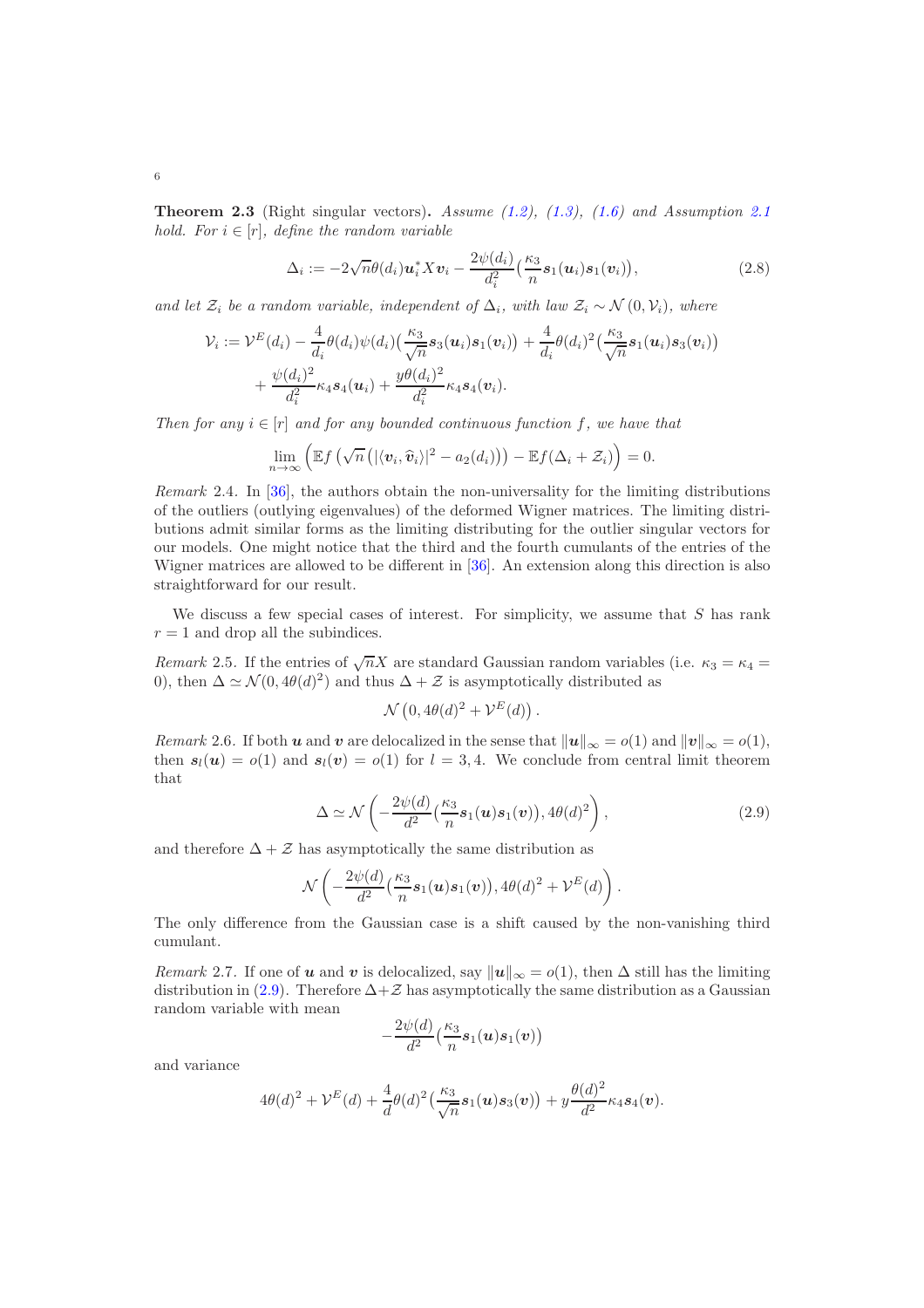For two vectors  $\mathbf{w}_1 = (w_1(1), \ldots, w_1(m))^T$  and  $\mathbf{w}_2 = (w_2(1), \ldots, w_2(m))^T$ , we denote

$$
s_{k,l}(w_1,w_2):=\sum_{i=1}^m w_1(i)^k w_2(i)^l.
$$

Recall  $R$  from  $(1.5)$ . We have the following theorem.

<span id="page-6-0"></span>**Theorem 2.8** (Right singular subspace). Assume  $(1.2)$ ,  $(1.3)$ ,  $(1.6)$  and Assumption [2.1](#page-4-0) hold. Let  $\Delta = \sum_{i=1}^{r} \Delta_i$ , where  $\Delta_i$  is defined in [\(2.8\)](#page-5-2). Let  $\mathcal{Z}$  be a random variable independent of  $\Delta$  with law  $\mathcal{Z} \sim \mathcal{N}(0, \mathcal{V})$ , where

$$
\mathcal{V} := \sum_{i=1}^r \mathcal{V}^E(d_i) + \kappa_4 \sum_{i,j=1}^r \left( \frac{\psi(d_i)\psi(d_j)}{d_i d_j} s_{2,2}(u_i, u_j) + y \frac{\theta(d_i)\theta(d_j)}{d_i d_j} s_{2,2}(v_i, v_j) \right) + \frac{\kappa_3}{\sqrt{n}} \sum_{i,j=1}^r \frac{4}{d_i} \theta(d_j) \left( \theta(d_i) s_{2,1}(v_i, v_j) s_1(u_j) - \psi(d_i) s_{2,1}(u_i, u_j) s_1(v_j) \right).
$$

Then for any bounded continuous function  $f$ , we have that

$$
\lim_{n \to \infty} \left( \mathbb{E} f\left(\sqrt{n} \left(R - \sum_{i=1}^r a_2(d_i)\right)\right) - \mathbb{E} f(\Delta + \mathcal{Z}) \right) = 0.
$$

Similarly, we set

$$
\varsigma(d) := \frac{y(d^4 + 2d^2 + y)}{d^3(d^2 + y)^2}, \qquad \phi(d) := \frac{d^6 - 3yd^2 - 2y^2}{d^3(d^2 + y)^2},
$$

and

$$
V^{E}(d) := \frac{2}{d^{4} - y} \left( 2(y+1)\varsigma(d)^{2} + \frac{y(y-1)(y+5)}{d(d^{2} + y)^{2}} \varsigma(d) + \frac{y(d^{4} + y)(d^{2} + 1)^{2}}{d^{3}(d^{2} + y)^{2}} \phi(d) + \frac{2y^{2}(y-1)^{2}}{d^{2}(d^{2} + y)^{4}} \right).
$$

For the left singular vectors, we have the following theorem.

<span id="page-6-1"></span>**Theorem 2.9** (Left singular vectors). Assume  $(1.2)$ ,  $(1.3)$ ,  $(1.6)$  and Assumption [2.1](#page-4-0) hold. For  $i \in [r]$ , define the random variable

<span id="page-6-2"></span>
$$
\Lambda_i := -2\sqrt{n}\varsigma(d_i)\boldsymbol{u}_i^* X \boldsymbol{v}_i - \frac{2\phi(d_i)}{d_i^2} \left(\frac{\kappa_3}{n} \boldsymbol{s}_1(\boldsymbol{u}_i) \boldsymbol{s}_1(\boldsymbol{v}_i)\right),\tag{2.10}
$$

and let  $Z_i$  be a random variable, independent of  $\Lambda_i$ , with law  $Z_i \sim \mathcal{N}(0, V_i)$ , where

$$
V_i := V^{E}(d_i) - \frac{4}{d_i}\varsigma(d_i)\phi(d_i)\left(\frac{\kappa_3}{\sqrt{n}}s_1(\mathbf{u}_i)s_3(\mathbf{v}_i)\right) + \frac{4}{d_i}\varsigma(d_i)^2\left(\frac{\kappa_3}{\sqrt{n}}s_3(\mathbf{u}_i)s_1(\mathbf{v}_i)\right) + \frac{y\phi(d_i)^2}{d_i^2}\kappa_4s_4(\mathbf{v}_i) + \frac{\varsigma(d_i)^2}{d_i^2}\kappa_4s_4(\mathbf{u}_i).
$$

Then for any  $i \in [r]$  and any bounded continuous function f, we have that

$$
\lim_{n\to\infty}\left(\mathbb{E} f\left(\sqrt{n}\left(\left|\langle\boldsymbol{u}_i,\widehat{\boldsymbol{u}}_i\rangle\right|^2 - a_1(d_i)\right)\right) - \mathbb{E} f(\Lambda_i + Z_i)\right) = 0.
$$

Next, we state the result on the asymptotic distribution of  $L$  defined in  $(1.5)$ .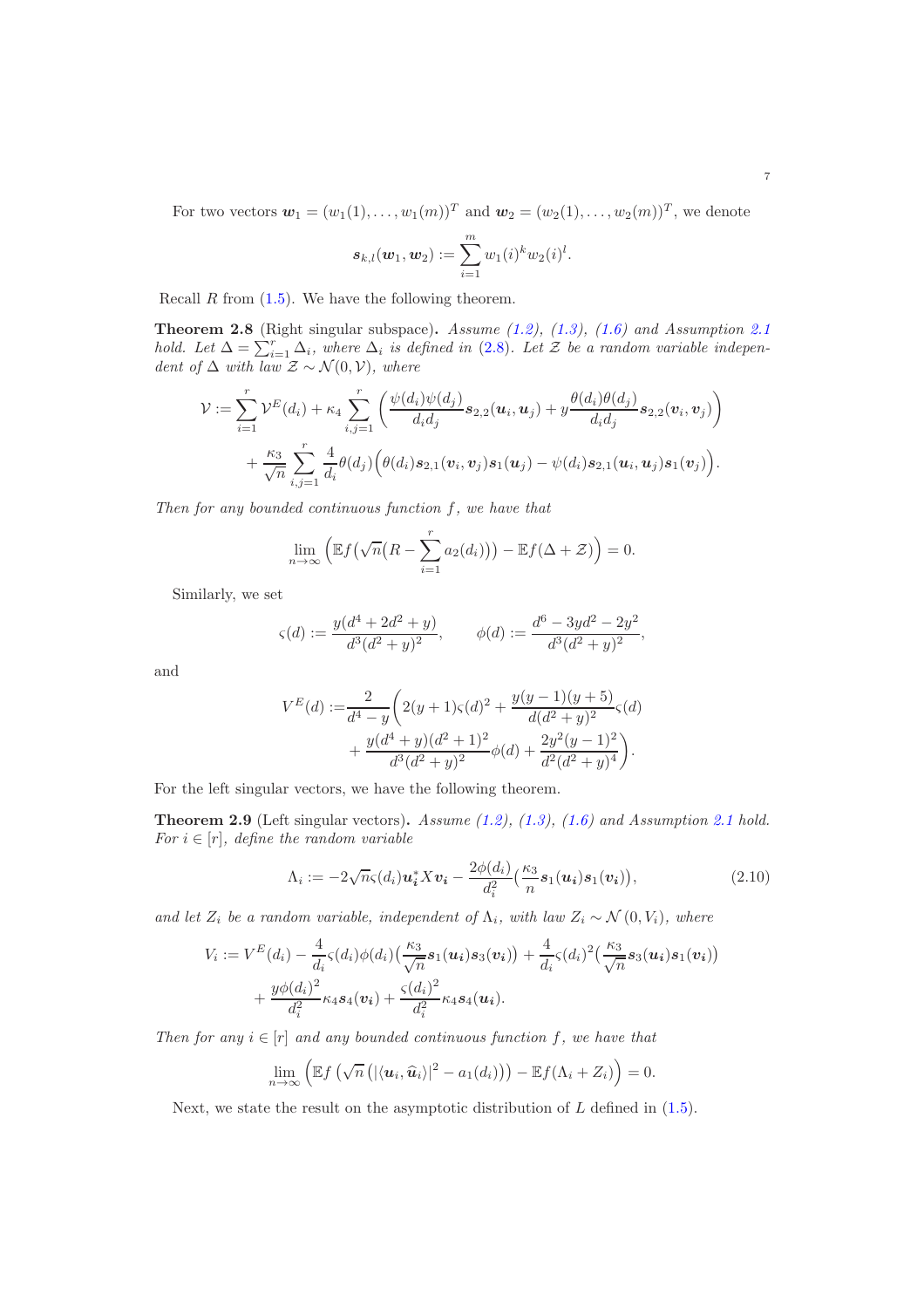<span id="page-7-0"></span>**Theorem [2.1](#page-4-0)0** (Left singular subspace). Assume  $(1.2)$ ,  $(1.3)$ ,  $(1.6)$  and Assumption 2.1 hold. Let  $\Lambda = \sum_{i=1}^{r} \Lambda_i$ , where  $\Lambda_i$  is defined in [\(2.10\)](#page-6-2). Let Z be a random variable independent of  $\Lambda$  with law  $Z \sim \mathcal{N}(0, V)$ , where

$$
V := \sum_{i=1}^{r} V^{E}(d_{i}) + \kappa_{4} \sum_{i,j=1}^{r} \left( \frac{\varsigma(d_{i})\varsigma(d_{j})}{d_{i}d_{j}} s_{2,2}(u_{i}, u_{j}) + y \frac{\phi(d_{i})\phi(d_{j})}{d_{i}d_{j}} s_{2,2}(v_{i}, v_{j}) \right) + \frac{\kappa_{3}}{\sqrt{n}} \sum_{i,j=1}^{r} \frac{4}{d_{j}} \varsigma(d_{i}) \Big( \varsigma(d_{j}) s_{1,2}(u_{i}, u_{j}) s_{1}(v_{i}) - \phi(d_{j}) s_{1,2}(v_{i}, v_{j}) s_{1}(u_{i}) \Big).
$$

Then for any bounded continuous function f, we have that

$$
\lim_{n \to \infty} \left( \mathbb{E} f\left(\sqrt{n}(L - \sum_{i=1}^r a_1(d_i))\right) - \mathbb{E} f(\Lambda + Z) \right) = 0.
$$

2.3. Proof strategy. In this subsection, we briefly describe our proof strategy. We first review the method used in a related work [\[36\]](#page-50-5), and then we highlight the novelty of our strategy.

As we previously mentioned, in [\[36](#page-50-5)], the authors derive the distribution of outliers (outlying eigenvalues) of the fixed-rank deformation of Wigner matrices. The main technical input is the isotropic local law for Wigner matrices, which provides a precise large deviation estimate for the quadratic form  $\langle \boldsymbol{u}, (W-z)^{-1} \boldsymbol{v} \rangle$  for any deterministic vectors  $\boldsymbol{u}, \boldsymbol{v}$ . Here W is a Wigner matrix. It turns out that an outlier of the deformed Wigner matrix can also be approximated by a quadratic form of the Green function, of the form  $\langle \mathbf{u}, (W - z)^{-1} \mathbf{u} \rangle$ . So one can turn to establish the law of the quadratic form of the Green function instead. In [\[36\]](#page-50-5), the authors decompose the proof into three steps. First, the law is established for the GOE/GUE, the Gaussian Wigner matrix, for which orthogonal/unitary invariance of the matrix can be used to facilitate the proof. In the second step of going beyond Gaussian matrix, in order to capture the independence of the Gaussian part and the non-Gaussian part of the limiting distribution of the outliers, the authors construct an intermediate matrix in which most of the matrix entries are replaced by the Gaussian ones while those with coordinates corresponding to the large components of  $u$  are kept as generally distributed. The intermediate matrix allows one to use the nice properties of the Gaussian ensembles such as orthogonal/unitary invariance for the major part of the matrix, and meanwhile keeps the non-Gaussianity induced by the small amount of generally distributed entries. In the last step, the authors of [\[36](#page-50-5)] derive the law for the fully generally distributed Wigner matrix by further conducting a Green function comparison with the intermediate matrix.

For our problem, similarly, we will use the isotropic law of the sample covariance matrix in [\[12,](#page-49-26) [37\]](#page-50-22) as a main technical input. It turns out that for the singular vectors, we can approximately represent  $\sqrt{n}|\langle \hat{u}_i, u_i \rangle|$  (after appropriate centralization) in terms of a quantity of the form

$$
Q_i = \sqrt{n} \Big( \text{Tr}(G(p(d_i))) - \Pi_1(p(d_i))) A_i^R + \text{Tr}(G'(p(d_i)) - \Pi'_1(p(d_i))) B_i^R \Big),
$$

where  $G$  is the Green function of the linearization of the sample covariance matrix and  $\Pi_1$  is the deterministic approximation of G; see [\(3.1\)](#page-8-0) and [\(3.6\)](#page-10-0) for the definitions. Here both  $A_i^R$  and  $B_i^R$  are deterministic fixed-rank matrices. Hence, differently from the outlying eigenvalues or singular values, the Green function representation of the singular vectors also contains the derivative of the Green function. More importantly, instead of the three step strategy in [\[36\]](#page-50-5), here we derive the law of the above  $\mathcal{Q}_i$  directly for generally distributed matrix. Recall  $\Delta_i$  defined in [\(2.8\)](#page-5-2), whose random part is proportional to  $u_i^* X v_i$ , which is simply a linear combination of the entries of X. Inspired by [\[36\]](#page-50-5), we decompose  $\Delta_i$  into two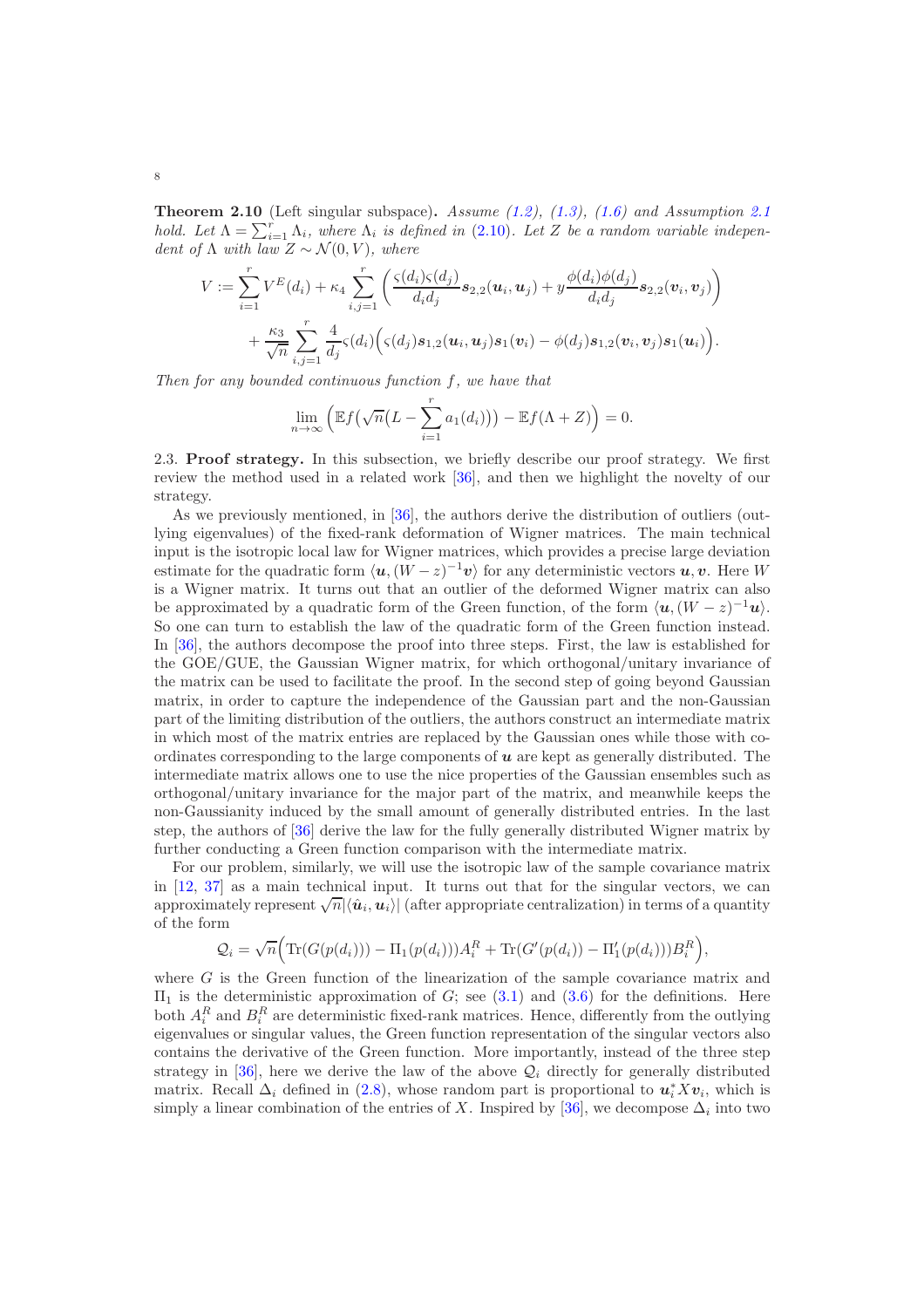parts, say  $\Delta_i$  and  $\Delta_i$ . The former contains the linear combination of  $x_{k\ell}$ 's for those indices  $k, \ell$  corresponding to the large components  $u_{ik}$  and  $v_{i\ell}$  in  $u_i$  and  $v_i$ . The latter contains the linear combinations of the rest of  $x_{k\ell}$ 's. Note that  $\Delta_i$  is asymptotically normal by CLT since the coefficients of  $x_{k\ell}$ 's are small. However,  $\tilde{\Delta}_i$  may not be normal. The key idea of our strategy is to show the following recursive estimate: For any fixed  $k \in \mathbb{N}$ , we have

$$
\mathbb{E}(\mathcal{Q}_i - \widetilde{\Delta}_i)^k e^{it\widetilde{\Delta}_i} = (k-1)\widetilde{\mathcal{V}}_i \mathbb{E}(\mathcal{Q}_i - \widetilde{\Delta}_i)^{k-2} e^{it\widetilde{\Delta}_i} + o(1),\tag{2.11}
$$

for some positive number  $V_i$ . Choosing  $t = 0$ , we can derive the asymptotic normality of  $\mathcal{Q}_i$  –  $\tilde{\Delta}_i$  for [\(2.11\)](#page-8-1) by the recursive moment estimate. Choosing t to be arbitrary, we can further deduce from [\(2.11\)](#page-8-1)

<span id="page-8-1"></span>
$$
\mathbb{E}e^{\mathrm{i}s(\mathcal{Q}_i-\widetilde{\Delta}_i)+\mathrm{i}t\widetilde{\Delta}_i}=\mathbb{E}e^{\mathrm{i}s(\mathcal{Q}_i-\widetilde{\Delta}_i)}\mathbb{E}e^{\mathrm{i}t\widetilde{\Delta}_i}+o(1).
$$

Then asymptotic independence between  $\mathcal{Q}_i - \tilde{\Delta}_i$  and  $\tilde{\Delta}_i$  follows. Hence, we prove both the asymptotic normality and asymptotic independence from [\(2.11\)](#page-8-1), and thus we kill two birds with one stone. The method of using the recursive estimate to get the large deviation bounds for Green function or some functional of the Green functions has been previously used in the context of the Random Matrix Theory. For instance, we refer to [\[42\]](#page-50-23). However, as far as we know, it is the first time to use the recursive estimate to show the normality and the independence simultaneously for the functionals of the Green functions.

Finally, we remark that the approach in this paper can also be applied to derive the distribution of the outlier eigenvectors of the spiked sample covariance matrix and the deformed Wigner matrix. We will consider these extensions in the future work (c.f. [\[6\]](#page-49-27)).

2.4. Organization. The rest of the paper is organized as follows. In Section [3,](#page-8-2) we introduce some main technical results including the isotropic local law and also derive the Green function representation for our statistics. In Section [4,](#page-15-0) we prove Theorems [2.3](#page-5-0) and [2.9,](#page-6-1) based on the recursive estimate in Proposition [4.2.](#page-18-0) Section [5](#page-20-0) is then devoted to the proof of Proposition [4.2.](#page-18-0) In Section [6,](#page-23-0) we state the proof for a main technical lemma, Lemma [5.2,](#page-22-0) which is used in the proof of Proposition [4.2.](#page-18-0) In Section [7,](#page-42-0) we prove Theorems [2.8](#page-6-0) and [2.10.](#page-7-0)

### 3. Techincal tools and Green function representations

<span id="page-8-2"></span>This section is devoted to providing some basic notions and technical tools, which will be needed often in our proofs for the theorems. The basic notions are given in Section [3.1.](#page-8-3) A main technical input for our proof is the isotropic local law for the sample covariance matrix obtained in [\[12,](#page-49-26) [37\]](#page-50-22). It will be stated in Section [3.2.](#page-10-1) In subsection [3.3,](#page-11-0) we represent (asymptotically)  $|\langle \hat{u}_i, u_i \rangle|^2$ 's and  $|\langle \hat{v}_i, v_i \rangle|^2$ 's, and also R and L (c.f. [\(1.5\)](#page-1-0)), in terms of the Green function. The discussion is based on the second author's previous work [\[23](#page-49-0)], where the limits for  $|\langle \hat{\bm{u}}_i, \bm{u}_j \rangle|^2$  and  $|\langle \hat{\bm{v}}_i, \bm{v}_j \rangle|^2$  are studied. We then collect a few auxiliary lemmas in Section [3.4.](#page-14-0)

<span id="page-8-3"></span>3.1. Basic notions. Our estimation relies on the local MP law [\[52](#page-50-24)] and its isotropic version [\[12,](#page-49-26) [37](#page-50-22)], which provide sharp large deviation estimates for the Green functions

$$
G(z) = (H - z)^{-1}
$$
,  $G_1(z) = (XX^* - z)^{-1}$ ,  $G_2(z) = (X^*X - z)^{-1}$ .

Here we recall the definition in [\(2.2\)](#page-3-0). By Schur complement, it is easy to derive

<span id="page-8-0"></span>
$$
G(z) = \begin{pmatrix} \mathcal{G}_1(z) & z^{-1/2} \mathcal{G}_1(z) X \\ z^{-1/2} X^* \mathcal{G}_1(z) & \mathcal{G}_2(z) \end{pmatrix} .
$$
 (3.1)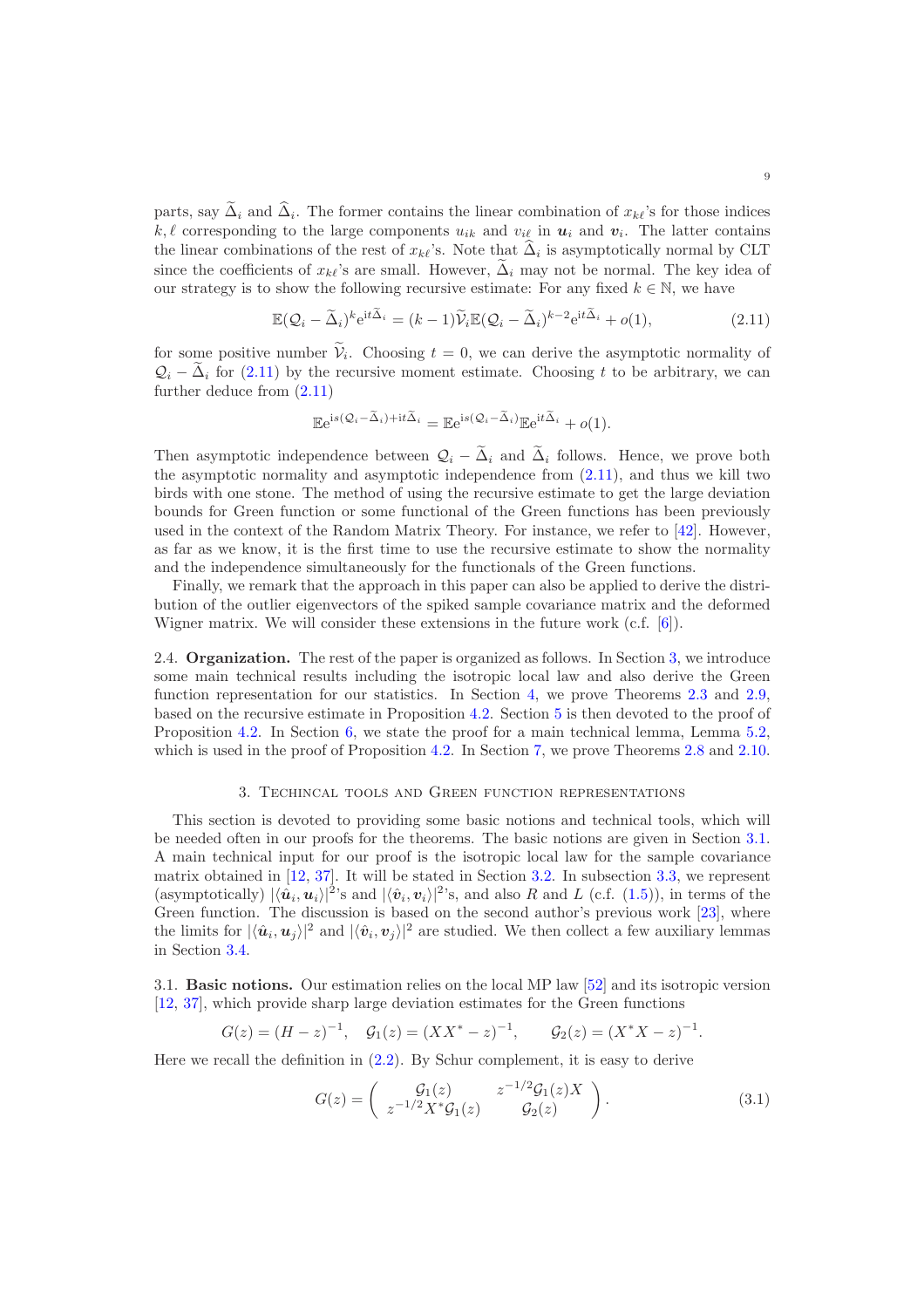The Stieltjes transforms for the ESD of  $XX^*$  and  $X^*X$  are defined by

<span id="page-9-0"></span>
$$
m_{1n}(z) = \frac{1}{M} \text{Tr} \mathcal{G}_1(z) = \frac{1}{M} \sum_{i=1}^{M} G_{ii}(z), \quad m_{2n}(z) = \frac{1}{n} \text{Tr} \mathcal{G}_2(z) = \frac{1}{n} \sum_{\mu=M+1}^{M+n} G_{\mu\mu}(z). \tag{3.2}
$$

It is well-known that  $m_{1n}(z)$  and  $m_{2n}(z)$  have nonrandom approximates  $m_1(z)$  and  $m_2(z)$ , which are the Stieltjes transforms for the MP laws defined in  $(2.3)$  and  $(2.4)$ . Specifically, for any fixed  $z \in \mathbb{C}^+$ , the following hold almost surely,

$$
m_{1n}(z) - m_1(z) \to 0
$$
,  $m_{2n}(z) - m_2(z) \to 0$ .

Furthermore, one can easily check that  $m_1(z)$  and  $m_2(z)$  satisfy the following self-consistent equations

$$
m_1(z) + \frac{1}{z - (1 - y) + zym_1(z)} = 0,
$$
\n(3.3)

$$
m_2(z) + \frac{1}{z + (1 - y) + zm_2(z)} = 0.
$$
\n(3.4)

We can also derive the following simple relation from the definitions

$$
m_1(z) = \frac{y^{-1} - 1}{z} + y^{-1} m_2(z).
$$
 (3.5)

<span id="page-9-3"></span><span id="page-9-2"></span>.

Next we summarize some basic identities in the following lemma without proof. They can be checked from [\(2.3\)](#page-3-1) and [\(2.4\)](#page-4-1) via elementary calculations.

<span id="page-9-1"></span>**Lemma 3.1.** Denote  $p \equiv p(x)$  in [\(2.5\)](#page-4-2). For any  $x > y^{1/4}$ , we have  $m_1(p) = \frac{-1}{x^2 + y}, \qquad m_2(p) = \frac{-1}{x^2 + 1},$ 

and

$$
m'_1(p) = \frac{x^4}{(x^2 + y)^2(x^4 - y)}, \qquad m'_2(p) = \frac{x^4}{(x^2 + 1)^2(x^4 - y)}
$$

Furthermore, denote by  $\mathcal{T}(t) = t m_1(t) m_2(t)$ . We have

$$
\mathcal{T}(p) = x^{-2}, \qquad \mathcal{T}'(p) = (y - x^4)^{-1}.
$$

In the sequel, we also need the following notion on high probability events.

**Definition 3.2** (High probability event). We say that an n-dependent event  $E \equiv E(n)$ holds with high probability if, for any large  $\varphi > 0$ ,

$$
\mathbb{P}(E) \ge 1 - n^{-\varphi},
$$

for sufficiently large  $n \geq n_0(\varphi)$ .

We also adopt the notion of *stochastic domination* introduced in [\[26](#page-49-28)]. It provides a convenient way of making precise statements of the form " $X^{(n)}$  is bounded by  $Y^{(n)}$  up to small powers of  $n$  with high probability".

Definition 3.3 (Stochastic domination). Let

$$
X = (X^{(n)}(u) : n \in \mathbb{N}, \ u \in U^{(n)}), \ Y = (Y^{(n)}(u) : n \in \mathbb{N}, \ u \in U^{(n)}),
$$

be two families of nonnegative random variables, where  $\mathsf{U}^{(n)}$  is a possibly n-dependent parameter set. We say that  $X$  is stochastically dominated by  $Y$ , uniformly in u, if for all small  $\epsilon$  and large  $\varphi$ , we have

$$
\sup_{u \in \mathsf{U}^{(n)}} \mathbb{P}\Big(\mathsf{X}^{(n)}(u) > n^{\epsilon} \mathsf{Y}^{(n)}(u)\Big) \leq n^{-\varphi},
$$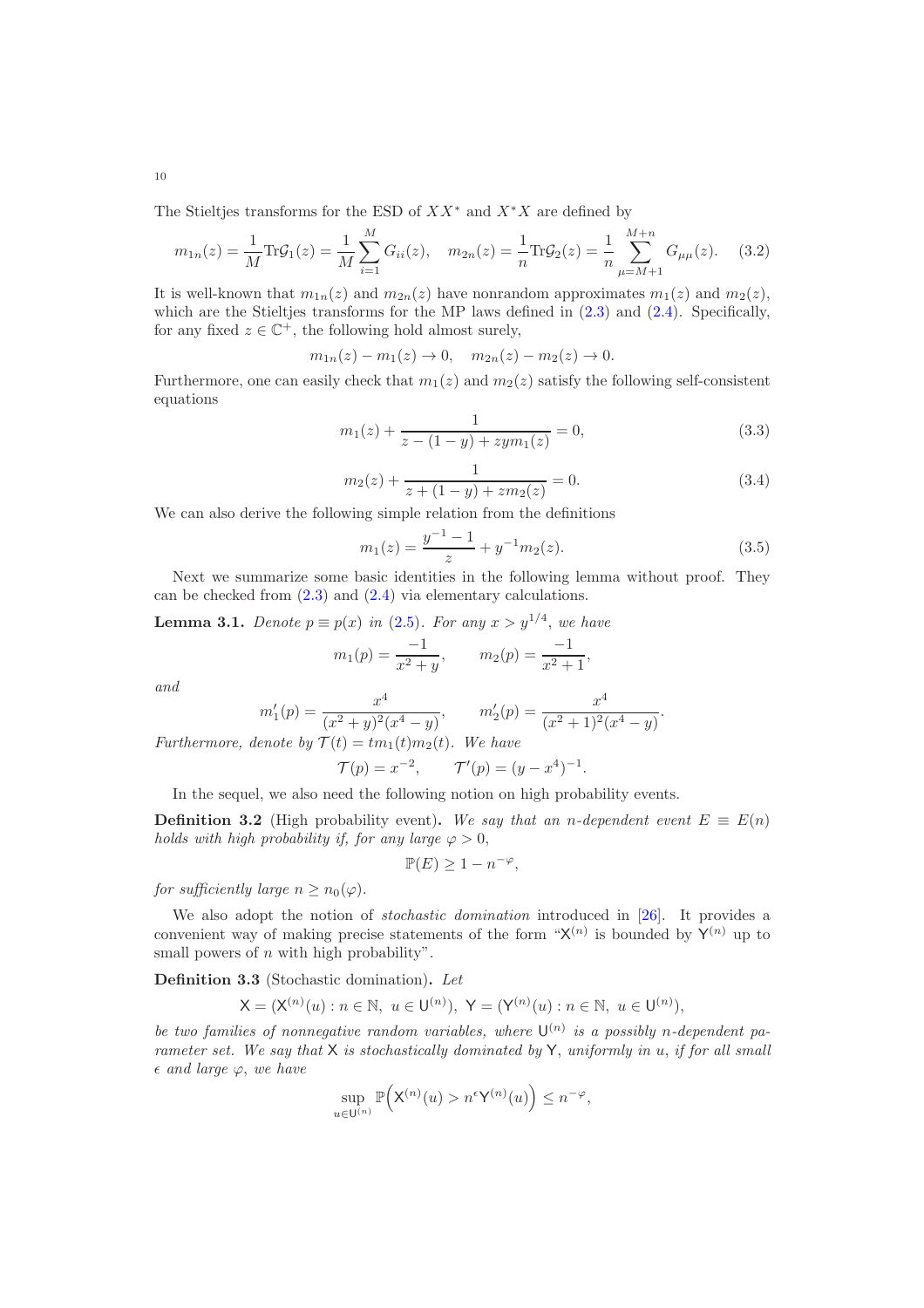for large enough  $n \ge n_0(\epsilon, \varphi)$ . In addition, we use the notation  $X = O(\sqrt{Y})$  if  $|X|$  is stochastically dominated by  $Y$ , uniformly in u. Throughout this paper, the stochastic domination will always be uniform in all parameters (mostly are matrix indices and the spectral parameter z) that are not explicitly fixed.

<span id="page-10-1"></span>3.2. Isotropic local laws. The key ingredient in our estimation is a special case of the anisotropic local law derived in [\[37\]](#page-50-22), which is essentially the isotropic local law previously derived in [\[12\]](#page-49-26). Set

<span id="page-10-0"></span>
$$
\Pi_1(z) := m_1(z) I_M \oplus m_2(z) I_n.
$$
\n(3.6)

We will need the isotropic local law outside the spectrum of the MP law. For  $\lambda_{+}$  =  $(1 + y^{1/2})^2$ , define the spectral domain

$$
S_o \equiv S_o(\tau, n) := \{ z = E + i\eta \in \mathbb{C}^+ : \lambda_+ + \tau \le E \le \tau^{-1}, \ 0 \le \eta \le \tau^{-1} \},\qquad(3.7)
$$

where  $\tau > 0$  is a fixed small constant. Recall the notations  $m_{1n}$  and  $m_{2n}$  defined in [\(3.2\)](#page-9-0).

<span id="page-10-3"></span>**Lemma 3.4** (Theorem 3.7 of [\[37\]](#page-50-22), Theorem 3.12 of [\[12](#page-49-26)] and Theorem 3.1 of [\[52](#page-50-24)]). Fix  $\tau > 0$ , for any unit deterministic vectors  $u, v \in \mathbb{R}^{M+n}$ , we have

<span id="page-10-6"></span><span id="page-10-2"></span>
$$
\langle \boldsymbol{u}, (G(z) - \Pi_1(z)) \boldsymbol{v} \rangle = O_{\prec} \left( \sqrt{\frac{\operatorname{Im} m_2(z)}{n\eta}} \right), \tag{3.8}
$$

and

$$
|m_{2n}(z) - m_2(z)| = O_{\prec}(\frac{1}{n}), \qquad |m_{1n}(z) - m_1(z)| = O_{\prec}(\frac{1}{n}). \tag{3.9}
$$

uniformly in  $z \in S_o$ .

Remark 3.5. The bounds in [\(3.9\)](#page-10-2) cannot be directly read from any of Theorem 3.7 of [\[37\]](#page-50-22), Theorem 3.12 of [\[12\]](#page-49-26) or Theorem 3.1 of [\[52\]](#page-50-24). In all these theorems, a weaker bound  $O_{\prec}(\frac{1}{n\eta})$ is stated, but not only for z outside of the support of the limiting spectral distribution. Here since our parameter z can be real, we use the stronger bound  $\frac{1}{n}$  instead of  $\frac{1}{n\eta}$ . For  $z \in S_o$ , such a bound follows from the rigidity estimates of eigenvalues in [\[52\]](#page-50-24) and the definition of the Stieltjes transform easily. We omit the details.

Following from Lemma [3.4,](#page-10-3) by further using Cauchy's integral formula for derivatives, we have for any given  $l \in \mathbb{N}$ ,

<span id="page-10-5"></span>
$$
\langle \boldsymbol{u}, (G^{(l)}(z) - \Pi_1^{(l)}(z)) \boldsymbol{v} \rangle = O_{\prec} \left( \sqrt{\frac{\operatorname{Im} m_2(z)}{n\eta}} \right), \tag{3.10}
$$

uniformly in  $z \in S_o$ .

Denote by  $\kappa = |E - \lambda_+|$ . We summarize some basic estimates of  $m_{1,2}(z)$  without proof.

<span id="page-10-4"></span>**Lemma 3.6.** The following estimates hold uniformly in  $z \in S_0$ 

<span id="page-10-7"></span>
$$
|m'_{1,2}(z)| \sim |m_{1,2}(z)| \sim 1,\tag{3.11}
$$

$$
\operatorname{Im} m_1(z) \sim \operatorname{Im} m_2(z) \sim \frac{\eta}{\sqrt{\kappa + \eta}}.\tag{3.12}
$$

Given any deterministic bounded Hermitian matrix  $A$  with fixed rank, it is easy to see from Lemma [3.4](#page-10-3) and Lemma [3.6,](#page-10-4) the spectral decomposition and [\(3.10\)](#page-10-5) that the following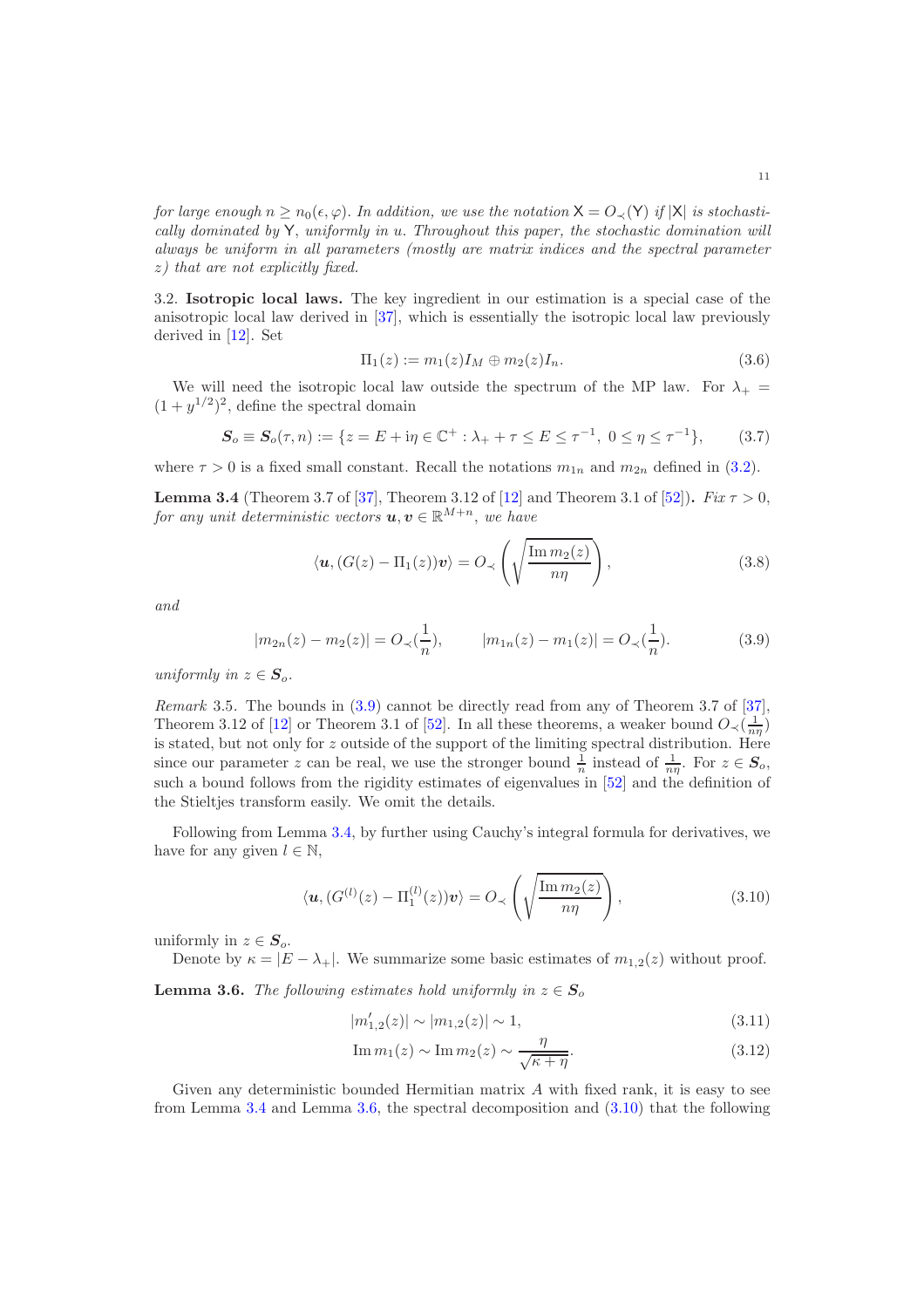estimates hold uniformly in  $z \in S_o$ : For any fixed  $k, \ell \in \mathbb{N}$ ,

$$
\max_{\mu,\nu} \left| (G^{(l)}(z)A)_{\mu\nu} - (\Pi_1^{(l)}(z)A)_{\mu\nu} \right| = O_{\prec}(n^{-\frac{1}{2}}), \quad \text{Tr} G^{(l)}(z)A - \text{Tr}\Pi_1^{(l)}(z)A = O_{\prec}\left(\frac{1}{\sqrt{n}}\right),
$$
\n
$$
\max_{\mu,\nu} \left| (G^{(k)}(z)AG^{(l)}(z))_{\mu\nu} - (\Pi_1^{(k)}A\Pi_1^{(l)})_{\mu\nu} \right| = O_{\prec}\left(\frac{1}{\sqrt{n}}\right). \tag{3.13}
$$

In our proof, we will rely on the estimates of powers of G, i.e  $G^l$ ,  $l = 2, 3, 4$ . We have the following lemma.

<span id="page-11-1"></span>Lemma 3.7. We have the following recursive relation

<span id="page-11-6"></span>
$$
G2 = 2G' + \frac{G}{z}, G3 = (G2)' + \frac{G2}{z}, G4 = \frac{2}{3}(G3)' + \frac{G3}{z}.
$$
 (3.14)

*Proof.* We focus our discussion on the first identity. Differentiating  $z$  on both sides of the equation

$$
G(H-z)=I,
$$

we can get that

$$
G'(H - z) + \frac{1}{2z}G(H - 2z) = 0.
$$

The proof follows by multiplying G on both sides of the above equation. For  $G^3$  and  $G^4$ , we can compute them recursively by differentiating the following two equations respectively

$$
G2(H - z) = G, G3(H - z) = G2.
$$

This completes the proof.  $\Box$ 

Recall  $\Pi_1$  defined in [\(3.6\)](#page-10-0) and further define

$$
\Pi_2 := 2\Pi_1' + \frac{1}{z}\Pi_1 = (2m_1' + \frac{m_1}{z})I_M \oplus (2m_2' + \frac{m_2}{z})I_n,
$$
\n(3.15)

$$
\Pi_3 := \Pi'_2 + \frac{1}{z}\Pi_2 = (2m''_1 + \frac{3m'_1}{z})I_M \oplus (2m''_2 + \frac{3m'_2}{z})I_n,
$$
\n(3.16)

$$
\Pi_4 := \frac{2}{3}\Pi'_3 + \frac{1}{z}\Pi_3 = (\frac{4}{3}m_1''' + 4\frac{m_1''}{z} + \frac{m_1'}{z^2})I_M \oplus (\frac{4}{3}m_2''' + 4\frac{m_2''}{z} + \frac{m_2'}{z^2})I_n.
$$
 (3.17)

With Lemma [3.7,](#page-11-1) similarly to  $(3.8)$  and  $(3.10)$ , we can get the following estimates for  $l =$ 1, 2, 3, 4,

<span id="page-11-7"></span>
$$
\langle \mathbf{u}, (G^l - \Pi_l)\mathbf{v} \rangle = O_{\prec}(n^{-\frac{1}{2}}),\tag{3.18}
$$

uniformly in  $z \in S_o$ .

For brevity, in the sequel, we will use the notation

$$
\Xi_l \equiv \Xi_l(z) := G^l(z) - \Pi_l(z), \qquad l \in \mathbb{N}.
$$
\n(3.19)

<span id="page-11-0"></span>3.3. Green function representation. In this section, we represent (asymptotically) the terms  $|\langle \hat{\boldsymbol{u}}_i, \boldsymbol{u}_i\rangle|^2$ 's,  $|\langle \hat{\boldsymbol{v}}_i, \boldsymbol{v}_i\rangle|^2$ 's, R and L (c.f [\(1.5\)](#page-1-0)) in terms of the Green function. The derivation relies on the results obtained in [\[23\]](#page-49-0). Recall  $p(d)$  in [\(2.5\)](#page-4-2) and  $a_1(d)$ ,  $a_2(d)$  in [\(2.6\)](#page-4-3). For  $i \in [r]$ , define

<span id="page-11-3"></span>
$$
h_i(x) = \frac{x^4 p'(x) p(x)}{(x+d_i)^2}
$$
\n(3.20)

and we use the shorthand notation

$$
\bar{i} = i + r.
$$

<span id="page-11-5"></span><span id="page-11-4"></span><span id="page-11-2"></span>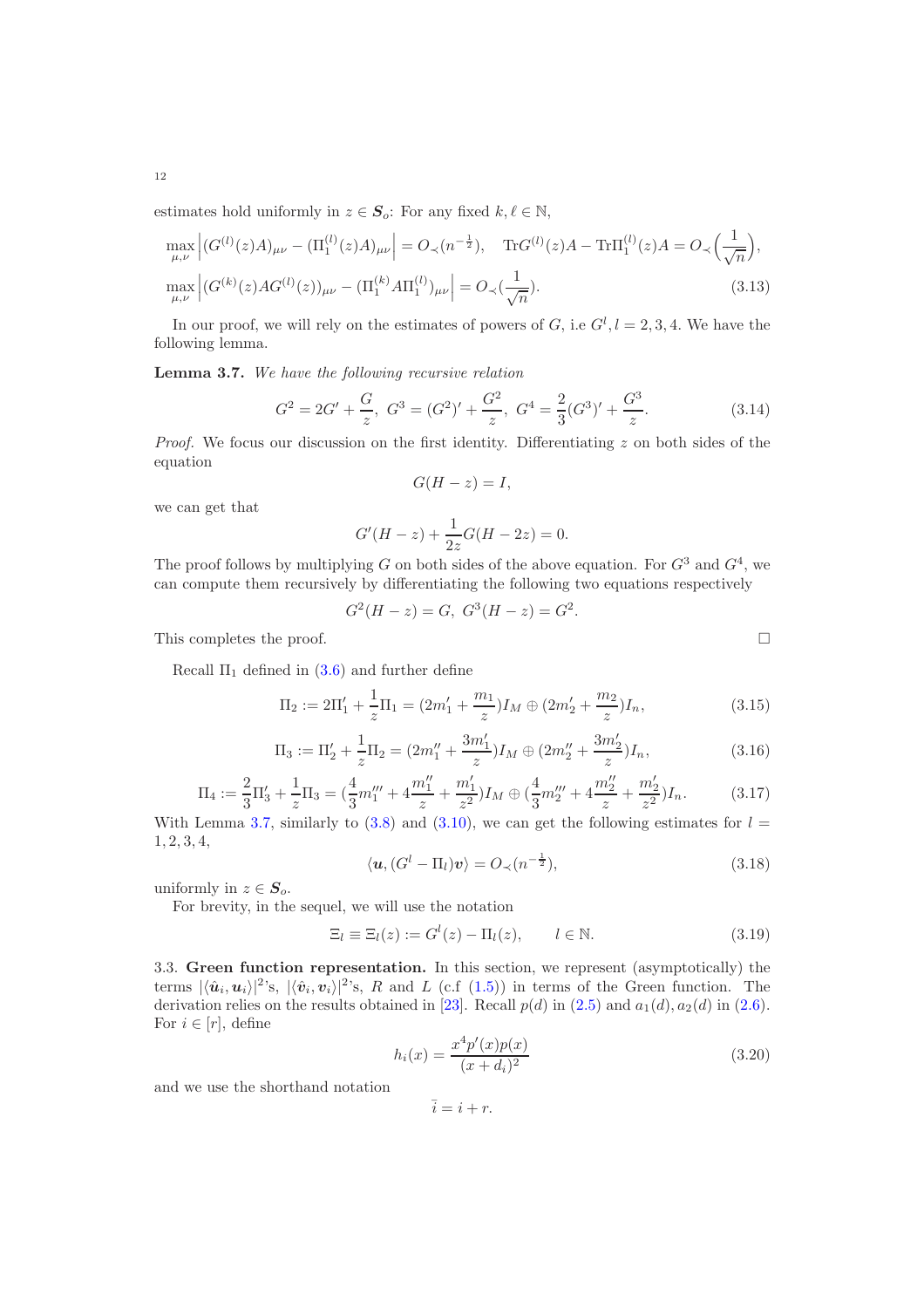To state results for the right singular vectors, we introduce a  $2r \times 2r$  matrix function  $W_i(x)$ for  $x > 0$ , which has only four non-zero entries given by

$$
(W_i(x))_{ii} = m_2^2(x), \qquad (W_i(x))_{\overline{ii}} = \frac{1}{d_i^2 x},
$$

$$
(W_i(x))_{i\overline{i}} = (W_i(x))_{\overline{i}i} = -\frac{m_2(x)}{d_i \sqrt{x}}.
$$
(3.21)

We further denote the matrix function

<span id="page-12-3"></span><span id="page-12-2"></span><span id="page-12-1"></span>
$$
M_i(x) = \mathcal{U}W_i(x)\mathcal{U}^*.
$$
\n(3.22)

With the above notations, we further introduce two  $(M + n) \times (M + n)$  matrices

$$
A_i^R = -d_i^2 \Big( h_i'(d_i) M_i(p_i) + h_i(d_i) p'(d_i) M_i'(p_i) \Big),
$$
  
\n
$$
B_i^R = -d_i^2 h(d_i) p'(d_i) M_i(p_i).
$$
\n(3.23)

In light of the definition of  $U$  in  $(2.2)$ , we have

$$
A_i^R = \begin{pmatrix} \omega_{i1} \mathbf{u}_i \mathbf{u}_i^T & \omega_{i2} \mathbf{u}_i \mathbf{v}_i^T \\ \omega_{i3} \mathbf{v}_i \mathbf{u}_i^T & \omega_{i4} \mathbf{v}_i \mathbf{v}_i^T \end{pmatrix}, \qquad B_i^R = \begin{pmatrix} \varpi_{i1} \mathbf{u}_i \mathbf{u}_i^T & \varpi_{i2} \mathbf{u}_i \mathbf{v}_i^T \\ \varpi_{i3} \mathbf{v}_i \mathbf{u}_i^T & \varpi_{i4} \mathbf{v}_i \mathbf{v}_i^T \end{pmatrix}.
$$
 (3.24)

Here we use the notation

$$
\omega_{i1} := -d_i^2 \big( h_i'(d_i)(W_i(p_i))_{ii} + h_i(d_i)p'(d_i)(W_i'(p_i))_{ii} \big),
$$
  
\n
$$
\omega_{i4} := -d_i^2 \big( h_i'(d_i)(W_i(p_i))_{\bar{i}\bar{i}} + h_i(d_i)p'(d_i)(W_i'(p_i))_{\bar{i}\bar{i}} \big),
$$
  
\n
$$
\omega_{i2} = \omega_{i3} := -d_i^2 \big( h_i'(d_i)(W_i(p_i))_{i\bar{i}} + h_i(d_i)p'(d_i)(W_i'(p_i))_{i\bar{i}} \big),
$$

and

$$
\varpi_{i1} := -d_i^2 h_i(d_i) p'(d_i) (W_i(p_i))_{ii},
$$
  
\n
$$
\varpi_{i4} := -d_i^2 h_i(d_i) p'(d_i) (W_i(p_i))_{\overline{i}\overline{i}},
$$
  
\n
$$
\varpi_{i2} = \varpi_{i3} := -d_i^2 h_i(d_i) p'(d_i) (W_i(p_i))_{\overline{i}\overline{i}}.
$$

We then define their counterparts for the left singular vectors. Similarly, we define a  $2r \times 2r$  matrix function  $T_i(x)$  for  $x > 0$ , which has only four non-zero entries given by

$$
(T_i(x))_{ii} = \frac{1}{d_i^2 x}, \qquad (T_i(x))_{\overline{ii}} = m_1^2(x),
$$

$$
(T_i(x))_{i\overline{i}} = (T_i(x))_{\overline{i}i} = -\frac{m_1(x)}{d_i\sqrt{x}}.
$$

Analogously, we also define

$$
N_i(x) = \mathcal{U}T_i(x)\mathcal{U}^*
$$

and

$$
A_i^L = -d_i^2 \Big( h_i'(d_i) N_i(p_i) + h_i(d_i) p'(d_i) N_i'(p_i) \Big),
$$
  
\n
$$
B_i^L = -d_i^2 h(d_i) p'(d_i) N_i(p_i).
$$

Recall the notation introduced in [\(3.19\)](#page-11-2). We have the following lemma.

<span id="page-12-0"></span>**Lemma 3.8.** Under assumptions of  $(1.2)$ ,  $(1.3)$ ,  $(1.6)$  and Assumption [2.1,](#page-4-0) we have

$$
|\langle \mathbf{v}_i, \widehat{\mathbf{v}}_i \rangle|^2 = a_2(d_i) + \text{Tr} \left( \Xi_1(p_i) A_i^R \right) + \text{Tr} \left( \Xi'_1(p_i) B_i^R \right) + O_{\prec}(\frac{1}{n}),
$$
  

$$
|\langle \mathbf{u}_i, \widehat{\mathbf{u}}_i \rangle|^2 = a_1(d_i) + \text{Tr} \left( \Xi_1(p_i) A_i^L \right) + \text{Tr} \left( \Xi'_1(p_i) B_i^L \right) + O_{\prec}(\frac{1}{n}).
$$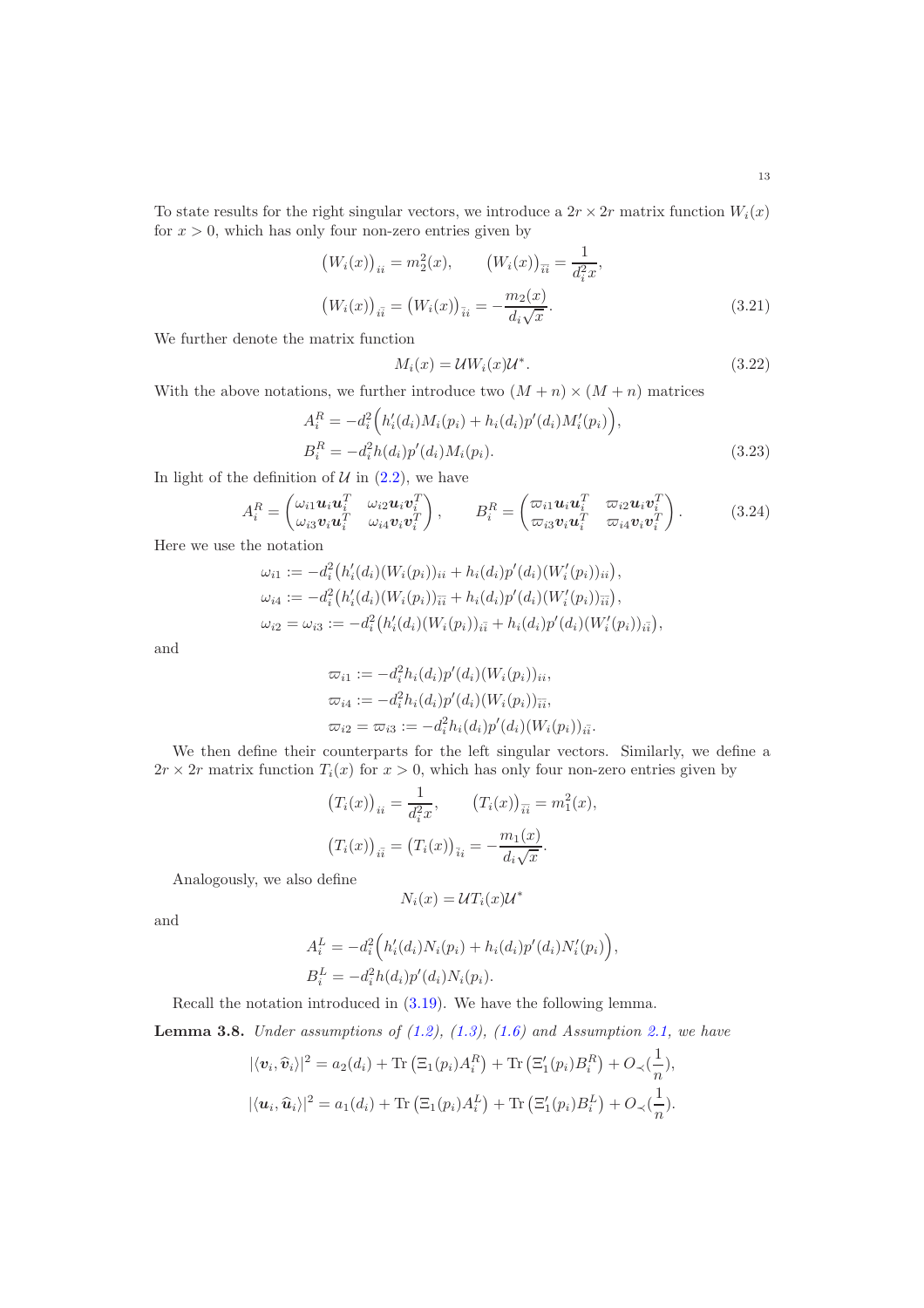Furthermore, we have

$$
R = \sum_{i=1}^{r} a_2(d_i) + \sum_{i=1}^{r} \left( \text{Tr} \left( \Xi_1(p_i) A_i^R \right) + \text{Tr} \left( \Xi_1'(p_i) B_i^R \right) \right) + O_{\prec}(\frac{1}{n}),\tag{3.25}
$$

$$
L = \sum_{i=1}^{r} a_1(d_i) + \sum_{i=1}^{r} \left( \text{Tr}(\Xi_1(p_i) A_i^L) + \text{Tr}(\Xi_1'(p_i) B_i^L) \right) + O_{\prec}(\frac{1}{n}).
$$
 (3.26)

Proof of Lemma [3.8.](#page-12-0) To prove Lemma [3.8,](#page-12-0) we first need the following result from [\[23\]](#page-49-0).

<span id="page-13-0"></span>**Lemma 3.9** (Theorem 3.3 and 3.4 of [\[23\]](#page-49-0)). Under assumptions of  $(1.2)$ ,  $(1.3)$ ,  $(1.6)$  and Assumption [2.1,](#page-4-0) for  $i, j \in [r]$ , we have

$$
|\mu_i - p(d_i)| = O_{\prec}(n^{-\frac{1}{2}}).
$$

In addition, for the singular vectors, we have

$$
|\langle \mathbf{u}_i, \widehat{\mathbf{u}}_i \rangle^2 - a_1(d_i)| = O_{\prec}(n^{-\frac{1}{2}}), \qquad |\langle \mathbf{v}_i, \widehat{\mathbf{v}}_i \rangle^2 - a_2(d_i)| = O_{\prec}(n^{-\frac{1}{2}}),
$$

and for  $1 \leq i \neq j \leq r$ ,

$$
|\langle u_i, \widehat{u}_j \rangle|^2 = O_{\prec}(\frac{1}{n}), \qquad |\langle v_i, \widehat{v}_j \rangle|^2 = O_{\prec}(\frac{1}{n}).
$$

With Lemma [3.9,](#page-13-0) we can rewrite  $(1.5)$  as

<span id="page-13-1"></span>
$$
L = \sum_{i=1}^{r} |\langle \widehat{\boldsymbol{u}}_i, \boldsymbol{u}_i \rangle|^2 + O_{\prec}(\frac{1}{n}) \quad \text{and} \quad R = \sum_{i=1}^{r} |\langle \widehat{\boldsymbol{v}}_i, \boldsymbol{v}_i \rangle|^2 + O_{\prec}(\frac{1}{n}). \tag{3.27}
$$

We next write the above quantities in terms of the Green functions. Recall from  $(2.1)$  $\mathcal{Y} \equiv \mathcal{Y}(z)$  and denote by  $\widehat{G}(z) = (\mathcal{Y} - z)^{-1}$ . By spectral decomposition, we write

$$
\widehat{G}(z) = \sum_{i=1}^{M \wedge n} \frac{1}{\mu_i - z} \begin{pmatrix} \widehat{\boldsymbol{u}}_i \widehat{\boldsymbol{u}}_i^* & z^{-1/2} \sqrt{\mu}_i \widehat{\boldsymbol{u}}_i \widehat{\boldsymbol{v}}_i^* \\ z^{-1/2} \sqrt{\mu}_i \widehat{\boldsymbol{v}}_i \widehat{\boldsymbol{u}}_i^* & \widehat{\boldsymbol{v}}_i \widehat{\boldsymbol{v}}_i^* \end{pmatrix} . \tag{3.28}
$$

For any  $i \in [r]$ , denote  $\Gamma_i := \partial B_{\rho}(d_i)$ , where  $B_{\rho}(d_i)$  is the open disc of radius  $\rho$  around  $d_i$ . Here  $\rho$  is chosen to be a small but fixed positive number such that different discs corresponding to different  $d_i$  do not have overlaps. This is achievable due to Assumption [2.1.](#page-4-0) We start with the right singular vectors. By equation  $(6.7)$  of  $[23]$ , with high probability, we have the following integral representation

$$
|\langle v_i, \widehat{v}_i \rangle|^2 = \frac{1}{2d_i^2 \pi i} \oint_{p(\Gamma_i)} \left( \left( \mathcal{D}^{-1} + \mathcal{U}^* G(z) \mathcal{U} \right)^{-1} \right)_{ii} \frac{dz}{z}.
$$

Recall [\(3.6\)](#page-10-0) and denote by

$$
\Psi(z) = -\mathcal{U}^* \Xi_1(z) \mathcal{U}.
$$
\n(3.29)

Using Lemma [3.4,](#page-10-3) we have

$$
\|\Psi(z)\|_{\text{op}} = O_{\prec}(n^{-\frac{1}{2}}), \quad z \in \mathbf{S}_o.
$$
 (3.30)

We further employ the resolvent expansion (see  $(6.9)$  in [\[23\]](#page-49-0) for more details) to write

$$
|\langle v_i, \widehat{v}_i \rangle|^2 = \frac{1}{d_i^2} (S_0 + S_1) + O_{\prec}(\frac{1}{n}),
$$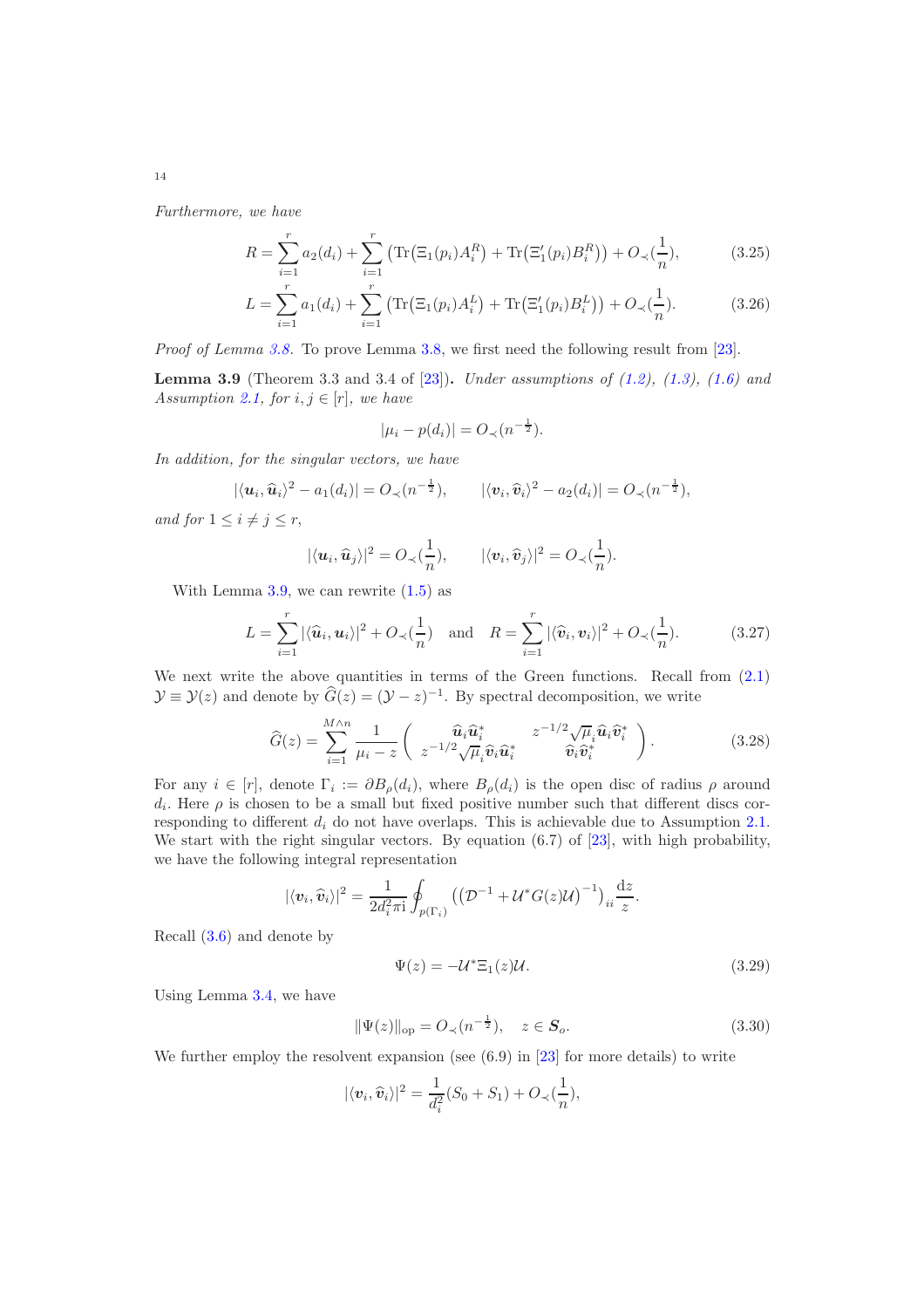where

$$
S_0 = \frac{1}{2\pi i} \oint_{p(\Gamma_i)} \left( \left( \mathcal{D}^{-1} + \mathcal{U}^* \Pi_1(z) \mathcal{U} \right)^{-1} \right)_{ii} \frac{dz}{z},
$$
  
\n
$$
S_1 = \frac{1}{2\pi i} \oint_{p(\Gamma_i)} \left( \left( \mathcal{D}^{-1} + \mathcal{U}^* \Pi_1(z) \mathcal{U} \right)^{-1} \Psi(z) \left( \mathcal{D}^{-1} + \mathcal{U}^* \Pi_1(z) \mathcal{U} \right)^{-1} \right)_{ii} \frac{dz}{z}.
$$
\n(3.31)

By the residual theorem, we have  $S_0 = d_i^2 a_1(d_i)$ . Recall [\(3.21\)](#page-12-1) and denote

$$
f_i(z) := -\text{Tr}(\Xi_1(z)\mathcal{U}W_i(z)\mathcal{U}^*).
$$

We can then write

$$
S_1 = \frac{1}{2\pi i} \oint_{p(\Gamma_i)} \frac{z f_i(z)}{(z m_{1c}(z) m_{2c}(z) - d_i^{-2})^2} dz.
$$

As  $p(d)$  is a monotone function when  $d > y^{1/4}$  and by Lemma [2.5,](#page-4-2) we find that

<span id="page-14-1"></span>
$$
S_1 = \frac{d_i^4}{2\pi i} \oint_{\Gamma_i} \frac{p(\zeta) f_i(p(\zeta)) \zeta^4 p'(\zeta)}{(d_i - \zeta)^2 (d_i + \zeta)^2} d\zeta.
$$

Then, by residue theorem, we obtain

$$
S_1 = d_i^4 \Big( f_i(p(\zeta)) \frac{\zeta^4 p'(\zeta) p(\zeta)}{(d_i + \zeta)^2} \Big)' \Big|_{\zeta = d_i} = d_i^2 \text{Tr} \big( \Xi_1(p_i) A_i^R \big) + d_i^2 \text{Tr} \big( \Xi_1'(p_i) B_i^R \big), \tag{3.32}
$$

where we recall  $(3.20)$  and the definitions of  $A_i^R$  and  $B_i^R$  in  $(3.23)$ . The conclusion for  $|\langle v_i, \hat{v}_i \rangle|^2$  follows immediately.

The above discussion holds for all  $i \in [r]$ . Rearranging the terms of  $(3.32)$  and using Lemma [3.1,](#page-9-1) we can conclude our proof for  $R$  using  $(3.27)$ . Similar discussion yields the conclusion of  $|\langle u_i, \hat{u}_i \rangle|^2$  for each  $i \in [r]$  and L. This completes the proof of Lemma [3.8.](#page-12-0)  $\Box$ 

<span id="page-14-0"></span>3.4. Auxiliary lemmas. A key tool for our computation is the following cumulant expansion formula, whose proof can be found in [\[45,](#page-50-25) Proposition 3.1] and [\[35](#page-50-26), Section II], for instance.

<span id="page-14-4"></span>**Lemma 3.10.** Let  $\ell \in \mathbb{N}$  be fixed and let  $f \in C^{\ell+1}(\mathbb{R})$ . Let  $\xi$  be a centered random variable with finite first  $\ell + 2$  moments. Let  $\kappa_k(\xi)$  be the k-th cumulant of  $\xi$ . Then we have the expansion

$$
\mathbb{E}(\xi f(\xi)) = \sum_{k=1}^{\ell} \frac{\kappa_{k+1}(\xi)}{k!} \mathbb{E}(f^{(k)}(\xi)) + \mathbb{E}(\epsilon_{\ell}(\xi f(\xi))), \tag{3.33}
$$

where  $\epsilon_{\ell}(\xi f(\xi))$  satisfies

$$
|\mathbb{E}(\epsilon_{\ell}(\xi f(\xi)))| \leq C_{\ell} \mathbb{E}(|\xi|^{\ell+2}) \sup_{|t| \leq \chi} |f^{(\ell+1)}(t)| + C_{\ell} \mathbb{E}(|\xi|^{\ell+2} \mathbf{1}(|\xi| > \chi)) \sup_{t \in \mathbb{R}} |f^{(\ell+1)}(t)|
$$

for any  $\chi > 0$ .

Note that when  $\xi$  is a standard Gaussian random variable (i.e.  $\kappa_i = 0, i \geq 3$ ), [\(3.33\)](#page-14-2) boils down to the celebrated Stein's lemma [\[56](#page-50-27)]. Next we introduce the identities on the derivatives of the Green functions in  $(3.1)$ . These can be verified by elementary calculus so we omit the proofs. We use the shorthand notation

<span id="page-14-3"></span><span id="page-14-2"></span>
$$
j' = j + M.\tag{3.34}
$$

For  $i \in [M]$  and  $j \in [n]$ , denote by  $E_{ij'}$  the  $(M+n) \times (M+n)$  matrix with entry 1 on the  $(i, j')$  position and 0 elsewhere.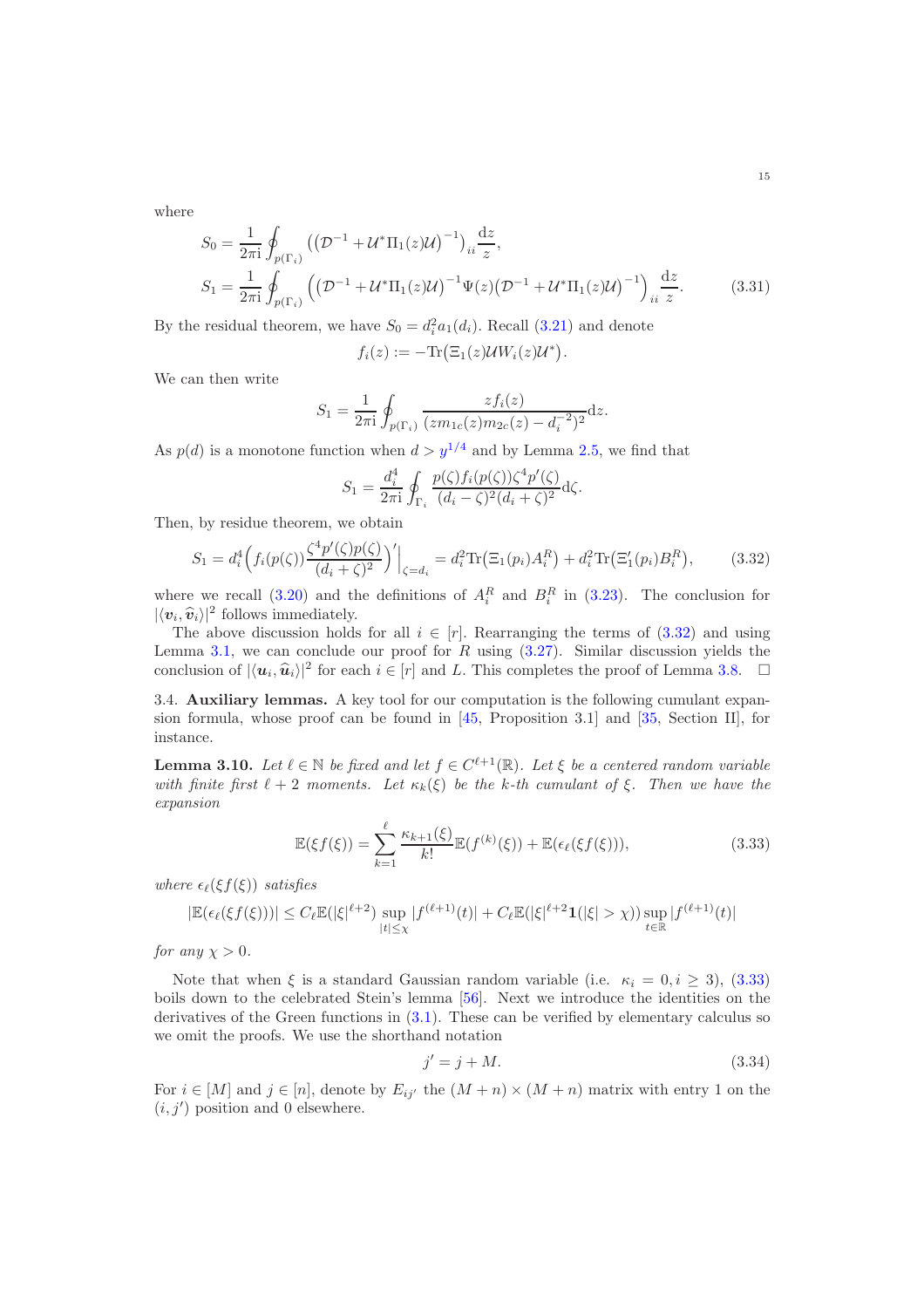<span id="page-15-3"></span>**Lemma 3.11.** Let  $\mathcal{E}_{ij} = E_{ij'} + E_{j'i}$  and  $k \in \mathbb{N}$ . We have

$$
\frac{\partial^k G}{\partial x_{ij}^k} = (-1)^k k! z^{\frac{k}{2}} (G \mathcal{E}_{ij})^k G,
$$
  

$$
\frac{\partial^k (G^2)}{\partial x_{ij}^k} = (-1)^k k! z^{\frac{k}{2}} \sum_{s=0}^k (G \mathcal{E}_{ij})^s G (G \mathcal{E}_{ij})^{k-s} G.
$$

It is convenient to introduce the following notion of convergence in distribution.

**Definition 3.12** ([36, Definition 7.3]). Two sequences of random variables,  $\{X_n\}$  and  $\{Y_n\}$ . are asymptotically equal in distribution, denoted as  $X_n \simeq Y_n$ , if they are tight and satisfy

$$
\lim_{n\to\infty}\big(\mathbb{E}f(\mathsf{X}_n)-\mathbb{E}f(\mathsf{Y}_n)\big)=0
$$

for any bounded continuous function f.

Next, we collect some basic results on convergence and equivalence in distribution for sum of random variables. They can be found in [\[36](#page-50-5), Lemma 7.7, 7.8 and 7.10].

<span id="page-15-2"></span>**Lemma 3.13.** (1). Let  $X_n \simeq Y_n$  and  $R_n$  satisfy  $\lim_{n\to\infty} \mathbb{P}(|R_n| \leq \epsilon_n) = 1$ , where  $\{\epsilon_n\}$  is a positive null sequence. Then

$$
X_n \simeq Y_n + R_n.
$$

(2). Let  $\{X_n\}$ ,  $\{X'_n\}$ ,  $\{Y_n\}$  and  $\{Y'_n\}$  be sequences of random variables. Suppose that  $X_n \simeq X'_n$ ,  $Y_n \simeq Y'_n$ ,  $X_n$  and  $Y_n$  are independent, and  $X'_n$  and  $Y'_n$  are independent. Then

$$
X_n + Y_n \simeq X'_n + Y'_n.
$$

(3). Let  $\{Z_n\}$  be a bounded deterministic sequence. Let  $\{X_n\}$  be random variables such that  $X_n$  converges weakly to X. Then for any bounded continuous function f, we have

$$
\mathbb{E}f(\mathsf{Z}_n\mathsf{X}_n)-\mathbb{E}f(\mathsf{Z}_n\mathsf{X})\to 0,
$$

as  $n \to \infty$ .

The following notation from [\[36,](#page-50-5) Definition 7.11] will be convenient for us when we replace random variables with their i.i.d copies.

**Definition 3.14.** Let  $\{\sigma_n\}$  be a sequence of bounded positive numbers. If  $X_n$  and  $Y_n$  are independent random variables with  $Y_n \simeq \mathcal{N}(0, \sigma_n^2)$ , and if  $\mathsf{S}_n \simeq \mathsf{X}_n + \mathsf{Y}_n$ , we write

<span id="page-15-1"></span>
$$
\mathsf{S}_n \simeq \mathsf{X}_n + \mathcal{N}(0, \sigma_n^2).
$$

# 4. Proof of Theorem [2.3](#page-5-0) and [2.9](#page-6-1)

<span id="page-15-0"></span>We focus our discussion on the right singular vectors  $v_i$  and  $\hat{v}_i$ ; the proof for the left coun-<br>graphs is analyzed. For her in this section, are smith the subjection of due to  $\hat{v}_i \hat{v}_i$ . terpart is analogous. For brevity, in this section, we omit the subindices of  $d_i, \mathbf{u}_i, \mathbf{v}_i, \hat{\mathbf{u}}_i, \hat{\mathbf{v}}_i$ and write  $d, u, v, \hat{u}, \hat{v}$  instead. Similarly, we write the matrices  $A_i^R$  and  $B_i^R$  (c.f. [\(3.23\)](#page-12-2)) as A and B, respectively. We also write  $m_{1,2}(z)$  as  $m_{1,2}$  for brevity.

By Lemma [3.8,](#page-12-0) we can reduce the problem to study

$$
Q \equiv Q(z) := \sqrt{n} \Big( \text{Tr} \big( \Xi_1(z) A \big) + \text{Tr} \big( \Xi'_1(z) B \big) \Big), \tag{4.1}
$$

at  $z = p(d)$  (c.f.[\(2.5\)](#page-4-2)).

In the sequel, we will prove the limiting distribution of  $\mathcal{Q}(z)$  at  $z = p(d)$ . The key task is to prove Proposition [4.1](#page-17-0) below. In this section, we will show that Theorem [2.3](#page-5-0) follows from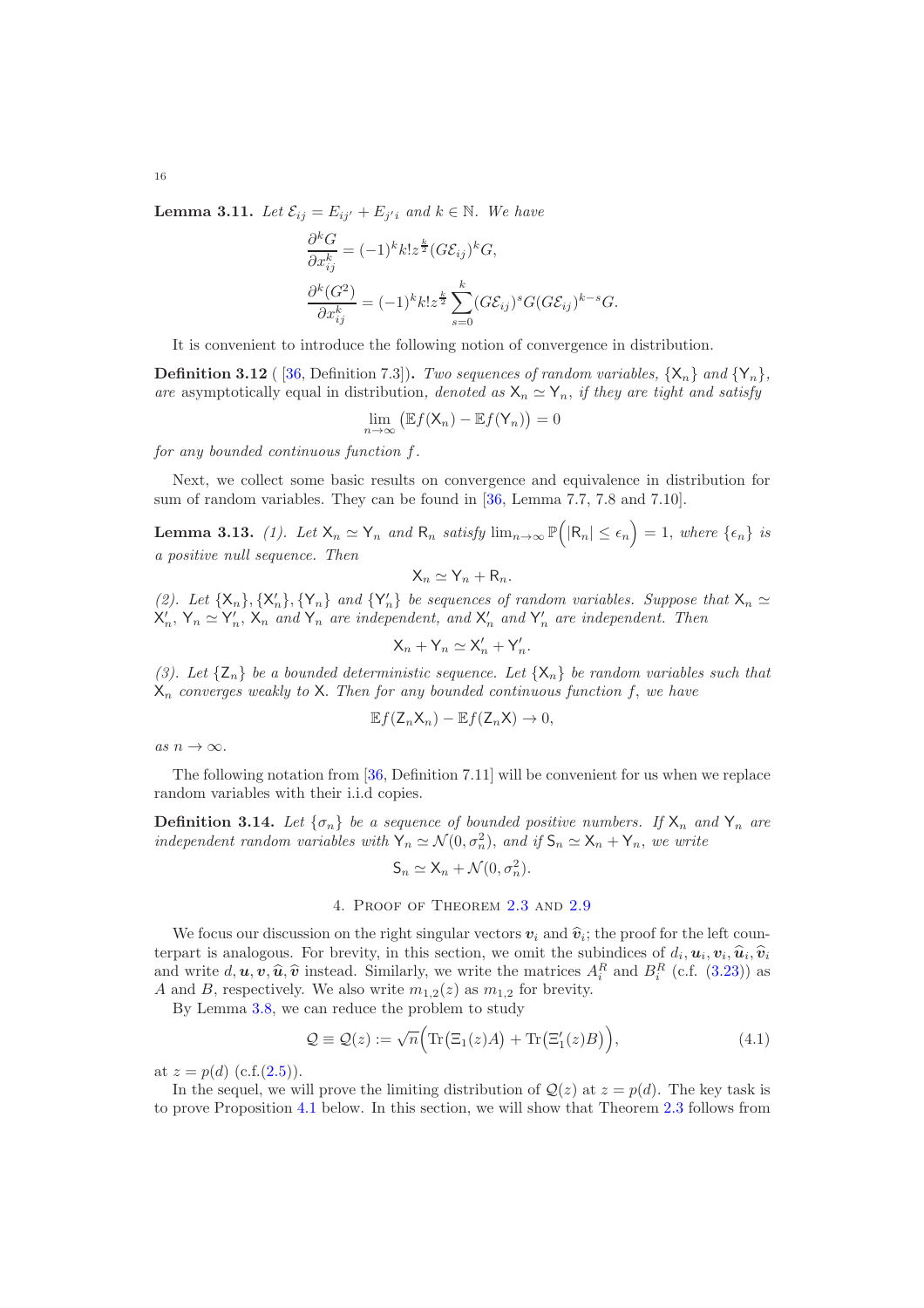Proposition [4.1.](#page-17-0) Let index  $i \in [M]$  and  $j \in [n]$ . Recall the notation in [\(3.34\)](#page-14-3). For short, we also write

$$
\sum_{i,j} = \sum_{i=1}^{M} \sum_{j=1}^{n}.
$$

In order to state Proposition [4.1,](#page-17-0) we first introduce some notations. For a fixed small constant  $\nu > 0$ , denote by

$$
\mathcal{B}(\nu) := \left\{ (i,j) \in [M] \times [n] : |\mathbf{u}(i)| > n^{-\nu}, \ |\mathbf{v}(j)| > n^{-\nu} \right\},\
$$

the set of the indices of those compoents with large magnitude. Since  $u$  and  $v$  are unit vectors, we have  $|\mathcal{B}(\nu)| \leq Cn^{4\nu}$  for some constant  $C > 0$ . Let  $\mathcal{S}(\nu)$  be the complement of  $\mathcal{B}(\nu)$ , i.e.,

$$
\mathcal{S}(\nu) = ([M] \times [n]) \setminus \mathcal{B}(\nu). \tag{4.2}
$$

For brevity, we introduce the notation

<span id="page-16-6"></span><span id="page-16-5"></span><span id="page-16-1"></span><span id="page-16-0"></span>
$$
\mathcal{P}(\alpha_1,\ldots,\alpha_m),\tag{4.3}
$$

to represent the set of all the permutations of  $(\alpha_1, \ldots, \alpha_m)$ , where  $\alpha_i$ 's can be alike. Recall  $(3.6)$  and  $(3.15)$ . We set the deterministic quantity

$$
\Delta_d \equiv \Delta_d(z) := -\frac{\kappa_3 z^{3/2}}{n} \sum_{i,j} \left( (\Pi_1)_{ii} (\Pi_1)_{j'j'} \left( 2(\Pi_1 A \Pi_1)_{ij'} + (\Pi_1 B \Pi_1')_{ij'} + (\Pi_1' B \Pi_1)_{ij'} \right) \right. \\
\left. + \frac{1}{2} \sum_{(a_1, a_2, a_3) \in \mathcal{P}(2, 1, 1)} (\Pi_{a_1})_{ii} (\Pi_{a_2})_{j'j'} \left( (\Pi_1 B \Pi_{a_3})_{ij'} + (\Pi_{a_3} B \Pi_1)_{ij'} \right) \right),\tag{4.4}
$$

and the random variable

<span id="page-16-4"></span><span id="page-16-3"></span><span id="page-16-2"></span>
$$
\Delta_r \equiv \Delta_r(z) := \sqrt{nz} \sum_{(i,j) \in \mathcal{B}(\nu)} x_{ij} c_{ij}, \tag{4.5}
$$

where

$$
c_{ij} \equiv c_{ij}(z) := - \sum_{\substack{l_1, l_2 \in \{i, j'\} \\ l_1 \neq l_2}} \left( (\Pi_1 A \Pi_1)_{l_1 l_2} - \frac{1}{2z} (\Pi_1 B \Pi_1)_{l_1 l_2} + \frac{1}{2} (\Pi_1 B \Pi_2)_{l_1 l_2} + \frac{1}{2} (\Pi_1 B \Pi_1)_{l_1 l_2} \right).
$$
(4.6)

Define the  $M \times n$  matrix function  $S \equiv S(z) = (s_{ij})$  with

$$
s_{ij} \equiv s_{ij}(z) := \sum_{\substack{l_1, \dots, l_4 \in \{i, j'\} \\ l_1 \neq l_4, l_2 \neq l_3}} \left( (\Pi_1 A \Pi_1)_{l_1 l_2} (\Pi_1)_{l_3 l_4} - \frac{1}{2z} (\Pi_1 B \Pi_1)_{l_1 l_2} (\Pi_1)_{l_3 l_4} + \frac{1}{2} \sum_{(a_1, a_2, a_3) \in \mathcal{P}(2, 1, 1)} (\Pi_{a_1} B \Pi_{a_2})_{l_1 l_2} (\Pi_{a_3})_{l_3 l_4} \right). \tag{4.7}
$$

We also define a function

$$
V \equiv V(z) := \mathcal{V}^{E}(z) + 2\frac{\kappa_{3}z^{\frac{3}{2}}}{\sqrt{n}} \sum_{(i,j)\in\mathcal{S}(\nu)} c_{ij}s_{ij} + \frac{\kappa_{4}z^{2}}{n} \sum_{i,j} s_{ij}^{2} + z \sum_{(i,j)\in\mathcal{S}(\nu)} c_{ij}^{2},
$$
(4.8)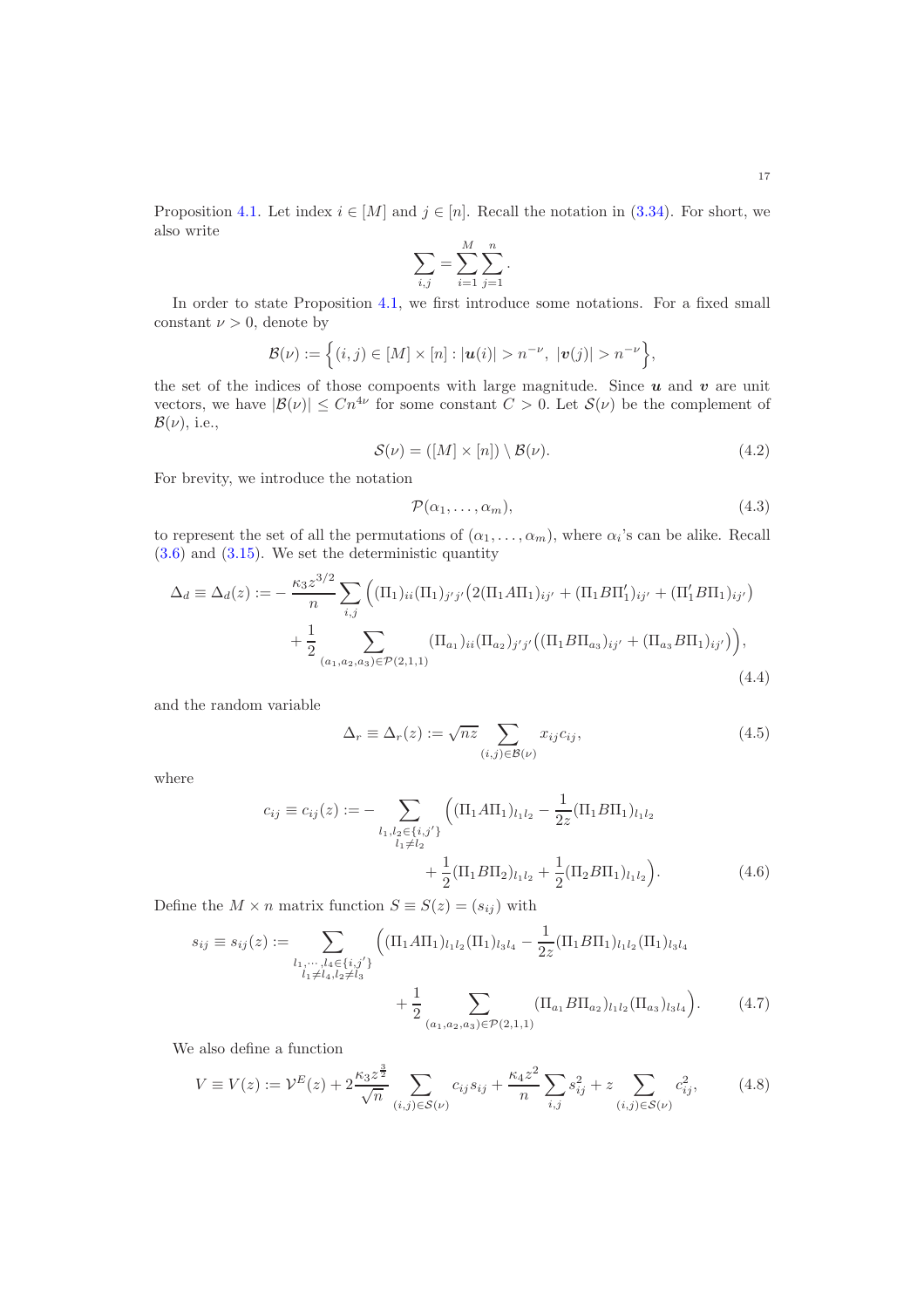where

$$
\mathcal{V}^E \equiv \mathcal{V}^E(z) := -\sqrt{z} \sum_{\alpha=1,2} \left( m_\alpha \mathfrak{a}_{1\alpha} + \frac{m_\alpha}{2} \tilde{\mathfrak{b}}_{1\alpha} + m'_\alpha \mathfrak{b}_{1\alpha} \right). \tag{4.9}
$$

Here we refer to [\(5.9\)](#page-21-0) for the definitions of  $\mathfrak{a}_{1\alpha}$ ,  $\mathfrak{b}_{1\alpha}$  and  $\tilde{\mathfrak{b}}_{1\alpha}$  for  $\alpha = 1, 2$ .

With  $\Delta_d$  and  $\Delta_r$  defined in [\(4.4\)](#page-16-0) and [\(4.5\)](#page-16-1), we further introduce the notation

<span id="page-17-4"></span><span id="page-17-2"></span>
$$
\Delta \equiv \Delta(z) := \Delta_r(z) + \Delta_d(z) \tag{4.10}
$$

and define

$$
Q \equiv Q(z) := Q(z) - \Delta(z). \tag{4.11}
$$

<span id="page-17-0"></span>**Proposition 4.1.** Under the assumptions of Theorem [2.3,](#page-5-0) we have that  $Q(p_i)$  and  $\Delta(p_i)$ are asymptotically independent. Furthermore,

<span id="page-17-3"></span><span id="page-17-1"></span>
$$
Q(p_i) \simeq \mathcal{N}(0, V(p_i)). \tag{4.12}
$$

We first show how Proposition [4.1](#page-17-0) implies Theorem [2.3.](#page-5-0)

Proof of Theorem [2.3.](#page-5-0) By Lemma [3.8](#page-12-0) and [\(4.1\)](#page-15-1),

$$
\sqrt{n}(|\langle v_i, \widehat{v}_i \rangle|^2 - a_2(d_i)) = \mathcal{Q}(p_i) + O_{\prec}(n^{-\frac{1}{2}}).
$$

Here  $\mathcal{Q}(p_i)$  is defined in [\(4.1\)](#page-15-1) with  $(A, B) = (A_i^R, B_i^R)$  (c.f.[\(3.23\)](#page-12-2)). By Proposition [4.1,](#page-17-0) we have that at  $z = p_i$ ,

$$
Q = \Delta_d + \Delta_r + Q
$$
  
\n
$$
\simeq \Delta_d + \sqrt{nz} \sum_{(i,j) \in \mathcal{B}(\nu)} x_{ij} c_{ij} + \mathcal{N}(0, V).
$$

Next, by Central Limit Theorem and Lemma [3.13,](#page-15-2) one has

$$
\sqrt{nz} \sum_{i,j} x_{ij} c_{ij} \simeq \sqrt{nz} \sum_{(i,j) \in \mathcal{B}(\nu)} x_{ij} c_{ij} + \mathcal{N}(0, z \sum_{(i,j) \in \mathcal{S}(\nu)} (c_{ij})^2).
$$

Furthermore, by the definition of  $\mathcal{S}(\nu)$ , we notice that

$$
n^{-1/2} \sum_{(i,j)\in S(\nu)} c_{ij} s_{ij} = n^{-1/2} \sum_{i,j} c_{ij} s_{ij} + O(n^{-\frac{1}{2}+4\nu}).
$$

Let  $C(z) = (c_{ij}(z))$  with  $c_{ij}(z)$  defined in [\(4.6\)](#page-16-2) and recall  $S(z)$  from [\(4.7\)](#page-16-3). Using Lemma [3.13,](#page-15-2) we conclude that

$$
Q(p_i) \simeq \Delta_d(p_i) + \sqrt{np_i} \text{Tr}(X^*C(p_i)) + \mathcal{N}(0, \mathcal{V}(p_i)),
$$

where

$$
\mathcal{V}(p_i) = \mathcal{V}^E(p_i) + 2\frac{\kappa_3 p_i^{3/2}}{\sqrt{n}} \text{Tr}\big(C(p_i)^* S(p_i)\big) + \frac{\kappa_4 p_i^2}{n} \text{Tr}\big(S(p_i)^* S(p_i)\big).
$$

Denote

$$
\Delta_i = \sqrt{np_i} \text{Tr}\left(X^*C(p_i)\right) + \Delta_d(p_i)
$$

and

$$
\mathcal{Z}_i \sim \mathcal{N}(0, \mathcal{V}(p_i)),
$$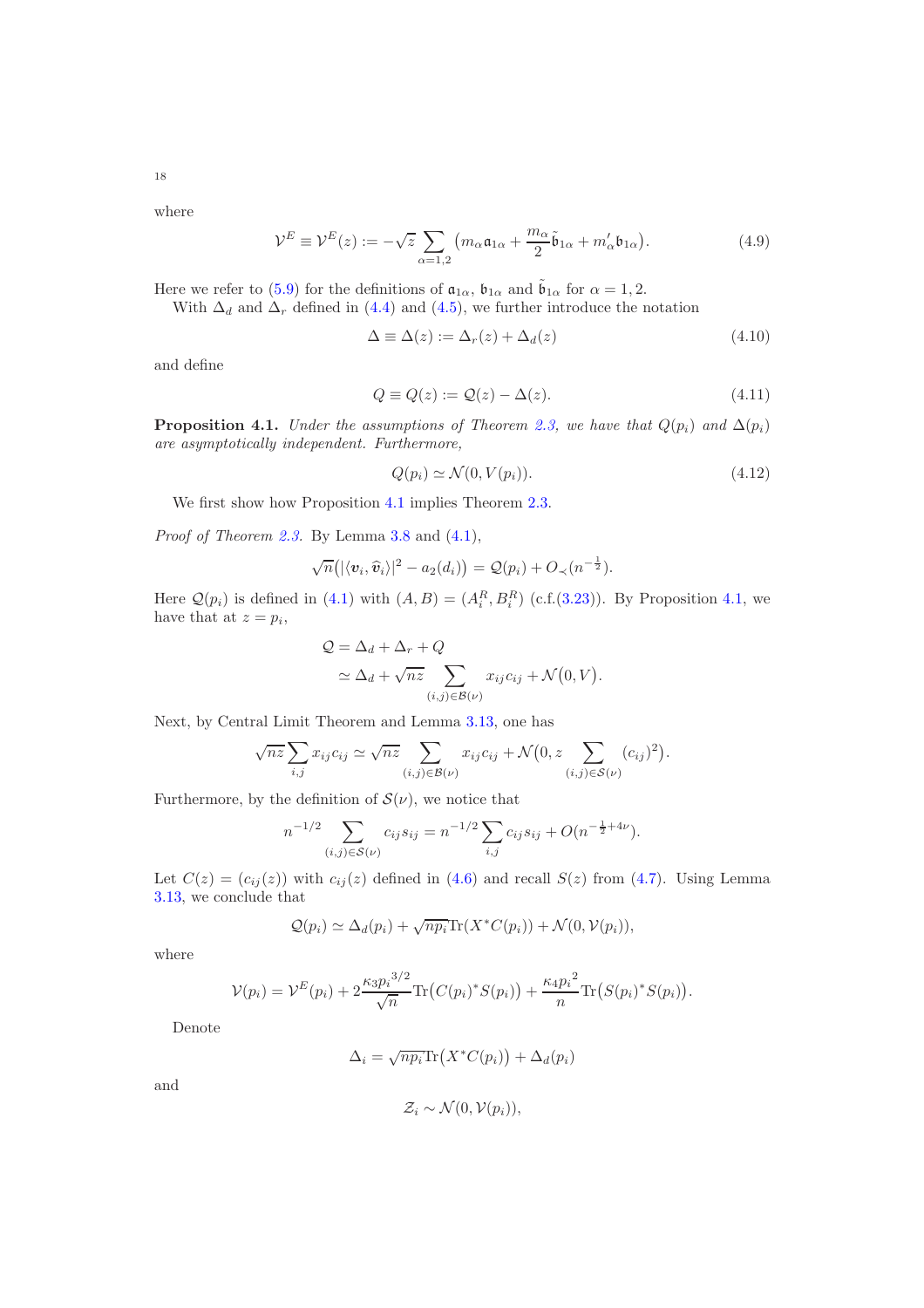which is independent of  $\Delta_i$ . Next, plugging  $z = p_i$  into [\(4.4\)](#page-16-0), [\(4.6\)](#page-16-2), [\(4.7\)](#page-16-3), using Lemma [3.1](#page-9-1) and taking into account the definitions of  $A_i^R$ ,  $B_i^R$  in [\(3.23\)](#page-12-2), we find that

$$
\Delta_i = -\sqrt{n} \frac{2(d_i^4 + 2yd_i^2 + y)}{d_i^3(d_i^2 + 1)^2} \mathbf{u}_i^* X \mathbf{v}_i - \frac{2(d_i^6 - 3yd_i^2 - 2y)}{d_i^5(d_i^2 + 1)^2} \left(\frac{\kappa_3}{n} \sum_{k,l} \mathbf{u}_i(k) \mathbf{v}_i(l)\right).
$$

The variance  $V(p_i)$  is the sum of

$$
2\frac{\kappa_3}{\sqrt{n}}p_i^{3/2}\text{Tr}\big(C(p_i)^*S(p_i)\big)+\frac{\kappa_4}{n}p_i^2\text{Tr}\big(S(p_i)^*S(p_i)\big) = -\frac{4(d_i^4+2yd_i^2+y)(d_i^6-3yd_i^2-2y)}{d_i^7(d_i^2+1)^4}\Big(\frac{\kappa_3}{\sqrt{n}}\sum_{k,l}\boldsymbol{u}_i(k)^3\boldsymbol{v}_i(l)\Big) +\frac{4(d_i^4+2yd_i^2+y)^2}{d_i^7(d_i^2+1)^4}\Big(\frac{\kappa_3}{\sqrt{n}}\sum_{k,l}\boldsymbol{u}_i(k)\boldsymbol{v}_i(l)^3\Big) +\frac{(d_i^6-3yd_i^2-2y)^2}{d_i^8(d_i^2+1)^4}\Big(\kappa_4\sum_k\boldsymbol{u}_i(k)^4\Big)+\frac{(d_i^4+2yd_i^2+y)^2}{d_i^8(d_i^2+1)^4}\Big(\kappa_4y_n\sum_l\boldsymbol{v}_i(l)^4\Big)
$$

and

$$
\mathcal{V}^{E}(p_{i}) = \frac{2}{d_{i}^{4} - y} \Big( 2y(y+1) \left( \frac{d^{4} + 2y d^{2} + y}{d^{3} (d^{2} + 1)^{2}} \right)^{2} - \frac{y(y-1)(5y+1)}{d_{i} (d_{i}^{2} + 1)^{2}} \left( \frac{d^{4} + 2y d^{2} + y}{d^{3} (d^{2} + 1)^{2}} \right) + \frac{(d_{i}^{4} + y)(d_{i}^{2} + y)^{2}}{d_{i}^{3} (d_{i}^{2} + 1)^{2}} \left( \frac{d^{6} - 3y d^{2} - 2y}{d^{3} (d^{2} + 1)^{2}} \right) + \frac{2y^{2}(y-1)^{2}}{d_{i}^{2} (d_{i}^{2} + 1)^{4}} \Big).
$$

The last expression is obtained using the definitions of  $\mathfrak{a}_{1\alpha}$ ,  $\mathfrak{b}_{1\alpha}$  and  $\mathfrak{b}_{1\alpha}$  for  $\alpha = 1, 2$  in [\(5.9\)](#page-21-0) and performing tedious yet elementary calculations. Recall [\(2.7\)](#page-4-4). The conclusion of Theorem [2.3](#page-5-0) follows immediately by rewriting  $\Delta_i$  and  $\mathcal{V}(p_i)$  in terms of  $\theta(d_i)$  and  $\psi(d_i)$ .  $\Box$ 

The rest of this section is devoted to the proof of Proposition [4.1.](#page-17-0) Our proof relies on the cumulant expansion in Lemma [3.10,](#page-14-4) where we need to control the expectation. Throughout the proof, we will frequently use the estimates in  $(3.13)$ . These estimates hold with high probability, which do not yield bounds for the expectations directly. In order to translate the high probability bounds into those for the expectations, one needs a crude deterministic bound for the Green function on the bad event with tiny probability. To this end, we will work with a slight modification of the real  $z = p(d)$  for Green function. Specifically, in the proof of the following Proposition [4.2,](#page-18-0) we will also use the parameter

<span id="page-18-2"></span><span id="page-18-1"></span>
$$
z = p(d) + \mathrm{i}n^{-C},\tag{4.13}
$$

for a large constant C. On the bad event, we will use the naive bound of the Green function  $||G|| < N^C$ , which will be compensated by the tiny probability of the bad event. At the end, by the continuity of  $G(\tilde{z})$  at  $\tilde{z}$  away from the support of the MP law, it is (asymptotically) equivalent to work with  $(4.13)$ , for the proof of Proposition [4.1.](#page-17-0) We first claim that it suffices to establish the following recursive estimate.

<span id="page-18-0"></span>**Proposition 4.2.** Suppose the assumptions of Theorem [2.3](#page-5-0) hold. Let  $z_0 = p(d)$  and  $z_0$  be defined in  $(4.13)$ . We have

$$
\mathbb{E}Q(z)e^{it\Delta(z_0)} = O_{\prec}(n^{-\frac{1}{2}+4\nu}),\tag{4.14}
$$

and for any fixed integer  $k \geq 2$ ,

<span id="page-18-3"></span>
$$
\mathbb{E}Q^{k}(z)e^{it\Delta(z_{0})} = (k-1)V\mathbb{E}Q^{k-2}(z)e^{it\Delta(z_{0})} + O_{\prec}(n^{-\frac{1}{2}+4\nu}).
$$
\n(4.15)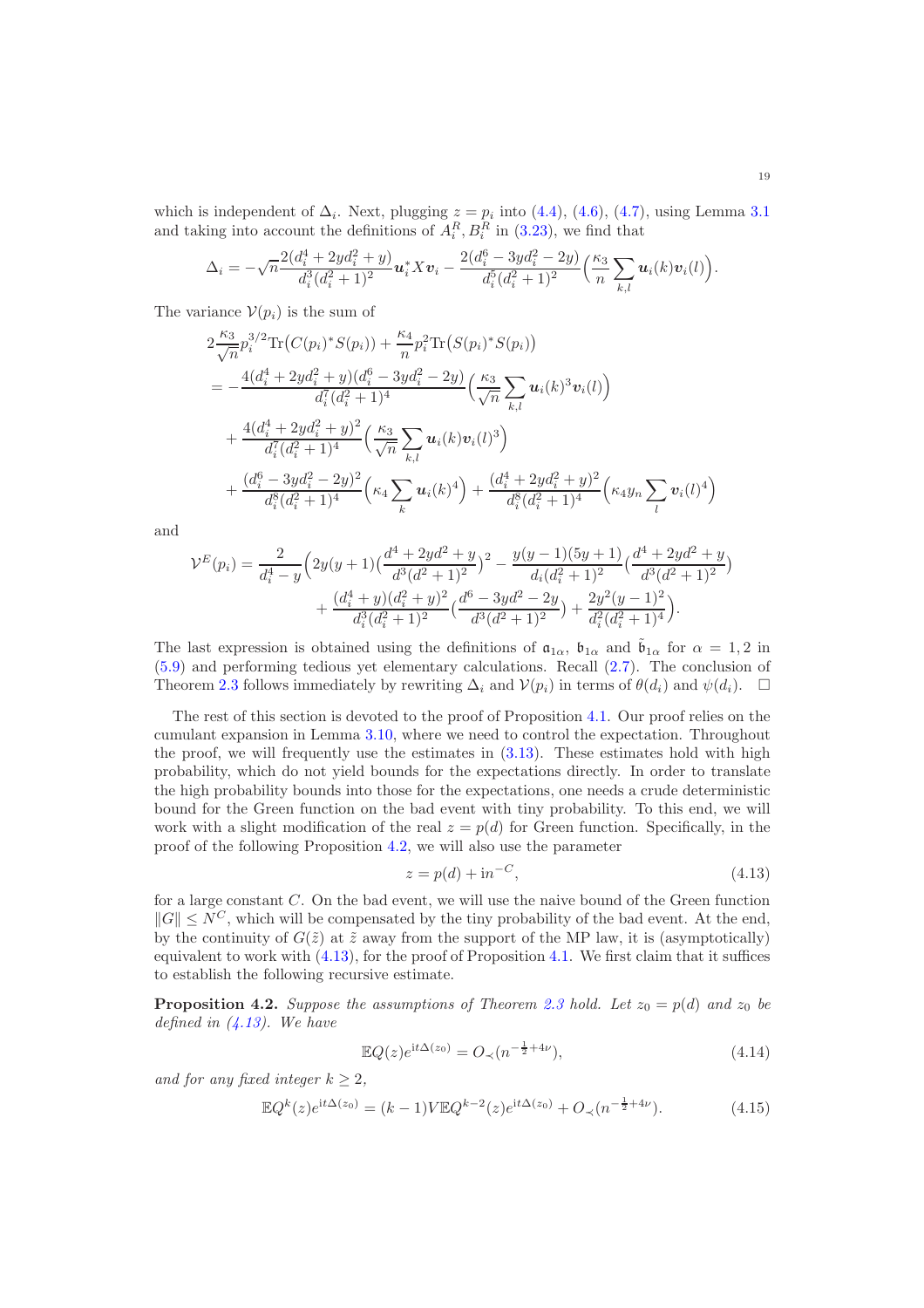The proof of Proposition [4.2](#page-18-0) is our main technical task, which will be stated in Section [5.](#page-20-0) Now we first show the proof of Proposition [4.1](#page-17-0) based on Proposition [4.2.](#page-18-0)

*Proof of Proposition [4.1.](#page-17-0)* Recall the following elementary bound, for any  $x \in \mathbb{R}$  and sufficiently large  $N \in \mathbb{N}$ , we have

<span id="page-19-0"></span>
$$
\left| e^{ix} - \sum_{k=0}^{N} \frac{(\text{i}x)^k}{k!} \right| \le \min \left\{ \frac{|x|^{N+1}}{(N+1)!}, \frac{2|x|^N}{N!} \right\}. \tag{4.16}
$$

First, we write

$$
Q(z) = Q_R(z) + iQ_I(z),
$$

where  $Q_R(z)$  and  $Q_I(z)$  stand for the real and imaginary parts of  $Q(z)$  respectively. Ac-cording to the choice of z in [\(4.13\)](#page-18-1), we have the deterministic bound  $|Q_I(z)| \leq N^C$  for some large positive constant C. Moreover, by continuity of the Green function and the Stieltjes transform, one can easily check that  $|Q_I(z)| \leq N^{-C'}$  for some large positive constant C' with high probability. Using the small bound  $N^{-C'}$  on the high probability event and the large deterministic bound  $N^C$  on the tiny probability event, one can easily derive from [\(4.14\)](#page-18-2) and  $(4.15)$  that

$$
\mathbb{E}Q_R(z)e^{it\Delta(z_0)} = O_{\prec}(n^{-\frac{1}{2}+4\nu}),\tag{4.17}
$$

$$
\mathbb{E}Q_R^k(z)e^{it\Delta(z_0)} = (k-1)V\mathbb{E}Q_R^{k-2}(z)e^{it\Delta(z_0)} + O_\prec(n^{-\frac{1}{2}+4\nu}).\tag{4.18}
$$

For any  $s, t \in \mathbb{R}$ , by  $(4.16)$ , we have

$$
\mathbb{E}e^{\mathrm{i}sQ_R(z)+\mathrm{i}t\Delta(z_0)} = \sum_{k=0}^{2N-1} \frac{(\mathrm{i}s)^k}{k!} \mathbb{E}Q_R^k(z)e^{\mathrm{i}t\Delta(z_0)} + O\left(\frac{s^{2N}}{(2N)!} \mathbb{E}Q_R^{2N}(z)\right). \tag{4.19}
$$

For the error term on the right side of  $(4.19)$ , using  $(4.18)$  recursively for  $t = 0$ , we first find

$$
\mathbb{E}Q_R^{2N}(z) = (2N-1)!!V^N + O_\prec(n^{-\frac{1}{2}+4\nu}).
$$

Thus, for arbitrarily small  $\epsilon > 0$ , by taking N sufficiently large, we have

<span id="page-19-4"></span><span id="page-19-2"></span><span id="page-19-1"></span>
$$
\frac{(2N-1)!!V^N}{(2N)!} < \epsilon
$$

and it follows that

$$
\left| \mathbb{E} e^{\mathrm{i}sQ_R(z) + \mathrm{i}t\Delta(z_0)} - \sum_{k=0}^{2N-1} \frac{(\mathrm{i}s)^k}{k!} \mathbb{E} Q_R^k(z) e^{\mathrm{i}t\Delta(z_0)} \right| < \epsilon + O_\prec(n^{-\frac{1}{2} + 4\nu}).\tag{4.20}
$$

Using [\(4.18\)](#page-19-2), we get the following estimate

<span id="page-19-3"></span>
$$
\sum_{k=0}^{2N-1} \frac{(\text{is})^k}{k!} \mathbb{E} Q_R^k(z) e^{\text{i}t\Delta(z_0)} = \sum_{k=0}^{N-1} \frac{(\text{is})^{2k}}{(2k)!!} V^k \mathbb{E} e^{\text{i}t\Delta(z_0)} + O_\prec(n^{-\frac{1}{2}+4\nu}).\tag{4.21}
$$

Next, combing [\(4.21\)](#page-19-3) with the fact

$$
\exp(\frac{x^2}{2}) = \sum_{k=0}^{\infty} \frac{x^{2k}}{(2k)!!},
$$

together with [\(4.20\)](#page-19-4), we conclude that

<span id="page-19-5"></span>
$$
\left| \mathbb{E} e^{isQ_R(z) + it\Delta(z_0)} - e^{-\frac{1}{2}Vs^2} \mathbb{E} e^{it\Delta(z_0)} \right| < 2\epsilon + O_\prec(n^{-\frac{1}{2} + 4\nu}).\tag{4.22}
$$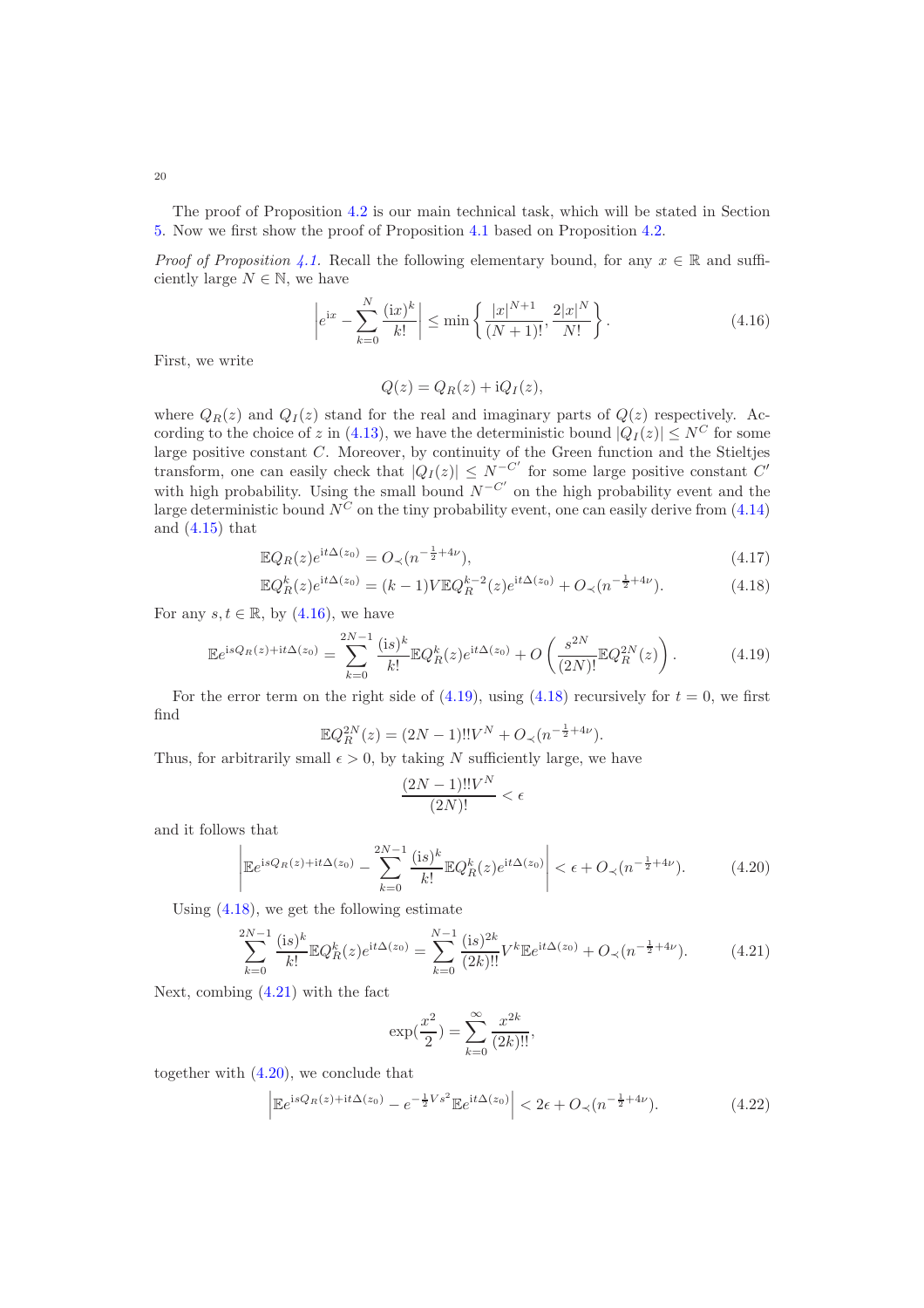The asymptotic independence of  $Q_R(z)$  and  $\Delta(z_0)$  is a consequence of [\(4.22\)](#page-19-5) and the fact  $\epsilon$  is arbitrarily small. [\(4.12\)](#page-17-1) can be proved by setting  $s = 0$ . Although Proposition [4.2](#page-18-0) is proved under the choice  $(4.13)$ , by continuity of G outside of the support of MP law, we know  $Q(z_0) = Q_R(z) + O(N^{-C'})$  with high probability for some positive constant C'. This concludes the proof of Proposition [4.1.](#page-17-0)

At the end, we claim that the proof of Theorem [2.9](#page-6-1) is analogous.

*Proof of Theorem [2.9.](#page-6-1)* By considering  $Y^*$  instead of Y, the proof of Theorem [2.3](#page-5-0) applies to the right singular vectors of  $Y^*$ , which are the left singular vectors of Y. Hence, we conclude the proof of Theorem [2.9.](#page-6-1)

# 5. Proof of Proposition [4.2](#page-18-0)

<span id="page-20-0"></span>This section is devoted to the proof of Proposition [4.2.](#page-18-0) In Proposition [4.2,](#page-18-0) we choose different parameters, z and  $z_0$ , for Q and  $\Delta$ , separately. However, for brevity, we will omit both two parameters for simplicity in the sequel.

First of all, applying  $(3.13)$  to the definition in  $(4.1)$ , we have

<span id="page-20-4"></span><span id="page-20-2"></span><span id="page-20-1"></span>
$$
\mathcal{Q} = O_{\prec}(1). \tag{5.1}
$$

Denote  $(M + n) \times (M + n)$  diagonal matrices

$$
\mathbf{I}^{\mathrm{u}} := \begin{pmatrix} I_M & \\ & 0 \end{pmatrix} \quad \text{and} \quad \mathbf{I}^{\mathrm{l}} := \begin{pmatrix} 0 & \\ & I_n \end{pmatrix} . \tag{5.2}
$$

We further define  $A_1 = A\mathbf{I}^{\mathrm{u}}$ ,  $A_2 = A\mathbf{I}^{\mathrm{l}}$  and define  $B_1, B_2$  analogously. In addition, we set

$$
f_{\alpha} := -m_{\alpha} \text{Tr} H \Xi_1 A_{\alpha} + (1 + zm_{\alpha}) \text{Tr} G A_{\alpha},
$$
  
\n
$$
g_{\alpha} := -\frac{m_{\alpha}}{2} \text{Tr} H \Xi_2 B_{\alpha} + \frac{1 + zm_{\alpha}}{2} \text{Tr} G^2 B_{\alpha} + \frac{zm_{\alpha} - 1}{2z} \text{Tr} G B_{\alpha}
$$
  
\n
$$
-m_{\alpha}' \text{Tr} B_{\alpha} + m_{\alpha}' \text{Tr} H \Pi_1 B_{\alpha}, \qquad \alpha = 1, 2.
$$
\n(5.3)

The proof of Proposition [4.2](#page-18-0) is based on the following two lemmas.

<span id="page-20-3"></span>**Lemma 5.1.** Recall  $(4.4)$  and  $(4.5)$ . For z defined in  $(4.13)$ , we have

$$
Q = \sqrt{n}(f_1 + f_2 + g_1 + g_2) + \sqrt{nz} \sum_{(i,j) \in S(\nu)} c_{ij} x_{ij} - \Delta_d.
$$
 (5.4)

To state the second crucial lemma, Lemma [5.2.](#page-22-0) We first introduce some notations. Recall that  $\Pi_a$  (1  $\le a \le 4$ ) in [\(3.6\)](#page-10-0) and [\(3.15\)](#page-11-4) approximates  $G^a$ . We introduce the following matrices to approximate the powers of  $G$  interacting with block diagonal matrices  $I^u$  and  $I^1$ . For  $1 \le a_1, a_2 \le 2$ , define

<span id="page-20-6"></span><span id="page-20-5"></span>
$$
\Pi_{a_1, a_2}^{\mathbf{u}} := \Pi_{a_1} \mathbf{I}^{\mathbf{u}} \Pi_{a_2} \quad \text{and} \quad \Pi_{a_1, a_2}^{\mathbf{l}} := \Pi_{a_1} \mathbf{I}^{\mathbf{l}} \Pi_{a_2}.
$$
 (5.5)

Note that they approximate  $G^{a_1} \mathbf{I}^{\mathbf{u}} \Pi_{a_2}$  and  $G^{a_2} \mathbf{I}^{\mathbf{l}} \Pi_{a_2}$  respectively. We further define

$$
\Pi_2^{\mathbf{u}} := m_1' I_M \oplus (m_2' + \frac{1}{z} m_2) I_n \quad \text{and} \quad \Pi_2^{\mathbf{l}} := (m_1' + \frac{1}{z} m_1) I_M \oplus m_2' I_n,\tag{5.6}
$$

which approximate  $GI^{\mathrm{u}}G$  and  $GI^{\mathrm{l}}G$ .

We need to introduce more notations. The first set of notations will show up in the calculation of  $\Delta_d$ , which is the mean value of Q. We set

$$
\mathfrak{d}_1^a := \frac{2z}{n} \sum_{i,j} (\Pi_1)_{ii} (\Pi_1)_{j'j'} (\Pi_1 A_1)_{j'i}, \quad \mathfrak{d}_2^a := \frac{2z}{n} \sum_{i,j} (\Pi_1)_{ii} (\Pi_1)_{j'j'} (\Pi_1 A_2)_{ij'},
$$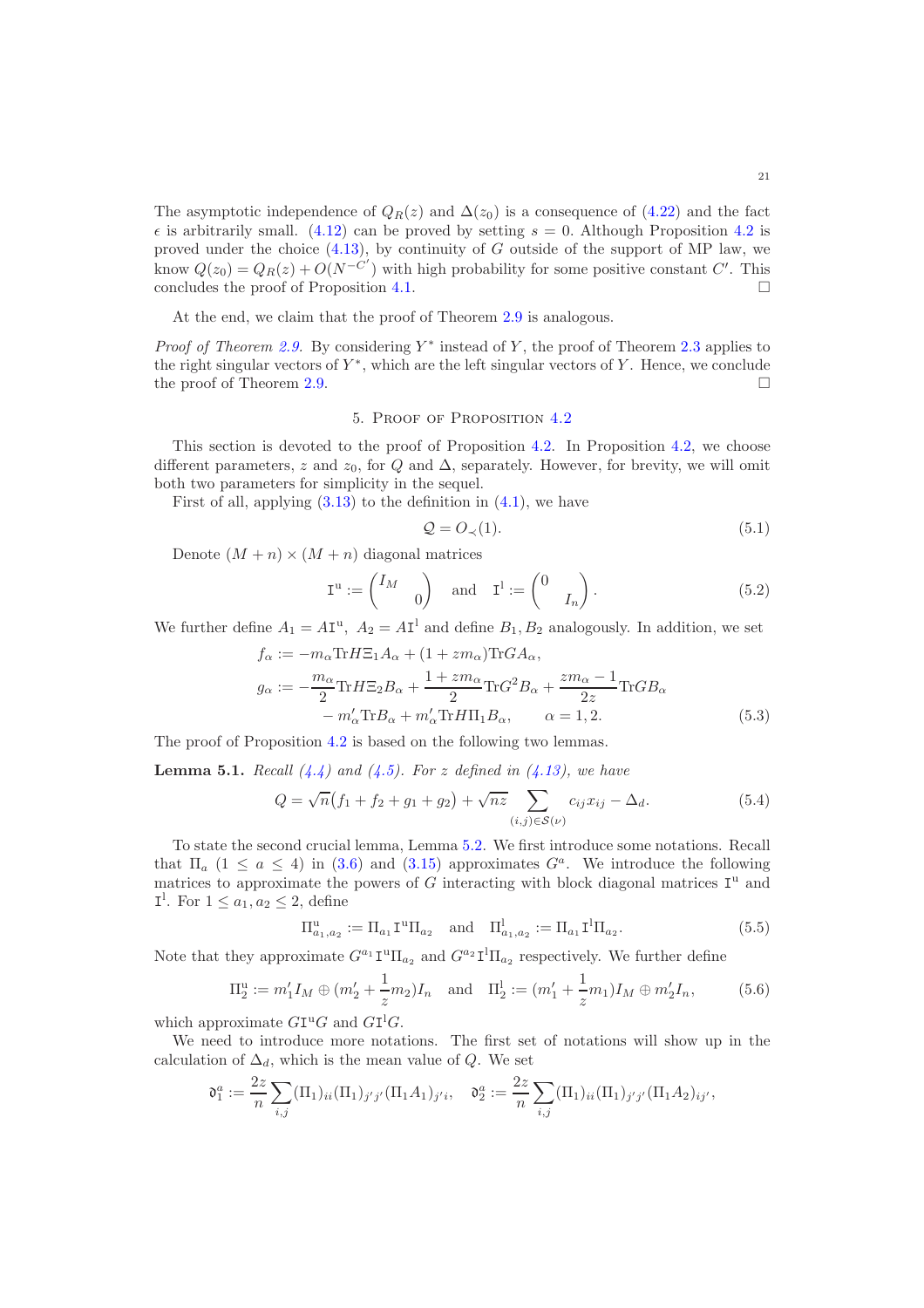$$
\tilde{\mathfrak{d}}_1 := \frac{2z}{n} \sum_{(a_1, a_2, a_2) \in \mathcal{P}(2, 1, 1)} \sum_{i, j} (\Pi_{a_1})_{ii} (\Pi_{a_2})_{j'j'} (\Pi_{a_3} B_1)_{j'i},
$$
  

$$
\tilde{\mathfrak{d}}_2 := \frac{2z}{n} \sum_{(a_1, a_2, a_2) \in \mathcal{P}(2, 1, 1)} \sum_{i, j} (\Pi_{a_1})_{ii} (\Pi_{a_2})_{j'j'} (\Pi_{a_3} B_2)_{ij'}.
$$
\n
$$
(5.7)
$$

And  $\mathfrak{d}_1^b$  (resp.  $\mathfrak{d}_2^b$ ) is defined by replacing  $A_1$  (resp.  $A_2$ ) to  $B_1$  (resp.  $B_2$ ) in the expression of  $\mathfrak{d}_1^a$  (resp.  $\mathfrak{d}_2^a$ ). Using [\(5.2\)](#page-20-1), we further set

<span id="page-21-1"></span>
$$
\Pi_3^{\mathrm{u}} := (m_1'' + \frac{1}{z}m_1')I_M \oplus (m_2'' + \frac{2}{z}m_2')I_n,
$$
  
\n
$$
\Pi_3^{\mathrm{l}} := (m_1'' + \frac{2}{z}m_1')I_M \oplus (m_2'' + \frac{1}{z}m_2')I_n,
$$
  
\n
$$
\Pi_4^{\mathrm{u}} := (\frac{2}{3}m_1^{(3)} + \frac{2}{z}m_1'' + \frac{1}{z^2}m_1')I_M \oplus (\frac{2}{3}m_2^{(3)} + \frac{2}{z}m_2'')I_n,
$$
  
\n
$$
\Pi_4^{\mathrm{l}} := (\frac{2}{3}m_1^{(3)} + \frac{2}{z}m_1'')I_M \oplus (\frac{2}{3}m_2^{(3)} + \frac{2}{z}m_2'' + \frac{1}{z^2}m_2')I_n.
$$
\n(5.8)

The next set of notations will appear in the derivation of the variance of Q. We denote

<span id="page-21-0"></span>
$$
\mathfrak{a}_{11} := -(k-1)\sqrt{z} \Big( 2 \text{Tr}(\Pi_2^1 - \Pi_{1,1}^1) A_1 \Pi_1 A - \frac{1}{z} \text{Tr}(\Pi_2^1 - \Pi_{1,1}^1) A_1 \Pi_1 B
$$
  
+  $\text{Tr}(\Pi_2^1 - \Pi_{1,1}^1) A_1 \Pi_2 B + \text{Tr}(\Pi_3^1 - \Pi_{2,1}^1) A_1 \Pi_1 B \Big),$   

$$
\tilde{\mathfrak{b}}_{11} := -(k-1)\sqrt{z} \Big( 2 \text{Tr}(\Pi_3^1 - \Pi_{1,2}^1) B_1 \Pi_1 A - \frac{1}{z} \text{Tr}(\Pi_3^1 - \Pi_{1,2}^1) B_1 \Pi_1 B
$$
  
+  $\text{Tr}(\Pi_3^1 - \Pi_{1,2}^1) B_1 \Pi_2 B + \text{Tr}(\Pi_4^1 - \Pi_{2,2}^1) B_1 \Pi_1 B \Big).$  (5.9)

In addition,  $a_{12}$  is defined via replacing  $A_1$  with  $A_2$  and  $\Pi_a^1, \Pi_{a_1,a_2}^1$  with  $\Pi_a^u, \Pi_{a_1,a_2}^u$  in the definition of  $a_{11}$ . We further define  $b_{11}$  (resp.  $b_{12}$ ) via replacing  $A_1$  (resp.  $A_2$ ) with  $B_1$ (resp.  $B_2$ ) in the definition of  $a_{11}$  (resp.  $a_{12}$ ). Similarly,  $\tilde{b}_{12}$  is obtained by replacing  $B_1$ with  $B_2$  and  $\Pi_a^1, \Pi_{a_1,a_2}^1$  with  $\Pi_a^u, \Pi_{a_1,a_2}^u$  in the definition of  $\tilde{\mathfrak{b}}_{11}$ .

Next, recall  $c_{ij}$  defined in  $(4.6)$  and set

<span id="page-21-2"></span>
$$
\mathfrak{a}_{21} := -\frac{(k-1)z}{\sqrt{n}} \sum_{(i,j)\in S(\nu)} (\Pi_1)_{j'j'} (\Pi_1 A_1)_{ii} c_{ij},
$$
\n
$$
\tilde{\mathfrak{b}}_{21} := -\frac{(k-1)z}{\sqrt{n}} \sum_{(i,j)\in S(\nu)} ((\Pi_1)_{j'j'} (\Pi_2 B_1)_{ii} + (\Pi_2)_{j'j'} (\Pi_1 B_1)_{ii}) c_{ij}.
$$
\n(5.10)

Further,  $a_{22}$  (resp.  $\tilde{b}_{22}$ ) is defined by replacing  $(A_1)_{ii}$  (resp.  $(B_1)_{ii}$ ) with  $(A_2)_{j'j'}$  (resp.  $(B_2)_{j'j'}$  in the definition of  $\mathfrak{a}_{21}$  (resp.  $\tilde{\mathfrak{b}}_{21}$ ). Then we recall  $s_{ij}$  in [\(4.7\)](#page-16-3) and set

<span id="page-21-3"></span>
$$
\mathfrak{a}_{31} := -\frac{2(k-1)z^{3/2}}{n} \sum_{i,j} (\Pi_1)_{j'j'} (\Pi_1 A_1)_{ii} s_{ij},
$$
  

$$
\tilde{\mathfrak{b}}_{31} = -\frac{2(k-1)z^{3/2}}{n} \sum_{i,j} ((\Pi_1)_{j'j'} (\Pi_2 B_1)_{ii} + (\Pi_2)_{j'j'} (\Pi_1 B_1)_{ii}) s_{ij}.
$$
 (5.11)

Further,  $\mathfrak{a}_{32}$  (resp.  $\tilde{\mathfrak{b}}_{32}$ ) is defined via replacing  $(A_1)_{ii}$  (resp.  $(B_1)_{ii}$ ) with  $(A_2)_{j'j'}$  (resp.  $(B_2)_{j'j'}$  in the definition of the  $\mathfrak{a}_{31}$  (resp.  $\tilde{\mathfrak{b}}_{31}$ ). Also,  $\mathfrak{b}_{31}$  (resp.  $\mathfrak{b}_{32}$ ) is defined by replacing  $A_1$  (resp.  $A_2$ ) with  $B_1$  (resp.  $B_2$ ) in the definition of  $a_{31}$  (resp.  $a_{32}$ ).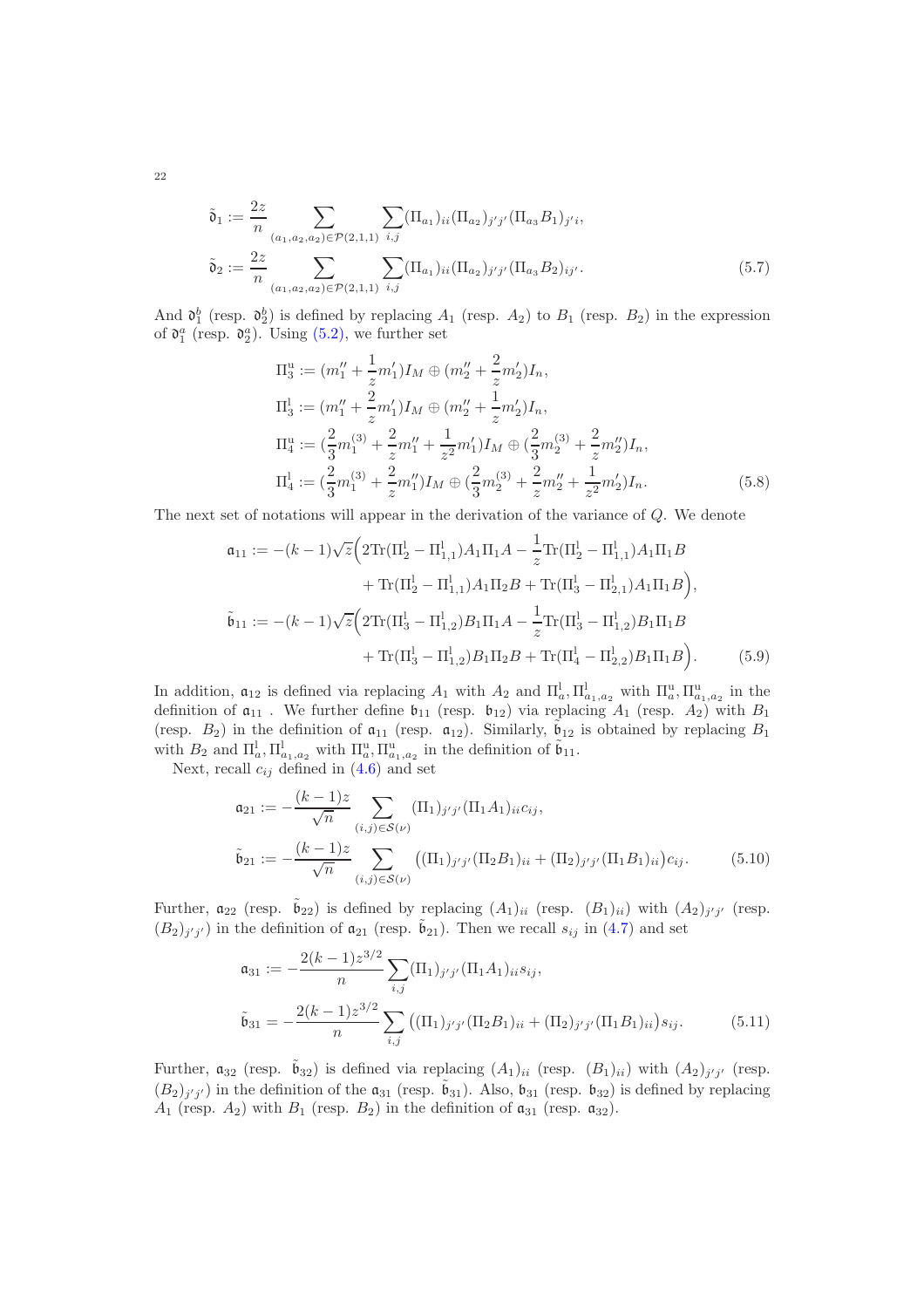For  $\alpha = 1, 2$ , we further write

$$
\mathfrak{a}_{0\alpha} := \mathfrak{a}_{1\alpha} + \kappa_3 \mathfrak{a}_{2\alpha} + \frac{\kappa_4}{2} \mathfrak{a}_{3\alpha},
$$
  
\n
$$
\mathfrak{b}_{0\alpha} := \frac{m_\alpha}{2} \tilde{\mathfrak{b}}_{1\alpha} + m'_\alpha \mathfrak{b}_{1\alpha} + \frac{\kappa_3 m_\alpha}{2} \tilde{\mathfrak{b}}_{2\alpha} + \kappa_3 m'_\alpha \mathfrak{b}_{2\alpha} + \frac{\kappa_4 m_\alpha}{4} \tilde{\mathfrak{b}}_{3\alpha} + \frac{\kappa_4 m'_\alpha}{2} \mathfrak{b}_{3\alpha}.
$$
 (5.12)

For brevity, we also adopt the notation

<span id="page-22-6"></span><span id="page-22-5"></span><span id="page-22-4"></span><span id="page-22-3"></span>
$$
\mathfrak{q}^{(l)}=Q^l(z)e^{\mathrm{i} t\Delta(z_0)}.
$$

Recall the notations in [\(5.3\)](#page-20-2). With the above notations, we now state the following lemma.

<span id="page-22-0"></span>**Lemma 5.2.** Under the assumptions of Theorem [2.3,](#page-5-0) we have for  $\alpha = 1, 2$ ,

$$
\sqrt{n} \mathbb{E} f_{\alpha} \mathfrak{q}^{(k-1)} = -\sqrt{z} m_{\alpha} \mathbb{E} \left( \frac{\kappa_3}{2} \mathfrak{d}_{\alpha}^a \mathfrak{q}^{(k-1)} + \mathfrak{a}_{0\alpha} \mathfrak{q}^{(k-2)} \right) + O_{\prec} (n^{-\frac{1}{2}+4\nu}),\tag{5.13}
$$

$$
\sqrt{n} \mathbb{E} g_{\alpha} \mathfrak{q}^{(k-1)} = -\sqrt{z} \mathbb{E} \left( \frac{\kappa_3}{4} \left( m_{\alpha} \tilde{\mathfrak{d}}_{\alpha} + 2 m_{\alpha}' \mathfrak{d}_{\alpha}^b \right) \mathfrak{q}^{(k-1)} + \mathfrak{b}_{0\alpha} \mathfrak{q}^{(k-2)} \right) + O_{\prec} (n^{-\frac{1}{2} + 4\nu}), \quad (5.14)
$$

In addition, we also have

$$
\sqrt{nz} \sum_{(i,j)\in S(\nu)} c_{ij} \mathbb{E} x_{ij} \mathfrak{q}^{(k-1)} = (k-1) \Big( z \sum_{(i,j)\in S(\nu)} c_{ij}^2 + \frac{z^{\frac{3}{2}} \kappa_3}{\sqrt{n}} \sum_{(i,j)\in S(\nu)} s_{ij} c_{ij} \Big) \mathbb{E} \mathfrak{q}^{(k-2)} + O_{\prec}(n^{-\frac{1}{2}+4\nu}).
$$
\n(5.15)

With Lemmas [5.1](#page-20-3) and [5.2,](#page-22-0) we can now prove Proposition [4.2.](#page-18-0)

*Proof of Proposition [4.2.](#page-18-0)* By simply combining Lemma [5.1](#page-20-3) and [5.2,](#page-22-0) we can write

$$
\mathbb{E} \mathfrak{q}^{(k)} = \mathfrak{c}_1 \mathbb{E} \mathfrak{q}^{(k-1)} + \mathfrak{c}_2 \mathbb{E} \mathfrak{q}^{(k-2)} - \Delta_d \mathbb{E} \mathfrak{q}^{(k-1)} + O_\prec(n^{-\frac{1}{2}+4\nu}),
$$

where

$$
\begin{split} \mathfrak{c}_1 &= -\sqrt{z}\kappa_3\sum_{\alpha=1,2}\Big(\frac{1}{2}m_\alpha\mathfrak{d}_\alpha^a + \frac{1}{4}m_\alpha\tilde{\mathfrak{d}}_\alpha + \frac{1}{2}m'_\alpha\mathfrak{d}_\alpha^b\Big), \\ \mathfrak{c}_2 &= -\sqrt{z}\sum_{\alpha=1,2}\Big(m_\alpha\mathfrak{a}_{1\alpha} + \kappa_3m_\alpha\mathfrak{a}_{2\alpha} + \frac{\kappa_4m_\alpha}{2}\mathfrak{a}_{3\alpha} + \frac{m_\alpha}{2}\tilde{\mathfrak{b}}_{1\alpha} + m'_\alpha\mathfrak{b}_{1\alpha} \\ &+ \frac{\kappa_3m_\alpha}{2}\tilde{\mathfrak{b}}_{2\alpha} + \kappa_3m'_\alpha\mathfrak{b}_{2\alpha} + \frac{\kappa_4m_\alpha}{4}\tilde{\mathfrak{b}}_{3\alpha} + \frac{\kappa_4m'_\alpha}{2}\mathfrak{b}_{3\alpha}\Big). \end{split}
$$

Also recall  $\Delta_d$  from [\(4.4\)](#page-16-0) and V from [\(4.8\)](#page-16-4). By substituting the definitions of the notations in  $(5.7)$ ,  $(5.9)$ ,  $(5.10)$ ,  $(5.11)$ , and also their analogues, it is elementary to check

$$
\mathfrak{c}_1 = \Delta_d, \qquad \mathfrak{c}_2 = V. \tag{5.16}
$$

This completes the proof of  $(4.15)$ . Further we can regard  $(4.14)$  as a degenerate case of [\(4.15\)](#page-18-3). The proof can be done in the same way. We thus conclude the proof of Proposition  $\Box$ 

Therefore, what remains is to prove Lemmas [5.1](#page-20-3) and [5.2.](#page-22-0) We prove Lemma [5.1](#page-20-3) in the rest of this section, and state the proof of Lemma [5.2](#page-22-0) in Section [6.](#page-23-0)

*Proof of Lemma [5.1.](#page-20-3)* Recall from  $(4.10)$  and  $(4.11)$  that

<span id="page-22-2"></span>
$$
Q = Q - \Delta_r - \Delta_d. \tag{5.17}
$$

For brevity, we also write

<span id="page-22-1"></span>
$$
F_1 = 1 + zm_1, \ F_2 = 1 + zm_2. \tag{5.18}
$$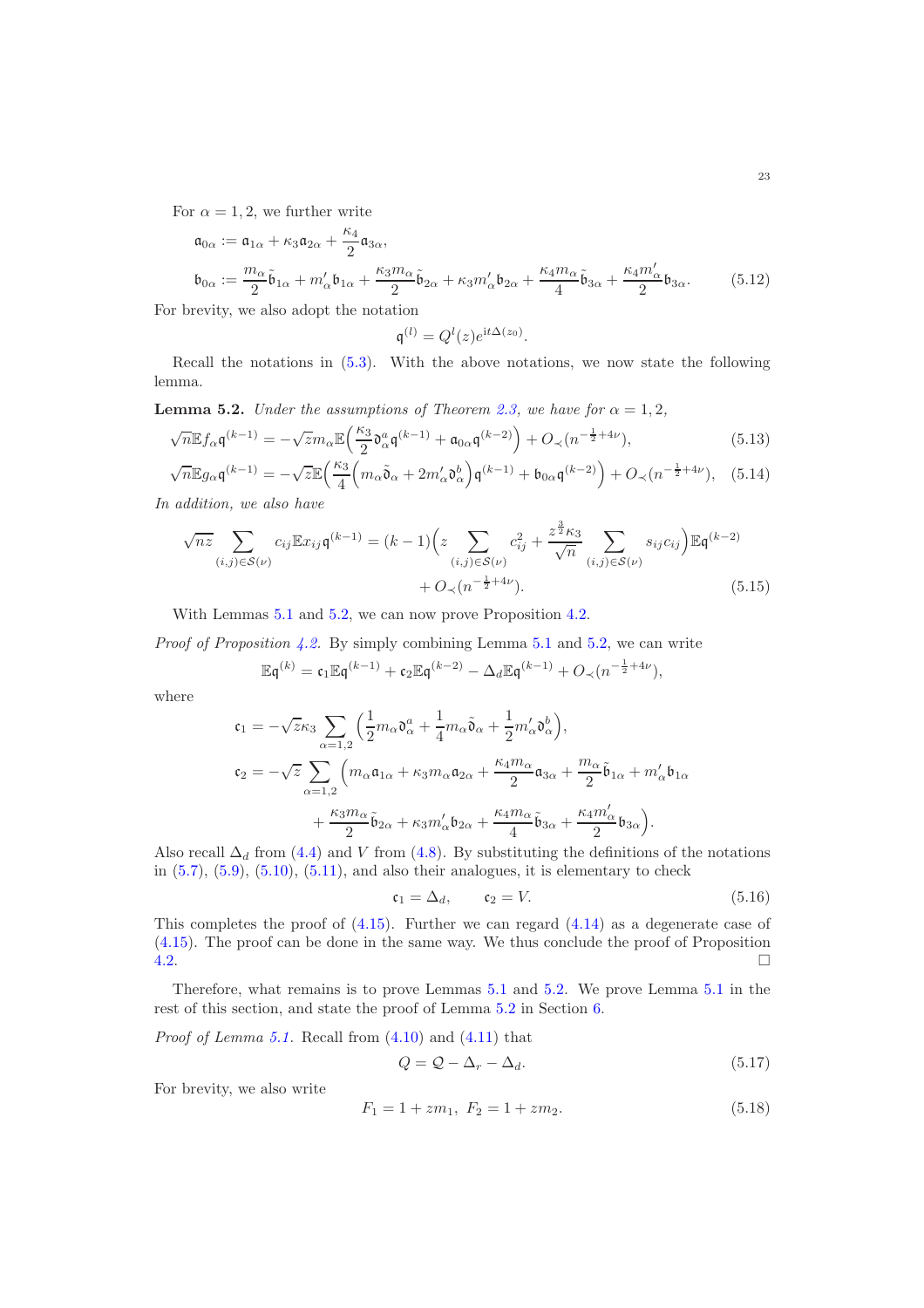By  $(3.3)$  and  $(3.4)$ , it is easy to check that

<span id="page-23-6"></span><span id="page-23-1"></span>
$$
F_1 = -z m_1 m_2, \ F_2 = -z y m_1 m_2. \tag{5.19}
$$

Note that by definition  $\text{Tr}GA = \text{Tr}GA_1 + \text{Tr}GA_2$  and  $\text{Tr}\Pi_1A = m_1\text{Tr}A_1 + m_2\text{Tr}A_2$ . Thus using  $(5.18)$ , we have

$$
\begin{aligned} \text{Tr}\Xi_1 A &= \text{Tr}GA_1 + \text{Tr}GA_2 - m_1 \text{Tr}A_1 - m_2 \text{Tr}A_2 \\ &= -m_1 \text{Tr}HGA_1 - m_2 \text{Tr}HGA_2 + F_1 \text{Tr}GA_1 + F_2 \text{Tr}GA_2, \end{aligned} \tag{5.20}
$$

where in the last step, we used the fact  $zG = HG - I$ .

Using  $(3.14)$  and  $(3.15)$ , one can write

$$
\text{Tr}\Xi_1'B = \frac{1}{2}\text{Tr}G^2B_1 + \frac{1}{2}\text{Tr}G^2B_2 - \frac{1}{2z}\text{Tr}GB_1 - \frac{1}{2z}\text{Tr}GB_2 - m_1'\text{Tr}B_1 - m_2'\text{Tr}B_2.
$$

By further using the identity  $zG^2 = HG^2 - G$ , it is not difficult to check

$$
\text{Tr}\Xi_1'B = -\frac{m_1}{2}\text{Tr}HG^2B_1 + \frac{F_1}{2}\text{Tr}G^2B_1 + \frac{1}{2}(m_1 - \frac{1}{z})\text{Tr}GB_1 - m_1'\text{Tr}B_1
$$

$$
-\frac{m_2}{2}\text{Tr}HG^2B_2 + \frac{F_2}{2}\text{Tr}G^2B_2 + \frac{1}{2}(m_2 - \frac{1}{z})\text{Tr}GB_2 - m_2'\text{Tr}B_2.
$$
(5.21)

Recall the definition  $(4.1)$ . Putting  $(5.20)$  and  $(5.21)$  together, we get

$$
Q = \sqrt{n} \Big( -m_1 \text{Tr} H G A_1 + F_1 \text{Tr} G A_1 - m_2 \text{Tr} H G A_2 + F_2 \text{Tr} G A_2 - \frac{m_1}{2} \text{Tr} H G^2 B_1 + \frac{F_1}{2} \text{Tr} G^2 B_1 + \frac{1}{2} (m_1 - \frac{1}{z}) \text{Tr} G B_1 - m_1' \text{Tr} B_1 - \frac{m_2}{2} \text{Tr} H G^2 B_2 + \frac{F_2}{2} \text{Tr} G^2 B_2 + \frac{1}{2} (m_2 - \frac{1}{z}) \text{Tr} G B_2 - m_2' \text{Tr} B_2 \Big). \tag{5.22}
$$

Recall the definition of  $\Delta_r$  from [\(4.5\)](#page-16-1). We write

$$
\Delta_r = \sqrt{nz} \sum_{i,j} x_{ij} c_{ij} - \sqrt{nz} \sum_{(i,j) \in S(\nu)} x_{ij} c_{ij}.
$$

Further recall the definition of  $c_{ij}$  from [\(4.6\)](#page-16-2). It is elementary to check that

$$
\sqrt{nz} \sum_{i,j} x_{ij} c_{ij} = -\sqrt{n} \Big( m_1 \text{Tr} H \Pi_1 A_1 + m_2 \text{Tr} H \Pi_1 A_2 + \frac{m_1}{2} \text{Tr} H \Pi_2 B_1 + \frac{m_2}{2} \text{Tr} H \Pi_2 B_2 + m_1' \text{Tr} H \Pi_1 B_1 + m_2' \text{Tr} H \Pi_1 B_2 \Big). \tag{5.23}
$$

Using  $(5.22)$  and  $(5.23)$ , with the notations defined in  $(5.3)$ , we can write

$$
Q - \sqrt{nz} \sum_{i,j} x_{ij} c_{ij} = \sqrt{n} (f_1 + f_2 + g_1 + g_2).
$$
 (5.24)

<span id="page-23-0"></span>Combining  $(4.5)$ ,  $(5.17)$  and  $(5.24)$  we can conclude the proof.

<span id="page-23-5"></span><span id="page-23-4"></span><span id="page-23-3"></span><span id="page-23-2"></span>
$$
\Box
$$

# 6. Proof of Lemma [5.2](#page-22-0)

To prove Lemma [5.2,](#page-22-0) we need the following lemma summarizing some estimates on the derivative of Q w.r.t  $x_{ij}$ 's, which will be frequently used in the subsequent discussion. We first write  $\frac{\partial Q}{\partial x_{ij}}$  in terms of Green functions. Recall the definition of Q in [\(4.11\)](#page-17-3) that

$$
Q = \sqrt{n} \Big( \text{Tr} \big( \Xi_1 A \big) + \text{Tr} \big( \Xi'_1 B \big) \Big) - \sqrt{nz} \sum_{(i,j) \in \mathcal{B}(\nu)} x_{ij} c_{ij} - \Delta_d,
$$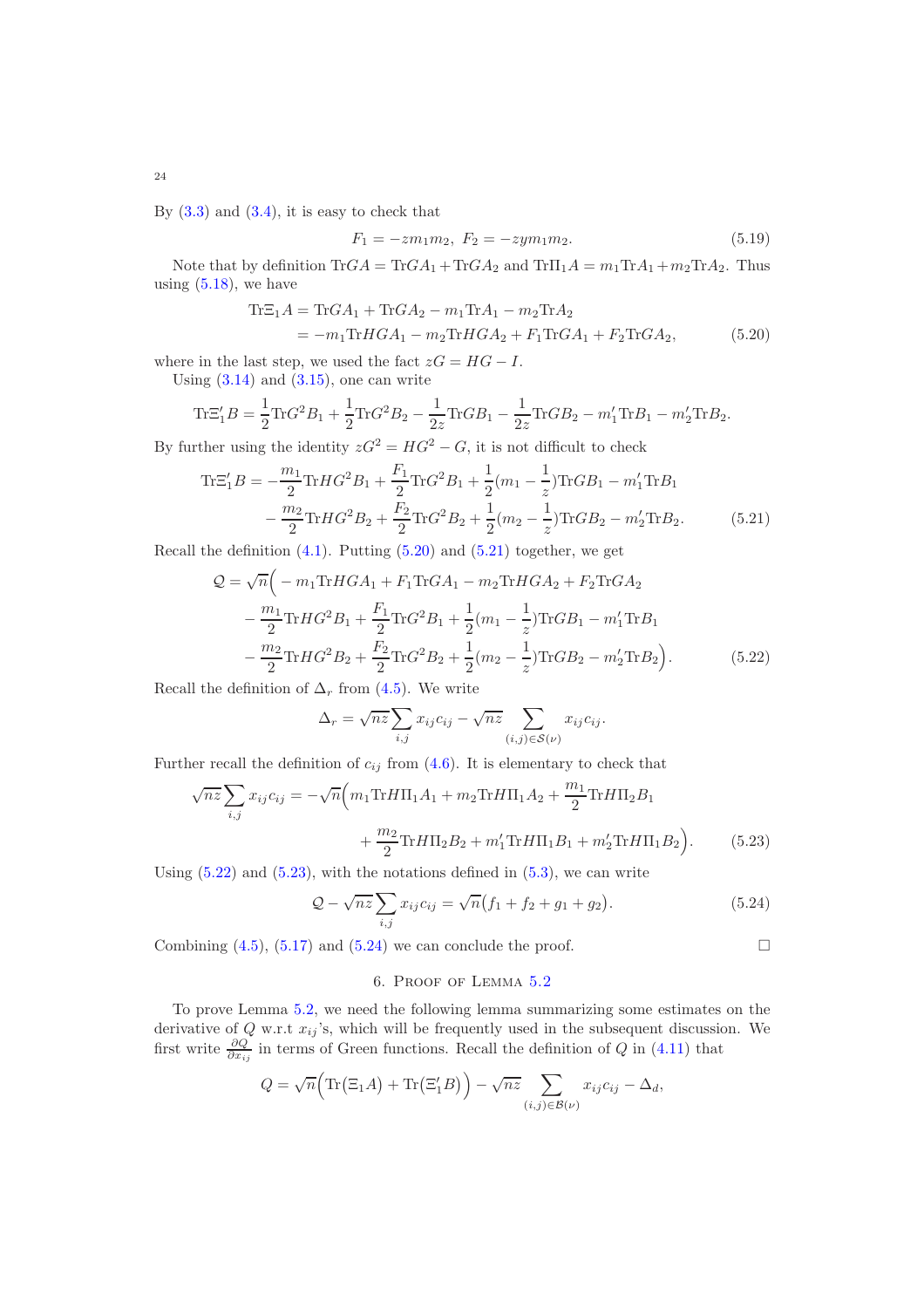where  $\Xi_1 = G - \Pi_1$  and  $\Delta_d$  is a deterministic quantity in [\(4.4\)](#page-16-0). Using  $G' = \frac{1}{2}(G^2 - z^{-1}G)$ in Lemma [3.7,](#page-11-1) we find that

$$
\frac{\partial Q}{\partial x_{ij}} = \sqrt{n} \left( \text{Tr} \frac{\partial G}{\partial x_{ij}} A + \frac{1}{2} \text{Tr} \left( \frac{\partial G^2}{\partial x_{ij}} B - z^{-1} \frac{\partial G}{\partial x_{ij}} B \right) \right) - \mathbf{1} \left( (i, j) \in \mathcal{B}(\nu) \right) \sqrt{n z c_{ij}}.
$$

By Lemma [3.11,](#page-15-3) it can be further seen that

$$
\frac{\partial Q}{\partial x_{ij}} = -\sqrt{nz} \sum_{\substack{l_1, l_2 \in \{i, j'\} \\ l_1 \neq l_2}} \left( (GAG)_{l_1 l_2} - \frac{1}{2z} (GBG)_{l_1 l_2} + \frac{1}{2} (GBG^2)_{l_1 l_2} + \frac{1}{2} (G^2 BG)_{l_1 l_2} \right) \n- \mathbf{1} \left( (i, j) \in \mathcal{B}(\nu) \right) \sqrt{nz} c_{ij}.
$$
\n(6.1)

<span id="page-24-0"></span>**Lemma 6.1.** Under the assumptions of Proposition  $4.1$ , we have

<span id="page-24-3"></span><span id="page-24-1"></span>
$$
\frac{\partial Q}{\partial x_{ij}} = \sqrt{nz} \mathbf{1}\Big((i,j) \in \mathcal{S}(\nu)\Big)c_{ij} + O_{\prec}(1). \tag{6.2}
$$

Consequently, we have the bounds

<span id="page-24-4"></span>
$$
\frac{\partial Q}{\partial x_{ij}} = \begin{cases} \n O_{\prec}(1), & \forall (i,j) \in \mathcal{B}(\nu) \\ \n O_{\prec}(n^{\frac{1}{2}-\nu}), & \forall (i,j) \in \mathcal{S}(\nu). \n \end{cases} \tag{6.3}
$$

*Proof of Lemma [6.1.](#page-24-0)* First, recall the definitions in  $(3.15)$  and  $(3.14)$ . By  $(3.13)$ , we have that for  $a_1, a_2 = 1, 2,$ 

<span id="page-24-2"></span>
$$
(G^{a_1} A G^{a_2})_{l_1 l_2} = (\Pi_{a_1} A \Pi_{a_2})_{l_1 l_2} + O_{\prec} (n^{-\frac{1}{2}}).
$$

Applying the above estimates to  $(6.1)$ , we find that

$$
\frac{\partial Q}{\partial x_{ij}} = -\sqrt{2n} \sum_{\substack{l_1, l_2 \in \{i, j'\} \\ l_1 \neq l_2}} \left( (\Pi_1 A \Pi_1)_{l_1 l_2} - \frac{1}{2z} (\Pi_1 B \Pi_1)_{l_1 l_2} + \frac{1}{2} (\Pi_1 B \Pi_2)_{l_1 l_2} + \frac{1}{2} (\Pi_2 B \Pi_1)_{l_1 l_2} \right)
$$

$$
- \mathbf{1} \Big( (i, j) \in \mathcal{B}(\nu) \Big) \sqrt{n z} c_{ij} + O_{\prec}(1). \tag{6.4}
$$

Comparing [\(6.4\)](#page-24-2) with the definition of  $c_{ij}$  in [\(4.6\)](#page-16-2), we prove [\(6.2\)](#page-24-3) and the first case of [\(6.3\)](#page-24-4).

Next, by the definitions of A, B in  $(3.24)$  and the set  $\mathcal{S}(\nu)$  in  $(4.2)$ , it follows immediately that there exists some constant  $C > 0$ , such that

$$
|A_{ij'}| \leq Cn^{-\nu}, \quad |B_{ij'}| \leq Cn^{-\nu}, \qquad \forall (i,j) \in \mathcal{S}(\nu).
$$

By the estimates in  $(3.11)$ , we get the second case of  $(6.3)$ . This concludes the proof of Lemma [6.1.](#page-24-0)  $\Box$ 

The remaining of the section is devoted to the proof of Lemma [5.2.](#page-22-0)

*Proof of Lemma [5.2.](#page-22-0)* We will focus on the proof of  $(5.13)$ . Since the proof of  $(5.14)$  is analogous, we shall only outline the main steps. Recall from the definition in [\(5.3\)](#page-20-2) and [\(5.18\)](#page-22-1) that

$$
\sqrt{n} \mathbb{E} f_1 \mathfrak{q}^{(k-1)} = \mathbb{E} \Big( -m_1 \sqrt{zn} \sum_{i,j} x_{ij} (\Xi_1 A_1)_{j'i} + \sqrt{n} F_1 \text{Tr} G A_1 \Big) \mathfrak{q}^{(k-1)}.
$$
 (6.5)

For brevity, we use the notations

<span id="page-24-6"></span><span id="page-24-5"></span>
$$
h_1 = (\Xi_1 A_1)_{j'i}, \quad h_2 = Q^{k-1}, \quad h_3 = e^{\mathrm{i}t\Delta}.
$$
 (6.6)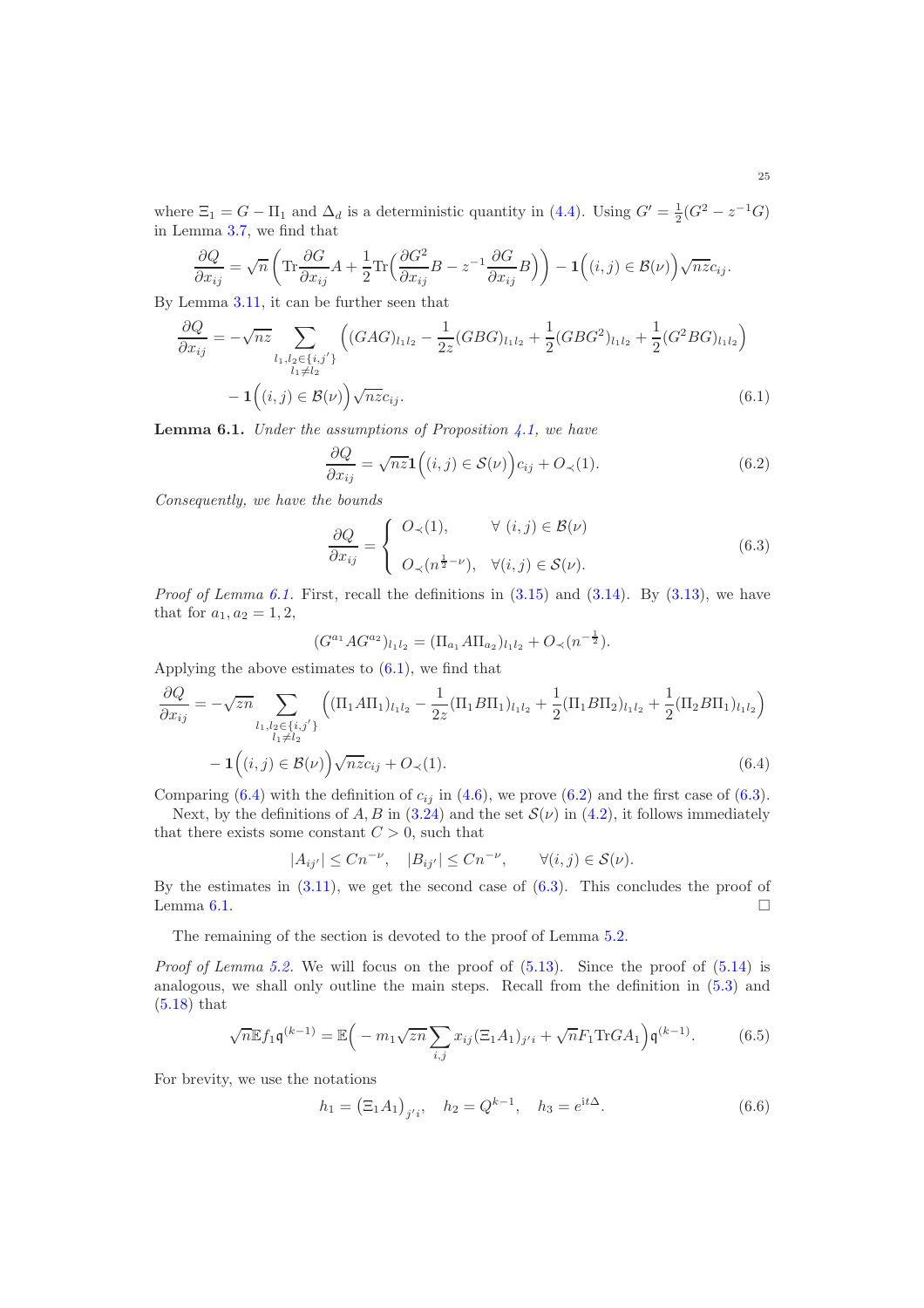Note that  $h_1$  actually depends on the index  $(j', i)$ . However, we drop this dependence from notation for brevity. By Lemma [3.10,](#page-14-4) one has

<span id="page-25-1"></span>
$$
\sqrt{n} \sum_{i,j} \mathbb{E} x_{ij} (\Xi_1 A_1)_{j'i} \mathfrak{q}^{(k-1)} = \sqrt{n} \sum_{i,j} \mathbb{E} x_{ij} (h_1 h_2 h_3)
$$

$$
= \sum_{l=1}^3 \frac{\kappa_{l+1}}{l! n^{l/2}} \sum_{i,j} \mathbb{E} \Big( \frac{\partial^l}{\partial x_{ij}^l} (h_1 h_2 h_3) \Big) + \mathbb{E} \mathcal{R}_1,
$$
(6.7)

where  $\mathcal{R}_1$  satisfies that, for any sufficiently small  $\epsilon > 0$  and sufficiently large  $K > 0$ ,

<span id="page-25-2"></span>
$$
|\mathbb{E}\mathcal{R}_1| \leq \sum_{i,j} \mathbb{E}\left(n^{-\frac{5}{2}} \sup_{|x_{ij}|\leq n^{-\frac{1}{2}+\epsilon}} \left|\frac{\partial^4}{\partial x_{ij}^4}(h_1h_2h_3)\right| + n^{-K} \sup_{x_{ij}\in\mathbb{R}} \left|\frac{\partial^4}{\partial x_{ij}^4}(h_1h_2h_3)\right|\right).
$$
 (6.8)

Here we used the assumption that  $\mathbb{E}|\sqrt{n}x_{ij}|^p \leq C_p$  for all  $p \geq 3$ . Therefore, the main technical estimates are the first four derivatives of  $h_1h_2h_3$ . By product rule, for each  $l \in \mathbb{N}$ , we have

$$
\frac{\partial^l}{\partial x_{ij}^l}(h_1h_2h_3) = \sum_{l_1+l_2+l_3=l} \binom{l}{l_1,l_2,l_3} \frac{\partial^{l_1}h_1}{\partial x_{ij}^{l_1}} \frac{\partial^{l_2}h_2}{\partial x_{ij}^{l_2}} \frac{\partial^{l_3}h_3}{\partial x_{ij}^{l_3}}.
$$
(6.9)

First, it is elementary to verify

$$
\frac{\partial^l h_3}{\partial x_{ij}^l} = \mathbf{1}((i,j) \in \mathcal{B}(\nu)) \left(\mathrm{i}t\sqrt{nz}c_{ij}\right)^l e^{\mathrm{i}t\Delta},\tag{6.10}
$$

<span id="page-25-0"></span>.

and

$$
\frac{\partial^l h_1}{\partial x_{ij}^l} = \Big(\frac{\partial^l G}{\partial x_{ij}^l} A_1\Big)_{j'i}.
$$

The derivatives of  $h_2$  can be computed using Faà di Bruno's formulas. For the reader's convenience, we list them here. The first derivative of  $h_2$  is

$$
\frac{\partial h_2}{\partial x_{ij}} = (k-1) \frac{\partial Q}{\partial x_{ij}} Q^{k-2}.
$$

The second derivative of  $h_2$  is

$$
\frac{\partial^2 h_2}{\partial x_{ij}^2} = \frac{(k-1)!}{(k-3)!} Q^{k-3} \left(\frac{\partial Q}{\partial x_{ij}}\right)^2 + (k-1) Q^{k-2} \frac{\partial^2 Q}{\partial x_{ij}^2}
$$

The third derivative of  $h_2$  is

$$
\frac{\partial^3 h_2}{\partial x_{ij}^3} = \frac{(k-1)!}{(k-4)!} Q^{k-4} \left(\frac{\partial Q}{\partial x_{ij}}\right)^3 + 3 \frac{(k-1)!}{(k-3)!} Q^{k-3} \frac{\partial Q}{\partial x_{ij}} \frac{\partial^2 Q}{\partial x_{ij}^2} + (k-1) Q^{k-2} \frac{\partial^3 Q}{\partial x_{ij}^3}.
$$

The fourth derivative of  $h_2$  is

$$
\frac{\partial^4 h_2}{\partial x_{ij}^4} = \frac{(k-1)!}{(k-5)!} Q^{k-5} \left(\frac{\partial Q}{\partial x_{ij}}\right)^4 + 6 \frac{(k-1)!}{(k-4)!} Q^{k-4} \left(\frac{\partial Q}{\partial x_{ij}}\right)^2 \frac{\partial^2 Q}{\partial x_{ij}^2} \n+ \frac{(k-1)!}{(k-3)!} Q^{k-3} \left(4 \frac{\partial Q}{\partial x_{ij}} \frac{\partial^3 Q}{\partial x_{ij}^3} + 3 \left(\frac{\partial^2 Q}{\partial x_{ij}^2}\right)^2\right) + (k-1) Q^{k-2} \frac{\partial Q^4}{\partial x_{ij}^4}.
$$

As we can see from the above identities, the key ingredients are the partial derivatives of Q and GA1. We further summarize some identities on the derivatives of Q in Appendix [A.](#page-47-0)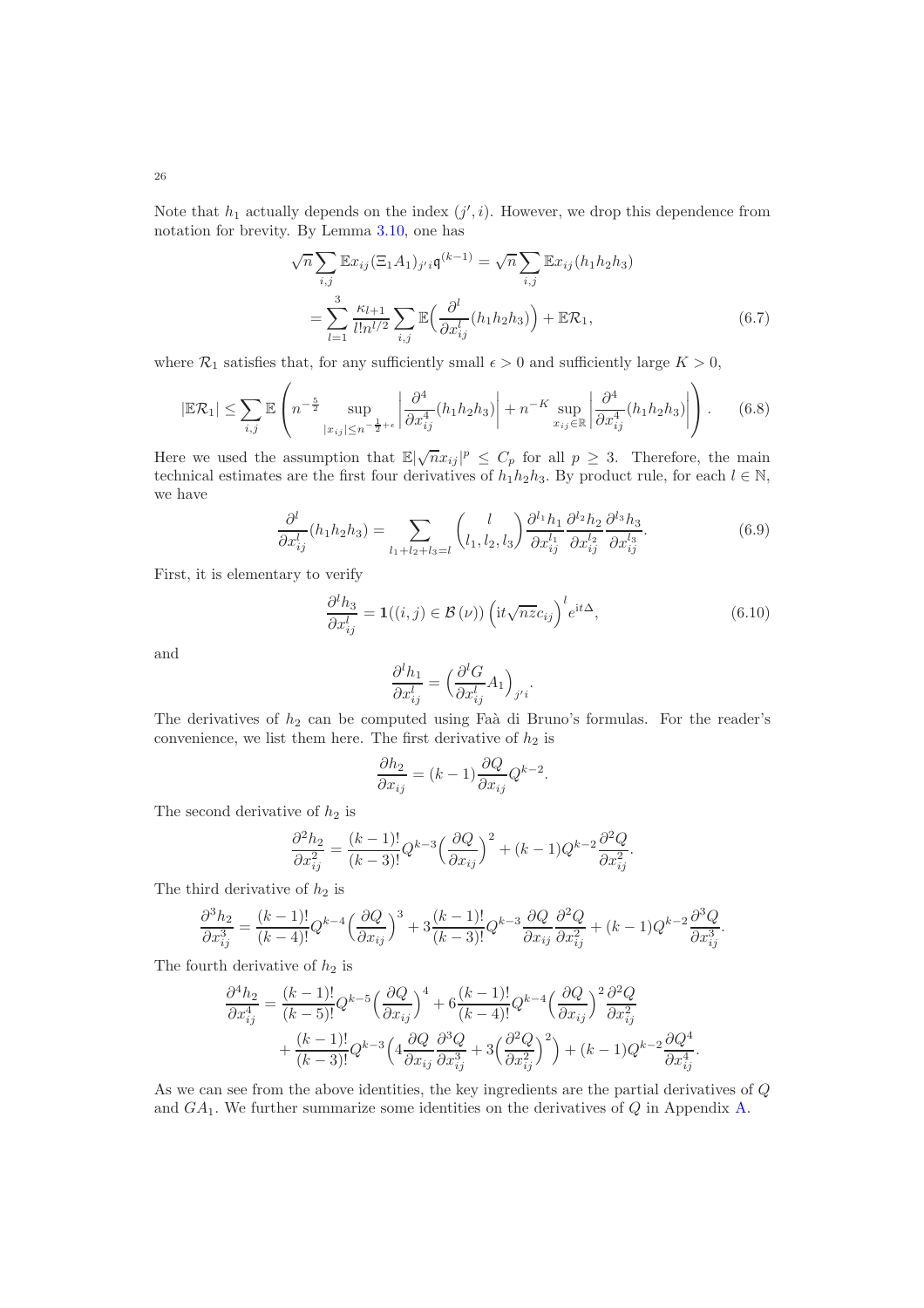For brevity, we introduce the notation

$$
\hbar(l_1, l_2, l_3) := n^{-\frac{l_1 + l_2 + l_3}{2}} \sum_{i,j} \frac{\partial^{l_1} h_1}{\partial x_{ij}^{l_1}} \frac{\partial^{l_2} h_2}{\partial x_{ij}^{l_2}} \frac{\partial^{l_3} h_3}{\partial x_{ij}^{l_3}}.
$$
\n(6.11)

In the following two lemmas, we summarize the estimates of  $\hbar(l_1, l_2, l_3)$  for  $l_1 + l_2 + l_3 \leq 4$ . The proofs of the two lemmas will be given in Sections [6.1](#page-30-0) and [6.2.](#page-34-0)

<span id="page-26-0"></span>**Lemma 6.2.** For the first derivative of  $h_1h_2h_3$ , we have that

$$
\hbar(1,0,0) = -\sqrt{nz}m_2 \text{Tr}(GA_1)\mathbf{q}^{(k-1)} + O_{\prec}(n^{-\frac{1}{2}}),\tag{6.12}
$$

$$
\hbar(0,1,0) = \mathfrak{a}_{11}\mathfrak{q}^{(k-2)} + O_{\prec}(n^{-\frac{1}{2}+4\nu}),\tag{6.13}
$$

$$
\hbar(0,0,1) = O_{\prec}(n^{-\frac{1}{2}+4\nu}).\tag{6.14}
$$

<span id="page-26-1"></span>**Lemma 6.3.** On higher order derivatives of  $h_1h_2h_3$ , we have the following estimates. (1). For the second derivative, we have

$$
\hbar(2,0,0) = \mathfrak{d}_1^a \mathfrak{q}^{(k-1)} + O_\prec(n^{-\frac{1}{2}}),\tag{6.15}
$$

$$
\hbar(1,1,0) = \mathfrak{a}_{21}\mathfrak{q}^{(k-2)} + O_{\prec}(n^{-\frac{1}{2}+4\nu}),\tag{6.16}
$$

<span id="page-26-8"></span><span id="page-26-7"></span><span id="page-26-6"></span><span id="page-26-5"></span><span id="page-26-4"></span><span id="page-26-3"></span><sup>−</sup> <sup>1</sup>

$$
\begin{aligned}\n\hbar(1,0,1) &= O_{\prec}(n^{-\frac{1}{2}+4\nu}), \quad \hbar(0,2,0) = O_{\prec}(n^{-\frac{1}{2}}), \\
\hbar(0,1,1) &= O_{\prec}(n^{-\frac{1}{2}+4\nu}), \quad \hbar(0,0,2) = O_{\prec}(n^{-1+4\nu}).\n\end{aligned}
$$

(2). For the third derivative, we have

$$
\begin{aligned}\n\hbar(1,2,0) &= \mathfrak{a}_{31}\mathfrak{q}^{(k-2)} + O_{\prec}(n^{-\frac{1}{2}}), \\
\hbar(3,0,0) &= O_{\prec}(n^{-\frac{1}{2}}), \\
\hbar(2,1,0) &= O_{\prec}(n^{-1}), \\
\hbar(1,1,1) &= O_{\prec}(n^{-1+4\nu}), \\
\hbar(0,2,1) &= O_{\prec}(n^{-\frac{3}{2}+4\nu}), \\
\hbar(0,2,1) &= O_{\prec}(n^{-\frac{1}{2}+4\nu}).\n\end{aligned}
$$
\n(6.17)\n
$$
\begin{aligned}\n\hbar(0,3,0) &= O_{\prec}(n^{-\frac{1}{2}}), \\
\hbar(2,0,1) &= O_{\prec}(n^{-\frac{3}{2}+4\nu}), \\
\hbar(1,0,2) &= O_{\prec}(n^{-\frac{3}{2}+4\nu}), \\
\hbar(0,2,1) &= O_{\prec}(n^{-\frac{1}{2}+4\nu}).\n\end{aligned}
$$

(3). For the fourth derivative, all the terms in the RHS of [\(6.9\)](#page-25-0) can be bounded by  $O_{\prec} (n^{-\frac{1}{2}+4\nu}).$ 

By Lemma  $6.2$  and Lemma  $6.3$ , the first term in  $(6.7)$  is estimated by

$$
\sum_{l=1}^{3} \frac{\kappa_{l+1}}{l!n^{l/2}} \sum_{i,j} \mathbb{E}\Big(\frac{\partial^l}{\partial x_{ij}^l}(h_1 h_2 h_3)\Big) = \sum_{l=1}^{3} \sum_{i,j} \sum_{l_1+l_2+l_3=l} \frac{\kappa_{l+1}}{l_1! l_2! l_3!} \hbar(l_1, l_2, l_3)
$$
  
=  $-\sqrt{n} \mathbb{E} m_2 \text{Tr}(GA_1) \mathfrak{q}^{(k-1)} + \frac{\kappa_3}{2} \mathfrak{d}_1^a \mathfrak{q}^{(k-1)} + \left(\mathfrak{a}_{11} + \kappa_3 \mathfrak{a}_{21} + \frac{\kappa_4}{2} \mathfrak{a}_{31}\right) \mathfrak{q}^{(k-2)}.$ 

For the second term in  $(6.7)$ , we claim that

<span id="page-26-2"></span>
$$
|\mathbb{E}\mathcal{R}_1| \le n^{-1+4\nu}.\tag{6.18}
$$

To prove  $(6.18)$ , it is enough to bound the two terms on the right hand side of  $(6.8)$ . We apply Lemma  $6.3$  to the first term on the right hand side of  $(6.8)$  to get

$$
\sum_{i,j} \mathbb{E} n^{-\frac{5}{2}} \sup_{|x_{ij}| \le n^{-\frac{1}{2}+\epsilon}} \left| \frac{\partial^4}{\partial x_{ij}^4} (h_1 h_2 h_3) \right| \le n^{-1+4\nu}.
$$

A minor issue with the above step is that Lemma  $6.3$  is proved for the matrix  $X$  with all entries random variables. In our application of Lemma [6.3,](#page-26-1) for each pair of fixed indices  $(i, j)$ , we actually consider a random matrix X whose  $(i, j)$ th entry is a deterministic number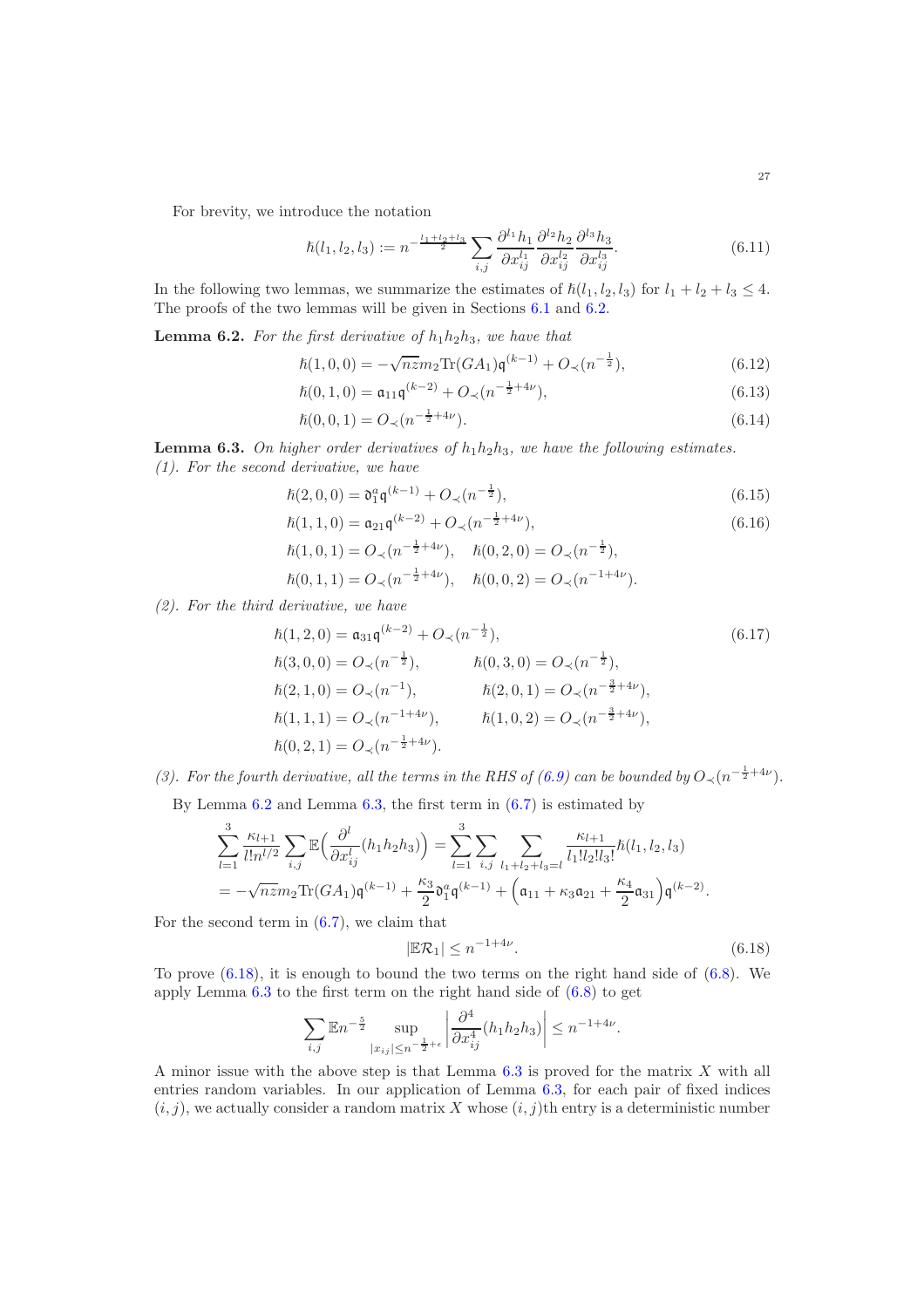with small magnitude and all the others random variables. However, this can be justified by a perturbation argument with the aid of resolvent expansion. Indeed, replacing one random entry  $x_{ij}$  by any deterministic number bounded by  $n^{-1/2+\epsilon}$  and keeping the other X entries random will not change the isotropic local law. Thus Lemma [6.3](#page-26-1) holds for such random matrix X.

For the second term on the right hand side of  $(6.8)$ , we use the trivial bounds for G and its derivatives to obtain

$$
\left|\sum_{i,j} \mathbb{E} n^{-K} \sup_{x_{ij} \in \mathbb{R}} \left| \frac{\partial^4}{\partial x_{ij}^4} (h_1 h_2 h_3) \right| \leq n^{-K+2+C}
$$

for a positive constant C. By taking K sufficiently large, we conclude  $(6.18)$ .

Plugging  $(6.7)$  into  $(6.5)$ , we finally get

√

$$
\sqrt{n} \mathbb{E} f_1 \mathfrak{q}^{(k-1)} = -m_1 \sqrt{z} \mathbb{E} \Big( \frac{\kappa_3}{2} \mathfrak{d}_1^a \mathfrak{q}^{(k-1)} + \Big( \mathfrak{a}_{11} + \kappa_3 \mathfrak{a}_{21} + \frac{\kappa_4}{2} \mathfrak{a}_{31} \Big) \mathfrak{q}^{(k-2)} \Big) + O_\prec(n^{-\frac{1}{2} + 4\nu}).
$$

Note that by [\(5.19\)](#page-23-6), the term  $\sqrt{n} z m_1 m_2 \text{Tr} G A_1 \mathfrak{q}^{(k-1)}$  is cancelled with  $F_1 \text{Tr} G A_1 \mathfrak{q}^{(k-1)}$  in [\(6.5\)](#page-24-5). This verifies [\(5.13\)](#page-22-3) in case of  $\alpha = 1$  by recalling the definition in [\(5.12\)](#page-22-5).

Next, we turn to [\(5.14\)](#page-22-4) for  $\alpha = 1$ . Recall the definition of  $g_1$  in [\(5.3\)](#page-20-2). We have

$$
\sqrt{n} \mathbb{E} g_1 \mathfrak{q}^{(k-1)} = \sqrt{n} \mathbb{E} \left( -\frac{m_1}{2} \sqrt{z} \sum_{i,j} x_{ij} (\Xi_2 B_1)_{j'i} + \frac{F_1}{2} \text{Tr} G^2 B_1 + \frac{zm_1 - 1}{2z} \text{Tr} GB_1 - m_1' \text{Tr} B_1 + m_1' \text{Tr} H \Pi_1 B_1 \right) \mathfrak{q}^{(k-1)}.
$$
 (6.19)

The main task is to estimate the cumulant expansion of the term

$$
\sqrt{n}\sum_{i,j}\mathbb{E}x_{ij}(\Xi_2B_1)_{j'i}\mathfrak{q}^{(k-1)},
$$

which is analogous to  $(6.7)$ . Recall  $h_2$  and  $h_3$  in  $(6.6)$  and denote

<span id="page-27-3"></span><span id="page-27-1"></span><span id="page-27-0"></span>
$$
\tilde{h}_1 = \left(\Xi_2 B_1\right)_{j'i}.\tag{6.20}
$$

Note that  $\tilde{h}_1$  depends on the indices i, j. However, we drop these dependence from the notation for brevity. Similarly to [\(6.11\)](#page-26-3), we introduce the notation

$$
\tilde{\hbar}(l_1, l_2, l_3) := n^{-\frac{l_1 + l_2 + l_3}{2}} \sum_{i,j} \frac{\partial^{l_1} \tilde{h}_1}{\partial x_{ij}^{l_1}} \frac{\partial^{l_2} h_2}{\partial x_{ij}^{l_2}} \frac{\partial^{l_3} h_3}{\partial x_{ij}^{l_3}}.
$$
\n(6.21)

We collect the estimates of  $\tilde{h}(l_1, l_2, l_3)$  for  $l_1 + l_2 + l_3 \leq 4$  in the following two lemmas, whose proofs are postponed to Section [6.3.](#page-38-0)

<span id="page-27-2"></span>**Lemma 6.4.** For the first derivative of  $\tilde{h}_1 h_2 h_3$ , we have

$$
\tilde{\hbar}(1,0,0) = -\sqrt{nz}((2m_2' + \frac{m_2}{z}) \operatorname{Tr}(GB_1) + m_2 \operatorname{Tr}(G^2B_1)) \mathfrak{q}^{(k-1)} + O_{\prec}(n^{-\frac{1}{2}}),
$$
  
\n
$$
\tilde{\hbar}(0,1,0) = \tilde{\mathfrak{b}}_{11} \mathfrak{q}^{(k-2)} + O_{\prec}(n^{-\frac{1}{2}+4\nu}),
$$
  
\n
$$
\tilde{\hbar}(0,0,1) = O_{\prec}(n^{-\frac{1}{2}+4\nu}).
$$

<span id="page-27-4"></span>**Lemma 6.5.** For higher order derivatives of  $\tilde{h}_1 h_2 h_3$ , we have the following estimates. (1). For the second derivative, we have

$$
\tilde{\hbar}(2,0,0) = \tilde{\mathfrak{d}}_1 \mathfrak{q}^{(k-1)} + O_{\prec}(n^{-\frac{1}{2}}),
$$
  

$$
\tilde{\hbar}(1,1,0) = \tilde{\mathfrak{b}}_{21} \mathfrak{q}^{(k-2)} + O_{\prec}(n^{-\frac{1}{2}}),
$$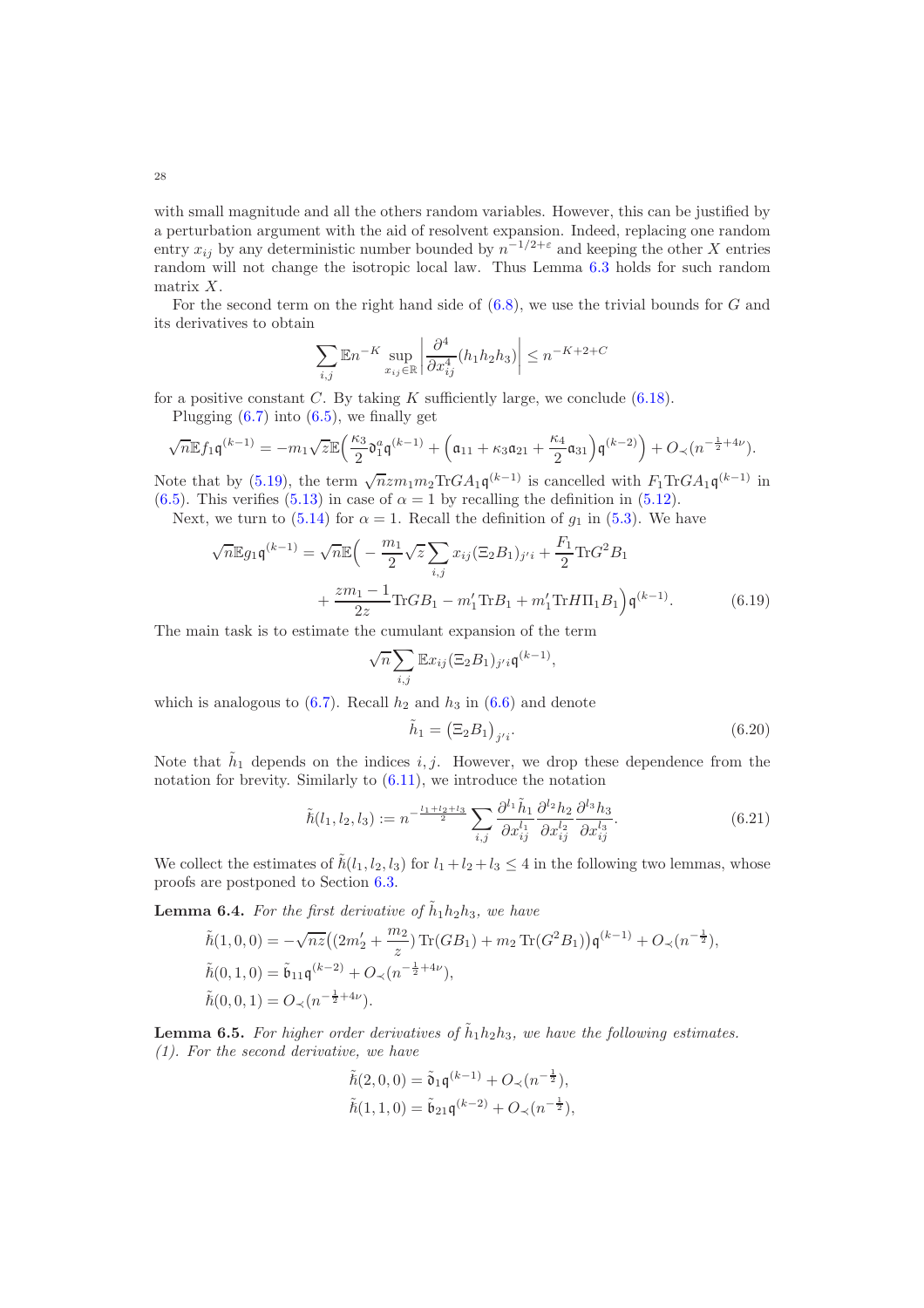$$
\tilde{\hbar}(0,2,0) = O_{\prec}(n^{-\frac{1}{2}}).
$$

All the other terms with  $l_3 \geq 1$  can be bounded by  $O_{\prec} (n^{-\frac{1}{2}+4\nu}).$ (2). For the third derivative, we have

$$
\tilde{\hbar}(1,2,0) = \tilde{\mathfrak{b}}_{31}\mathfrak{q}^{(k-2)} + O_{\prec}(n^{-\frac{1}{2}}), \n\tilde{\hbar}(3,0,0) = O_{\prec}(n^{-\frac{1}{2}}), \quad \tilde{\hbar}(0,3,0) = O_{\prec}(n^{-\frac{1}{2}}), \n\tilde{\hbar}(2,1,0) = O_{\prec}(n^{-1}).
$$

All the other terms with  $l_3 \geq 1$  can be bounded by  $O_{\prec} (n^{-\frac{1}{2}+4\nu}).$ (3). For the fourth derivative, all the terms can be bounded by  $O_{\prec}(n^{-\frac{1}{2}+4\nu}).$ 

With these preparations, using arguments similar to those of  $(6.5)$ , we find that

$$
\begin{aligned} \sqrt{n} \mathbb{E} g_1 \mathfrak{q}^{(k-1)} & = - \frac{m_1 \sqrt{z}}{2} \mathbb{E} \Big( \frac{\kappa_3}{2} \tilde{\mathfrak{d}}_1 \mathfrak{q}^{(k-1)} + \Big( \tilde{\mathfrak{b}}_{11} + \kappa_3 \tilde{\mathfrak{b}}_{21} + \frac{\kappa_4}{2} \tilde{\mathfrak{b}}_{31} \Big) \mathfrak{q}^{(k-2)} \Big) \\ & \quad + \sqrt{n} \mathbb{E} \Big( \frac{m_1'}{m_1} \text{Tr} G B_1 - m_1' \text{Tr} B_1 + m_1' \text{Tr} H \Pi_1 B_1 \Big) \mathfrak{q}^{(k-1)} + O_\prec (n^{-\frac{1}{2} + 4\nu}). \end{aligned}
$$

In the above, we use  $(5.19)$  and an identity

<span id="page-28-0"></span>
$$
\frac{m_1}{2}\left(zm_1(2m'_2+\frac{m_2}{z})+m_1-\frac{1}{z}\right)=m'_1,\tag{6.22}
$$

which can be checked from  $(3.3)$  and  $(3.4)$ . Next, observe that

$$
\sqrt{n}\mathbb{E}\Big(\frac{m'_1}{m_1}\text{Tr}GB_1 + m'_1\text{Tr}H\Pi_1B_1 - m'_1\text{Tr}B_1\Big) \mathfrak{q}^{(k-1)} \n= \sqrt{n}\mathbb{E}\Big(-zm'_1\text{Tr}GB_1 + \frac{m'_1F_1}{m_1}\text{Tr}GB_1 + m'_1\text{Tr}H\Pi_1B_1 - m'_1\text{Tr}B_1\Big) \mathfrak{q}^{(k-1)}, \n= \frac{m'_1}{m_1}\sqrt{n}\mathbb{E}\Big(-m_1\text{Tr}H\Xi_1B_1 + F_1\text{Tr}GB_1\Big) \mathfrak{q}^{(k-1)}.
$$

In the first step above, we simply use the definition of  $F_1$  in [\(5.18\)](#page-22-1). In the second step, we use the fact  $zG = HG - I$ . Note that the remaining derivation can be done via replacing  $A_1$  with  $B_1$  (mutatis mutandis) in the counterpart for  $f_1$ . Therefore, we finally get

$$
\sqrt{n} \mathbb{E} g_1 \mathfrak{q}^{(k-1)} = -\sqrt{z} \mathbb{E} \Big( \frac{m_1 \kappa_3}{4} \Big( \tilde{\mathfrak{d}}_1 + 2 \frac{m_1'}{m_1} \mathfrak{d}_1^b \Big) \mathfrak{q}^{(k-1)} + \Big( \frac{m_1}{2} \tilde{\mathfrak{b}}_{11} + m_1' \mathfrak{b}_{11} \Big) \mathfrak{q}^{(k-2)} + \Big( \frac{m_1 \kappa_3}{2} \tilde{\mathfrak{b}}_{21} + \kappa_3 m_1' \mathfrak{b}_{21} + \frac{m_1 \kappa_4}{4} \tilde{\mathfrak{b}}_{31} + \frac{\kappa_4 m_1'}{2} \mathfrak{b}_{31} \Big) \mathfrak{q}^{(k-2)} \Big) + O_{\prec} (n^{-\frac{1}{2} + 4\nu}).
$$

This verifies [\(5.14\)](#page-22-4) in case of  $\alpha = 1$  by recalling the definition in [\(5.12\)](#page-22-5).

The proofs of  $(5.13)$  and  $(5.14)$  in case of  $\alpha = 2$  are analogous to those of  $(6.5)$  and  $(6.19)$ . We outline the main steps. First observe that

$$
\sqrt{n} \mathbb{E} f_2 \mathfrak{q}^{(k-1)} = \mathbb{E} \Big( -m_2 \sqrt{nz} \sum_{i,j} x_{ij} (\Xi_1 A_2)_{ij'} + F_2 \text{Tr} G A_2 \Big) \mathfrak{q}^{(k-1)},
$$
  

$$
\sqrt{n} \mathbb{E} g_2 \mathfrak{q}^{(k-1)} = \mathbb{E} \Big( -\frac{m_2}{2} \sqrt{nz} \sum_{i,j} x_{ij} (\Xi_2 B_2)_{ij'} + \frac{F_2}{2} \text{Tr} G^2 B_2
$$
  

$$
+ \frac{zm_2 - 1}{2z} \text{Tr} G B_2 - m_1' \text{Tr} B_2 + m_1' \text{Tr} H \Pi_1 B_2 \Big) \mathfrak{q}^{(k-1)}.
$$

Recall  $h_2$  and  $h_3$  in [\(6.6\)](#page-24-6) and denote

$$
h_1 = (\Xi_1 A_2)_{ij'}
$$
,  $\tilde{h}_1 = (\Xi_2 B_2)_{ij'}$ .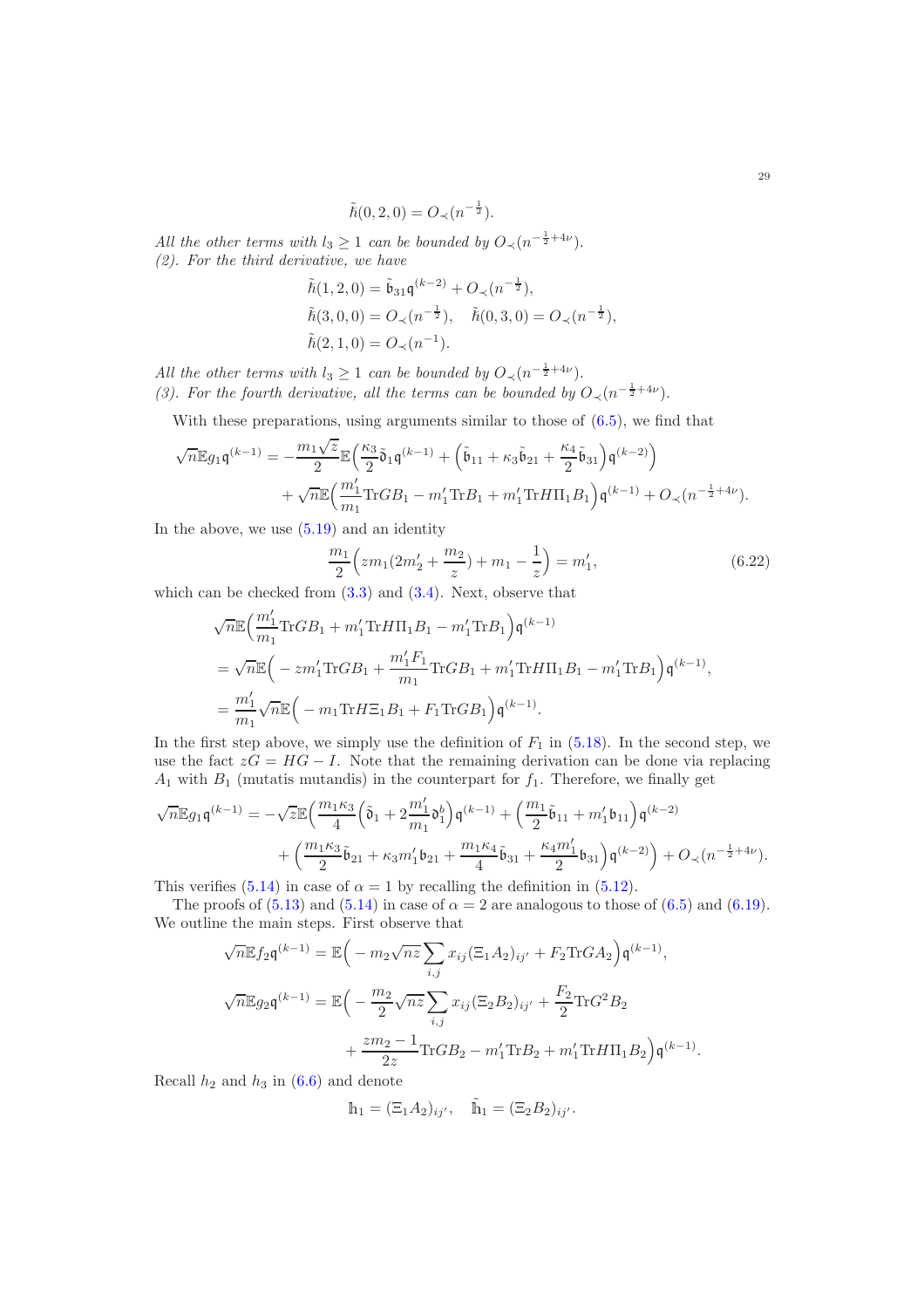Analogously to  $(6.11)$  and  $(6.21)$ , we introduce the notations

$$
\mathfrak{h}(l_1,l_2,l_3) := n^{-\frac{l_1+l_2+l_3}{2}} \sum_{i,j} \frac{\partial^{l_1} \mathbb{h}_1}{\partial x_{ij}^{l_1}} \frac{\partial^{l_2} h_2}{\partial x_{ij}^{l_2}} \frac{\partial^{l_3} h_3}{\partial x_{ij}^{l_3}},
$$

and  $\tilde{b}(l_1, l_2, l_3)$  which is defined via replacing  $h_1$  by  $\tilde{h}_1$  in the above definition.

Then we have the estimates for the first order derivatives involving  $h_1$  and  $\tilde{h}_1$ .

<span id="page-29-2"></span>Lemma 6.6. For  $\natural$ , we have

<span id="page-29-3"></span>
$$
\begin{aligned}\n\mathfrak{h}(1,0,0) &= -\sqrt{n}z y m_1 (\text{Tr } G A_2) \mathfrak{q}^{(k-1)} + O_{\prec}(n^{-\frac{1}{2}}), \\
\mathfrak{h}(0,1,0) &= \mathfrak{a}_{12} \mathfrak{q}^{(k-2)} + O_{\prec}(n^{-\frac{1}{2}+4\nu}), \\
\mathfrak{h}(0,0,1) &= O_{\prec}(n^{-\frac{1}{2}+4\nu}).\n\end{aligned}\n\tag{6.23}
$$

Similarly, for  $\tilde{\mathfrak{h}}$ , we have

$$
\label{eq:tilde:1} \begin{split} &\tilde{\mathfrak{h}}(1,0,0)=-\sqrt{nz}y\Big((2m_1'+\frac{m_1}{z})\text{Tr}GB_2+m_1\,\text{Tr}\,G^2B_2\Big)\mathfrak{q}^{(k-1)}+O_\prec(n^{-\frac{1}{2}}),\\ &\tilde{\mathfrak{h}}(0,1,0)=\tilde{\mathfrak{b}}_{12}\mathfrak{q}^{(k-2)}+O_\prec(n^{-\frac{1}{2}+4\nu}),\\ &\tilde{\mathfrak{h}}(0,0,1)=O_\prec(n^{-\frac{1}{2}+4\nu}). \end{split}
$$

For the higher order derivatives, we have the following lemma.

<span id="page-29-1"></span>**Lemma 6.7.** We have the following estimates in case  $l_1 + l_2 + l_3 \geq 2$ . (1). For  $h(l_1, l_2, l_3)$ , we have

$$
h(2,0,0) = \mathfrak{d}_2^a \mathfrak{q}^{(k-1)} + O_\prec(n^{-\frac{1}{2}}),
$$
  
\n
$$
h(1,1,0) = \mathfrak{a}_{22} \mathfrak{q}^{(k-2)} + O_\prec(n^{-\frac{1}{2}+4\nu}),
$$
  
\n
$$
h(1,2,0) = \mathfrak{a}_{32} \mathfrak{q}^{(k-2)} + O_\prec(n^{-\frac{1}{2}}).
$$

All the other terms with  $l_1 + l_2 + l_3 \geq 2$  can be bounded by  $O_{\prec} (n^{-\frac{1}{2} + 4\nu}).$ (2). For  $\tilde{\mathfrak{h}}(l_1, l_2, l_3)$  we have

$$
\tilde{\mathfrak{h}}(2,0,0) = \tilde{\mathfrak{d}}_2 \mathfrak{q}^{(k-1)} + O_{\prec}(n^{-\frac{1}{2}}),
$$
  
\n
$$
\tilde{\mathfrak{h}}(1,1,0) = \tilde{\mathfrak{b}}_{22} \mathfrak{q}^{(k-2)} + O_{\prec}(n^{-\frac{1}{2}}),
$$
  
\n
$$
\tilde{\mathfrak{h}}(1,2,0) = \tilde{\mathfrak{b}}_{32} \mathfrak{q}^{(k-2)} + O_{\prec}(n^{-\frac{1}{2}}).
$$

All the other terms with  $l_1 + l_2 + l_3 \geq 2$  can be bounded by  $O_{\prec} (n^{-\frac{1}{2} + 4\nu}).$ 

The proofs of the above lemmas will be given in Section [6.3.](#page-38-0) The remaining estimates for  $\sqrt{n} \mathbb{E} f_2 \mathfrak{q}^{(k-1)}$  and  $\sqrt{n} \mathbb{E} g_2 \mathfrak{q}^{(k-1)}$  follow the same arguments as those of [\(6.5\)](#page-24-5) and [\(6.19\)](#page-27-0), and are therefore omitted. As a side note, we mention an identity (comparable to  $(6.22)$ )

<span id="page-29-0"></span>
$$
\frac{m_2}{2}\left( zym_2(2m'_1 + \frac{m_1}{z}) + m_2 - \frac{1}{z} \right) = m'_2
$$

used in the derivation of the  $g_2$  term.

Lastly, we prove [\(5.15\)](#page-22-6). Recall  $h_2 = Q^{k-1}$  and  $h_3 = e^{it\Delta}$ . By Lemma [3.10,](#page-14-4) we have

$$
\sqrt{nz} \sum_{(i,j)\in\mathcal{S}(\nu)} c_{ij} \mathbb{E} x_{ij} \mathfrak{q}^{(k-1)} = \sqrt{z} \sum_{(i,j)\in\mathcal{S}(\nu)} c_{ij} \mathbb{E} \Big( \frac{1}{\sqrt{n}} \frac{\partial (h_2 h_3)}{\partial x_{ij}} + \frac{\kappa_3}{2n} \frac{\partial^2 (h_2 h_3)}{\partial x_{ij}^2} \Big) + \mathbb{E} \mathcal{R},\tag{6.24}
$$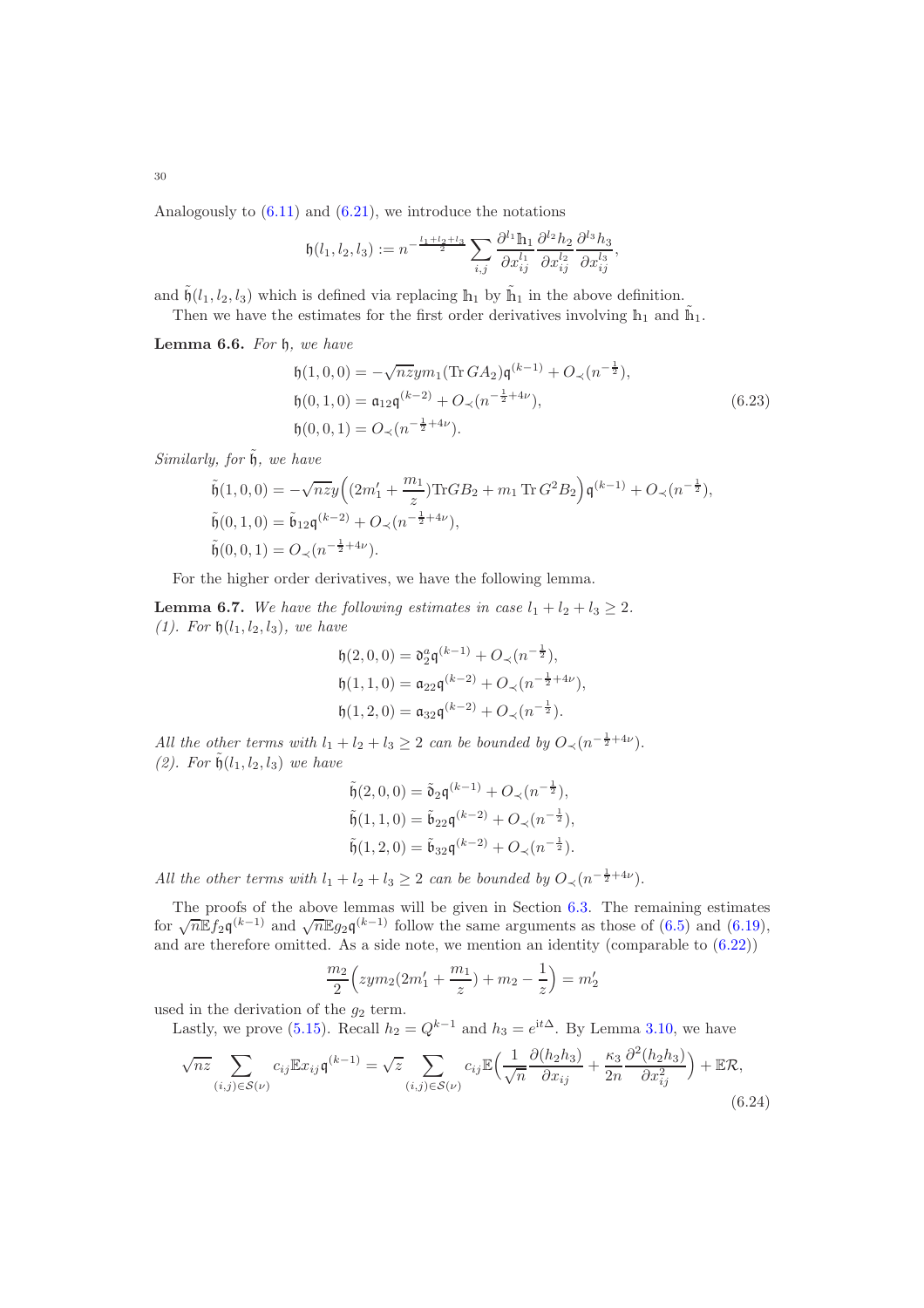where R satisfies that, for any sufficiently small  $\epsilon > 0$  and sufficiently large  $K > 0$ ,

$$
|\mathbb{E}\mathcal{R}| \leq \sum_{i,j} \mathbb{E}\Big(n^{-\frac{3}{2}} \sup_{|x_{ij}|\leq n^{-\frac{3}{2}+\epsilon}} \Big| c_{ij} \frac{\partial^3(h_2h_3)}{\partial x_{ij}^3} \Big| + n^{-K} \sup_{|x_{ij}|\in \mathbb{R}} \Big| c_{ij} \frac{\partial^3(h_2h_3)}{\partial x_{ij}^3} \Big| \Big).
$$

We first show that

<span id="page-30-1"></span>
$$
|\mathbb{E}\mathcal{R}| = O_{\prec}(n^{-\frac{1}{2}+4\nu}).\tag{6.25}
$$

Similar to the discussion of  $(6.18)$ , the proof boils down to estimate the third order derivative of  $h_2h_3$ . Using the same proof as  $(6.14)$  in Lemma [6.3](#page-26-1) (given in Section [6.1\)](#page-30-0), we observe that in the derivatives of  $h_2h_3$ , any term containing the derivatives of  $h_3$  can bounded by  $O_{\prec}(n^{-\frac{1}{2}+4\nu})$ . Thus, by product rule,

$$
\frac{\partial^3(h_2h_3)}{\partial x_{ij}^3} = \frac{\partial^3 h_2}{\partial x_{ij}^3}h_3 + O_\prec(n^{-\frac{1}{2}+4\nu}) = O_\prec\left(\mathbf{u}(i)\mathbf{v}(j) + n^{-\frac{1}{2}+4\nu}\right).
$$

The last step is obtained analogously to  $(6.17)$ . We omit the details. To conclude  $(6.25)$ , we also use  $c_{ij} = O_{\prec}(\mathbf{u}(i)\mathbf{v}(j))$  by recalling its definition [\(4.6\)](#page-16-2) and the fact that  $\mathbf{u}, \mathbf{v}$  are both unit vectors.

Next, using arguments similar to  $(6.16)$  and  $(6.17)$ , we get

$$
\frac{1}{\sqrt{n}} \frac{\partial (h_2 h_3)}{\partial x_{ij}} = \frac{1}{\sqrt{n}} \frac{\partial h_2}{\partial x_{ij}} h_3 + O_{\prec} (n^{-\frac{1}{2} + 4\nu}) = (k - 1)\sqrt{z}c_{ij}\mathfrak{q}^{(k-2)} + O_{\prec} (n^{-\frac{1}{2} + 4\nu}), \quad (6.26)
$$

and

$$
\frac{1}{n}\frac{\partial^2(h_2h_3)}{\partial x_{ij}^2} = \frac{1}{n}\frac{\partial^2 h_2}{\partial x_{ij}^2}h_3 + O_\prec(n^{-\frac{1}{2}+4\nu}) = 2\frac{(k-1)z}{\sqrt{n}}s_{ij}\mathfrak{q}^{(k-2)} + O_\prec(n^{-\frac{1}{2}+4\nu}).\tag{6.27}
$$

Plugging  $(6.25)-(6.27)$  $(6.25)-(6.27)$  into  $(6.24)$ , we obtain  $(5.15)$ . The proof of Lemma [5.2](#page-22-0) is now complete.  $\Box$ 

<span id="page-30-0"></span>6.1. Proof of Lemma [6.2.](#page-26-0) We start with a simple identity which will be frequently referred to later. For any deterministic matrix  $W \in \mathbb{R}^{(M+n)\times (M+n)}$ , it is elementary to check that

<span id="page-30-3"></span>
$$
\left(\frac{\partial G}{\partial x_{ij}}W\right)_{ab} = -\sqrt{z}\Big(G_{aj'}(GW)_{ib} + G_{ai}(GW)_{j'b}\Big). \tag{6.28}
$$

We emphasize that both  $(3.11)$  and a basic fact (as a consequence of  $(5.1)$ )

<span id="page-30-4"></span><span id="page-30-2"></span>
$$
\mathfrak{q}^{(l)} = Q^l e^{\mathrm{i} t \Delta} = O_{\prec}(1) \quad \text{for } l \ge 1
$$

will be applied to bound the error terms throughout the proofs of Lemma [6.2-](#page-26-0)Lemma [6.7.](#page-29-1) For convenience, we denote the blocks of A and B (c.f.  $(3.24)$ ) by  $\mathcal{A}_k$ 's and  $\mathcal{B}_k$ 's, i.e.,

$$
A = \begin{pmatrix} \omega_1 \mathbf{u} \mathbf{u}^* & \omega_2 \mathbf{u} \mathbf{v}^* \\ \omega_3 \mathbf{v} \mathbf{u}^* & \omega_4 \mathbf{v} \mathbf{v}^* \end{pmatrix} := \begin{pmatrix} \mathcal{A}_1 & \mathcal{A}_2 \\ \mathcal{A}_3 & \mathcal{A}_4 \end{pmatrix}, \quad B = \begin{pmatrix} \varpi_1 \mathbf{u} \mathbf{u}^* & \varpi_2 \mathbf{u} \mathbf{v}^* \\ \varpi_3 \mathbf{v} \mathbf{u}^* & \varpi_4 \mathbf{v} \mathbf{v}^* \end{pmatrix} := \begin{pmatrix} \mathcal{B}_1 & \mathcal{B}_2 \\ \mathcal{B}_3 & \mathcal{B}_4 \end{pmatrix}. \tag{6.29}
$$

With the above preparation, we now prove Lemma [6.2.](#page-26-0)

*Proof of Lemma [6.2.](#page-26-0)* First, by recalling the notations in  $(6.6)$  and  $(6.11)$ , and using  $(6.28)$ , we have

$$
\begin{aligned} \hbar(1,0,0)&=\frac{1}{\sqrt{n}}\sum_{i,j}\Big(\frac{\partial G}{\partial x_{ij}}A_1\Big)_{j'i}\mathfrak{q}^{(k-1)}\\ &=-\sqrt{nz}\frac{1}{n}\sum_{i,j}\Big(G_{j'j'}(GA_1)_{ii}+G_{j'i}(GA_1)_{j'i}\Big)\mathfrak{q}^{(k-1)}. \end{aligned}
$$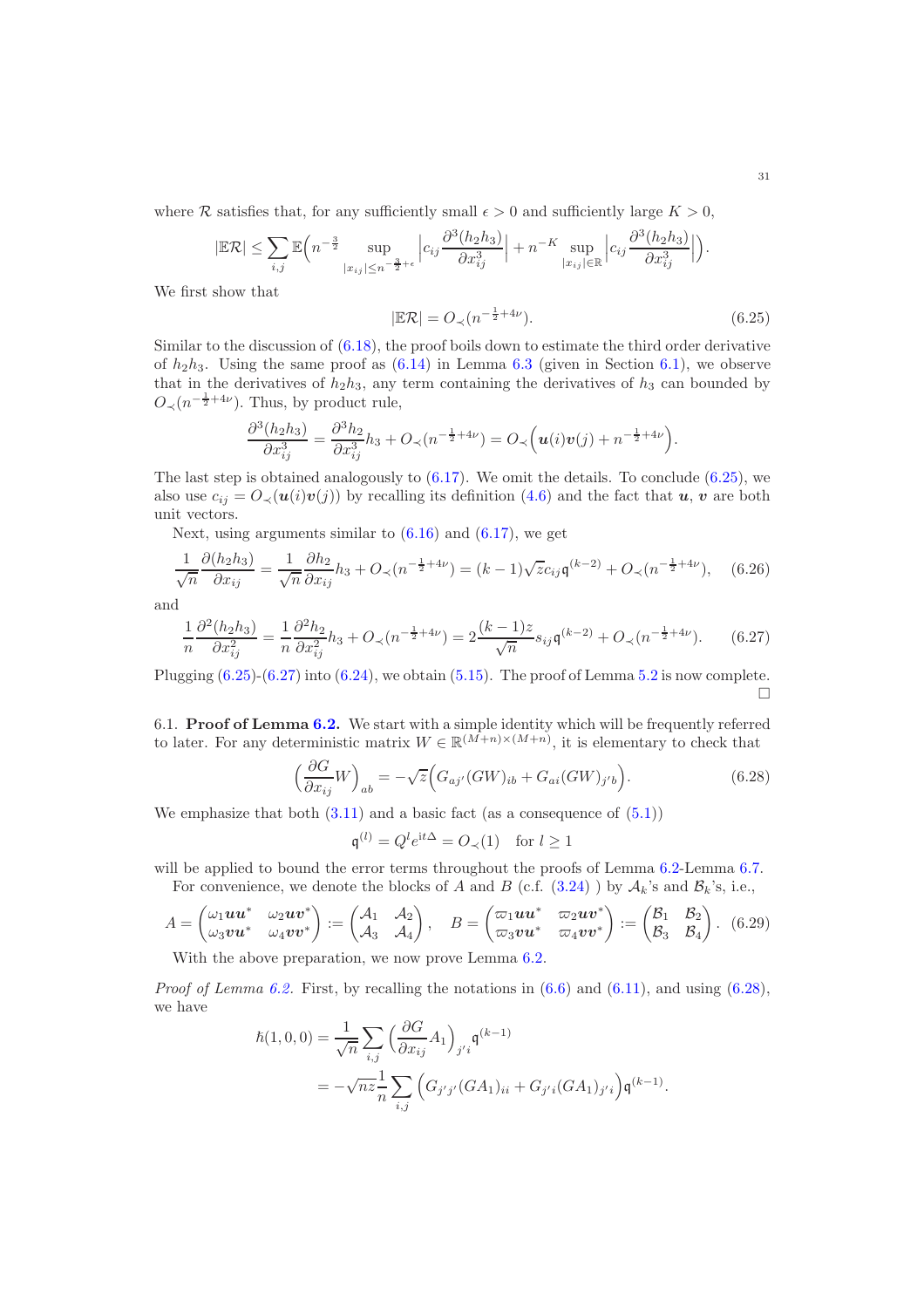Moreover, by  $(3.2)$  and  $(3.9)$ , we further get

$$
\hbar(1,0,0) = -\sqrt{n}z m_{2n} (\text{Tr}GA_1) \mathbf{q}^{(k-1)} - \sqrt{\frac{z}{n}} (\text{Tr}GA_1G) \mathbf{q}^{(k-1)}
$$
  
=  $-\sqrt{n}z m_2 (\text{Tr}GA_1) \mathbf{q}^{(k-1)} + O_\prec(n^{-\frac{1}{2}}),$  (6.30)

where the last step follows from  $(3.13)$ .

Next, using the fact  $|\mathcal{B}(\nu)| \leq C n^{4\nu}$  together with the definition of  $c_{ij}$  in [\(4.6\)](#page-16-2) and [\(3.13\)](#page-11-5), we obtain

$$
\hbar(0,0,1) = \sqrt{z} \sum_{(i,j)\in\mathcal{B}(\nu)} \text{i}tc_{ij}(\Xi_1)_{j'i}\mathfrak{q}^{(k-1)} = O_{\prec}(n^{-\frac{1}{2}+4\nu}).\tag{6.31}
$$

The main task is the estimate of

<span id="page-31-5"></span><span id="page-31-1"></span><span id="page-31-0"></span>
$$
\hbar(0,1,0)=\frac{k-1}{\sqrt{n}}\sum_{i,j}(\Xi_1A_1)_{j'i}\frac{\partial Q}{\partial x_{ij}}\mathfrak{q}^{(k-2)}.
$$

In light of the expression of  $\partial Q/\partial x_{ij}$  in [\(6.1\)](#page-24-1), by symmetry, we get

$$
\hbar(0,1,0) = -(k-1)\sqrt{z} \sum_{i,j} (\Xi_1 A_1)_{j'i} \left[ 2(GAG)_{j'i} - \frac{1}{z} (GBG)_{j'i} + (GBG^2)_{j'i} + (G^2 BG)_{j'i} \right]
$$

$$
-(k-1)\sqrt{z} \sum_{(i,j) \in \mathcal{B}(\nu)} (\Xi_1 A_1)_{j'i} c_{ij}.
$$
(6.32)

The last term on the right hand side of [\(6.32\)](#page-31-0) is bounded by  $O_{\prec}(n^{-\frac{1}{2}+4\nu})$ , by exactly the same estimate of  $(6.31)$ . Now we turn towards the first term on the right hand side of  $(6.32)$ . We first claim that

<span id="page-31-4"></span><span id="page-31-3"></span><span id="page-31-2"></span>
$$
\sum_{i,j} (\Xi_1 A_1)_{j'i} (GAG)_{j'i} = \text{Tr}(\Pi_2^1 - \Pi_{1,1}^1) A_1 \Pi_1 A + O_{\prec} (n^{-\frac{1}{2}}). \tag{6.33}
$$

To derive the above statement, a key observation is that the summation on the left hand side of  $(6.33)$  can be written in terms of a trace, with the aid of the block diagonal matrices  $I^u$  and  $I^l$  in [\(5.2\)](#page-20-1). Indeed, we find

$$
\sum_{i,j} (\Xi_1 A_1)_{j'i} (GAG)_{j'i} = \text{Tr}(\mathbf{I}^1 \Xi_1 A_1 \mathbf{I}^{\mathbf{u}} GAG \mathbf{I}^1) = \text{Tr}(G\mathbf{I}^1 G - G\mathbf{I}^1 \Pi_1) A_1 G A.
$$

Thus  $\Pi_{1,1}^{\text{l}}$  and  $\Pi_{2}^{\text{l}}$  (c.f. [\(5.5\)](#page-20-5) and [\(5.6\)](#page-20-6)) appear naturally in [\(6.33\)](#page-31-2).

To prove  $(6.33)$ , using the expressions of G in  $(3.1)$  and A in  $(6.29)$ , we have that

$$
(\Xi_1 A)_{j'i} = \left(\frac{1}{\sqrt{z}} X^* \mathcal{G}_1 \mathcal{A}_1 + (\mathcal{G}_2 - m_2) \mathcal{A}_3\right)_{ji},\tag{6.34}
$$

$$
(GAG)_{j'i} = \left(\frac{1}{\sqrt{z}}X^*\mathcal{G}_1\mathcal{A}_1\mathcal{G}_1 + \mathcal{G}_2\mathcal{A}_3\mathcal{G}_1 + \frac{1}{z}X^*\mathcal{G}_1\mathcal{A}_2X^*\mathcal{G}_1 + \frac{1}{\sqrt{z}}\mathcal{G}_2\mathcal{A}_4X^*\mathcal{G}_1\right)_{ji}.\tag{6.35}
$$

Expanding the left hand side of [\(6.33\)](#page-31-2) with the above expressions, we shall show that there are two main terms and all others are negligible.

The first contributing term is

$$
\sum_{i,j} ((\mathcal{G}_2 - m_2) \mathcal{A}_3)_{ji} (\mathcal{G}_2 \mathcal{A}_3 \mathcal{G}_1)_{ji} = \omega_3^2 \text{Tr}((\mathcal{G}_2 - m_2) \mathbf{v} \mathbf{u}^* \mathcal{G}_1 \mathbf{u} \mathbf{v}^* \mathcal{G}_2)
$$
  
=  $\omega_3^2 (\mathbf{u}^* \mathcal{G}_1 \mathbf{u}) (\mathbf{v}^* \mathcal{G}_2 (\mathcal{G}_2 - m_2) \mathbf{v}) = \sum_{i,j} ((\Pi_2^1 - \Pi_{1,1}^1) A_1 \Pi_1)_{j'i} A_{ij'} + O_{\prec} (n^{-\frac{1}{2}}),$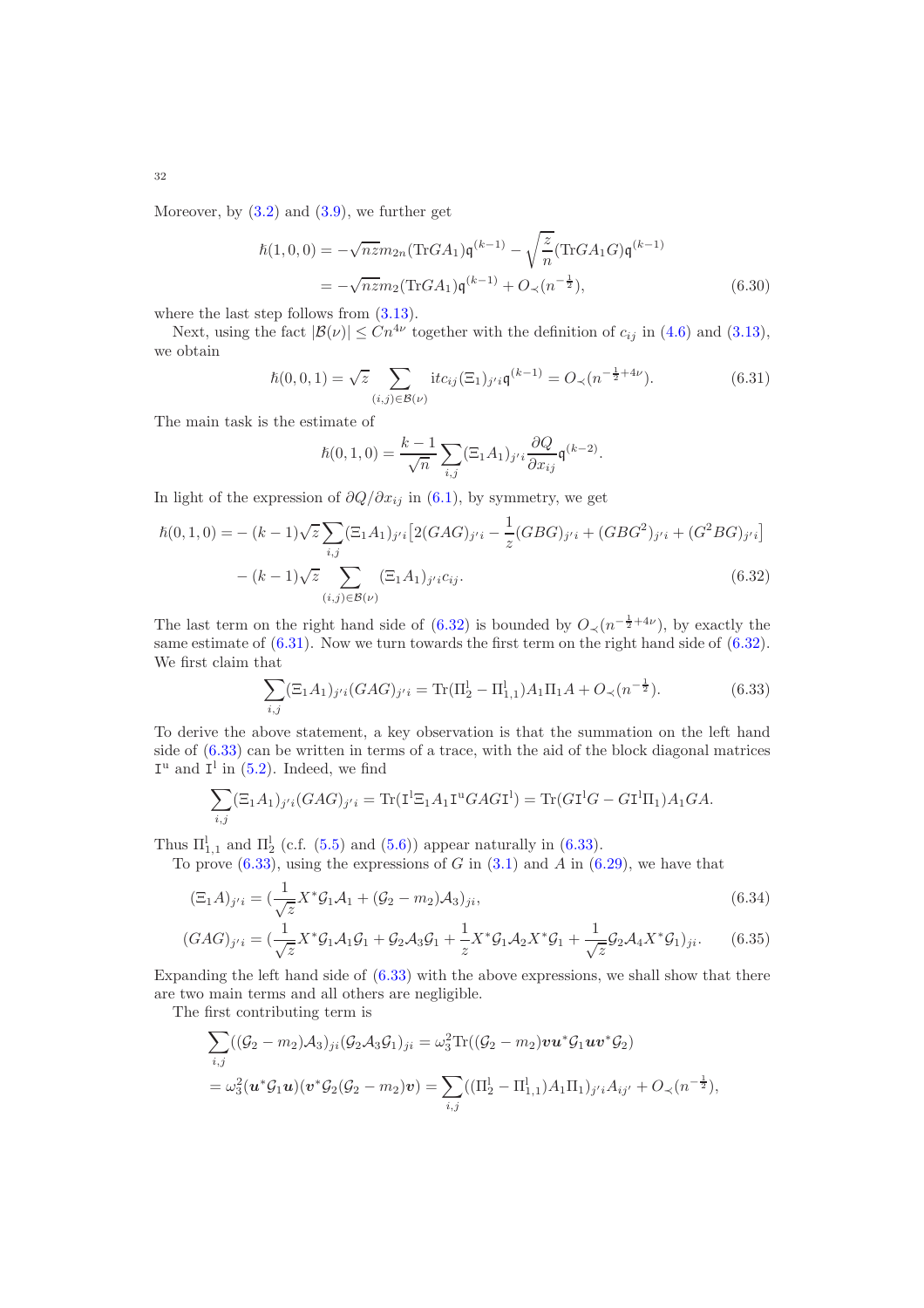where in the last step we use  $\mathcal{G}_2^2 = \mathcal{G}_2'$  and the definition of A in [\(6.29\)](#page-30-4), followed by [\(3.13\)](#page-11-5) and [\(3.18\)](#page-11-7).

The second contributing term is

$$
\frac{1}{z}\sum_{i,j}(X^*\mathcal{G}_1\mathcal{A}_1)_{ji}(X^*\mathcal{G}_1\mathcal{A}_1\mathcal{G}_1)_{ji}=\omega_1^2(\boldsymbol{u}^*\mathcal{G}_1\boldsymbol{u})(\frac{1}{z}\boldsymbol{u}^*\mathcal{G}_1XX^*\mathcal{G}_1\boldsymbol{u}).
$$

Let  $\bar{v} = (0, v)^*$  and  $\bar{u} = (u, 0)^*$  denote the augmented vectors in  $\mathbb{R}^{M+n}$ . Note that by  $(3.18)$ , we first have

$$
\bar{\boldsymbol{u}}^*\boldsymbol{G}^2\bar{\boldsymbol{u}} = \boldsymbol{u}^*\mathcal{G}_1^2\boldsymbol{u} + \frac{1}{z}\boldsymbol{u}^*\mathcal{G}_1XX^*\mathcal{G}_1\boldsymbol{u} = 2m_1' + \frac{m_1}{z} + O_\prec(n^{-\frac{1}{2}}).
$$

Further observe that

$$
\mathbf{u}^*\mathcal{G}_1^2\mathbf{u} = \bar{\mathbf{u}}^*\mathcal{G}'\bar{\mathbf{u}} = m_1' + O_\prec(n^{-\frac{1}{2}}),
$$

where the last equation follows from [\(3.10\)](#page-10-5). Putting them together, we conclude that

$$
\frac{1}{z}\mathbf{u}^*\mathcal{G}_1XX^*\mathcal{G}_1\mathbf{u}=m_1'+\frac{m_1}{z}+O_\prec(n^{-\frac{1}{2}}).
$$

As a consequence,

$$
\frac{1}{z}\sum_{i,j}(X^*\mathcal{G}_1\mathcal{A}_1)_{ji}(X^*\mathcal{G}_1\mathcal{A}_1\mathcal{G}_1)_{ji} = \sum_{i,j}((\Pi_2^1 - \Pi_{1,1}^1)A_1\Pi_1)_{ij'}A_{j'i} + O_{\prec}(n^{-\frac{1}{2}}).
$$

Note that

$$
\sum_{i,j} ((\Pi^{\rm l}_2-\Pi^{\rm l}_{1,1})A_1\Pi_1)_{ij'}A_{j'i}+\sum_{i,j} ((\Pi^{\rm l}_2-\Pi^{\rm l}_{1,1})A_1\Pi_1)_{j'i}A_{ij'}={\rm Tr}(\Pi^{\rm l}_2-\Pi^{\rm l}_{1,1})A_1\Pi_1A.
$$

What remains is to show all other terms in the expansion of the left hand side of [\(6.33\)](#page-31-2) with  $(6.34)$  and  $(6.35)$  are negligible. Let us concentrate on the following term. All other remaining terms are estimated similarly; we omit the details.

$$
\frac{1}{\sqrt{z}}\sum_{i,j}(X^*\mathcal{G}_1\mathcal{A}_1)_{j'i}(\mathcal{G}_2\mathcal{A}_3\mathcal{G}_1)_{j'i} = \frac{\omega_1\omega_3}{\sqrt{z}}\text{Tr}(X^*\mathcal{G}_1uu^*\mathcal{G}_1uv^*\mathcal{G}_2) \n= \frac{\omega_1\omega_3}{\sqrt{z}}\text{Tr}(v^*\mathcal{G}_2^2X^*uu^*\mathcal{G}_1u) = \frac{\omega_1\omega_3}{\sqrt{z}}(u^*\mathcal{G}_1u)(v^*\mathcal{G}_2^2X^*u).
$$

In the second step above, we use the fact  $X^*\mathcal{G}_1 = \mathcal{G}_2X^*$  which can be checked easily via the singular value decomposition. Therefore, using  $\mathcal{G}_2^2 = \mathcal{G}_2'$  and  $G' = (G^2 - z^{-1}G)/2$ , together with  $(3.8)$  and  $(3.10)$ , we get that

$$
\boldsymbol{v}^*\mathcal{G}_2^2 X^* \boldsymbol{u} = (\bar{\boldsymbol{v}}^*\sqrt{z}G\bar{\boldsymbol{u}})' = \frac{1}{2\sqrt{z}}\bar{\boldsymbol{v}}^*G\bar{\boldsymbol{u}} + \sqrt{z}\bar{\boldsymbol{v}}^*G'\bar{\boldsymbol{u}} = O_\prec(n^{-\frac{1}{2}}).
$$

Hence, we conclude that

<span id="page-32-0"></span>
$$
\frac{1}{\sqrt{z}}\sum_{i,j}(X^*\mathcal{G}_1\mathcal{A}_1)_{j'i}(\mathcal{G}_2\mathcal{A}_3\mathcal{G}_1)_{j'i}=O_\prec(n^{-\frac{1}{2}}).
$$

The proof of [\(6.33\)](#page-31-2) is complete.

Next, analogously, we shall show that

$$
\sum_{i,j} (\Xi_1 A_1)_{j'i} (G^2 BG)_{j'i} = \text{Tr}(\Pi_3^1 - \Pi_{2,1}^1) A_1 \Pi_1 B + O_{\prec} (n^{-\frac{1}{2}}). \tag{6.36}
$$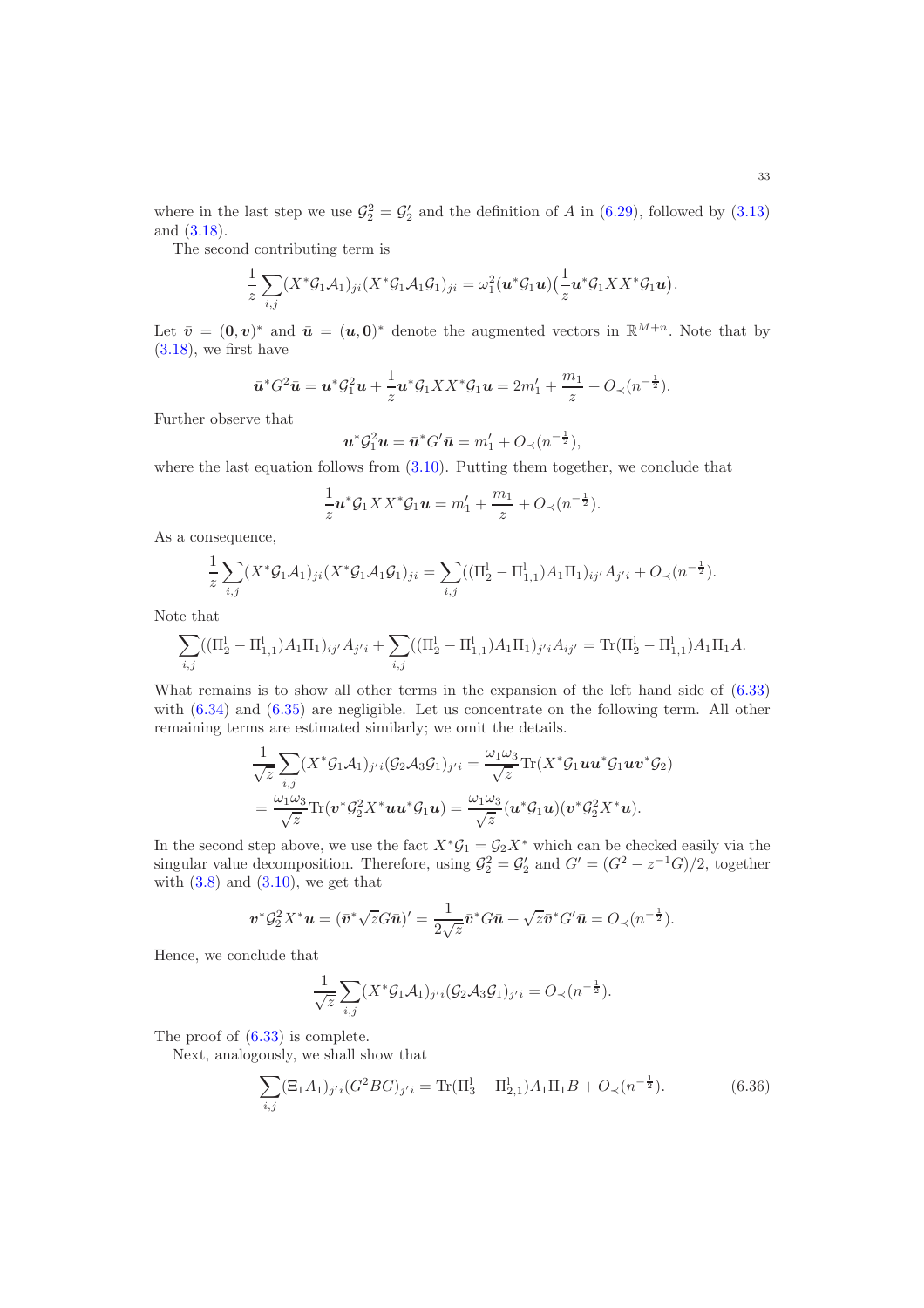A simple calculation using [\(3.1\)](#page-8-0) and [\(3.24\)](#page-12-3) yields

$$
(G^{2}BG)_{j'i} = \left(\frac{1}{\sqrt{z}}X^{*}\mathcal{G}_{1}^{2}\mathcal{B}_{1}\mathcal{G}_{1} + \frac{1}{\sqrt{z}}\mathcal{G}_{2}X^{*}\mathcal{G}_{1}\mathcal{B}_{1}\mathcal{G}_{1} + \frac{1}{z}X^{*}\mathcal{G}_{1}^{2}X\mathcal{B}_{3}\mathcal{G}_{1} + \mathcal{G}_{2}^{2}\mathcal{B}_{3}\mathcal{G}_{1} + \frac{1}{z}X^{*}\mathcal{G}_{1}^{2}\mathcal{B}_{2}X^{*}\mathcal{G}_{1} + \frac{1}{z}\mathcal{G}_{2}X^{*}\mathcal{G}_{1}\mathcal{B}_{2}X^{*}\mathcal{G}_{1} + \frac{1}{z^{3}}X^{*}\mathcal{G}_{1}^{2}X\mathcal{B}_{4}X^{*}\mathcal{G}_{1} + \frac{1}{\sqrt{z}}\mathcal{G}_{2}^{2}\mathcal{B}_{4}X^{*}\mathcal{G}_{1}\right)_{ji}.
$$
\n(6.37)

In a similar way to the discussion of [\(6.33\)](#page-31-2), we expand  $(\Xi_1 A)_{j'i} (G^2 BG)_{j'i}$  using [\(6.34\)](#page-31-3) and [\(6.37\)](#page-33-0). There are only four non-negligible terms in the expansion.

Recall  $A_1$  and  $B_1$  in [\(3.24\)](#page-12-3). The first non-negligible term is

$$
\frac{1}{z}\sum_{i,j}(X^*\mathcal{G}_1\mathcal{A}_1)_{j'i}(X^*\mathcal{G}_1^2\mathcal{B}_1\mathcal{G}_1)_{j'i}=\frac{\omega_1\varpi_1}{z}(\boldsymbol{u}^*\mathcal{G}_1\boldsymbol{u})(\boldsymbol{u}^*\mathcal{G}_1^2XX^*\mathcal{G}_1\boldsymbol{u}).
$$

To estimate  $u^* \mathcal{G}_1^2 X X^* \mathcal{G}_1 u$  in the above, we observe that (via elementary calculations and the fact  $\mathcal{G}_2 X^* = X^* \mathcal{G}_1$ 

<span id="page-33-0"></span>
$$
\bar{u}^*G^3\bar{u} = u^*\mathcal{G}_1^3u + \frac{3}{z}(u^*\mathcal{G}_1^2XX^*\mathcal{G}_1u).
$$

Moreover, by  $\mathcal{G}_1^3 = \frac{1}{2}\mathcal{G}_1''$ , [\(3.10\)](#page-10-5) and [\(3.18\)](#page-11-7), we find

$$
\mathbf{u}^*\mathcal{G}_1^3\mathbf{u} = \frac{1}{2}\bar{\mathbf{u}}^*\mathcal{G}''\bar{\mathbf{u}} = \frac{1}{2}m_1'' + O_\prec(n^{-\frac{1}{2}}),
$$
  

$$
\bar{\mathbf{u}}^*\mathcal{G}^3\bar{\mathbf{u}} = 2m_1'' + \frac{3}{z}m_1' + O_\prec(n^{-\frac{1}{2}}).
$$

Hence,

$$
\mathbf{u}^*\mathcal{G}_1^2 XX^*\mathcal{G}_1 \mathbf{u} = \frac{z}{2}m_1'' + m_1' + O_\prec(n^{-\frac{1}{2}}). \tag{6.38}
$$

We conclude that

$$
\frac{1}{z}\sum_{i,j}(X^*\mathcal{G}_1\mathcal{A}_1)_{ji}(X^*\mathcal{G}_1^2\mathcal{B}_1\mathcal{G}_1)_{ji} = \frac{1}{2}\sum_{i,j}((\Pi_3^{\rm I}-\Pi_{2,1}^{\rm I})A_1\Pi_1)_{ij'}B_{ij'} + O_{\prec}(n^{-\frac{1}{2}}).
$$

Using the fact  $X\mathcal{G}_2 = \mathcal{G}_1X$  and the same arguments as above, we can show the second non-negligible term is

$$
\frac{1}{z}\sum_{i,j}(X^*\mathcal{G}_1\mathcal{A}_1)_{ji}(\mathcal{G}_2X^*\mathcal{G}_1\mathcal{B}_1\mathcal{G}_1)_{ji} = \frac{1}{2}\sum_{i,j}((\Pi_3^1 - \Pi_{2,1}^1)A_1\Pi_1)_{ij'}B_{ij'} + O_{\prec}(n^{-\frac{1}{2}}),
$$

The third non-negligible term is

$$
\frac{1}{z} \sum_{i,j} ((\mathcal{G}_2 - m_2) \mathcal{A}_3)_{j'i} (X^* \mathcal{G}_1^2 X \mathcal{B}_3 \mathcal{G}_1)_{j'i} = \frac{1}{z} (\mathbf{u}^* \mathcal{G}_1 \mathbf{u}) (\mathbf{v}^* X^* \mathcal{G}_1^2 X (\mathcal{G}_2 - m_2) \mathbf{v})
$$
  
=  $\omega_3 \varpi_3 m_1 (\frac{m_2''}{2} + \frac{m_2'}{z} - \frac{m_2^2 + z m_2 m_2'}{z}) + O_\prec (n^{-\frac{1}{2}}),$ 

where we used the facts  $X^* \mathcal{G}_1^2 X \mathcal{G}_2 = X^* \mathcal{G}_1^3 X$  and  $\mathcal{G}_2^3 = \frac{1}{2} \mathcal{G}_2''$ , as well as

$$
\bar{v}^* G^3 \bar{v} = \frac{3}{z} v^* X^* \mathcal{G}_1^3 X v + v^* \mathcal{G}_2^3 v = 2m_2'' + \frac{3m_2'}{z} + O_{\prec}(n^{-\frac{1}{2}}).
$$

The last non-negligible term can be estimated similarly as

$$
\sum_{i,j} ((\mathcal{G}_2 - m_2) \mathcal{A}_3)_{ji} (\mathcal{G}_2^2 \mathcal{B}_3 \mathcal{G}_1)_{ji} = \omega_3 \varpi_3 m_1 (\frac{m_2''}{2} - m_2 m_2') + O_{\prec} (n^{-\frac{1}{2}}).
$$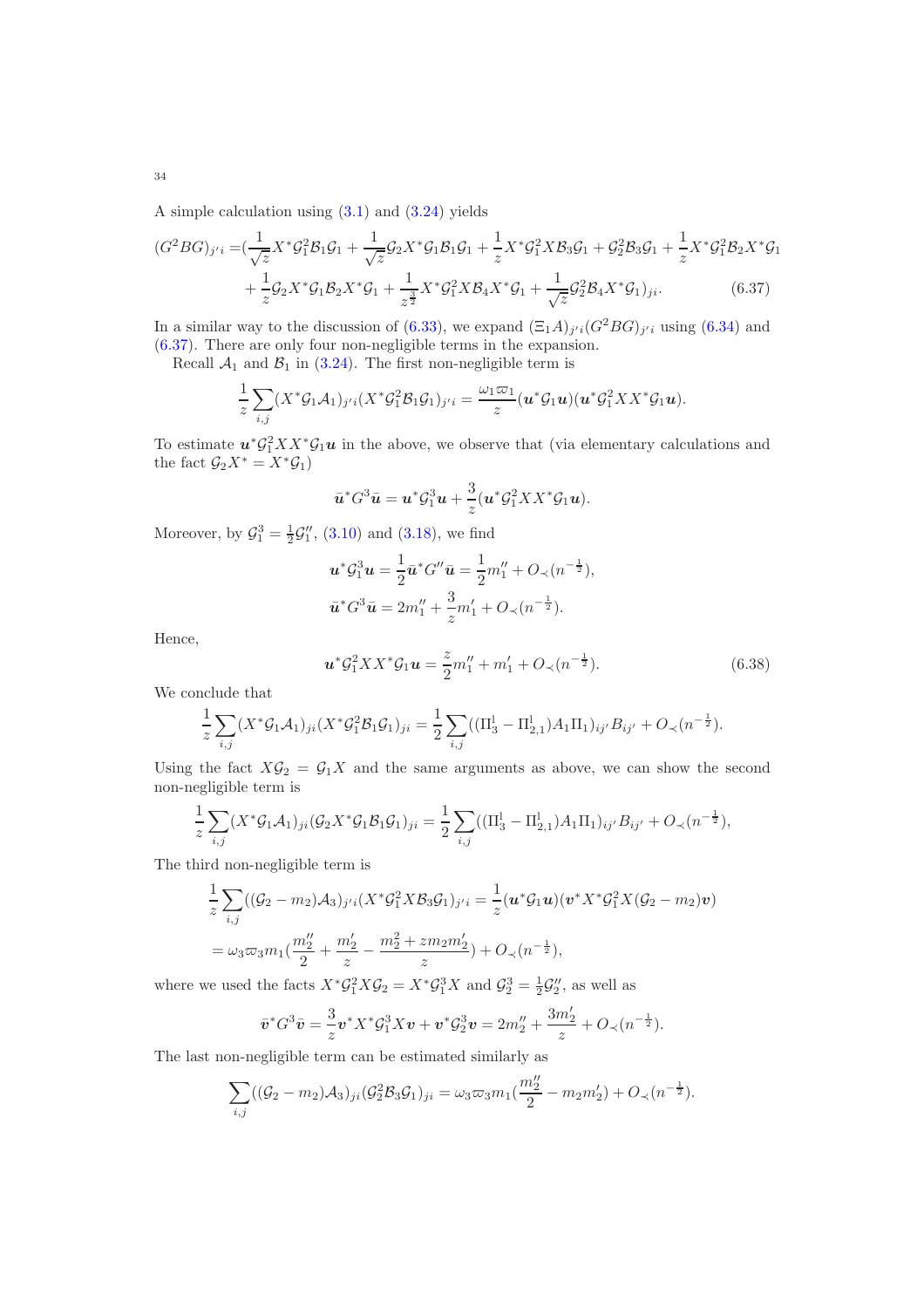Consequently, we have

$$
\frac{1}{z} \sum_{i,j} ((\mathcal{G}_2 - m_2) \mathcal{A}_3)_{ji} (X^* \mathcal{G}_1^2 X \mathcal{B}_3 \mathcal{G}_1)_{ji} + \sum_{i,j} ((\mathcal{G}_2 - m_2) \mathcal{A}_3)_{ji} (\mathcal{G}_2^2 \mathcal{B}_3 \mathcal{G}_1)_{ji}
$$
\n
$$
= \sum_{i,j} ((\Pi_3^1 - \Pi_{2,1}^1) \mathcal{A}_1 \Pi_1)_{j'i} B_{j'i} + O_\prec (n^{-1/2}).
$$

Note that the sum of the four contributing terms is extactly

$$
\text{Tr}(\Pi_3^{\text{l}} - \Pi_{2,1}^{\text{l}})A_1\Pi_1B + O_\prec(n^{-\frac{1}{2}}).
$$

To wrap up the proof of  $(6.36)$ , it suffices to show all the other terms in the expansion of  $\sum_{i,j} (\Xi_1 A)_{j'i} (G^2 BG)_{j'i}$  can be bounded by  $O_{\prec} (n^{-\frac{1}{2}})$ . To see that, for instance, we focus on

$$
z^{-3/2}\sum_{i,j}(X^*\mathcal{G}_1\mathcal{A}_1)_{j'i}(X^*\mathcal{G}_1^2X\mathcal{B}_3\mathcal{G}_1)_{j'i}=\omega_1\varpi_1(z^{-3/2}\boldsymbol{v}^*X^*\mathcal{G}_1^2XX^*\mathcal{G}_1\boldsymbol{u})(\boldsymbol{u}^*\mathcal{G}_1\boldsymbol{u}).
$$

Note that

$$
z^{-3/2} \mathbf{v}^* X^* \mathcal{G}_1^2 X X^* \mathcal{G}_1 \mathbf{u} = \bar{\mathbf{u}}^* G^3 \bar{\mathbf{v}} - \mathbf{u}^* (\frac{1}{\sqrt{z}} \mathcal{G}_1^3 X + \frac{1}{\sqrt{z}} \mathcal{G}_1^2 X \mathcal{G}_2 + \frac{1}{\sqrt{z}} \mathcal{G}_1 X \mathcal{G}_2^2) \mathbf{v},
$$
  
=  $\bar{\mathbf{u}} G^3 \bar{\mathbf{v}} - \frac{3}{\sqrt{z}} \mathbf{u}^* \mathcal{G}_1^3 X \mathbf{v} = \bar{\mathbf{u}} G^3 \bar{\mathbf{v}} - \frac{3}{2\sqrt{z}} \bar{\mathbf{u}}^* (\sqrt{z} G)'' \bar{\mathbf{v}} = O_x (n^{-\frac{1}{2}}),$ 

where in the third step we use  $\mathcal{G}_1^3 = \frac{1}{2}\mathcal{G}_1''$  and in the last step we use [\(3.18\)](#page-11-7). Consequently,

$$
z^{-3/2} \sum_{i,j} (X^* \mathcal{G}_1 \mathcal{A}_1)_{j'i} (X^* \mathcal{G}_1^2 X \mathcal{B}_3 \mathcal{G}_1)_{j'i} = O_{\prec}(n^{-\frac{1}{2}}).
$$

All the rest terms can be bounded by  $O_{\prec}(n^{-\frac{1}{2}})$  analogously; we omit the details. The proof of [\(6.36\)](#page-32-0) is now complete.

The remaining two terms in  $(6.32)$  can be estimated the same way as  $(6.33)$  and  $(6.36)$ ; the details are omitted. We get

$$
\sum_{i,j} (\Xi_1 A_1)_{j'i} (GBG^2)_{j'i} = \text{Tr}(\Pi_2^1 - \Pi_{1,1}^1) A_1 \Pi_2 B + O_{\prec} (n^{-\frac{1}{2}}),
$$
  

$$
\sum_{i,j} (\Xi_1 A_1)_{j'i} (GBG)_{ij'} = \text{Tr}(\Pi_2^1 - \Pi_{1,1}^1) A_1 \Pi_1 B + O_{\prec} (n^{-\frac{1}{2}}).
$$
 (6.39)

Plugging [\(6.33\)](#page-31-2), [\(6.36\)](#page-32-0) and [\(6.39\)](#page-34-1) into [\(6.32\)](#page-31-0), recalling the definition of  $a_{11}$  in [\(5.9\)](#page-21-0), we conclude that

<span id="page-34-1"></span>
$$
\hbar(0,1,0) = \mathfrak{a}_{11}\mathfrak{q}^{(k-2)} + O_{\prec}(n^{-\frac{1}{2}+4\nu}).\tag{6.40}
$$

This completes the proof.  $\Box$ 

<span id="page-34-0"></span>6.2. Proof of Lemma [6.3.](#page-26-1) We use this subsection to prove Lemma [6.3.](#page-26-1)

*Proof of Lemma [6.3.](#page-26-1)* We first study the second derivatives. By  $(6.11)$  and  $(A.1)$ , we have

$$
\begin{split} \hbar(2,0,0) &= \frac{1}{n} \sum_{i,j} \left( \frac{\partial^2 G}{\partial x_{ij}^2} A_1 \right)_{j'i} \mathfrak{q}^{(k-1)} \\ &= \frac{2z}{n} \sum_{i,j} \left( \left( G_{j'j'} G_{ij'} + G_{j'i} G_{j'j'} \right) (G A_1)_{ii} + \left( G_{j'j'} G_{ii} + G_{j'i} G_{j'i} \right) (G A_1)_{j'i} \right) \mathfrak{q}^{(k-1)}. \end{split}
$$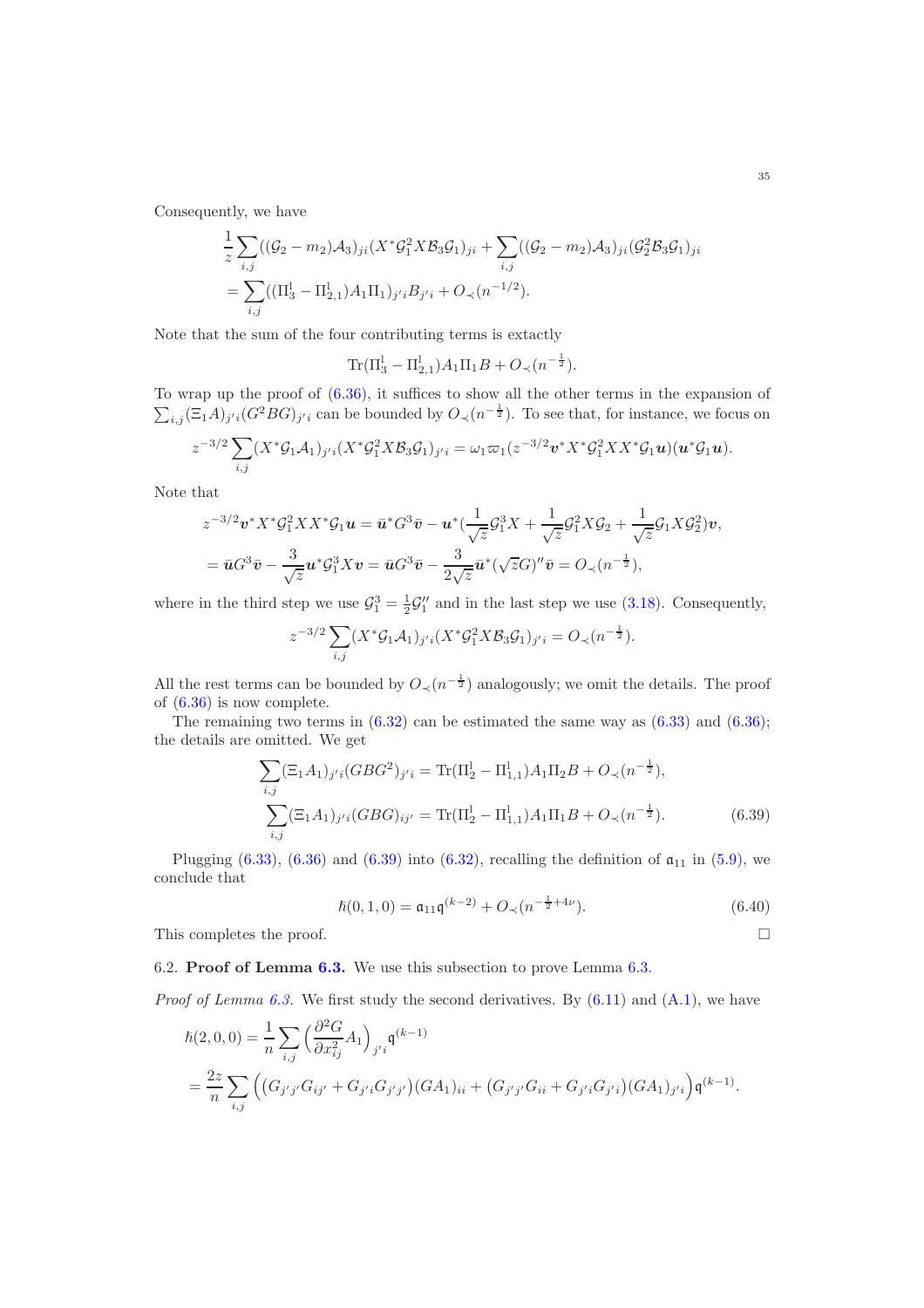First of all, by  $(3.13)$  and  $(3.18)$ , we find that

$$
\frac{1}{n}\sum_{i,j}G_{j'j'}G_{ii}(GA_1)_{j'i} = \frac{1}{n}\sum_{i,j}(\Pi_1)_{ii}(\Pi_1)_{j'j'}(\Pi_1A_1)_{j'i} + O_{\prec}(n^{-\frac{1}{2}}).
$$

It is simple to check that  $(GA)_{ii} = (\mathcal{G}_1 \mathcal{A}_1 + z^{-1/2} \mathcal{G}_1 X \mathcal{A}_3)_{ii}$ . By [\(3.11\)](#page-10-7) and [\(3.18\)](#page-11-7), we get

$$
\frac{1}{n}\sum_{i,j}G_{j'j'}G_{ij'}(GA_1)_{ii} = O_{\prec}\left(n^{-\frac{3}{2}}\sum_{i,j}(\mathcal{G}_1uu^* + \mathcal{G}_1Xvu^*)_{ii}\right) = O_{\prec}(n^{-\frac{1}{2}}).
$$
(6.41)

Similarly, we also have

$$
\frac{1}{n} \sum_{i,j} G_{j'j'} G_{j'i} (GA_1)_{ii} = O_{\prec}(n^{-\frac{1}{2}}),
$$
  

$$
\frac{1}{n} \sum_{i,j} G_{j'i} G_{j'i} (GA_1)_{j'i} = O_{\prec}(n^{-1}).
$$

Putting the above estimates together, and recalling  $\mathfrak{d}_1^a$  in [\(5.7\)](#page-21-1), we conclude that

<span id="page-35-2"></span><span id="page-35-0"></span>
$$
\hbar(2,0,0) = \mathfrak{d}_1^a \mathfrak{q}^{(k-1)} + O_{\prec}(n^{-\frac{1}{2}}).
$$

Next, the estimation of

$$
\hbar(1,1,0) = \frac{k-1}{n} \sum_{i,j} \left( \frac{\partial G}{\partial x_{ij}} A_1 \right)_{j'i} \frac{\partial Q}{\partial x_{ij}} \mathfrak{q}^{(k-2)}
$$

follows closely the same steps as the derivation of [\(6.13\)](#page-26-7). By [\(6.28\)](#page-30-3),

$$
\hbar(1,1,0) = -\frac{(k-1)\sqrt{z}}{n} \sum_{i,j} \left( G_{j'j'}(GA_1)_{ii} + G_{j'i}(GA_1)_{j'i} \right) \frac{\partial Q}{\partial x_{ij}} \mathfrak{q}^{(k-2)}.
$$
(6.42)

We shall prove that

$$
\frac{1}{n}\sum_{i,j} G_{j'j'}(GA_1)_{ii} \frac{\partial Q}{\partial x_{ij}} = \sqrt{\frac{z}{n}} \sum_{\sum_{(i,j)\in S(\nu)}} (\Pi_1 A)_{ii} (\Pi_1)_{j'j'} c_{ij} + O_{\prec}(n^{-\frac{1}{2}+4\nu}), \tag{6.43}
$$

which will be used several times later. We postpone the proof of  $(6.43)$  till the end of this subsection.

Again by [\(3.18\)](#page-11-7), recalling the definitions of  $c_{ij}$  in [\(4.6\)](#page-16-2) and A in [\(3.24\)](#page-12-3), we have that

$$
\frac{1}{n}\sum_{i,j} G_{j'i}(GA_1)_{j'i} \frac{\partial Q}{\partial x_{ij}} = O_{\prec}(n^{-3/2}\sum_{i,j} A_{ij'}c_{ij}) = O_{\prec}(n^{-\frac{1}{2}}). \tag{6.44}
$$

Inserting  $(6.43)$  and  $(6.44)$  back into  $(6.42)$ , by recalling  $\mathfrak{a}_{21}$  in  $(5.10)$ , we conclude that

<span id="page-35-3"></span><span id="page-35-1"></span>
$$
\hslash(1,1,0) = \mathfrak{a}_{21} \mathfrak{q}^{(k-2)} + O_\prec(n^{-\frac{1}{2}+4\nu}).
$$

Using a discussion similar to  $(6.14)$ , we also have

$$
\hbar(1,0,1) = \sqrt{\frac{z}{n}} \sum_{(i,j) \in \mathcal{B}(\nu)} \text{itc}_{ij} \left( \frac{\partial G}{\partial x_{ij}} A_1 \right)_{j'i} \mathfrak{q}^{(k-1)} = O_{\prec}(n^{-\frac{1}{2}+4\nu}).
$$

Actually, all the terms containing the derivatives of  $h_3$  can be estimated in the same way. Thus both  $\hbar(0,1,1)$  and  $\hbar(0,0,2)$  are also bounded by  $O_{\prec}(n^{-\frac{1}{2}+4\nu})$ . We omit the details. It remains to estimate

$$
\hbar(0,2,0) = \frac{1}{n} \sum_{i,j} (\Xi_1 A_1)_{j'i} \left( (k-1) \frac{\partial^2 Q}{\partial x_{ij}^2} \mathfrak{q}^{(k-2)} + (k-1)(k-2) \left( \frac{\partial Q}{\partial x_{ij}} \right)^2 \mathfrak{q}^{(k-3)} \right). \tag{6.45}
$$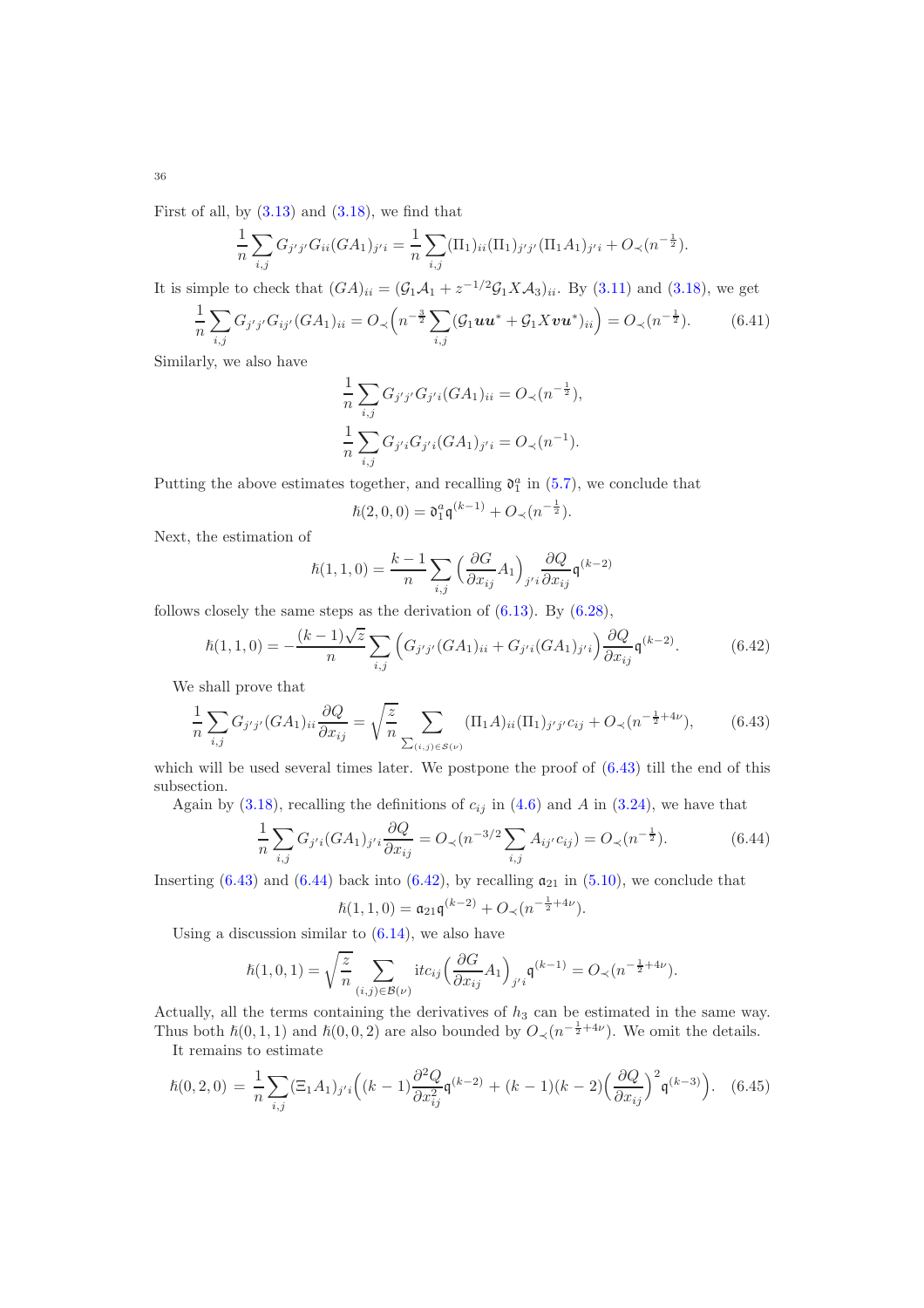The calculation of [\(6.45\)](#page-35-3) is similar to that of [\(6.32\)](#page-31-0) and due to an extra factor  $n^{-1/2}$ in front, we shall show that  $\hbar(0,2,0)$  can be bounded by  $O\lt (n^{-1/2})$ . We only list the main differences here. We expand the product on the right hand side of [\(6.45\)](#page-35-3) using the expressions of  $(\Xi_1 A_1)_{j'i}$  in [\(6.34\)](#page-31-3),  $\partial Q/\partial x_{ij}$  in [\(6.1\)](#page-24-1) and  $\partial^2 Q/\partial x_{ij}^2$  in [\(A.5\)](#page-48-4).

Most derivations of the items in [\(6.32\)](#page-31-0) can be directly applied to those in [\(6.45\)](#page-35-3) except three items, which are discussed below. Denote  $e_i$  with  $i \in [M]$  as the standard basis in  $\mathbb{R}^M$ and  $f_j$  with  $j \in [N]$  as those in  $\mathbb{R}^N$ ,

First, by  $(3.13)$  and  $(3.18)$ ,

$$
\sum_{i,j} (X^* \mathcal{G}_1 \mathcal{A}_1)_{j'i} (X^* \mathcal{G}_1 \mathcal{A}_1 \mathcal{G}_1)_{j'i} (X^* \mathcal{G}_1 \mathcal{A}_1 \mathcal{G}_1)_{j'i} = \sum_{i,j} (e_j^* X^* \mathcal{G}_1 \mathcal{A}_1 e_i) (e_j^* X^* \mathcal{G}_1 \mathcal{A}_1 \mathcal{G}_1 e_i)^2
$$
  
=  $O \left( n^{-\frac{3}{2}} \sum_{i,j} \mathbf{u}^3(i) \right) = O \left( n^{-\frac{1}{2}} \right).$  (6.46)

Second, using  $(3.13)$  and the fact that  $u, v$  are unit vectors, we get

$$
\frac{1}{\sqrt{n}} \sum_{i,j} (X^* \mathcal{G}_1 A_1)_{ji} (GAG)_{j'j'} G_{ii} = \frac{m_1 m_2^2}{\sqrt{n}} \sum_{i,j} (X^* \mathcal{G}_1 A_1)_{ji} A_{j'j'} + O_{\prec} (n^{-\frac{1}{2}}),
$$
  

$$
= \frac{m_1 m_2^2 \omega_1^2}{\sqrt{n}} \sum_{i,j} f_j^* X^* \mathcal{G}_1 \mathbf{u} \mathbf{u}(i) \mathbf{v}^2(j) + O_{\prec} (n^{-\frac{1}{2}})
$$
  

$$
= \frac{m_1 m_2^2 \omega_1^2}{n} \sum_{i,j} \mathbf{u}(i) \mathbf{v}^2(j) + O_{\prec} (n^{-\frac{1}{2}})
$$
  

$$
= O_{\prec} (n^{-\frac{1}{2}}).
$$

Third, we invoke [\(3.13\)](#page-11-5) to get that  $\sum_j f_j^* X^* \mathcal{G}_1 \boldsymbol{u} = \sqrt{n} f X^* \mathcal{G}_1 \boldsymbol{u} = O_{\prec}(1)$ , where  $f = \frac{1}{\sqrt{n}} \boldsymbol{1}$ . Then it follows that

$$
\frac{1}{\sqrt{n}} \sum_{i,j} (X^* \mathcal{G}_1 A_1)_{ji} (GAG)_{ii} G_{j'j'} = \frac{m_1^2 m_2}{\sqrt{n}} \sum_{i,j} (X^* \mathcal{G}_1 A_1)_{ji} A_{ii} + O_{\prec} (n^{-\frac{1}{2}}),
$$
  

$$
= \frac{m_1^2 m_2 \omega_1^2}{\sqrt{n}} \sum_{i,j} f_j^* X^* \mathcal{G}_1 u u^3(i) + O_{\prec} (n^{-\frac{1}{2}})
$$
  

$$
= \frac{m_1^2 m_2 \omega_1^2}{\sqrt{n}} \Big( \sum_i u^3(i) \Big) \Big( \sum_j f_j^* X^* \mathcal{G}_1 u \Big) + O_{\prec} (n^{-\frac{1}{2}})
$$
  

$$
= O_{\prec} (n^{-\frac{1}{2}}).
$$
 (6.47)

Finally, we can conclude that

<span id="page-36-1"></span><span id="page-36-0"></span>
$$
\hslash(0,2,0) = O_{\prec}(n^{-\frac{1}{2}}).
$$

This finishes the discussion of the second order derivatives. We continue with the third derivatives. We start with

$$
\hbar(1,2,0) = n^{-\frac{3}{2}} \sum_{i,j} \left( \frac{\partial G}{\partial x_{ij}} A_1 \right)_{j'i} \left( (k-1) \frac{\partial^2 Q}{\partial x_{ij}^2} \mathfrak{q}^{(k-2)} + (k-1)(k-2) \left( \frac{\partial Q}{\partial x_{ij}} \right)^2 \mathfrak{q}^{(k-3)} \right). \tag{6.48}
$$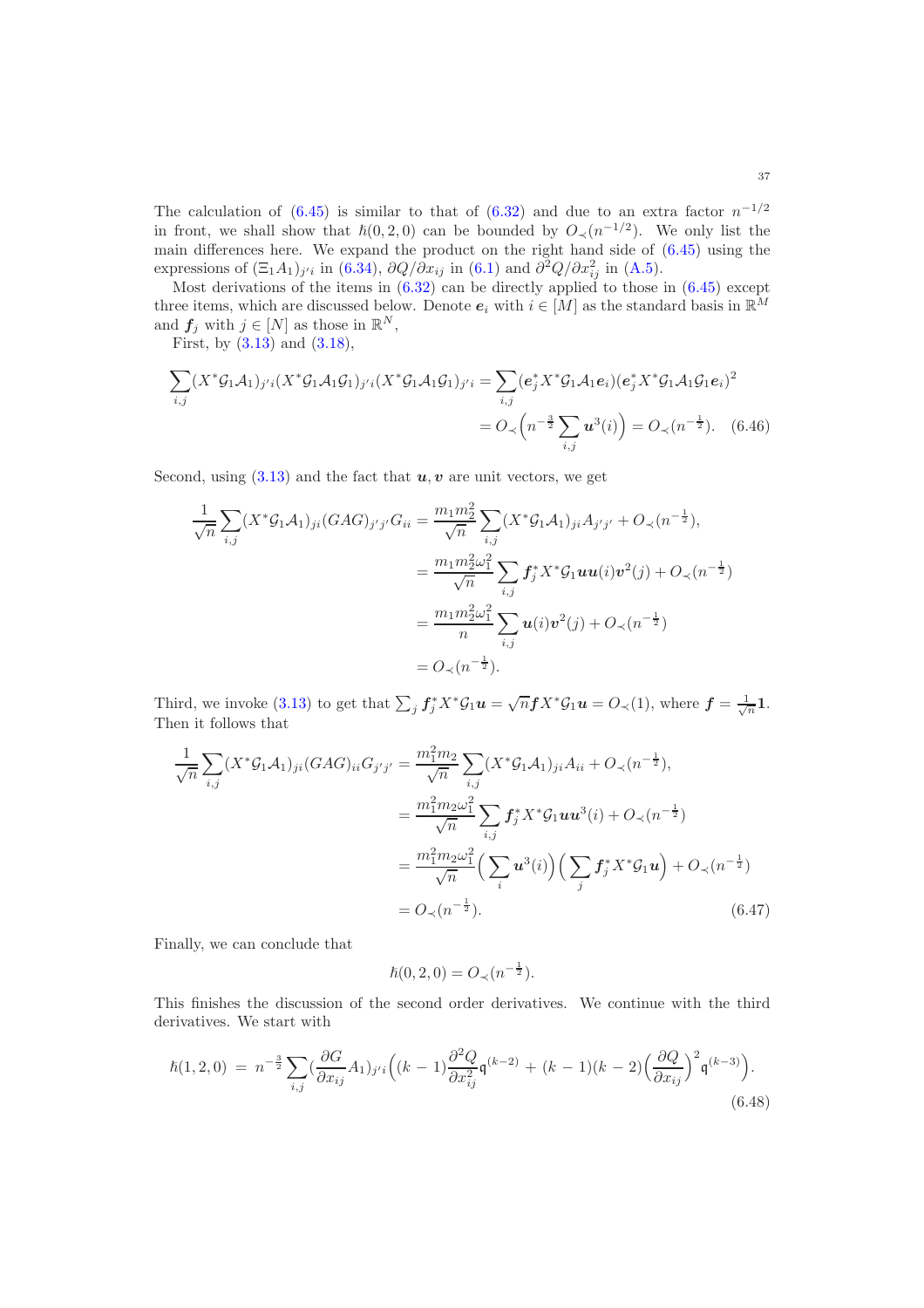Recalling  $(6.28)$  and  $(A.5)$ , by  $(3.13)$  and  $(3.18)$ , the first term on the right hand side of [\(6.48\)](#page-36-0) is estimated by

$$
n^{-\frac{3}{2}} \sum_{i,j} \left(\frac{\partial G}{\partial x_{ij}} A_{1}\right)_{j'i} \frac{\partial^{2} Q}{\partial x_{ij}^{2}}
$$
  
= 
$$
\frac{-2z^{\frac{3}{2}}}{n} \sum_{i,j} G_{j'j'} (GA_{1})_{ii} \left( (GAG)_{ii} G_{j'j'} - \frac{1}{2z} (GBG)_{ii} G_{j'j'} + \frac{1}{2} (GBG)_{ii} G_{j'j'} + \frac{1}{2} (GBG)_{ii} G_{j'j'} + \frac{1}{2} (GBG)_{ii} G_{j'j'} + \frac{1}{2} (GBG^{2})_{ii} G_{j'j'} + \frac{1}{2} (GBG^{2})_{ii} G_{j'j'} \right) + O_{\prec}(n^{-\frac{1}{2}})
$$
  
= 
$$
-\frac{2z^{\frac{3}{2}}}{n} \sum_{i,j} (\Pi_{1} A)_{ii} (\Pi_{1})_{j'j'} s_{ij} + O_{\prec}(n^{-1/2}). \tag{6.49}
$$

In the last equation above, we recall the definition of  $s_{ij}$  in [\(4.7\)](#page-16-3). Furthermore, recalling  $(6.2)$  and  $(6.28)$ , by  $(3.18)$ , it is easy to see that the second term on the right hand side of [\(6.48\)](#page-36-0) is

$$
n^{-3/2} \sum_{i,j} \left( \frac{\partial G}{\partial x_{ij}} A_1 \right)_{j'i} \left( \frac{\partial Q}{\partial x_{ij}} \right)^2 \mathfrak{q}^{(k-3)} = O_{\prec} \left( n^{-3/2} \sum_{i,j} (A_1)_{ii} c_{ij}^2 \right) = O_{\prec} (n^{-1}).
$$

For the last equation above, we refer to the definition of  $c_{ij}$  in [\(4.6\)](#page-16-2). Using  $\mathfrak{a}_{31}$  defined in [\(5.11\)](#page-21-3), we hence conclude that

<span id="page-37-0"></span>
$$
\hbar(1,2,0) = \mathfrak{a}_{31}\mathfrak{q}^{(k-2)} + O_{\prec}(n^{-1/2}).
$$

Next we study

$$
\hbar(0,3,0) = n^{-\frac{3}{2}} \sum_{ij} (\Xi_1 A_1)_{j'i} \left( (k-1) \frac{\partial^3 Q}{\partial x_{ij}^3} \mathfrak{q}^{(k-2)} + 3 \frac{(k-1)!}{(k-3)!} \frac{\partial^2 Q}{\partial x_{ij}^2} \frac{\partial Q}{\partial x_{ij}} \mathfrak{q}^{(k-3)} + \frac{(k-1)!}{(k-4)!} \left( \frac{\partial Q}{\partial x_{ij}} \right)^3 \mathfrak{q}^{(k-4)} \right).
$$

We briefly argue that  $\hbar(0,3,0)$  is bounded by  $O_{\prec}(n^{-\frac{1}{2}})$ , using a discussion similar to those of  $\hbar(0, 1, 0)$  in  $(6.32)$  and  $\hbar(0, 2, 0)$  in  $(6.45)$ .

Recalling  $(6.1)$  and  $(A.5)$ , it is easy to see that

$$
n^{-\frac{3}{2}}\sum_{i,j}(\Xi_1 A_1)_{j'i}\frac{\partial^2 Q}{\partial x_{ij}^2}\frac{\partial Q}{\partial x_{ij}} = O_{\prec}(n^{-1}\sum_{i,j}\boldsymbol{u}(i)\boldsymbol{v}^3(j)) = O_{\prec}(n^{-\frac{1}{2}}).
$$

Similarly, by  $(6.1)$  and  $(A.6)$ , it can also be shown that

$$
n^{-\frac{3}{2}} \sum_{i,j} (\Xi_1 A_1)_{j'i} \left(\frac{\partial Q}{\partial x_{ij}}\right)^3 = O_{\prec}(n^{-\frac{1}{2}} \sum_{i,j} \mathbf{u}^3(i) \mathbf{v}^3(j)) = O_{\prec}(n^{-\frac{1}{2}}),
$$
  

$$
n^{-\frac{3}{2}} \sum_{i,j} (\Xi_1 A_1)_{j'i} \frac{\partial^3 Q}{\partial x_{ij}^3} = O_{\prec}(n^{-\frac{1}{2}}).
$$

This completes the discussion of  $\hbar(0,3,0)$ . The same arguments can be applied to show that

$$
\hbar(2,1,0) = n^{-\frac{3}{2}} \sum_{i,j} \left( \frac{\partial^2 G}{\partial x_{ij}^2} A_1 \right)_{j'i} \frac{\partial Q}{\partial x_{ij}} \mathfrak{q}^{(k-2)} = O_{\prec}(n^{-1} \sum_{i,j} \mathbf{u}^2(i) \mathbf{v}^2(j)) = O_{\prec}(n^{-1}).
$$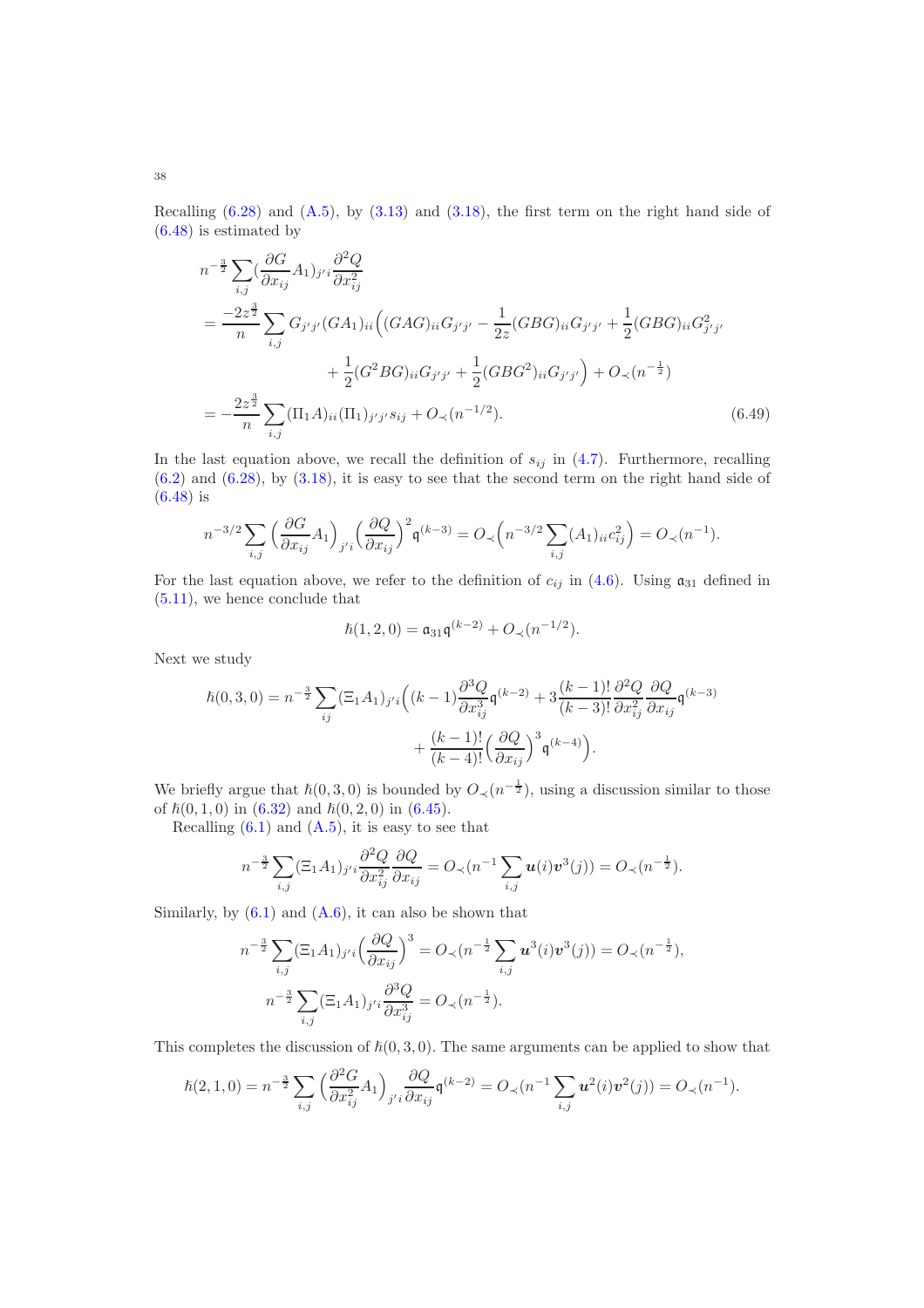and

$$
\hbar(3,0,0) = n^{-\frac{3}{2}} \sum_{i,j} \left( \frac{\partial^3 G}{\partial x_{ij}^3} A_1 \right)_{j'i} \mathfrak{q}^{(k-1)} = O_{\prec}(n^{-3/2} \sum_{i,j} (A_1)_{j'i}) = O_{\prec}(n^{-\frac{1}{2}})
$$

by using the expressions  $(A.1)$  and  $(A.2)$  respectively.

For all the rest of the items containing the derivatives of  $h_3$ , they can be easily estimated using a discussion similar to [\(6.14\)](#page-26-4).

Finally, using  $(A.1)-(A.7)$  $(A.1)-(A.7)$ ,  $(6.1)$ ,  $(6.28)$  and  $(3.13)$ , all the fourth order derivatives can bounded by  $O_{\prec}(n^{-\frac{1}{2}})$ . The discussion is similar to that of [\(6.45\)](#page-35-3); we omit further details here. This concludes our proof.

*Proof of*  $(6.43)$ *.* We split the left hand side of  $(6.43)$  as the sum of the following three items

$$
\frac{1}{n}\sum_{i,j}(G_{j'j'}-m_2)(GA_1)_{ii}\frac{\partial Q}{\partial x_{ij}},\ \frac{1}{n}\sum_{i,j}m_2(\Xi_1A_1)_{ii}\frac{\partial Q}{\partial x_{ij}},\ \frac{1}{n}\sum_{i,j}m_1m_2(A_1)_{ii}\left(\frac{\partial Q}{\partial x_{ij}}-\sqrt{nz}c_{ij}\right).
$$

First of all, by  $(3.18)$  and  $(6.1)$ , we have

$$
\frac{1}{n}\sum_{i,j}(G_{j'j'}-m_2)(GA_1)_{ii}\frac{\partial Q}{\partial x_{ij}}=O_{\prec}\left(n^{-1}\sum_{(i,j)\in S(\nu)}u^3(i)v(j)\right)=O_{\prec}(n^{-\frac{1}{2}}).
$$

Similarly, we also have

$$
\frac{1}{n}\sum_{i,j} m_2(\Xi_1 A_1)_{ii} \frac{\partial Q}{\partial x_{ij}} = \frac{m_2 \omega_1}{n} \sum_{i,j} e_i^* \Xi_1 \boldsymbol{u} \boldsymbol{u}(i) \frac{\partial Q}{\partial x_{ij}}
$$

$$
= O_{\prec} (n^{-1} \sum_{i,j} \boldsymbol{u}(i)^2 \boldsymbol{v}(j)) = O_{\prec} (n^{-\frac{1}{2}}).
$$

Furthermore, using a discussion similar to that of [\(6.47\)](#page-36-1), we get

$$
\frac{1}{n}\sum_{i,j} m_1 m_2(A_1)_{ii} \left(\frac{\partial Q}{\partial x_{ij}} - \sqrt{n z} c_{ij}\right) = O_{\prec}(n^{-\frac{1}{2}}\sum_i \mathbf{u}^3(i)) = O_{\prec}(n^{-\frac{1}{2}}),
$$

where we apply the fact that

$$
(GAG)_{j'i} - m_1 m_2 A_{j'i} = O_{\prec} \left( \frac{\boldsymbol{u}(i)}{\sqrt{n}} \right).
$$

Summing up the above three estimates, we can conclude the proof of  $(6.43)$ .

<span id="page-38-0"></span>6.3. Proofs of Lemma [6.4-](#page-27-2)[6.7.](#page-29-1) In this subsection, we will prove Lemma [6.4-](#page-27-2)[6.7.](#page-29-1) The proofs are analogous to those of Lemma [6.2](#page-26-0) and Lemma [6.3;](#page-26-1) we only outline the main steps. We record a basic identity for later estimates. For any deterministic matrix  $W \in$ 

 $\mathbb{R}^{(M+n)\times(M+n)}$ , it is elementary to check that

<span id="page-38-1"></span>
$$
\left(\frac{\partial G^2}{\partial x_{ij}}W\right)_{ab} = -\sqrt{z}(G_{aj'}^2(GW)_{ib} + G_{ai}^2(GM)_{j'b} + G_{aj'}(G^2W)_{ib} + G_{ai}(G^2W)_{j'b}).
$$
 (6.50)

*Proof of Lemma [6.4.](#page-27-2)* Recalling  $\tilde{h}_1$  in [\(6.20\)](#page-27-3), by a discussion similar to [\(6.30\)](#page-31-5), we get

$$
\tilde{h}(1,0,0) = \frac{1}{\sqrt{n}} \sum_{i,j} \frac{\partial \tilde{h}_1}{\partial x_{ij}} h_2 h_3 = \frac{1}{\sqrt{n}} \sum_{i,j} \left( \frac{\partial G^2}{\partial x_{ij}} B_1 \right)_{j'i} \mathfrak{q}^{(k-1)} \n= -\sqrt{nz} \left( (2m_2' + \frac{m_2}{z}) \text{Tr}(GB_1) + m_2 \text{Tr}(G^2 B_1) \right) \mathfrak{q}^{(k-1)} + O_{\prec}(n^{-\frac{1}{2}}).
$$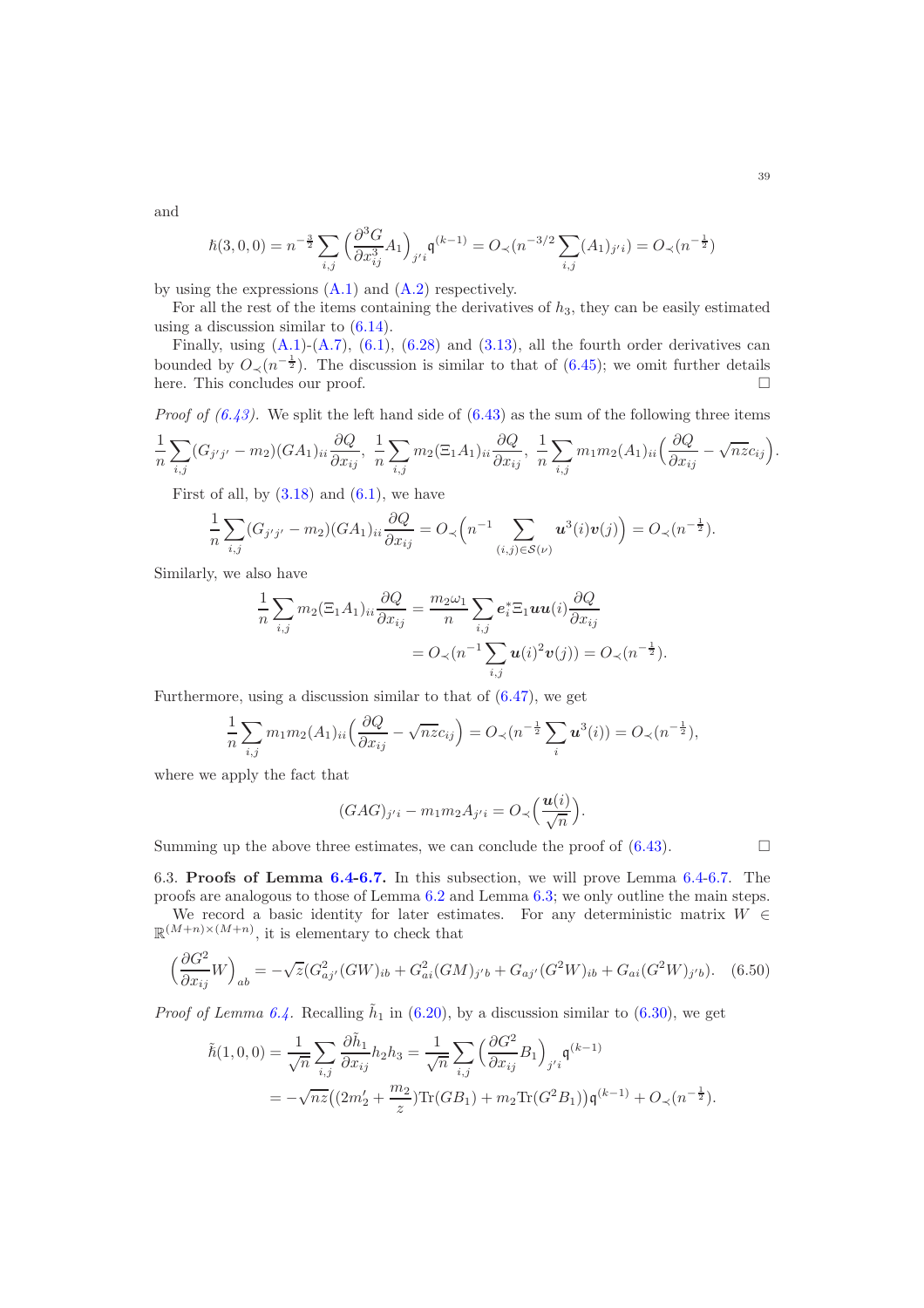In the last step above, we use  $(6.50)$ ,  $(3.13)$  and  $(3.18)$ . Next, we turn towards to the term

<span id="page-39-0"></span>
$$
\tilde{h}(0,1,0) = \frac{1}{\sqrt{n}} \sum_{i,j} \tilde{h}_1 \frac{\partial h_2}{\partial x_{ij}} h_3 = \frac{(k-1)}{n} \sum_{i,j} (\Xi_2 B_1)_{j'i} \frac{\partial Q}{\partial x_{ij}} \mathfrak{q}^{(k-2)},
$$
(6.51)

which will be estimated following exactly the same steps as those of  $(6.13)$ . Observe that

$$
(\Xi_2 B)_{j'i} = \left( (\frac{1}{\sqrt{z}} X^* \mathcal{G}_1^2 + \frac{1}{\sqrt{z}} \mathcal{G}_2 X^* \mathcal{G}_1) \mathcal{B}_1 + (\frac{1}{z} X^* \mathcal{G}_1^2 X + \mathcal{G}_2^2 - 2m_2' - \frac{m_2}{z}) \mathcal{B}_3 \right)_{j'i}.
$$

By  $(6.1)$ , after expanding the product on the right hand side of  $(6.51)$ , we find the following estimates.

$$
\frac{1}{\sqrt{n}} \sum_{i,j} (\Xi_2 B_1)_{j'i} (GAG)_{j'i} = \text{Tr}(\Pi_3^1 - \Pi_{1,2}^1) B_1 \Pi_1 A + O_{\prec} (n^{-\frac{1}{2}}),
$$
  

$$
\frac{1}{\sqrt{n}} \sum_{i,j} (\Xi_2 B_1)_{j'i} (GBG)_{j'i} = \text{Tr}(\Pi_3^1 - \Pi_{1,2}^1) B_1 \Pi_1 B + O_{\prec} (n^{-\frac{1}{2}}),
$$
  

$$
\frac{1}{\sqrt{n}} \sum_{i,j} (\Xi_2 B_1)_{j'i} (G^2 BG)_{j'i} = \text{Tr}(\Pi_4^1 - \Pi_{2,2}^1) B_1 \Pi_1 B + O_{\prec} (n^{-\frac{1}{2}}),
$$
  

$$
\frac{1}{\sqrt{n}} \sum_{i,j} (\Xi_2 B_1)_{j'i} (GBG^2)_{j'i} = \text{Tr}(\Pi_3^1 - \Pi_{1,2}^1) B_1 \Pi_2 B + O_{\prec} (n^{-\frac{1}{2}}).
$$

Putting these estimates together and invoking  $\tilde{b}_{11}$  in [\(5.9\)](#page-21-0), we have

$$
\tilde{h}(0,1,0) = \tilde{\mathfrak{b}}_{11}\mathfrak{q}^{(k-2)} + O_{\prec}(n^{-\frac{1}{2}+4\nu}).
$$

Lastly,  $\tilde{h}(0, 0, 1)$  can be estimated using a discussion similar to  $(6.14)$ . We can therefore conclude our proof.

The proof of Lemma [6.5](#page-27-4) follows along the exact lines of Lemma [6.3](#page-26-1) with minor changes. We only sketch it below.

*Proof of Lemma [6.5.](#page-27-4)* First of all, by  $(3.18)$  and  $(A.4)$ , using a discussion similar to  $(6.15)$ , we have that

$$
\tilde{\hbar}(2,0,0)=\frac{1}{n}\sum_{i,j}\frac{\partial^2 \tilde{h}_1}{\partial x_{ij}^2}h_2h_3=\frac{1}{n}\sum_{i,j}\Big(\frac{\partial^2 G^2}{\partial x_{ij}^2}B_1\Big)_{j'i}\mathfrak{q}^{(k-1)}=\tilde{\mathfrak{d}}_1\mathfrak{q}^{(k-1)}+O_\prec(n^{-\frac{1}{2}}),
$$

Second, following the same steps in  $(6.42)$ , together with  $(6.50)$  and  $(6.1)$ , we find that

$$
\tilde{h}(1,1,0) = \frac{1}{n} \sum_{i,j} \frac{\partial \tilde{h}_1}{\partial x_{ij}} \frac{\partial h_2}{\partial x_{ij}} h_3 = \frac{k-1}{n} \sum_{i,j} \left( \frac{\partial^2 G}{\partial x_{ij}^2} B_1 \right)_{j'i} \frac{\partial Q}{\partial x_{ij}} \mathfrak{q}^{(k-2)} = \tilde{\mathfrak{b}}_{21} \mathfrak{q}^{(k-2)} + O_{\prec}(n^{-\frac{1}{2}}).
$$

Third, the same arguments of  $(6.17)$  using  $(6.50)$  and  $(A.5)$  yield

$$
\tilde{\hbar}(1,2,0) = n^{-\frac{3}{2}} \sum_{i,j} \frac{\partial \tilde{h}_1}{\partial x_{ij}} \frac{\partial^2 h_2}{\partial x_{ij}^2} h_3 = \tilde{\mathfrak{b}}_{31} \mathfrak{q}^{k-2} + O_{\prec}(n^{-1/2}).
$$

For the rest of the items, we can apply discussions similar to those of the corresponding items from Lemma [6.3.](#page-26-1) We omit the details here.

 $\Box$ 

Lemma [6.6](#page-29-2) is an analogue of Lemma [6.2](#page-26-0) and [6.4](#page-27-2) for the matrices  $A_2$  and  $B_2$ ; the proof is analogous.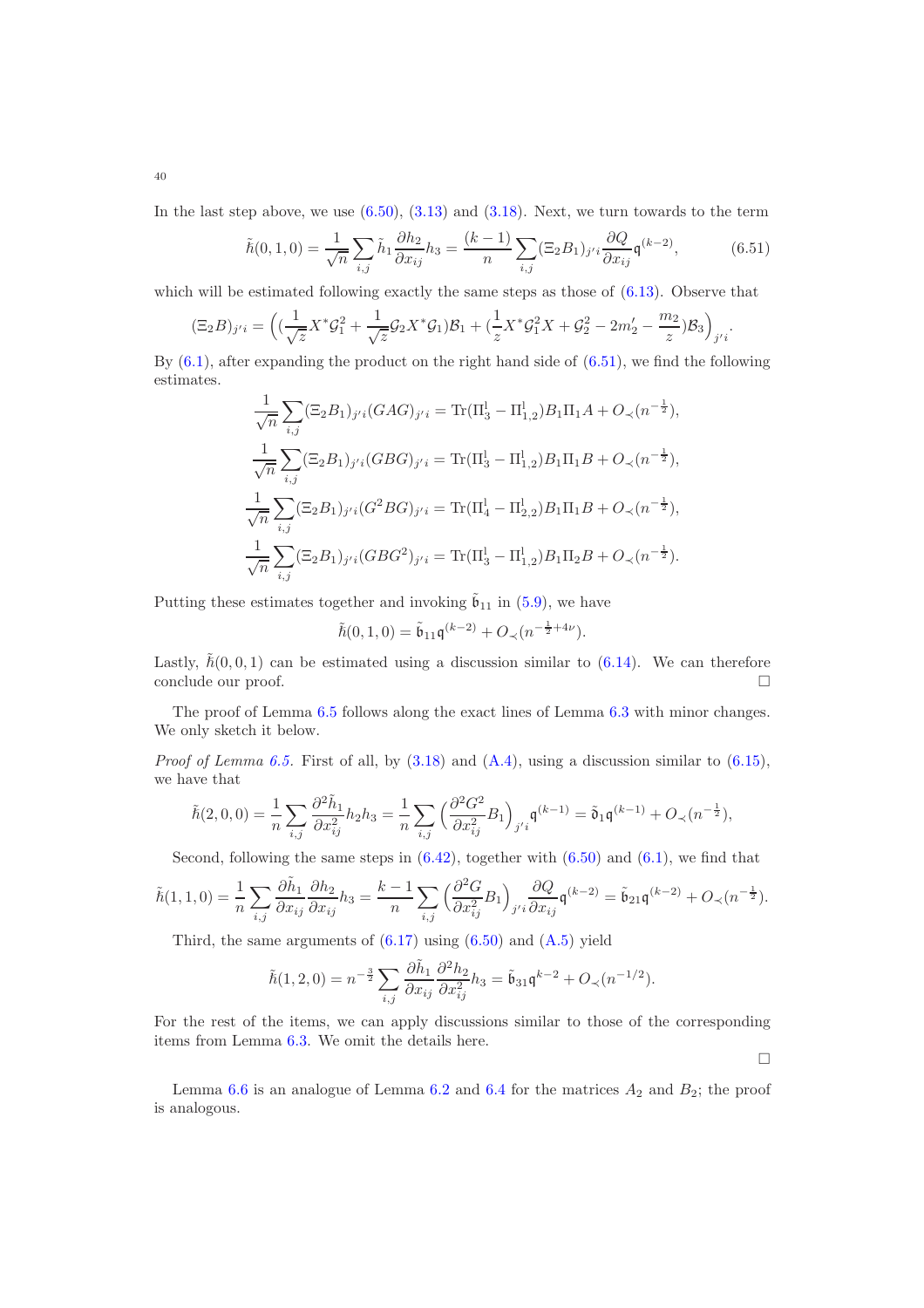*Proof of Lemma [6.6.](#page-29-2)* Recall  $(6.28)$ . Using a discussion similar to that of  $(6.30)$ , by  $(3.13)$ and [\(3.18\)](#page-11-7), we find that

$$
\mathfrak{h}(1,0,0) = \frac{1}{\sqrt{n}} \sum_{i,j} \frac{\partial \mathbb{h}_1}{\partial x_{ij}} h_2 h_3 = \frac{1}{\sqrt{n}} \sum_{i,j} \left( \frac{\partial G}{\partial x_{ij}} A_2 \right)_{ij'} \mathfrak{q}^{(k-1)}
$$
  

$$
= -\sqrt{n} z \frac{1}{n} \sum_{i,j} \left( G_{ii} (G A_2)_{j'j'} + G_{ij'} (G A_2)_{ij'} \right) \mathfrak{q}^{(k-1)}
$$
  

$$
= -\sqrt{n} z y m_{1n} (\text{Tr} G A_2) \mathfrak{q}^{(k-1)} - \frac{\sqrt{z}}{\sqrt{n}} (\text{Tr} G A_2^* G) \mathfrak{q}^{(k-1)}
$$
  

$$
= -\sqrt{n} z y m_1 (\text{Tr} G A_2) \mathfrak{q}^{(k-1)} + O_{\prec} (n^{-\frac{1}{2}}),
$$

where we recall that  $y = \frac{M}{n}$ . Similarly, using [\(6.50\)](#page-38-1), we also have

$$
\tilde{\mathfrak{h}}(1,0,0) = \frac{1}{\sqrt{n}} \sum_{i,j} \frac{\partial \tilde{\mathfrak{h}}_1}{\partial x_{ij}} h_2 h_3 = \frac{1}{\sqrt{n}} \sum_{i,j} \left( \frac{\partial G^2}{\partial x_{ij}} B_2 \right)_{ij'} \mathfrak{q}^{(k-1)} \n= -\sqrt{n} z \frac{1}{n} \sum_{i,j} \left( G_{ii}^2 (GB_2)_{j'j'} + G_{ii} (G^2 B_2)_{j'j'} \right) \mathfrak{q}^{(k-1)} + O_{\prec} (n^{-\frac{1}{2}}) \n= -\sqrt{n} z y \left( (2m'_1 + \frac{m_1}{z}) (\text{Tr} GB_2) + m_1 \text{Tr} G^2 B_2 \right) \mathfrak{q}^{(k-1)} + O_{\prec} (n^{-\frac{1}{2}}),
$$

Next, we estimate

$$
\mathfrak{h}(0,1,0) = \frac{k-1}{\sqrt{n}} \sum_{i,j} (\Xi_1 A_2)_{ij'} \frac{\partial Q}{\partial x_{ij}} \mathfrak{q}^{(k-2)}.
$$

Recall the expression of  $\partial Q/\partial x_{ij}$  in [\(6.1\)](#page-24-1). As seen in the discussion below [\(6.32\)](#page-31-0), the key observation is that

$$
\sum_{i,j} (\Xi_1 A_2)_{ij'} (GAG)_{ij'} = \text{Tr}(G\mathbf{I}^{\mathbf{u}}G - G\mathbf{I}^{\mathbf{u}}\Pi_1)A_2GA
$$

Thus we shall prove

$$
\sum_{i,j} (\Xi_1 A_2)_{ij'} (GAG)_{ij'} = \text{Tr}(\Pi_2^{\text{u}} - \Pi_{1,1}^{\text{u}}) A_2 \Pi_1 A + O_{\prec} (n^{-\frac{1}{2}}).
$$

The proof follows from

1

$$
(\Xi_1 A_2)_{ij'} = ((\mathcal{G}_1 - m_1)A_2 + z^{-1/2}\mathcal{G}_1 X A_4)_{ij}
$$

and exactly the same arguments as [\(6.33\)](#page-31-2). Likewise, we also get

$$
\frac{1}{\sqrt{n}} \sum_{i,j} (\Xi_1 A_2)_{ij'} (GBG)_{ij'} = \text{Tr}(\Pi_2^{\mathrm{u}} - \Pi_{1,1}^{\mathrm{u}}) A_2 \Pi_1 B + O_{\prec} (n^{-\frac{1}{2}}),
$$
  

$$
\frac{1}{\sqrt{n}} \sum_{i,j} (\Xi_1 A_2)_{ij'} (G^2 BG)_{ij'} = \text{Tr}(\Pi_3^{\mathrm{u}} - \Pi_{2,1}^{\mathrm{u}}) A_2 \Pi_1 B + O_{\prec} (n^{-\frac{1}{2}}),
$$
  

$$
\frac{1}{\sqrt{n}} \sum_{i,j} (\Xi_1 A_2)_{ij'} (GBG^2)_{ij'} = \text{Tr}(\Pi_2^{\mathrm{u}} - \Pi_{1,1}^{\mathrm{u}}) A_2 \Pi_2 B + O_{\prec} (n^{-\frac{1}{2}}).
$$

Putting the above estimates together and recalling  $a_{12}$  below [\(5.9\)](#page-21-0), we finish the computation for [\(6.23\)](#page-29-3). The other term  $\tilde{\mathfrak{h}}(0,1,0)$  can be estimated analogously by noting

$$
(\Xi_2 B_2)_{ij'} = ((\mathcal{G}_1^2 + \frac{1}{z}\mathcal{G}_1 XX^*\mathcal{G}_1 - 2m_1' - \frac{m_1}{z})\mathcal{B}_2 + (\frac{1}{\sqrt{z}}\mathcal{G}_1^2 X + \frac{1}{\sqrt{z}}\mathcal{G}_1 X \mathcal{G}_2)\mathcal{B}_4)_{ij}.
$$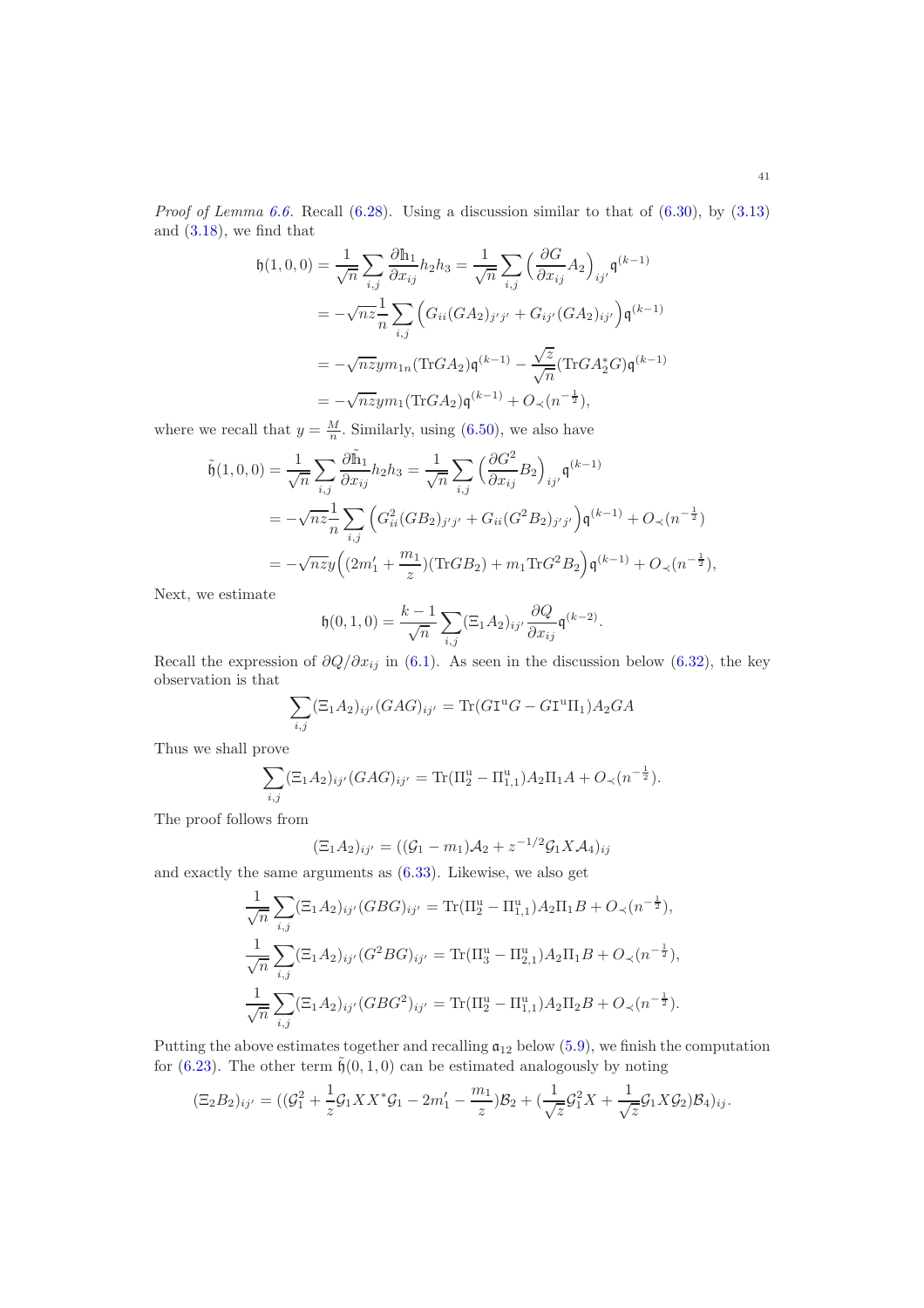Finally,  $\mathfrak{h}(0, 0, 1)$  and  $\tilde{\mathfrak{h}}(0, 0, 1)$  can be estimated using a discussion similar to that of  $(6.14)$ . The details are omitted.  $\hfill\Box$ 

The remaining part of this section is the proof of Lemma [6.7,](#page-29-1) which is an analogue of Lemma [6.3](#page-26-1) and [6.5](#page-27-4) for the matrices  $A_2$  and  $B_2$ .

Proof of Lemma [6.7.](#page-29-1) We shall outline our computation on the dominating terms. The discussions of the negligible terms are similar to those in Lemma [6.3](#page-26-1) and [6.5,](#page-27-4) and are therefore omitted.

Recall  $(A.1)$ . Using the same proof of  $(6.15)$ , we first get

$$
h(2,0,0) = \frac{1}{n} \sum_{i,j} \frac{\partial^2 h_1}{\partial x_{ij}^2} h_2 h_3 = \frac{1}{n} \sum_{i,j} \left( \frac{\partial^2 G}{\partial x_{ij}^2} A_2 \right)_{ij'} \mathfrak{q}^{(k-1)}
$$
  
=  $\frac{2z}{n} \sum_{i,j} G_{ii} G_{j'j'} (GA_2)_{ij'} \mathfrak{q}^{(k-1)} + O_\prec (n^{-\frac{1}{2}})$   
=  $\frac{2z}{n} \sum_{i,j} (\Pi_1)_{ii} (\Pi_1)_{j'j'} (\Pi_1 A_2)_{ij'} \mathfrak{q}^{(k-1)} + O_\prec (n^{-\frac{1}{2}})$   
=  $\mathfrak{d}_2^a \mathfrak{q}^{(k-1)} + O_\prec (n^{-\frac{1}{2}}).$ 

Likewise, applying [\(A.4\)](#page-48-8), we find that

$$
\tilde{\mathfrak{h}}(2,0,0)=\frac{1}{n}\sum_{i,j}\frac{\partial^2 \tilde{\mathbb{h}}_1}{\partial x_{ij}^2}h_2h_3=\frac{1}{n}\sum_{i,j}\Big(\frac{\partial^2 G^2}{\partial x_{ij}^2}B_2\Big)_{ij'}\mathfrak{q}^{(k-1)}=\tilde{\mathfrak{d}}_2\mathfrak{q}^{(k-1)}+O_\prec(n^{-\frac{1}{2}}).
$$

Next, recall  $(6.28)$  and  $(6.1)$ . By a discussion similar to that of  $(6.42)$ , we conclude that

$$
h(1,1,0) = \frac{1}{n} \sum_{i,j} \frac{\partial \ln_1}{\partial x_{ij}} \frac{\partial h_2}{\partial x_{ij}} h_3
$$
  
=  $-\frac{(k-1)z}{\sqrt{n}} \sum_{i,j} (\Pi_1)_{ii} (\Pi_1 A_2)_{j'j'} c_{ij} \mathfrak{q}^{(k-2)} + O_\prec (n^{-\frac{1}{2}+4\nu})$   
=  $\mathfrak{a}_{22} \mathfrak{q}^{(k-2)} + O_\prec (n^{-\frac{1}{2}+4\nu}).$ 

Similarly, recalling  $(6.50)$ , we have

$$
\tilde{\mathfrak{h}}(1,1,0)=\frac{1}{n}\sum_{i,j}\frac{\partial \tilde{\mathbb{h}}_1}{\partial x_{ij}}\frac{\partial h_2}{\partial x_{ij}}h_3=\tilde{\mathfrak{b}}_{22}\mathfrak{q}^{(k-2)}+O_\prec(n^{-\frac{1}{2}}).
$$

Finally, recall  $(A.3)$  and  $(A.5)$ . The same arguments as  $(6.49)$  yield

$$
\mathfrak{h}(1,2,0) = n^{-\frac{3}{2}} \sum_{i,j} \frac{\partial \mathbb{h}_1}{\partial x_{ij}} \frac{\partial^2 h_2}{\partial x_{ij}^2} h_3 = \mathfrak{a}_{32} \mathfrak{q}^{(k-2)} + O_{\prec}(n^{-\frac{1}{2}}),
$$
  

$$
\tilde{\mathfrak{h}}(1,2,0) = n^{-\frac{3}{2}} \sum_{i,j} \frac{\partial \tilde{\mathbb{h}}_1}{\partial x_{ij}} \frac{\partial^2 h_2}{\partial x_{ij}^2} h_3 = \tilde{\mathfrak{b}}_{32} \mathfrak{q}^{(k-2)} + O_{\prec}(n^{-\frac{1}{2}}).
$$

This concludes our proof.  $\Box$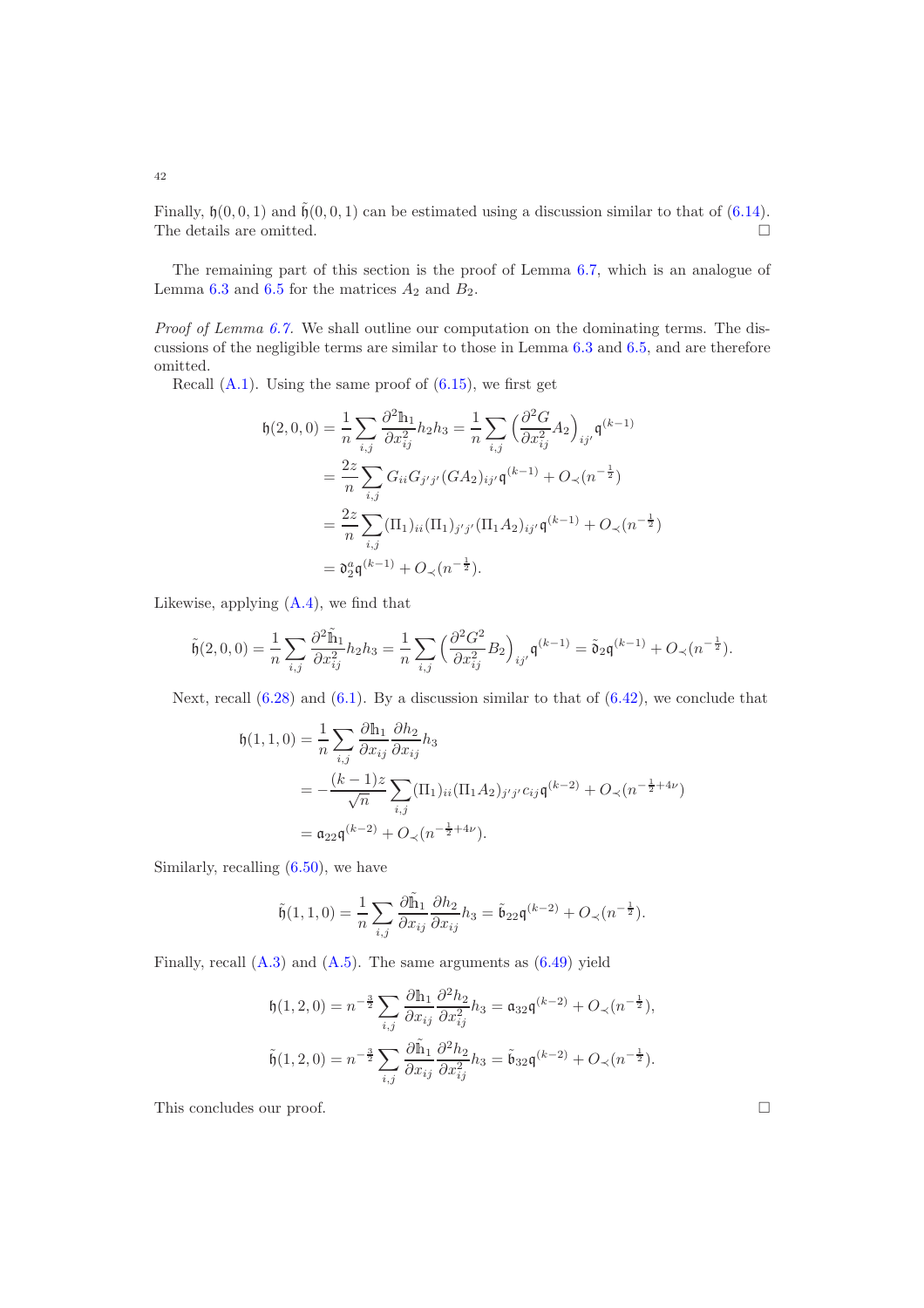# 7. Proof of Theorems [2.8](#page-6-0) and [2.10](#page-7-0)

<span id="page-42-0"></span>In this section, we prove Theorem [2.8.](#page-6-0) The proof follows along the same lines of the proof of Theorem [2.3,](#page-5-0) and is summarized as follows. First, by Lemma [3.8,](#page-12-0) we reduce the problem to study the quantity  $\mathcal Q$  defined below. After necessary notations are introduced, as done in the beginning of Section [4,](#page-15-0) it suffices to prove Proposition [7.1,](#page-43-0) which is an analogue of Proposition [4.1.](#page-17-0) The proof of Proposition [7.1](#page-43-0) essentially relies on a recursive estimate presented in Proposition [7.2.](#page-43-1) Thus the main goal of this section is to prove Proposition [7.2.](#page-43-1) We shall apply the same arguments as the proof of its counterpart, Proposition [4.2,](#page-18-0) and emphasize the differences.

Let  $\mathbf{z} = (z_1, \dots, z_r)$  denote a vector with all the entries  $z_\beta \in \mathbf{S}_o$ . Following the discussion in the beginning of Section [4,](#page-15-0) with a slight abuse of notation, we introduce a few definitions. Let

$$
Q \equiv Q(z) := \sqrt{n} \sum_{\beta=1}^r \Big( \text{Tr}(\Xi_1(z_\beta)) A_\beta^R + \text{Tr}(\Xi_1'(z_\beta)) B_\beta^R \Big).
$$

Denote the index set as

$$
\mathcal{B}(\nu) := \bigcup_{\beta=1}^r \mathcal{B}_{\beta}(\nu),
$$

where  $\mathcal{B}_{\beta}(\nu)$  is defined as

$$
\mathcal{B}_{\beta}(\nu) := \Big\{ (i,j) \in [M] \times [n] : |\boldsymbol{u}_{\beta}(i)| > n^{-\nu}, \ |\boldsymbol{v}_{\beta}(j)| > n^{-\nu} \Big\}.
$$

Since r is fixed and all the vectors  $u_{\beta}$  and  $v_{\beta}$  for  $\beta \in [r]$  are unit vectors, it is easy to conclude that  $|\mathcal{B}(\nu)| \leq C n^{4\nu}$  for some constant  $C > 0$ .

For  $\beta \in [r]$ , invoke  $\Delta_d(z_\beta)$  by plugging  $z_\beta$  in [\(4.4\)](#page-16-0). We also introduce the random variable

$$
\Delta_r(z_\beta) := \sqrt{n z_\beta} \sum_{(i,j) \in \mathcal{B}(\nu)} x_{ij}(c_\beta)_{ij},
$$

where  $(c_{\beta})_{ii} \equiv (c_{\beta}(z_{\beta}))_{ii}$  is defined by inserting  $z_{\beta}$  into  $c_{ii}$  in [\(4.6\)](#page-16-2). Similarly, we denote  $(s_{\beta})_{ij} \equiv (s_{\beta}(z_{\beta}))_{ij}$  by plugging  $z_{\beta}$  into  $s_{ij}$  in [\(4.7\)](#page-16-3). Let  $C_{\beta}$  and  $S_{\beta}$  be  $M \times n$  matrices with entries  $(c_{\beta})_{ij}$  and  $(s_{\beta})_{ij}$  respectively. Denote

$$
\Delta_r \equiv \Delta_r(\boldsymbol{z}) := \sum_{\beta=1}^r \Delta_r(z_\beta), \quad \Delta_d \equiv \Delta_d(\boldsymbol{z}) := \sum_{\beta=1}^r \Delta_d(z_\beta),
$$

and

 $\Delta = \Delta_d + \Delta_r.$ 

Furthermore, we denote

<span id="page-42-1"></span>
$$
Q = Q - \Delta. \tag{7.1}
$$

Note  $V^{E}(z_{\beta})$  is defined in [\(4.9\)](#page-17-4) by plugging  $z_{\beta}$ . Set

$$
\mathcal{V}^E(z) = \sum_{\beta=1}^r \mathcal{V}^E(z_\beta).
$$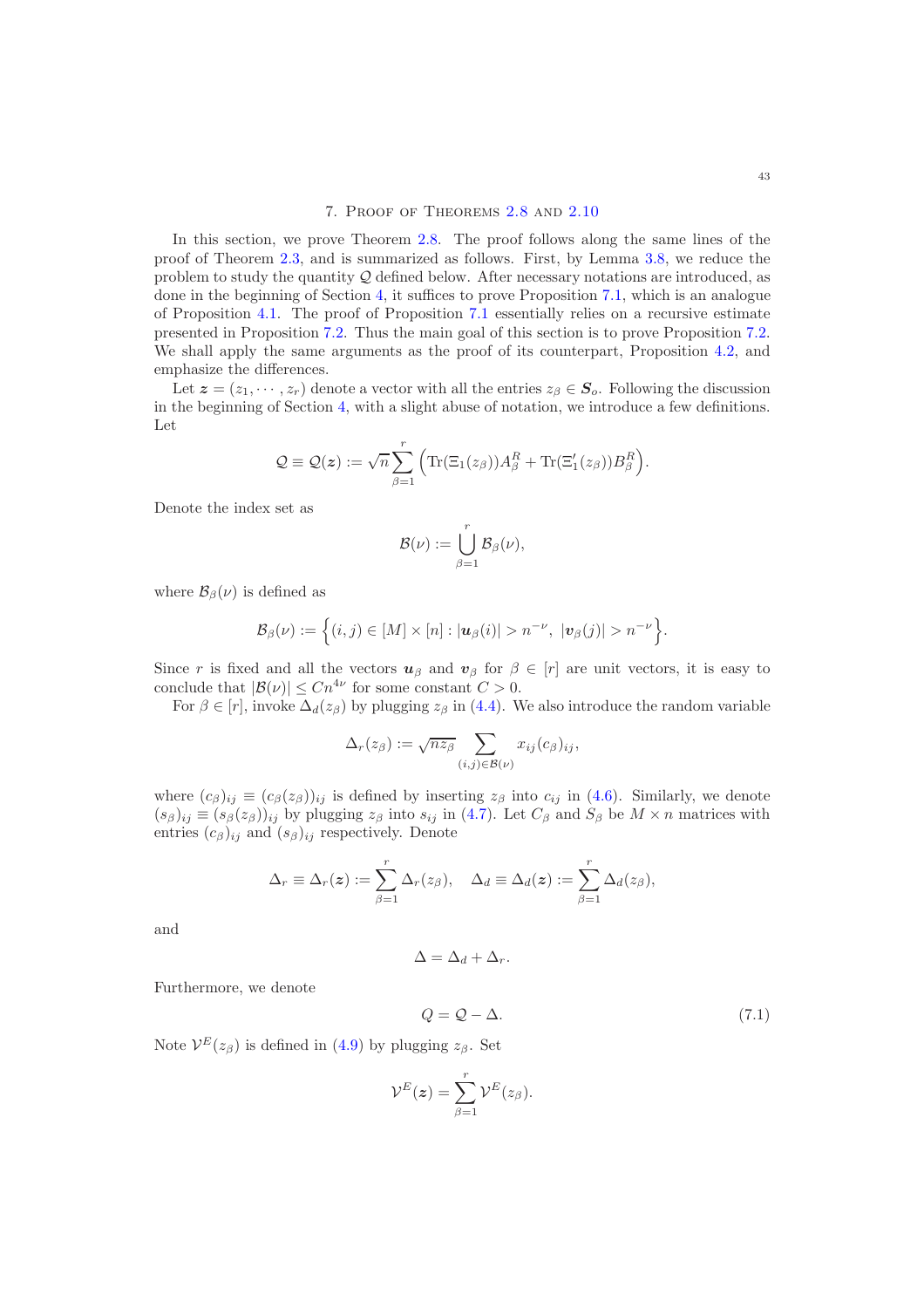Then we define the function

$$
V \equiv V(z)
$$
  
=  $\mathcal{V}^{E}(z) + 2 \frac{\kappa_3}{\sqrt{n}} \text{Tr} \Big( \Big( \sum_{\beta=1}^{r} z_{\beta} S_{\beta} \Big) \Big( \sum_{\beta=1}^{r} \sqrt{z_{\beta}} C_{\beta} \Big)^{*} \Big) + \frac{\kappa_4}{n} \text{Tr} \Big( \Big( \sum_{\beta=1}^{r} z_{\beta} S_{\beta} \Big) \Big( \sum_{\beta=1}^{r} z_{\beta} S_{\beta} \Big)^{*} \Big) + \sum_{(i,j) \in S(\nu)} \Big( \sum_{\beta=1}^{r} \sqrt{z_{\beta}} (c_{\beta})_{ij} \Big)^{2}.$ 

Recall  $p_\beta = p(d_\beta)$  in [\(2.5\)](#page-4-2). Let

$$
\boldsymbol{z}_0 := (p_1, \ldots, p_r).
$$

<span id="page-43-0"></span>**Proposition 7.1.** Under the assumptions of Theorem [2.8,](#page-6-0) we have that  $Q(z_0)$  and  $\Delta(z_0)$ are asymptotically independent. Furthermore,

$$
Q(z_0) \simeq \mathcal{N}(0, V(z_0))\,.
$$

Theorem [2.8](#page-6-0) follows from Proposition [7.1.](#page-43-0) The arguments are the same as the proof of Theorem [2.3](#page-5-0) in Section [4.](#page-15-0) Again, the final presentation of the results in Theorem [2.8](#page-6-0) are obtained by plugging the values  $p_\beta$  for  $1 \leq \beta \leq r$  using the continuity of Green functions and performing tedious calculations. We omit the details.

Similar to the discussion of Proposition [4.1,](#page-17-0) to prove Proposition [7.1,](#page-43-0) it suffices to establish the following recursive moment estimates. It is an analogue of Proposition [4.2.](#page-18-0)

<span id="page-43-1"></span>**Proposition 7.2.** Suppose the assumptions of Theorem [2.8](#page-6-0) hold. Let  $z_{\beta} = p_{\beta} + \mathrm{i}n^{-C}$  and  $z_{0\beta} = p_{\beta}$  for all  $\beta \in [r]$ . We have

$$
\mathbb{E}Q(z_{\beta})e^{it\Delta(z_{0\beta})} = O_{\prec}(n^{-1/2+\nu}),
$$
  
and for any fixed integer  $k \ge 2$ ,  

$$
\mathbb{E}Q^{k}(z_{\beta})e^{it\Delta(z_{0\beta})} = (k-1)V\mathbb{E}Q^{k-2}(z_{\beta})e^{it\Delta(z_{0\beta})} + O_{\prec}(n^{-1/2+\nu}).
$$

Proposition [7.2](#page-43-1) can be proved in a way similar to Proposition [4.2.](#page-18-0) Recall from Section [5](#page-20-0) that the proof of Proposition [4.2](#page-18-0) is based on Lemma [5.1](#page-20-3) and Lemma [5.2.](#page-22-0) We present the analogues of these two lemmas and their proofs in the following two steps. We shall only outline the key estimates and focus on discussing the differences.

**Step 1.** In the first step, we will rewrite Q in [\(7.1\)](#page-42-1). Recall [\(5.2\)](#page-20-1) and for each  $\beta \in [r]$ , denote

$$
A_{\beta,1} := A_{\beta}^{R} \mathbf{I}^{u}, \quad A_{\beta,1} := A_{\beta}^{R} \mathbf{I}^{1},
$$
  

$$
B_{\beta,1} := B_{\beta}^{R} \mathbf{I}^{u}, \quad B_{\beta,1} := B_{\beta}^{R} \mathbf{I}^{1}.
$$

Furthermore, for  $\alpha = 1, 2$ , we define

$$
f_{\beta,\alpha}:=-m_{\alpha}(z_{\beta})\text{Tr}[H(z_{\beta})\Xi_1(z_{\beta})A_{\beta,\alpha}]+F_{\beta,\alpha}\text{Tr}[G(z_{\beta})A_{\beta,\alpha}],
$$

and

$$
g_{\beta,\alpha} := -\frac{1}{2} m_{\alpha}(z_{\beta}) \text{Tr}[H(z_{\beta}) \Xi_2(z_{\beta}) B_{\beta,\alpha}] + \frac{F_{\beta,\alpha}}{2} \text{Tr}[G^2(z_{\beta}) B_{\beta,\alpha}] + \frac{1}{2} (m_{\alpha}(z_{\beta}) - \frac{1}{z_{\beta}}) \text{Tr}[G(z_{\beta}) B_{\beta,\alpha}] - m'_{\alpha}(z_{\beta}) \text{Tr}[B_{\beta,\alpha}(z_{\beta})] + m'_{\alpha}(z_{\beta}) \text{Tr}[H(z_{\beta}) \Pi_1(z_{\beta}) B_{\beta,\alpha}(z_{\beta})],
$$

where  $F_{\beta,\alpha}$  is defined in [\(5.18\)](#page-22-1) with  $z = z_{\beta}$ . Finally, for  $\beta \in [r]$ , we denote

$$
Q_{\beta} := \sqrt{n} \sum_{\alpha=1,2} (f_{\beta,\alpha} + g_{\beta,\alpha}) + \sqrt{nz_{\beta}} \sum_{(i,j) \in S(\nu)} x_{ij} (c_{\beta})_{ij} - \Delta_d(z_{\beta}).
$$
 (7.2)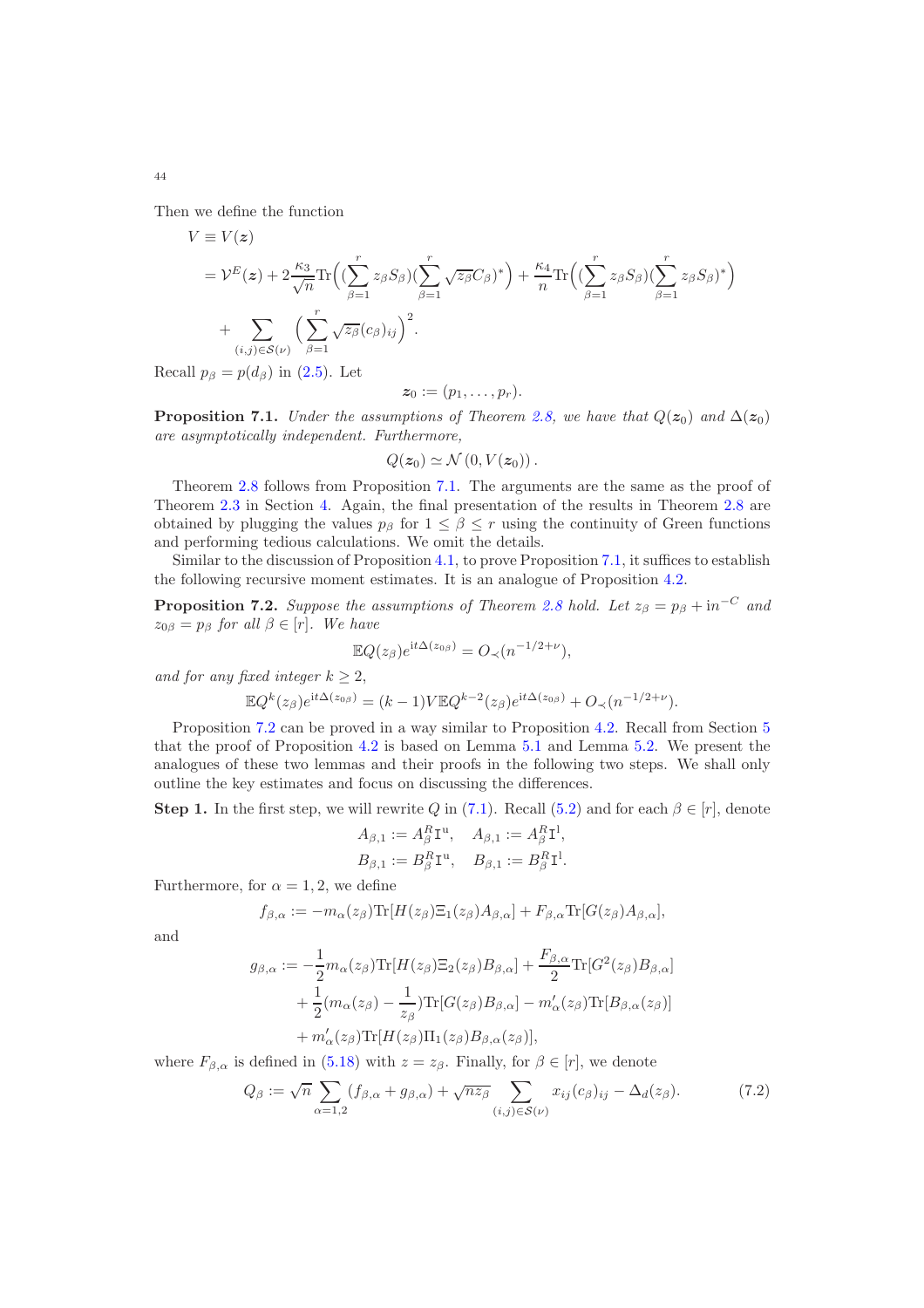<span id="page-44-0"></span>Lemma 7.3. Under the assumptions of Proposition [7.1,](#page-43-0) we have

$$
Q = \sum_{\beta=1}^{r} Q_{\beta}.
$$
\n(7.3)

Indeed, Lemma [7.3](#page-44-0) is the analogue of Lemma [5.1,](#page-20-3) and its proof is also a straightforward extension of the rank one case. We omit the details here.

As a consequence, to prove Proposition [7.2,](#page-43-1) it suffices to study the following

$$
\mathbb{E}Q^{k}e^{it\Delta} = \sqrt{n}\sum_{\beta=1}^{r}\sum_{\alpha=1}^{2}\mathbb{E}\Big(f_{\beta,\alpha} + g_{\beta,\alpha}\Big)Q^{k-1}e^{it\Delta} + \sqrt{n}\sum_{(i,j)\in\mathcal{S}(\nu)}\sum_{\beta=1}^{r}\sqrt{z_{\beta}}(c_{\beta})_{ij}\mathbb{E}x_{ij}Q^{k-1}e^{it\Delta} - \Delta_{d}\mathbb{E}Q^{k-1}e^{it\Delta}.
$$
 (7.4)

Step 2. In the second step, we will use the cumulant expansion to estimate the items on the right hand side of [\(7.4\)](#page-44-1) and prove the analogue of Lemma [5.2.](#page-22-0)

Observe that for the rank  $r$  case, we have

<span id="page-44-2"></span><span id="page-44-1"></span>
$$
\frac{\partial Q}{\partial x_{ij}} = \sum_{\beta=1}^{r} \frac{\partial Q_{\beta}}{\partial x_{ij}}.
$$
\n(7.5)

The estimates of the cumulant expansion for the terms in [\(7.4\)](#page-44-1) follow along the exact lines of Lemma [6.2](#page-26-0)[-6.7,](#page-29-1) together with linearity of expectation. The main difference is that we will have cross terms from  $A_{\beta_1}^R A_{\beta_2}^R$ ,  $B_{\beta_1}^R B_{\beta_2}^R$  and  $A_{\beta_1}^R B_{\beta_2}^R$  for  $\beta_1, \beta_2 \in [r]$ . However, by the orthogonality of the singular vectors, it is easy to check (via the definitions of  $A_{\beta}^{R}$  and  $B_{\beta}^{R}$ in [\(3.24\)](#page-12-3)) that

$$
A_{\beta_1}^R A_{\beta_2}^R = B_{\beta_1}^R B_{\beta_2}^R = A_{\beta_1}^R B_{\beta_2}^R = 0
$$

if  $\beta_1 \neq \beta_2$ . Consequently, these cross terms essentially make no contribution. We specify one example here. In the proof of the analogue of  $(6.13)$ , we shall encounter an term of the following form

$$
\frac{1}{\sqrt{n}}\sum_{i,j}\left(\Xi_1(z_\beta)A_{\beta,1}\right)_{j'i}\frac{\partial Q}{\partial x_{ij}}Q^{k-2}e^{it\Delta}=\frac{1}{\sqrt{n}}\sum_{\gamma=1}^r\sum_{i,j}\left(\Xi_1(z_\beta)A_{\beta,1}\right)_{j'i}\frac{\partial Q_\gamma}{\partial x_{ij}}Q^{k-2}e^{it\Delta}.
$$

Applying [\(6.1\)](#page-24-1) for each  $\partial Q_{\gamma}/\partial x_{ij}$ , by [\(3.13\)](#page-11-5) and orthogonality of the singular vectors, we find the only contributing part is

$$
\frac{1}{\sqrt{n}} \sum_{i,j} \left( \Xi_1(z_\beta) A_{\beta,1} \right)_{j'i} \frac{\partial Q_\beta}{\partial x_{ij}} Q^{k-2} e^{it\Delta}
$$

and what remains is exactly the same as the proof of  $(6.13)$ . This explains why most quantities appearing in Theorem [2.8](#page-6-0) and its proof are similar to, and most of time are simply the sum of those in the proof of Theorem [2.3.](#page-5-0) In the following discussion, we shall concentrate on these cross terms from different singular values and vectors, and show they are actually negligible due to the orthogonality of singular vectors.

We first introduce some notations. Recall [\(5.7\)](#page-21-1). For  $\beta \in [r]$ , we denote  $\mathfrak{d}^a_{\beta,\alpha}, \mathfrak{d}^b_{\beta,\alpha}, \tilde{\mathfrak{d}}_{\beta,\alpha}$  by replacing z with  $z_\beta$  and  $A_\alpha$ ,  $B_\alpha$  with  $A_{\beta,\alpha}$ ,  $B_{\beta,\alpha}$  ( $\alpha = 1,2$ ) correspondingly. We also define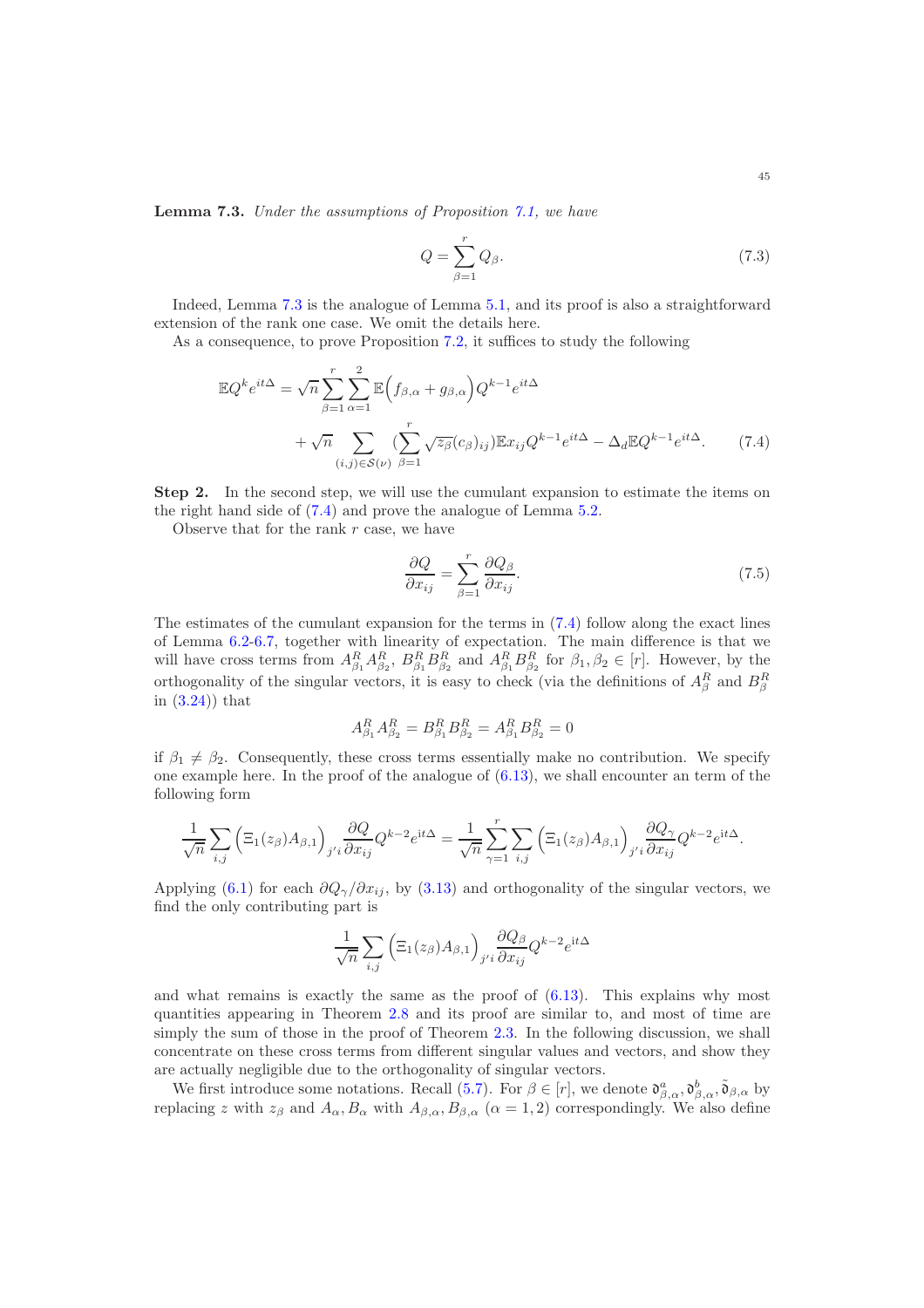$\mathfrak{a}_{\beta,1\alpha}, \mathfrak{b}_{\beta,1\alpha}, \tilde{\mathfrak{b}}_{\beta,1\alpha}$  for  $\alpha=1,2$  in the same fashion using [\(5.9\)](#page-21-0). Next, we denote

$$
\mathfrak{a}_{\beta,21} := -\frac{(k-1)z_{\beta}}{\sqrt{n}} \sum_{(i,j)\in\mathcal{S}(\nu)} \left(\Pi_1(z_{\beta})\right)_{j'j'} \left(\Pi_1(z_{\beta})A_{\beta,1}\right)_{ii} \left(\sum_{\gamma=1}^r \sqrt{z_{\gamma}} C_{\gamma}\right)_{ij},
$$
\n
$$
\tilde{\mathfrak{b}}_{\beta,21} := -\frac{(k-1)z_{\beta}}{\sqrt{n}} \sum_{(i,j)\in\mathcal{S}(\nu)} \left[\left(\Pi_1(z_{\beta})\right)_{j'j'} \left(\Pi_2(z_{\beta})B_{\beta,1}\right)_{ii} + \left(\Pi_2(z_{\beta})\right)_{j'j'} \left(\Pi_1(z_{\beta})B_{\beta,1}\right)_{ii}\right]
$$
\n
$$
\times \left(\sum_{\gamma=1}^r \sqrt{z_{\gamma}} C_{\gamma}\right)_{ij},
$$

and define  $\mathfrak{a}_{\beta,22}, \tilde{\mathfrak{b}}_{\beta,22}$  analogously. Further, we denote

$$
\mathfrak{a}_{\beta,31} := -\frac{2(k-1)z_{\beta}^{3/2}}{n} \sum_{i,j} (\Pi_1(z_{\beta}))_{j'j'} (\Pi_1(z_{\beta}) A_{\beta,1})_{ii} (\sum_{\gamma=1}^r z_{\gamma} S_{\gamma})_{ij},
$$
\n
$$
\tilde{\mathfrak{b}}_{\beta,31} = -\frac{2(k-1)z_{\beta}^{3/2}}{n} \sum_{i,j} [(\Pi_1(z_{\beta}))_{j'j'} (\Pi_2(z_{\beta}) B_{\beta,1})_{ii} + (\Pi_2(z_{\beta}))_{j'j'} (\Pi_1(z_{\beta}) B_{\beta,1})_{ii}] \times (\sum_{\gamma=1}^r z_{\gamma} S_{\gamma})_{ij},
$$

and define  $\mathfrak{a}_{\beta,32}, \tilde{\mathfrak{b}}_{\beta,32}$  analogously. Finally, we denote

$$
\begin{aligned}\n\mathfrak{a}_{\beta,0\alpha} &:= \mathfrak{a}_{\beta,1\alpha} + \kappa_3 \mathfrak{a}_{\beta,2\alpha} + \frac{\kappa_4}{2} \mathfrak{a}_{\beta,3\alpha}, \\
\mathfrak{b}_{\beta,0\alpha} &:= \frac{m_\alpha(z_\beta)}{2} \tilde{\mathfrak{b}}_{\beta,1\alpha} + m_\alpha'(z_\beta) \mathfrak{b}_{\beta,1\alpha} + \frac{\kappa_3 m_\alpha(z_\beta)}{2} \tilde{\mathfrak{b}}_{\beta,2\alpha} \\
&\quad + \kappa_3 m_\alpha'(z_\beta) \mathfrak{b}_{\beta,2\alpha} + \frac{\kappa_4 m_\alpha(z_\beta)}{4} \tilde{\mathfrak{b}}_{\beta,3\alpha} + \frac{\kappa_4 m_\alpha'(z_\beta)}{2} \mathfrak{b}_{\beta,3\alpha}.\n\end{aligned}
$$

We adopt the notation

<span id="page-45-1"></span>
$$
\mathfrak{q}^{(l)} = Q^l e^{\mathrm{i} t \Delta}.
$$

With these preparations, we present the following analogue of Lemma [5.2.](#page-22-0)

<span id="page-45-0"></span>**Lemma 7.4.** Under the assumptions of Proposition [7.2,](#page-43-1) for each  $\beta \in [r]$  and  $\alpha = 1, 2$ , we have

$$
\sqrt{n} \mathbb{E} f_{\beta,\alpha} \mathfrak{q}^{(k-1)} = -\sqrt{z_{\beta}} m_{\alpha}(z_{\beta}) \mathbb{E} \left( \frac{\kappa_3}{2} \mathfrak{d}_{\beta,\alpha}^a \mathfrak{q}^{(k-1)} + \mathfrak{a}_{\beta,0\alpha} \mathfrak{q}^{(k-2)} \right) + O_{\prec}(n^{-\frac{1}{2}+4\nu}), \qquad (7.6)
$$
  

$$
\sqrt{n} \mathbb{E} g_{\beta,\alpha} \mathfrak{q}^{(k-1)} = -\sqrt{z_{\beta}} \mathbb{E} \left( \frac{\kappa_3}{4} \left( m_{\alpha}(z_{\beta}) \tilde{\mathfrak{d}}_{\beta,\alpha} + 2m'_{\alpha}(z_{\beta}) \mathfrak{d}_{\beta,\alpha}^b \right) \mathfrak{q}^{(k-1)} + \mathfrak{d}_{\beta,0\alpha} \mathfrak{q}^{(k-2)} \right) + O_{\prec}(n^{-\frac{1}{2}+4\nu}).
$$

In addition, we have

$$
\sqrt{n} \sum_{(i,j)\in\mathcal{S}(\nu)} \left( \sum_{\beta=1}^r \sqrt{z_{\beta}} (c_{\beta})_{ij} \mathbb{E} x_{ij} \mathfrak{q}^{(k-1)} \right) = (k-1) \Big[ \sum_{(i,j)\in\mathcal{S}(\nu)} \left( \sum_{\beta=1}^r \sqrt{z_{\beta}} (c_{\beta})_{ij} \right)^2
$$

$$
+ \frac{\kappa_3}{\sqrt{n}} \sum_{(i,j)\in\mathcal{S}(\nu)} \left( \sum_{\beta=1}^r (z_{\beta} s_{\beta})_{ij} \right) \left( \sum_{\beta=1}^r \sqrt{z_{\beta}} (c_{\beta})_{ij} \right) \Big] \mathbb{E} \mathfrak{q}^{(k-2)} + O_{\prec} (n^{-\frac{1}{2}+4\nu}).
$$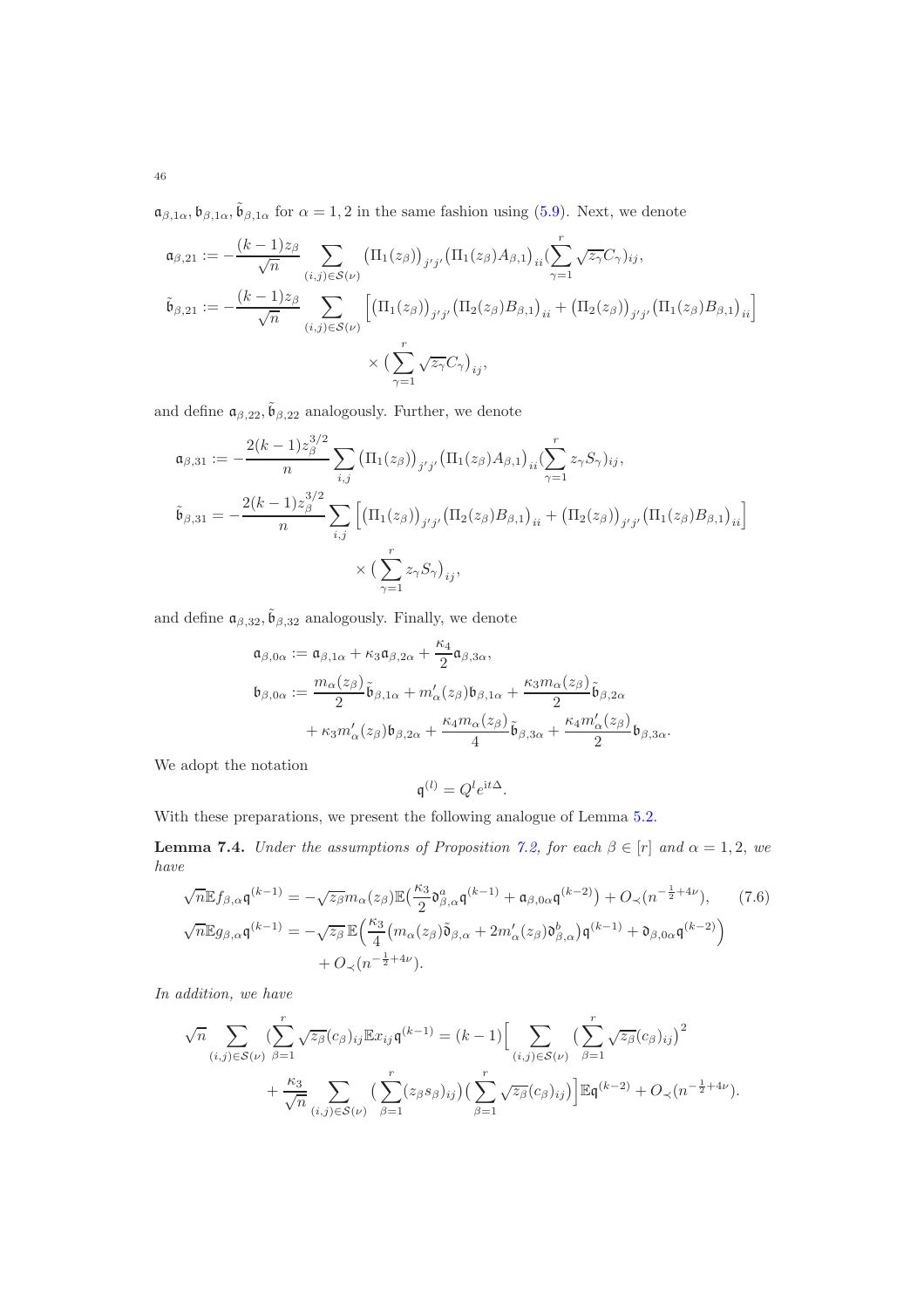Similar to the proof of Proposition [4.2,](#page-18-0) Proposition [7.2](#page-43-1) follows immediately from Lemma [7.3](#page-44-0) and [7.4.](#page-45-0) We omit the details here.

Next, we turn to the proof of Lemma [7.4.](#page-45-0) We will only focus our discussion on the term  $\sqrt{n} \mathbb{E} f_{\beta,1} \mathfrak{q}^{(k-1)}$  and the other terms can be estimated likewise. Using a discussion similar to [\(6.5\)](#page-24-5), for each fixed  $\beta \in [r]$ , we have

$$
\sqrt{n} \mathbb{E} f_{\beta,1} \mathfrak{q}^{(k-1)} = \mathbb{E} \Big( -m_1 \sqrt{n z_\beta} \sum_{i,j} x_{ij} \big( \Xi_1(z_\beta) A_{\beta,1} \big)_{j'i} + \sqrt{n} F_1 \text{Tr} \big( G(z_\beta) A_{\beta,1} \big) \Big) \mathfrak{q}^{(k-1)}.
$$

As seen in the proof of  $(5.13)$ , we need the following estimates which are analogues of those in Lemma  $6.2$  and  $6.3$ . We adopt the notations in  $(6.11)$  by denoting

<span id="page-46-1"></span>
$$
h_1 = (\Xi_1(z_\beta)A_{\beta,1})_{j'i}, \quad h_2 = Q^{k-1}, \quad h_3 = e^{\mathrm{i}t\Delta}.
$$

<span id="page-46-0"></span>**Lemma 7.5.** For the derivatives of  $h_1h_2h_3$ , we have

$$
\hbar(1,0,0) = -\sqrt{n z_{\beta}} m_2(z_{\beta}) \operatorname{Tr} \left( G(z_{\beta}) A_{\beta,1} \right) \mathfrak{q}^{(k-1)} + O_{\prec}(n^{-1/2}), \tag{7.7}
$$

$$
\begin{aligned}\n\hbar(0,1,0) &= \mathfrak{a}_{\beta,11}\mathfrak{q}^{(k-2)} + O_{\prec}(n^{-1/2}), \\
\hbar(2,0,0) &= \mathfrak{d}_{\beta,1}^a\mathfrak{q}^{(k-1)} + O_{\prec}(n^{-1/2}), \\
\hbar(1,1,0) &= \mathfrak{a}_{\beta,21}\mathfrak{q}^{(k-2)} + O_{\prec}(n^{-1/2}),\n\end{aligned}
$$
\n(7.8)

$$
\hslash(1,2,0) = \mathfrak{a}_{\beta,31}\mathfrak{q}^{(k-2)} + O_\prec(n^{-1/2}).
$$

Furthermore, all the other terms  $\hbar(l_1, l_2, l_3)$  for  $l_1 + l_2 + l_3 \leq 4$  can be bounded by  $O_{\prec}(n^{-1/4+4\nu})$ .

It is easy to see that [\(7.6\)](#page-45-1) follows directly from Lemma [7.5.](#page-46-0) Thus the final task is to prove Lemma [7.5.](#page-46-0) In the proof, we will use the orthogonality of the singular vectors, that is, for  $\beta_1 \neq \beta_2$ ,

<span id="page-46-4"></span><span id="page-46-2"></span>
$$
\langle \boldsymbol{u}_{\beta_1}, \boldsymbol{u}_{\beta_2} \rangle = 0, \quad \langle \boldsymbol{v}_{\beta_1}, \boldsymbol{v}_{\beta_2} \rangle = 0. \tag{7.9}
$$

Proof of Lemma [7.5.](#page-46-0) First of all,  $(7.7)$  can be estimated similarly as  $(6.30)$ . The other four dominating terms can be analyzed analogously and we shall only focus on the estimate of [\(7.8\)](#page-46-2). Observe that

$$
\hbar(0,1,0) = \frac{1}{\sqrt{n}} \sum_{i,j} h_1 \frac{\partial h_2}{\partial x_{ij}} h_3 = \frac{(k-1)}{\sqrt{n}} \sum_{i,j} \left( \Xi_1(z_\beta) A_{\beta,1} \right)_{j'i} \frac{\partial Q}{\partial x_{ij}} \mathfrak{q}^{k-2}.
$$
 (7.10)

Plugging in [\(7.5\)](#page-44-2), we have

$$
\hbar(0,1,0) = \frac{(k-1)}{\sqrt{n}} \sum_{\gamma=1}^r \sum_{i,j} \left( \Xi_1(z_\beta) A_{\beta,1} \right)_{j'i} \frac{\partial Q_\gamma}{\partial x_{ij}} Q^{k-2} e^{\mathrm{i}t\Delta},
$$

where by  $(6.1)$ ,

$$
\frac{\partial Q_{\gamma}}{\partial x_{ij}} = -\sqrt{n z_{\gamma}} \sum_{\substack{l_1, l_2 \in \{i, j'\} \\ l_1 \neq l_2}} \left[ \left( G(z_{\beta}) A_{\gamma}^R G(z_{\beta}) \right)_{l_1 l_2} - \frac{1}{2 z_{\gamma}} \left( G(z_{\beta}) B_{\gamma}^R G(z_{\beta}) \right)_{l_1 l_2} \right. \\
\left. + \frac{1}{2} \sum_{(a_1, a_2) \in \mathcal{P}(2, 1)} \left( G^{a_1}(z_{\beta}) B_{\gamma}^R G^{a_2}(z_{\beta}) \right)_{l_1 l_2} \right] - \mathbf{1} \left( (i, j) \in \mathcal{B}(\nu) \right) \sqrt{n z_{\gamma}} (C_{\gamma})_{ij}.
$$
\n(7.11)

Using a discussion similar to  $(6.13)$ , we have that

<span id="page-46-3"></span>
$$
\frac{(k-1)}{\sqrt{n}}\sum_{i,j}\left(\Xi_1(z_{\beta})A_{\beta,1}\right)_{j'i}\frac{\partial Q_{\beta}}{\partial x_{ij}}\mathfrak{q}^{(k-2)}=\mathfrak{a}_{\beta,11}\mathfrak{q}^{(k-2)}+O_{\prec}(n^{-1/2}).
$$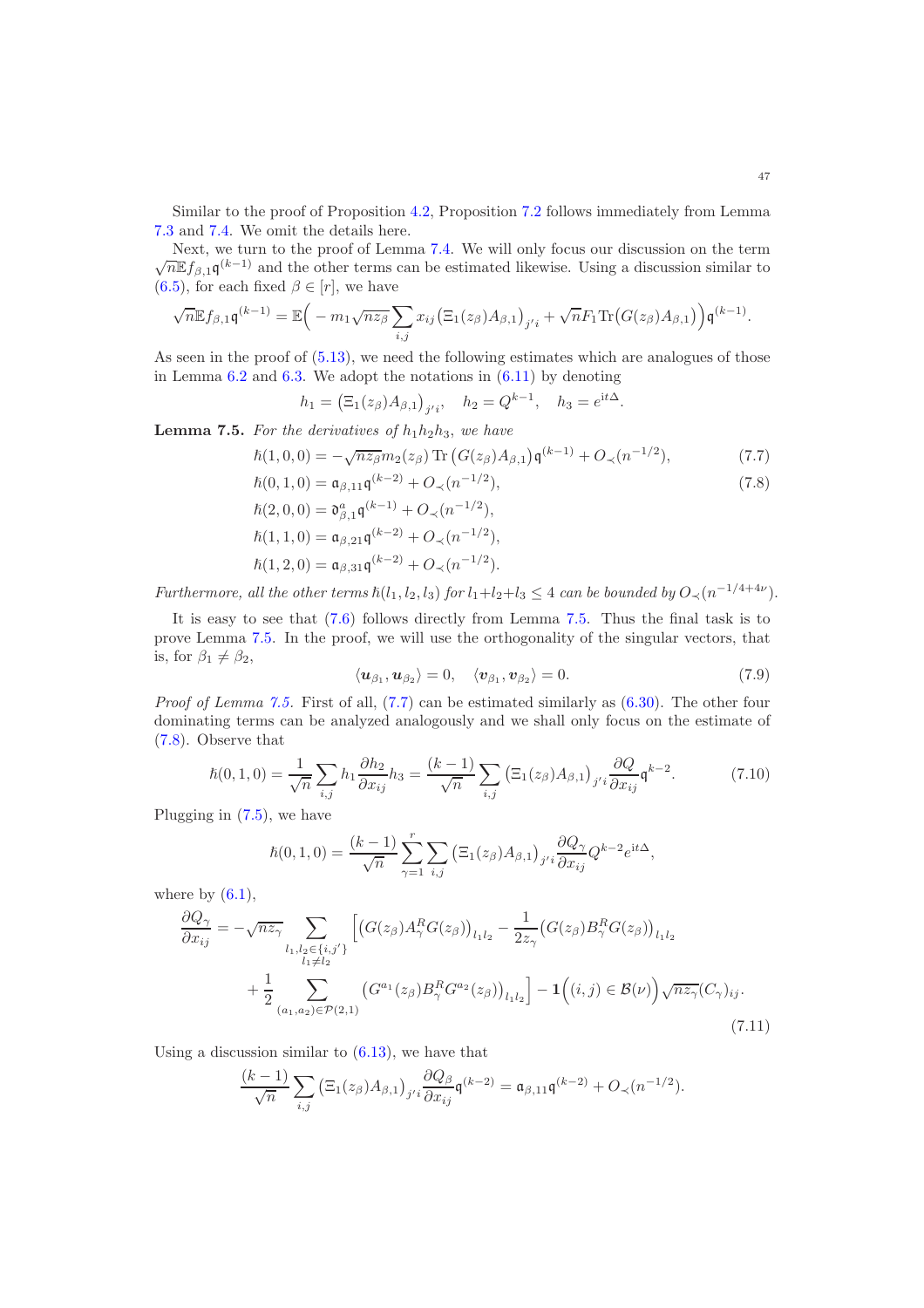Therefore, it suffices to show that for  $\gamma \neq \beta$ ,

<span id="page-47-2"></span>
$$
\frac{1}{\sqrt{n}}\sum_{i,j}\left(\Xi_1(z_\beta)A_{\beta,1}\right)_{j'i}\frac{\partial Q_\gamma}{\partial x_{ij}}\mathfrak{q}^{(k-2)} = O_\prec(n^{-\frac{1}{2}}). \tag{7.12}
$$

To prove this, we shall argue in a similar way to [\(6.13\)](#page-26-7) by expanding the product above using  $(7.11)$ . We start with

$$
\sum_{i,j} \left( \Xi_1(z_\beta) A_{\beta,1} \right)_{j'i} \left( G(z_\beta) A_\gamma^R G(z_\beta) \right)_{j'i}.
$$

Recall  $(6.34)$  and  $(6.35)$ . By  $(3.18)$  and  $(7.9)$ , we have

$$
\sum_{i,j} ((\mathcal{G}_2(z_\beta) - m_2(z_\beta))\mathcal{A}_{\beta,3})_{j'i} (\mathcal{G}_2 \mathcal{A}_{\gamma,3} \mathcal{G}_1)_{j'i}
$$
\n
$$
= \omega_{\beta,3} \omega_{\gamma,3} \text{Tr} ((\mathcal{G}_2(z_\beta) - m_2(z_\beta)) v_\beta u_\beta^* \mathcal{G}_1(z_\beta) u_\gamma v_\gamma^* \mathcal{G}_2(z_\beta))
$$
\n
$$
= \omega_{\beta,3} \omega_{\gamma,3} (u_\beta^* \mathcal{G}_1(z_\beta) u_\gamma) (v_\gamma^* \mathcal{G}_2(\mathcal{G}_2(z_\beta) - m_2(z_\beta)) v_\beta) = O_\prec(n^{-\frac{1}{2}}),
$$

where the coefficients  $\omega_{\beta,3}$  are defined using the block decomposition of  $A_{\beta}^{R}$  as in [\(6.29\)](#page-30-4). We can estimate the other terms in the expansion (in light of  $(6.34)$  and  $(6.35)$ ) using similar discussions. Hence, we conclude that

$$
\sum_{i,j} \left( \Xi_1(z_\beta) A_{\beta,1} \right)_{j'i} \left( G(z_\beta) A_\gamma^R G(z_\beta) \right)_{j'i} = O_{\prec}(n^{-1/2}).
$$

Likewise, we can show that each of the following terms

$$
\sum_{i,j} \left( \Xi_1(z_{\beta}) A_{\beta,1} \right)_{j'i} \left( G(z_{\beta}) A_{\gamma}^R G(z_{\beta}) \right)_{ij'}, \quad \sum_{i,j} \left( \Xi_1(z_{\beta}) A_{\beta,1} \right)_{j'i} \left( G(z_{\beta})^2 B_{\gamma}^R G(z_{\beta}) \right)_{j'i},
$$
\n
$$
\sum_{i,j} \left( \Xi_1(z_{\beta}) A_{\beta,1} \right)_{j'i} \left( G^2(z_{\beta}) B_{\gamma}^R G(z_{\beta}) \right)_{ij'}, \quad \sum_{i,j} \left( \Xi_1(z_{\beta}) A_{\beta,1} \right)_{j'i} \left( G(z_{\beta}) B_{\gamma}^R G^2(z_{\beta}) \right)_{j'i},
$$
\n
$$
\sum_{i,j} \left( \Xi_1(z_{\beta}) A_{\beta,1} \right)_{j'i} \left( G(z_{\beta}) B_{\gamma}^R G^2(z_{\beta}) \right)_{ij'}
$$

can be bounded by  $O_{\prec}(n^{-1/2})$ . In view of [\(7.11\)](#page-46-3), we conclude the proof of [\(7.12\)](#page-47-2). This completes our proof.

At the end, we claim that the proof of Theorem [2.10](#page-7-0) is analogous.

*Proof of Theorem [2.10.](#page-7-0)* By considering  $Y^*$  instead of Y, the proof of Theorem [2.8](#page-6-0) applies to the right singular vectors of  $Y^*$ , which are the left singular vectors of Y. Hence, we conclude the proof of Theorem [2.10.](#page-7-0)

# <span id="page-47-1"></span>Appendix A. Collection of derivatives

<span id="page-47-0"></span>In this appendix, we summarize some basic identities on the derivatives of  $G$  and  $Q$ defined in [\(4.11\)](#page-17-3) without proof. Recall the notation introduced in [\(4.3\)](#page-16-6). Using Lemma [3.11,](#page-15-3) it is easy to check

$$
\left(\frac{\partial^2 G}{\partial x_{ij}^2} W\right)_{ab} = 2z \sum_{\substack{l_1, \dots, l_4 \in \{i, j'\} \\ l_1 \neq l_2, l_3 \neq l_4}} G_{al_1} G_{l_2 l_3} (GW)_{l_4 b},\tag{A.1}
$$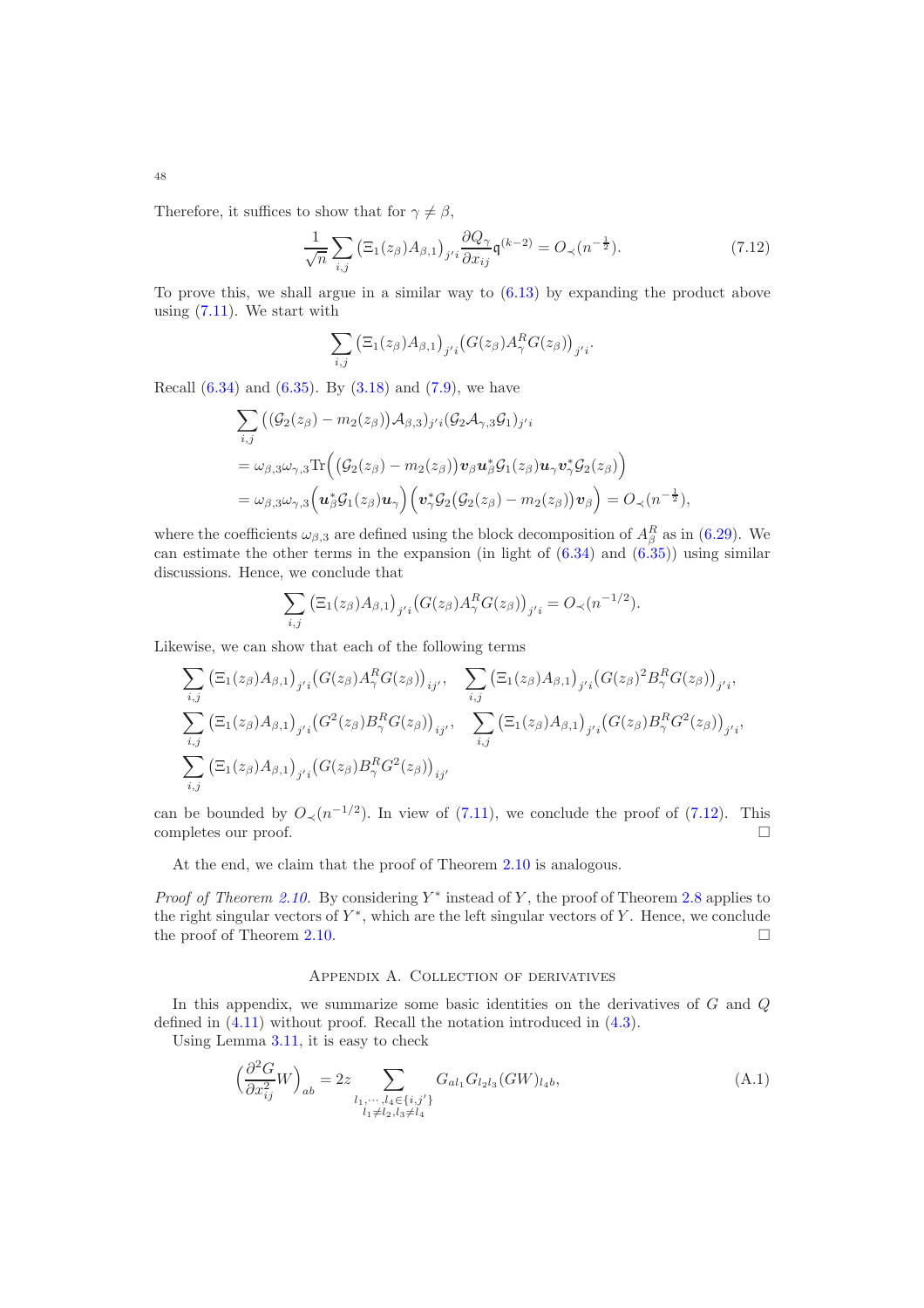<span id="page-48-6"></span>
$$
\left(\frac{\partial^3 G}{\partial x_{ij}^3} W\right)_{ab} = -6z^{\frac{3}{2}} \sum_{\substack{l_1, \dots, l_6 \in \{i, j'\} \\ l_1 \neq l_2, l_3 \neq l_4, l_5 \neq l_6}} G_{al_1} G_{l_2 l_3} G_{l_4 l_5} (GW)_{l_6 b},\tag{A.2}
$$

<span id="page-48-9"></span>
$$
\left(\frac{\partial^4 G}{\partial x_{ij}^4} W\right)_{ab} = 24z^2 \sum_{\substack{l_1, \dots, l_s \in \{i, j'\} \\ l_1 \neq l_2, l_3 \neq l_4, l_5 \neq l_6, l_7 \neq l_8}} G_{al_1} G_{l_2l_3} G_{l_4l_5} G_{l_6l_7} (GW)_{l_8b}.
$$
 (A.3)

and also the following identities

$$
\left(\frac{\partial^2 G^2}{\partial x_{ij}^2} W\right)_{ab} = 2z \sum_{(a_1, a_2, a_3) \in \mathcal{P}(2, 1, 1)} \sum_{\substack{l_1, \dots, l_4 \in \{i, j'\} \\ l_1 \neq l_2, l_3 \neq l_4}} G_{al_1}^{a_1} G_{l_2 l_3}^{a_2} (G^{a_3} W)_{l_4 b},
$$
\n
$$
\left(\frac{\partial^3 G^2}{\partial x_{ij}^3} W\right)_{ab} = -6z^{\frac{3}{2}} \sum_{(a_1, \dots, a_4) \in \mathcal{P}(2, 1, 1, 1)} \sum_{\substack{l_1, \dots, l_6 \in \{i, j'\} \\ l_1 \neq l_2, l_3 \neq l_4, l_5 \neq l_6}} G_{al_1}^{a_1} G_{l_2 l_3}^{a_2} G_{l_4 l_5}^{a_3} (G^{a_4} W)_{l_6 b},
$$
\n
$$
\left(\frac{\partial^4 G^2}{\partial x_{ij}^4} W\right)_{ab} = 24z^2 \sum_{(a_1, \dots, a_5) \in \mathcal{P}(2, 1, 1, 1, 1)} \sum_{\substack{l_1, \dots, l_8 \in \{i, j'\} \\ l_1 \neq l_2, l_3 \neq l_4, l_5 \neq l_6, l_7 \neq l_8}} G_{al_1}^{a_1} G_{l_2 l_3}^{a_2} G_{l_4 l_5}^{a_3} G_{l_6 l_7}^{a_4} (G^{a_5} W)_{l_8 b}.
$$
\n(A.4)

Similarly, using Lemma  $3.11$  and a discussion similar to  $(6.1)$ , we can also derive

$$
\frac{\partial^2 Q}{\partial x_{ij}^2} = 2z\sqrt{n} \sum_{\substack{l_1,\dots,l_4 \in \{i,j'\} \\ l_1 \neq l_4, l_2 \neq l_3}} \left( (GAG)_{l_1 l_2} G_{l_3 l_4} - \frac{1}{2z} (GBG)_{l_1 l_2} G_{l_3 l_4} \right. \\
\left. + \frac{1}{2} \sum_{(a_1,a_2,a_3) \in \mathcal{P}(2,1,1)} (G^{a_1} BG^{a_2})_{l_1 l_2} G^{a_3}_{l_3 l_4} \right),
$$
\n(A.5)

$$
\frac{\partial^3 Q}{\partial x_{ij}^3} = -6z^{\frac{3}{2}}\sqrt{n} \sum_{\substack{l_1,\dots,l_6 \in \{i,j'\} \\ l_1 \neq l_6, l_2 \neq l_3, l_4 \neq l_5}} \left( (GAG)_{l_1l_2} G_{l_3l_4} G_{l_5l_6} - \frac{1}{2z} (GBG)_{l_1l_2} G_{l_3l_4} G_{l_5l_6} \right) + \frac{1}{2} \sum_{(a_1,\dots,a_4) \in \mathcal{P}(2,1,1,1)} (G^{a_1}BG^{a_2})_{l_1l_2} G^{a_3}_{l_3l_4} G^{a_4}_{l_5l_6}),
$$
\n(A.6)

$$
\frac{\partial^4 Q}{\partial x_{ij}^4} = 24z^2 \sqrt{n} \sum_{\substack{l_1, \dots, l_s \in \{i, j'\} \\ l_1 \neq l_s, l_2 \neq l_3, \\ l_4 \neq l_5, l_6 \neq l_7}} \left( (GAG)_{l_1 l_2} G_{l_3 l_4} G_{l_5 l_6} G_{l_7 l_8} - \frac{1}{2z} (GBG)_{l_1 l_2} G_{l_3 l_4} G_{l_5 l_6} G_{l_7 l_8} \right. \\
\left. + \frac{1}{2} \sum_{(a_1, \dots, a_5) \in \mathcal{P}(2, 1, 1, 1, 1)} (G^{a_1} BG^{a_2})_{l_1 l_2} G^{a_3}_{l_3 l_4} G^{a_4}_{l_5 l_6} G^{a_5}_{l_7 l_8} \right). \tag{A.7}
$$

# <span id="page-48-8"></span><span id="page-48-7"></span><span id="page-48-5"></span><span id="page-48-4"></span>**REFERENCES**

- <span id="page-48-3"></span>[1] T. W. Anderson. Asymptotic theory for principal component analysis. *Ann. Math. Statist.*, 34(1):122– 148, 1963.
- <span id="page-48-2"></span>[2] Z. Bai and J. Yao. Central limit theorems for eigenvalues in a spiked population model. *Ann. Inst. H. Poincar´e, Probab. Statist.*, 44(3):447–474, 2008.
- <span id="page-48-1"></span>[3] Z. Bai and J. Yao. On sample eigenvalues in a generalized spiked population model. *Journal of Multivariate Analysis*, 106: 167–177, 2012.
- <span id="page-48-0"></span>[4] J. Baik, G. Ben Arous, and S. Péché. Phase transition of the largest eigenvalue for nonnull complex sample covariance matrices. *Ann. Probab.*, 33(5):1643–1697, 2005.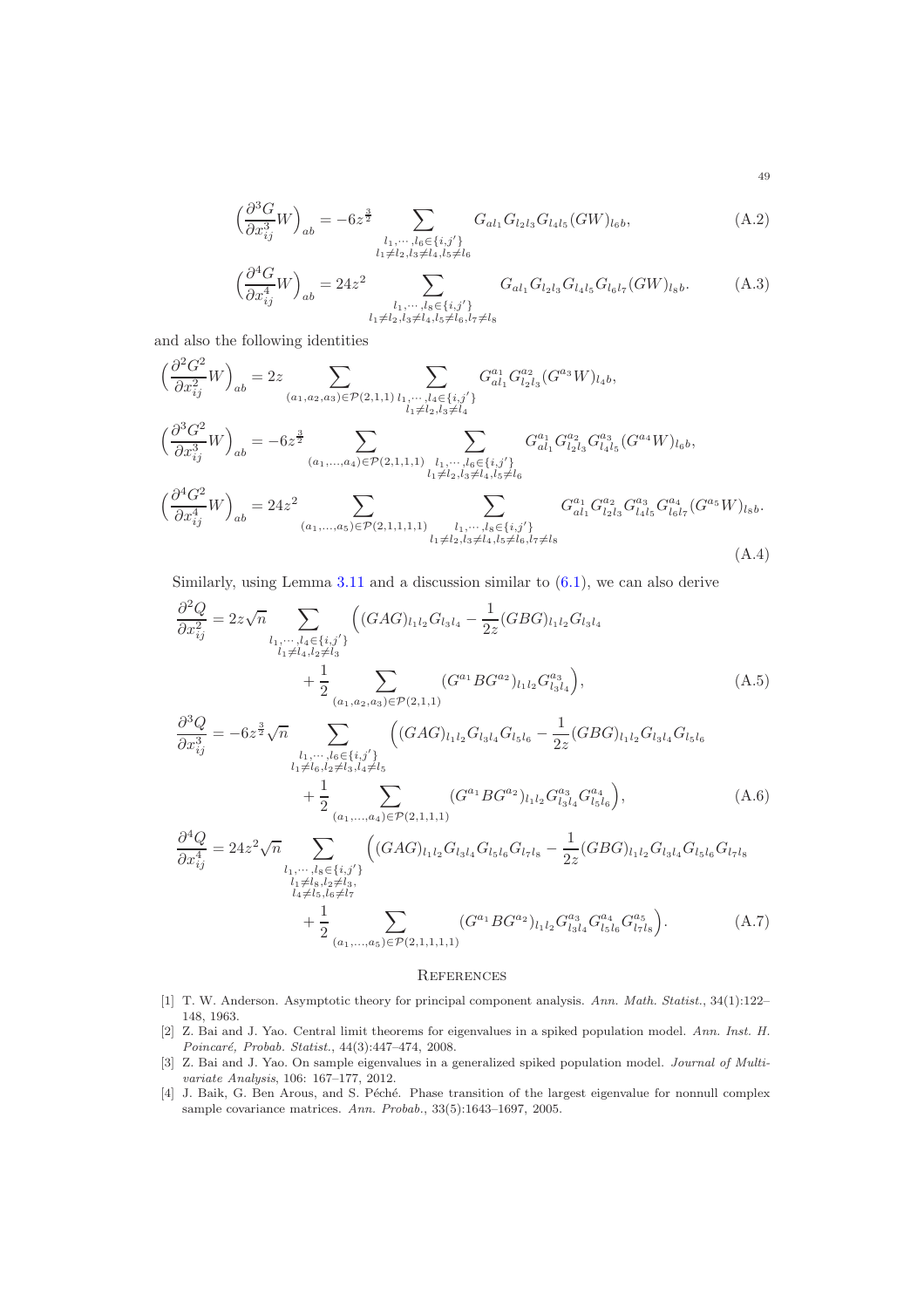- <span id="page-49-5"></span>[5] J. Baik, and J.W. Silverstein. Eigenvalues of large sample covariance matrices of spiked population models. *Journal of multivariate analysis*, 97(6): 1382–1408, 2006.
- <span id="page-49-27"></span>[6] Z. Bao, X. Ding, J. Wang, and K. Wang. Eigenvector distribution of spiked covariance matrix. *In preparation*, 2018.
- <span id="page-49-9"></span>[7] Z. Bao, J. Hu, G. Pan, and W. Zhou. Canonical correlation coefficients of high-dimensional Gaussian vectors: finite rank case. *Ann. Statist. (to appear)*, 2018.
- <span id="page-49-10"></span>[8] Z. Bao, G. Pan, and W. Zhou. Universality for the largest eigenvalue of sample covariance matrices with general population. *Ann. Statist.*, 43(1):382–421, 2015.
- <span id="page-49-11"></span>[9] F. Benaych-Georges, A. Guionnet, and M. Maida. Fluctuations of the extreme eigenvalues of finite rank deformations of random matrices. *Electron. J. Probab.*, 16:1621–1662, 2011.
- <span id="page-49-6"></span>[10] F. Benaych-Georges and R. R. Nadakuditi. The eigenvalues and eigenvectors of finite, low rank perturbations of large random matrices. *Advances in Mathematics*, 227(1):494 – 521, 2011.
- <span id="page-49-7"></span>[11] F. Benaych-Georges and R. R. Nadakuditi. The singular values and vectors of low rank perturbations of large rectangular random matrices. *Journal of Multivariate Analysis*, 111:120 – 135, 2012.
- <span id="page-49-26"></span>[12] A. Bloemendal, L. Erdős, A. Knowles, H.-T. Yau, and J. Yin. Isotropic local laws for sample covariance and generalized Wigner matrices. *Electron. J. Probab.*, 19:no. 33, 53, 2014.
- <span id="page-49-19"></span>[13] A. Bloemendal, A. Knowles, H.-T. Yau, and J. Yin. On the principal components of sample covariance matrices. *Probab. Theory Related Fields*, 164(1-2): 459–552, 2016.
- <span id="page-49-15"></span>[14] A. Bloemendal, and B. Virág. Limits of spiked random matrices I. *Probability Theory and Related Fields*, 156(3-4): 795–825, 2013.
- <span id="page-49-16"></span>[15] A. Bloemendal, and B. Virág. Limits of spiked random matrices II. *The Annals of Probability*, 44(4): 2726–2769, 2016.
- <span id="page-49-21"></span>[16] T. T. Cai and A. Zhang. Rate-optimal perturbation bounds for singular subspaces with applications to high-dimensional statistics. *Ann. Statist.*, 46(1):60–89, 2018.
- <span id="page-49-22"></span>[17] J. Cape, M. Tang, and C. E. Priebe. Signal-plus-noise matrix models: eigenvector deviations and fluctuations. *arXiv:1802.00381*, 2018.
- <span id="page-49-18"></span>[18] M. Capitaine. Limiting eigenvectors of outliers for Spiked Information-Plus-Noise type matrices. *arXiv:1701.08069*, 2017.
- <span id="page-49-8"></span>[19] M. Capitaine and C. Donati-Martin. Spectrum of deformed random matrices and free probability. *arXiv:1607.05560*, 2016.
- <span id="page-49-20"></span>[20] M. Capitaine and C. Donati-Martin. Non universality of fluctuations of outlier eigenvectors for block diagonal deformations of Wigner matrices. *arXiv:1807.07773*, 2018.
- <span id="page-49-12"></span>[21] M. Capitaine, C. Donati-Martin, and D. Féral. The largest eigenvalues of finite rank deformation of large Wigner matrices: Convergence and nonuniversality of the fluctuations. *Ann. Probab.*, 37(1):1–47, 2009.
- <span id="page-49-13"></span>[22] M. Capitaine, C. Donati-Martin, and D. Féral. Central limit theorems for eigenvalues of deformations of Wigner matrices. Ann. Inst. H. Poincaré, Probab. Statist., 48(1): 107-133, 2012.
- <span id="page-49-0"></span>[23] X. Ding. High dimensional deformed rectangle matrices with applications in matrix denoising. *arXiv:1702.06975*, 2017.
- <span id="page-49-1"></span>[24] D. Donoho and M. Gavish. Minimax risk of matrix denoising by singular value thresholding. *Ann. Statist.*, 42(6):2413–2440, 2014.
- <span id="page-49-14"></span>[25] N. El Karoui. Tracy-Widom limit for the largest eigenvalue of a large class of complex sample covariance matrices. *Ann. Probab.*, 35(2):663–714, 2007.
- <span id="page-49-28"></span>[26] L. Erdős, A. Knowles, and H.-T. Yau. Averaging fluctuations in resolvents of random band matrices. *Ann. Henri Poincar´e*, 14(8):1837–1926, 2013.
- <span id="page-49-3"></span>[27] J. Fan, Q. Sun, W.-X. Zhou, and Z. Zhu. Principal component analysis for big data. *arXiv:1801.01602*, 2018.
- <span id="page-49-24"></span>[28] J. Fan, W. Wang, and Y. Zhong. An  $\ell_{\infty}$  eigenvector perturbation bound and its application to robust covariance estimation. *Journal of Machine Learning Research*, 18(207):1–42, 2018.
- <span id="page-49-23"></span>[29] J. Fan and Y. Zhong. Optimal Subspace Estimation Using Overidentifying Vectors via Generalized Method of Moments. *arXiv:1805.02826*, 2018.
- <span id="page-49-17"></span>[30] D. Féral, and S. Péché. The largest eigenvalue of rank one deformation of large Wigner matrices. *Communications in mathematical physics*, 272(1): 185–228 ,2007.
- <span id="page-49-4"></span>[31] G. H. Golub and C. F. Van Loan. *Matrix computations*, volume 3. JHU Press, 2012.
- <span id="page-49-2"></span>[32] W. Hachem, P. Loubaton, X. Mestre, J. Najim, and P. Vallet. A subspace estimator for fixed rank perturbations of large random matrices. *Journal of Multivariate Analysis*, 114:427 – 447, 2013.
- <span id="page-49-25"></span>[33] J. Janková and S. van de Geer. De-biased sparse PCA: Inference and testing for eigenstructure of large covariance matrices. *arXiv:1801.10567*, 2018.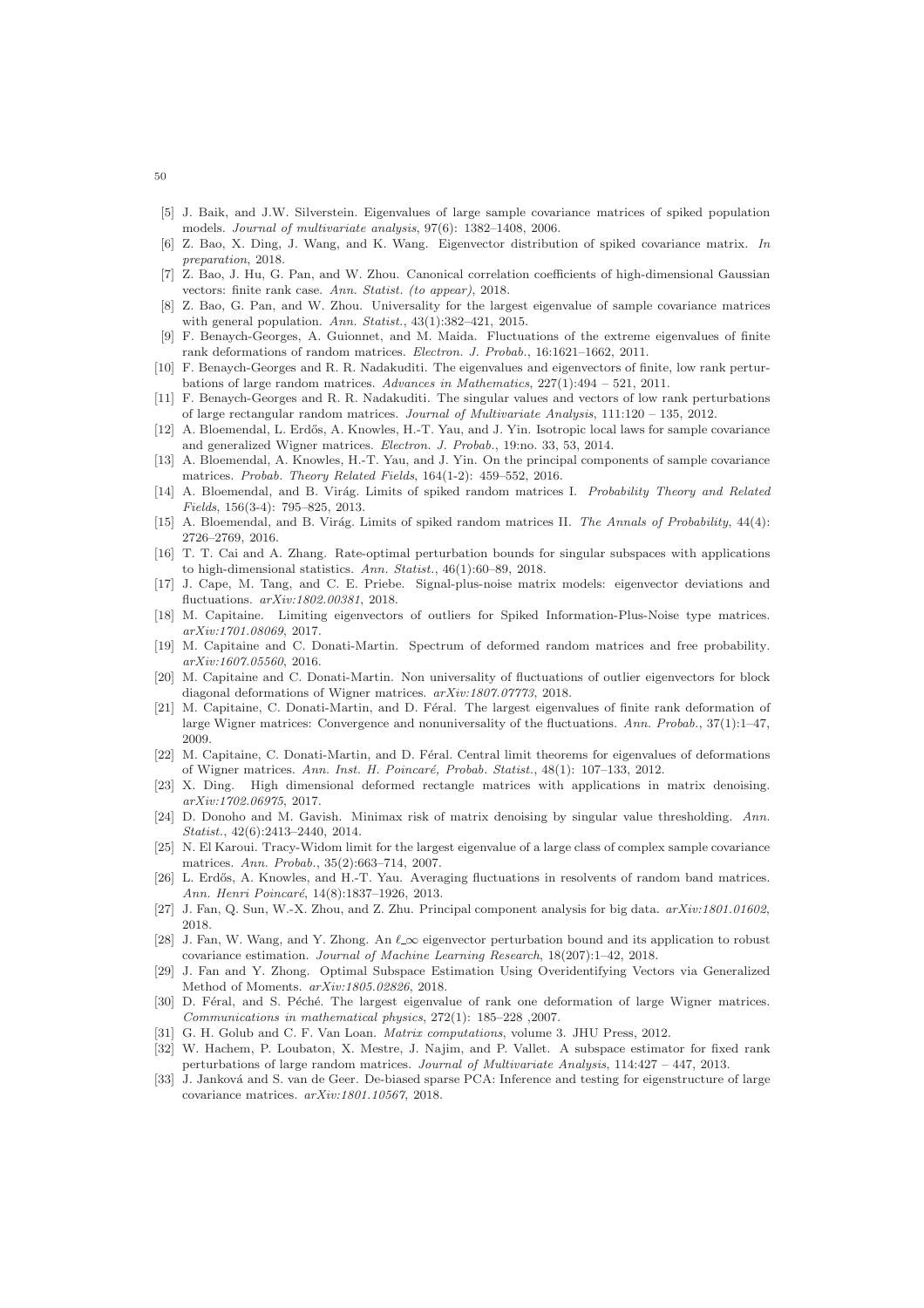- <span id="page-50-10"></span>[34] S. M. Kay. *Fundamentals of Statistical Signal Processing, Volume 2: Detection Theory*. Prentice-Hall, 1998.
- <span id="page-50-26"></span>[35] A. M. Khorunzhy, B. A. Khoruzhenko, and L. A. Pastur. Asymptotic properties of large random matrices with independent entries. *Journal of Mathematical Physics*, 37(10):5033–5060, 1996.
- <span id="page-50-5"></span>[36] A. Knowles and J. Yin. The isotropic semicircle law and deformation of Wigner matrices. *Comm. Pure Appl. Math.*, 66(11): 1663–1750, 2013.
- <span id="page-50-22"></span>[37] A. Knowles and J. Yin. Anisotropic local laws for random matrices. *Probab. Theory Related Fields*, 169(1-2): 257–352, 2017.
- <span id="page-50-9"></span>[38] A. Knowles and J. Yin. The outliers of a deformed Wigner matrix. *The Annals of Probability*, 42(5): 1980–2031, 2014.
- <span id="page-50-17"></span>[39] V. Koltchinskii, M. Löffler, and R. Nickl. Efficient estimation of linear functionals of principal components. *arXiv:1708.07642*, 2017.
- <span id="page-50-18"></span>[40] V. Koltchinskii and K. Lounici. Asymptotics and concentration bounds for bilinear forms of spectral projectors of sample covariance. Ann. Inst. H. Poincaré Probab. Statist., 52(4):1976–2013, 2016.
- <span id="page-50-19"></span>[41] V. Koltchinskii and K. Lounici. Normal approximation and concentration of spectral projectors of sample covariance. *Ann. Statist.*, 45(1):121–157, 2017.
- <span id="page-50-23"></span>[42] J. Lee and K. Schnelli. Local law and Tracy-Widom limit for sparse random matrices. *arXiv:1605.08767*, 2016.
- [43] J. O. Lee and K. Schnelli. Tracy-Widom distribution for the largest eigenvalue of real sample covariance matrices with general population. *Ann. Appl. Probab.*, 26(6):3786–3839, 2016.
- <span id="page-50-14"></span>[44] A. Levin and B. Nadler. Natural image denoising: Optimality and inherent bounds. In *2011 IEEE Conference On Computer Vision And Pattern Recognition (CVPR). 40*. 2011.
- <span id="page-50-25"></span>[45] A. Lytova and L. Pastur. Central limit theorem for linear eigenvalue statistics of random matrices with independent entries. *Ann. Probab.*, 37(5):1778–1840, 2009.
- <span id="page-50-21"></span>[46] V. A. Marčenko and L. A. Pastur. Distribution of eigenvalues for some sets of random matrices. *Mathematics of the USSR-Sbornik*, 1(4):457, 1967.
- <span id="page-50-11"></span>[47] B. Nadler and I. M. Johnstone. On the distribution of Roy's Largest Root Test in MANOVA and in signal detection in noise. Technical report, Department of Statistics, Stanford University, 2011.
- <span id="page-50-15"></span>[48] S. O'Rourke, V. Vu, and K. Wang. Random perturbation of low rank matrices: Improving classical bounds. *Linear Algebra and its Applications*, 540:26 – 59, 2018.
- <span id="page-50-6"></span>[49] D. Paul. Asymptotics of sample eigenstructure for a large dimensional spiked covariance model. *Statistica Sinica*, 17(4):1617–1642, 2007.
- <span id="page-50-7"></span>[50] S. Péché. The largest eigenvalue of small rank perturbations of Hermitian random matrices. *Probability Theory and Related Fields*, 134(1):127–173, 2006.
- <span id="page-50-4"></span>[51] E. Peterfreund and M. Gavish. Multidimensional Scaling of Noisy High Dimensional Data. *arXiv:1801.10229*, 2018.
- <span id="page-50-24"></span>[52] N. S. Pillai and J. Yin. Universality of covariance matrices. *Ann. Appl. Probab.*, 24(3):935–1001, 2014.
- <span id="page-50-8"></span>[53] A. Pizzo, D. Renfrew, and A. Soshnikov. On finite rank deformations of Wigner matrices. *Ann. Inst. H. Poincar´e Probab. Statist.*, 49(1): 64–94, 2013.
- <span id="page-50-2"></span>[54] A. Singer. Angular synchronization by eigenvectors and semidefinite programming. *Applied and Computational Harmonic Analysis*, 30(1):20 – 36, 2011.
- <span id="page-50-3"></span>[55] A. Singer and H.-T. Wu. Orientability and diffusion maps. *Applied and Computational Harmonic Analysis*, 31(1):44 – 58, 2011.
- <span id="page-50-27"></span>[56] C. M. Stein. Estimation of the mean of a multivariate normal distribution. *Ann. Statist.*, 9(6):1135– 1151, 1981.
- <span id="page-50-0"></span>[57] V. Q. Vu and J. Lei. Minimax sparse principal subspace estimation in high dimensions. *Ann. Statist.*, 41(6):2905–2947, 2013.
- <span id="page-50-12"></span>[58] W. Wang, A. C.-P. Miguel, and Z. Lu. A denoising view of matrix completion. In *Advances in Neural Information Processing Systems 24*, pages 334–342. 2011.
- <span id="page-50-20"></span>[59] D. Xia. Confidence interval of singular vectors for high-dimensional and low-rank matrix regression. *arXiv:1805.09871*, 2018.
- <span id="page-50-13"></span>[60] D. Yang, Z. Ma, and A. Buja. Rate optimal denoising of simultaneously sparse and low rank matrices. *Journal of Machine Learning Research*, 17(92):1–27, 2016.
- <span id="page-50-1"></span>[61] A. Zahernia, M. J. Dehghani, and R. Javidan. MUSIC algorithm for DOA estimation using MIMO arrays. In *2011 6th International Conference on Telecommunication Systems, Services, and Applications (TSSA)*, pages 149–153, 2011.
- <span id="page-50-16"></span>[62] Y. Zhong and N. Boumal. Near-optimal bounds for phase synchronization. *SIAM Journal on Optimization*, 28(2):989–1016, 2018.